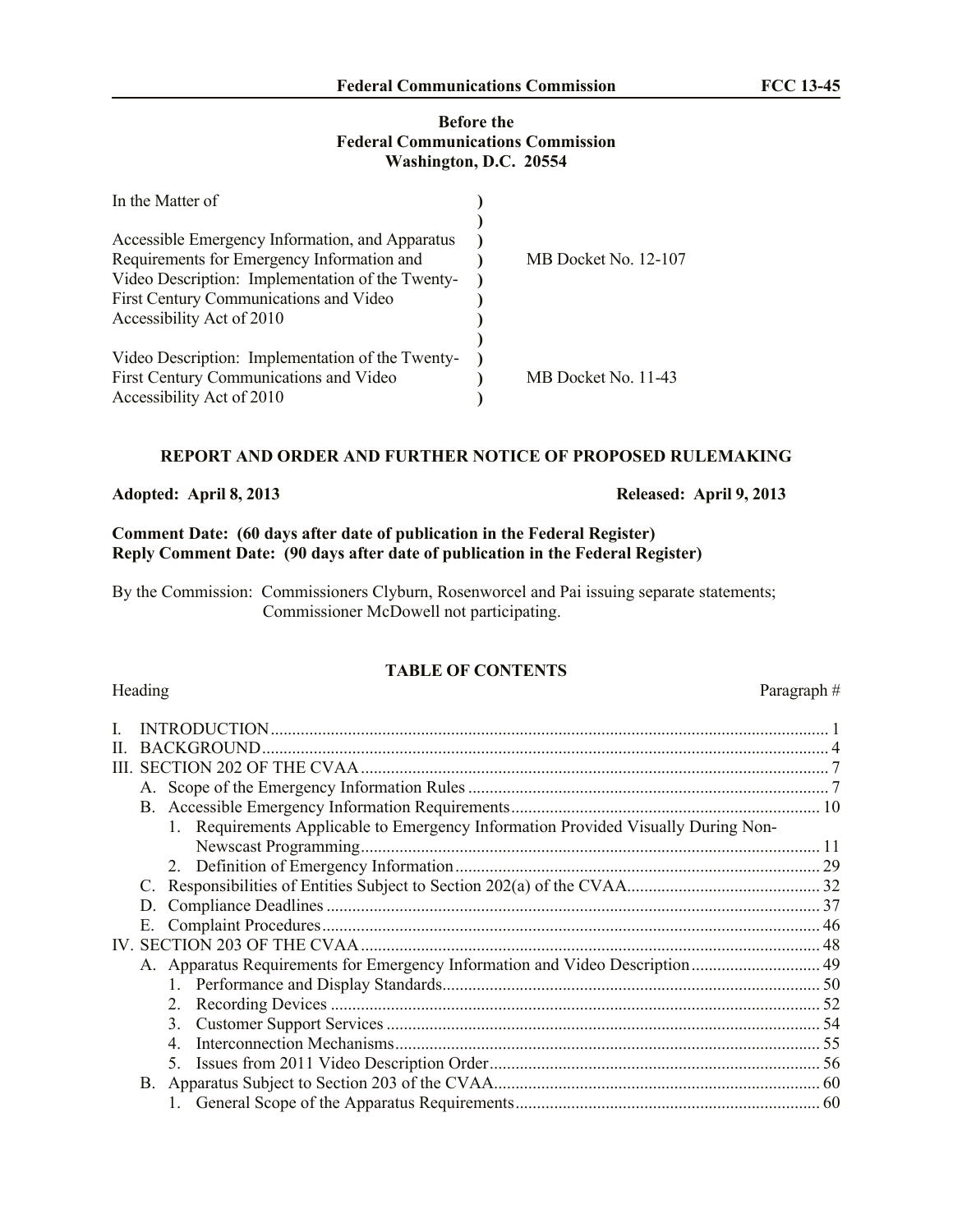| 2. Interpretation of Statutory Terms Incorporated in the Commission's Apparatus    |  |
|------------------------------------------------------------------------------------|--|
|                                                                                    |  |
| 3. Application of the Apparatus Requirements to Certain Categories of Apparatus 70 |  |
|                                                                                    |  |
|                                                                                    |  |
|                                                                                    |  |
|                                                                                    |  |
|                                                                                    |  |
|                                                                                    |  |
|                                                                                    |  |
|                                                                                    |  |
|                                                                                    |  |
|                                                                                    |  |
|                                                                                    |  |
|                                                                                    |  |
| <b>APPENDIX A - List of Commenters</b>                                             |  |
| <b>APPENDIX B - Final Rules</b>                                                    |  |
| APPENDIX C - Final Regulatory Flexibility Analysis for the <i>Report and Order</i> |  |
| APPENDIX D - Initial Regulatory Flexibility Analysis for the <i>Further Notice</i> |  |

# <span id="page-1-0"></span>**I. INTRODUCTION**

 $\overline{a}$ 

1. Pursuant to the Twenty-First Century Communications and Video Accessibility Act of 2010 ("CVAA"),<sup>1</sup> this *Report and Order* adopts rules requiring that emergency information<sup>2</sup> provided in video programming be made accessible to individuals who are blind or visually impaired and that certain apparatus be capable of delivering video description and emergency information to those individuals. Section 202 of the CVAA directs the Commission to promulgate rules requiring video programming providers, video programming distributors, and program owners<sup>3</sup> to convey emergency information in a manner accessible to individuals who are blind or visually impaired.<sup>4</sup> The *Report and Order* implements

 $4$  47 U.S.C. § 613(g)(2).

<sup>1</sup> Pub. L. No. 111-260, 124 Stat. 2751 (2010) (as codified in various sections of 47 U.S.C.). *See also* Amendment of Twenty-First Century Communications and Video Accessibility Act of 2010, Pub. L. No. 111-265, 124 Stat. 2795 (2010) (making technical corrections to the CVAA). The foregoing are collectively referred to herein as the CVAA. The CVAA was enacted on October 8, 2010.

<sup>&</sup>lt;sup>2</sup> The CVAA directed the Federal Communications Commission ("Commission") to apply here the definition of "emergency information" found in the Commission's rules.  $47 \text{ U.S.C.} \& 613(g)(1)$ . "Emergency information" is defined in the Commission's rules as "[i]nformation, about a current emergency, that is intended to further the protection of life, health, safety, and property, *i.e.*, critical details regarding the emergency and how to respond to the emergency. Examples of the types of emergencies covered include tornadoes, hurricanes, floods, tidal waves, earthquakes, icing conditions, heavy snows, widespread fires, discharge of toxic gases, widespread power failures, industrial explosions, civil disorders, school closings and changes in school bus schedules resulting from such conditions, and warnings and watches of impending changes in weather." 47 C.F.R. § 79.2(a)(2). "Critical details include, but are not limited to, specific details regarding the areas that will be affected by the emergency, evacuation orders, detailed descriptions of areas to be evacuated, specific evacuation routes, approved shelters or the way to take shelter in one's home, instructions on how to secure personal property, road closures, and how to obtain relief assistance." Note to 47 C.F.R.  $\S$  79.2(a)(2).

 $3$  Section 79.1 of the Commission's rules defines the terms "video programming distributor" and "video programming provider." 47 C.F.R. §§ 79.1(a)(2)-(3). It does not define the term "program owner."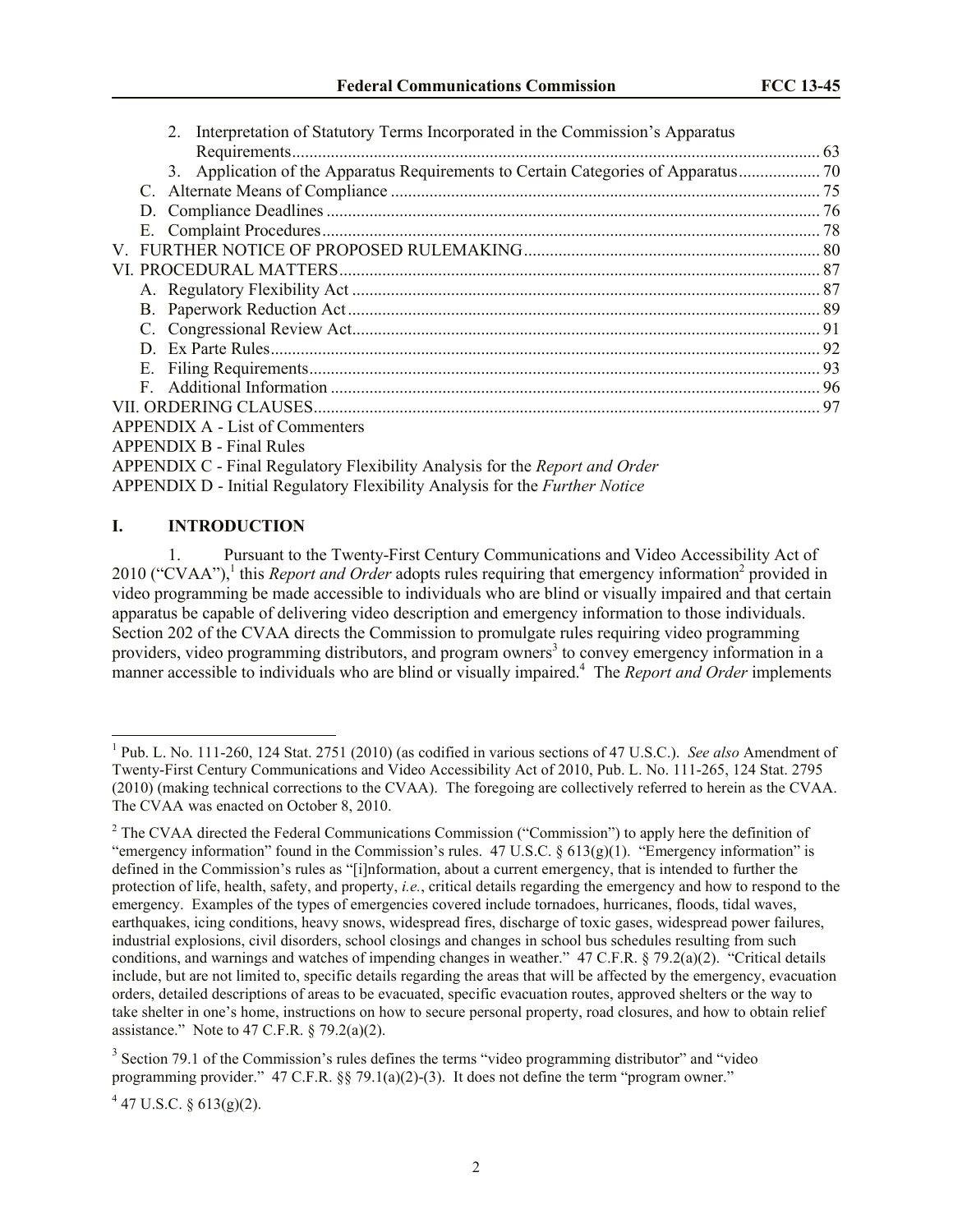this mandate by requiring the use of a secondary audio stream<sup>5</sup> to convey televised emergency information aurally, when such information is conveyed visually during programming other than newscasts, for example, in an on-screen crawl.<sup>6</sup> This requirement, which has widespread industry support, will serve the public interest by ensuring that televised emergency information is accessible to individuals who are blind or visually impaired. Further, as directed by Section 203 of the CVAA, the *Report and Order* requires certain apparatus that receive, play back, or record video programming to make available video description<sup>7</sup> services and accessible emergency information.<sup>8</sup> Specifically, as explained in more detail below, the apparatus rules require that certain apparatus make available the secondary audio stream, which is currently used to provide video description and which will be used to provide aural emergency information. The apparatus requirements will benefit individuals who are blind or visually impaired by ensuring that apparatus on which consumers receive, play back, or record video programming are capable of accessing emergency information and video description services. We understand that most apparatus subject to the rules already comply with these requirements. As discussed in Section III below, we adopt emergency information requirements for video programming distributors, video programming providers, and program owners pursuant to Section 202(a) of the CVAA. Specifically, we adopt rules that will:

- Clarify that the new emergency information requirements apply to video programming provided by entities that are already covered by Section 79.2 of the Commission's rules – *i.e.*, broadcasters, MVPDs, and any other distributor of video programming for residential reception that delivers such programming directly to the home and is subject to the jurisdiction of the Commission;
- Require that covered entities make an aural presentation of emergency information that is provided visually in non-newscast programming available on a secondary audio stream;
- Continue to require the use of an aural tone to precede emergency information on the main program audio, and now also require use of the aural tone to precede emergency information on the secondary audio stream;
- Permit, but do not require, the use of text-to-speech ("TTS") technologies as a method for providing an aural rendition of emergency information, and impose qualitative requirements if TTS is used;
- Require that emergency information provided aurally on the secondary audio stream be conveyed at least twice in full;
- Require that emergency information supersede all other programming on the secondary audio stream;
- Decline to make any substantive revisions to the current definition of emergency information, but clarify that severe thunderstorms and other severe weather events are included within the current definition;
- Revise the emergency information rule, as required by the statute, to include video programming providers (which includes program owners) as parties responsible for making emergency

 $\overline{a}$ 

 $<sup>5</sup>$  A secondary audio stream is an audio channel, other than the main program audio channel, that is typically used</sup> for foreign language audio and video description.

<sup>6</sup> *See infra* Section III.B.1.

<sup>&</sup>lt;sup>7</sup> "Video description" is defined as "[t]he insertion of audio narrated descriptions of a television program's key visual elements into natural pauses between the program's dialogue." 47 C.F.R. § 79.3(a)(3).

<sup>8</sup> 47 U.S.C. §§ 303(u), (z), 330(b). *See infra* Section IV.A.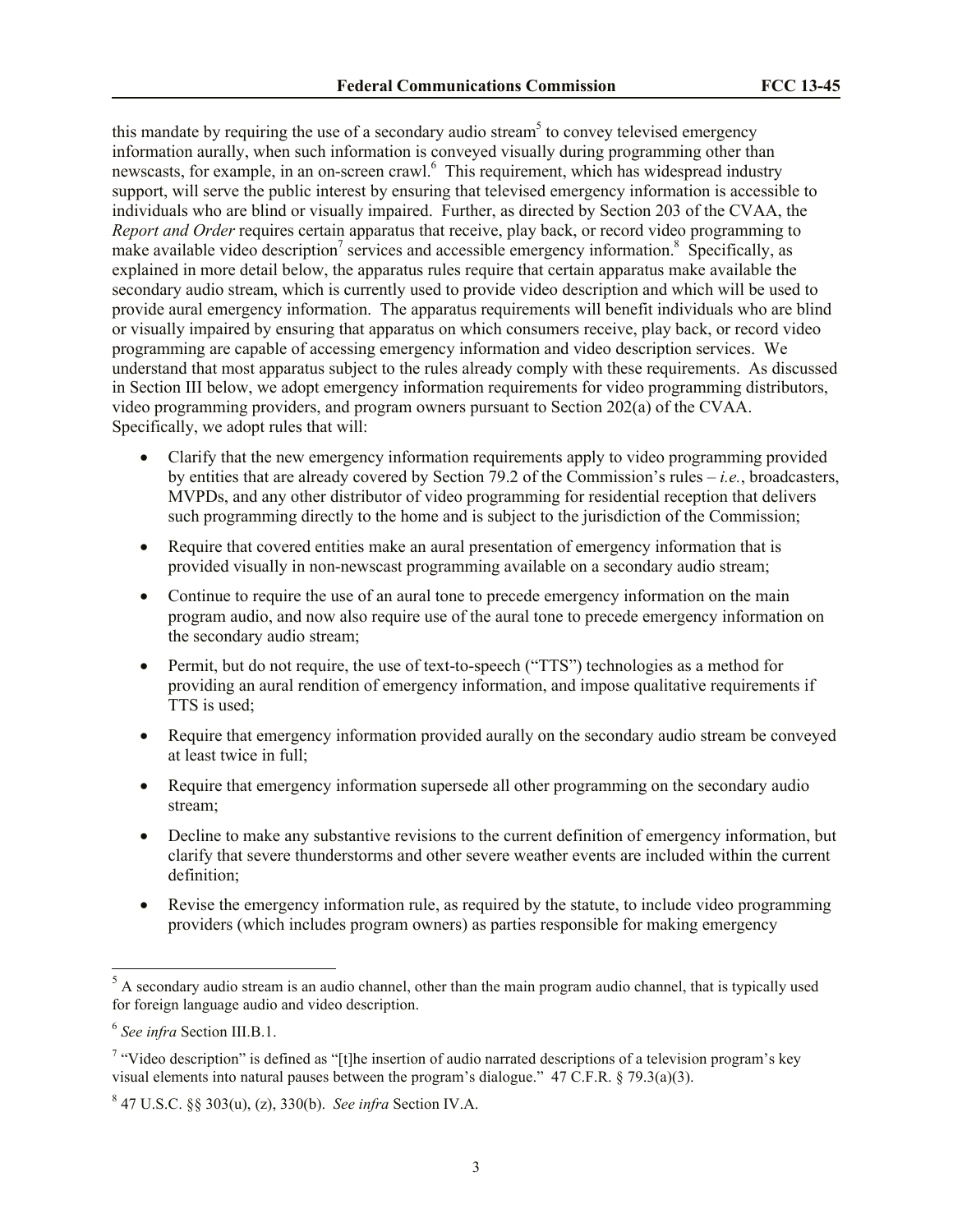information available to individuals who are blind or visually impaired, in addition to already covered video programming distributors, and to allocate responsibilities among covered entities;

- Adopt a compliance deadline of two years from the date of *Federal Register* publication for compliance with the emergency information rules adopted herein; and
- Grant waivers to The Weather Channel, LLC ("The Weather Channel") and DIRECTV, LLC ("DIRECTV") to provide them with additional time and flexibility to come into compliance with the rules adopted herein with regard to the provision of local weather alerts during The Weather Channel's programming via devices that are not currently capable of providing aural emergency information on a secondary audio stream.

2. As discussed in Section IV below, we adopt apparatus requirements for emergency information and video description pursuant to Section 203 of the CVAA. Specifically, we adopt rules that will:

- Require apparatus designed to receive, play back, or record video programming transmitted simultaneously with sound to make secondary audio streams available, because such streams are the existing mechanism for providing video description and the new mechanism for making emergency information accessible;
- Decline at this time to adopt specific performance and display standards or policies addressing certain issues from the 2011 video description proceeding;
- Permit, but do not require, covered apparatus to contain TTS capability;
- Limit applicability of the apparatus requirements, at this time, to apparatus designed to receive, play back, or record video programming provided by entities subject to Sections 79.2 and 79.3 of our rules;
- Apply the apparatus requirements to removable media players, but not to professional and commercial equipment or display-only monitors;
- Find that the apparatus requirements adopted herein apply to mobile digital television ("mobile" DTV") apparatus because such apparatus make available mobile DTV services, which are provided by television broadcast stations subject to Sections 79.2 and 79.3 of our rules;
- Implement the statutory provision that permits alternate means of compliance;
- Adopt a compliance deadline of two years from the date of *Federal Register* publication for compliance with the apparatus rules adopted herein; and
- Adopt procedures for complaints alleging violations of the apparatus requirements adopted herein.

3. As discussed in Section V below, we issue a *Further Notice of Proposed Rulemaking* ("*Further Notice*") that:

- Explores whether a multichannel video programming distributor ("MVPD") service is covered by the emergency information rules adopted herein when an MVPD, as defined in the Commission's rules, permits its subscribers to access linear video programming that contains emergency information via tablets, laptops, personal computers, smartphones, or similar devices;
- Explores whether an MVPD system must comply with the video description rules when it permits its subscribers to access linear video programming via tablets, laptops, personal computers, smartphones, or similar devices;
- Explores whether the Commission should impose a requirement that broadcast receivers detect and decode audio streams marked for the visually impaired, to ensure that consumers can find and locate those streams; and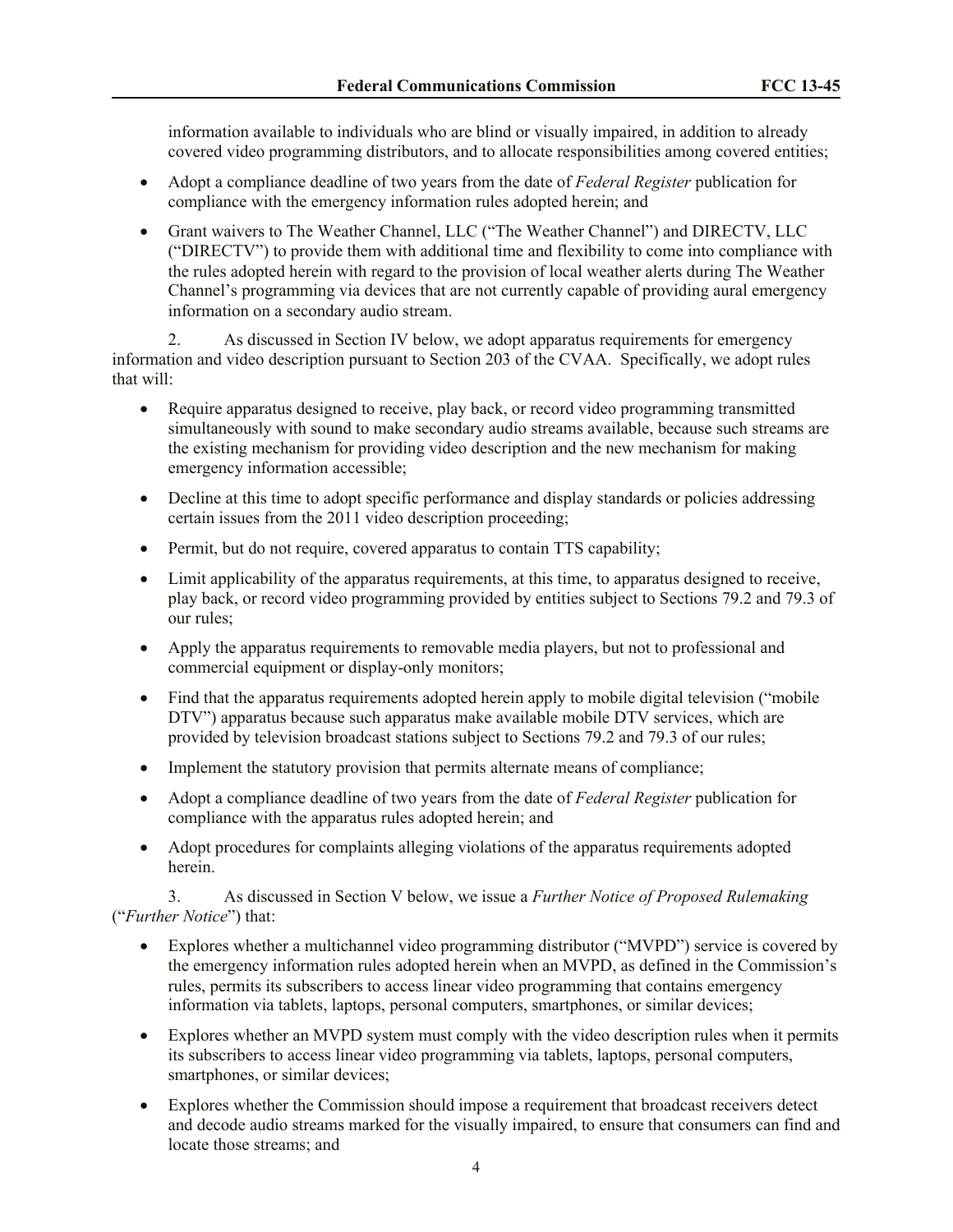<span id="page-4-0"></span> Explores whether the Commission should require covered entities to provide customer support services and contact information to assist consumers who are blind or visually impaired to navigate between the main and secondary audio streams.

# **II. BACKGROUND**

4. Section 202 of the CVAA directs the Commission to "identify methods to convey emergency information (as that term is defined in section 79.2 of title 47, Code of Federal Regulations) in a manner accessible to individuals who are blind or visually impaired."<sup>9</sup> Pursuant to this section, the Commission must also "promulgate regulations that require video programming providers and video programming distributors (as those terms are defined in section 79.1 of title 47, Code of Federal Regulations) and program owners to convey such emergency information in a manner accessible to individuals who are blind or visually impaired."<sup>10</sup> In addition, Section 203 of the CVAA directs the Commission to prescribe rules requiring certain apparatus on which consumers receive or play back video programming to have the capability to decode and make available emergency information and video description services in a manner accessible to individuals who are blind or visually impaired, and requiring certain apparatus designed to record video programming to enable the rendering or pass through of video description signals and emergency information.<sup>1</sup>

5. The CVAA directed the Chairman of the Commission to establish an advisory committee known as the Video Programming Accessibility Advisory Committee ("VPAAC"),<sup>12</sup> which was directed to develop a report that identifies performance objectives and recommends technical standards and other necessary regulations for the provision of emergency information and video description.<sup>13</sup> The VPAAC's members include representatives from the industry and from consumer groups, and its recommendations thus reflect, in many cases, a consensus among regulated entities and consumers. The VPAAC submitted its statutorily mandated report addressing video description and emergency information to the Commission on April 9, 2012.<sup>14</sup> The Commission released the *NPRM* in this proceeding in November 2012.<sup>15</sup> In the *NPRM*, the Commission provided detailed background information regarding the

<sup>11</sup> *Id.* §§ 303(u)(1), (z)(1).

<sup>12</sup> Pub. L. No. 111-260,  $\S$  201(a). Although the CVAA refers to this advisory committee as the "Video" Programming and Emergency Access Advisory Committee," the Commission shortened its working name to the "Video Programming Accessibility Advisory Committee" to avoid confusion with the "Emergency Access Advisory Committee" established under Section 106 of the CVAA.

<sup>13</sup> *Id.* § 201(e)(2). Section 201(e)(2) also required the report to include information related to user interfaces and video programming guides and menus, which is part of a separate Commission rulemaking proceeding that addresses Sections 204 and 205 of the CVAA. *See* Public Notice, *Media Bureau and Consumer and Governmental Affairs Bureau Seek Comment on Second VPAAC Report: User Interfaces, and Video Programming Guides and Menus*, 27 FCC Rcd 4191 (2012) ("*Sections 204 and 205 Public Notice*").

<sup>14</sup> See Second Report of the Video Programming Accessibility Advisory Committee on the Twenty-First Century Communications and Video Accessibility Act of 2010, *available at* http://vpaac.wikispaces.com ("VPAAC Second Report"). The portion of the report that addresses video description is available at

http://vpaac.wikispaces.com/file/view/120409+VPAAC+Video+Description+REPORT+AS+SUBMITTED+4-9- 2012.pdf ("VPAAC Second Report: Video Description"). The portion of the report that addresses access to emergency information is available at

http://vpaac.wikispaces.com/file/view/120409+VPAAC+Access+to+Emergency+Information+REPORT+AS+SUB MITTED+4-9-2012.pdf ("VPAAC Second Report: Access to Emergency Information").

<sup>15</sup> *See Accessible Emergency Information, and Apparatus Requirements for Emergency Information and Video Description: Implementation of the Twenty-First Century Communications and Video Accessibility Act of 2010*, (continued….)

 $\overline{a}$  $9^9$  47 U.S.C. § 613(g)(1).

 $^{10}$  *Id.* § 613(g)(2).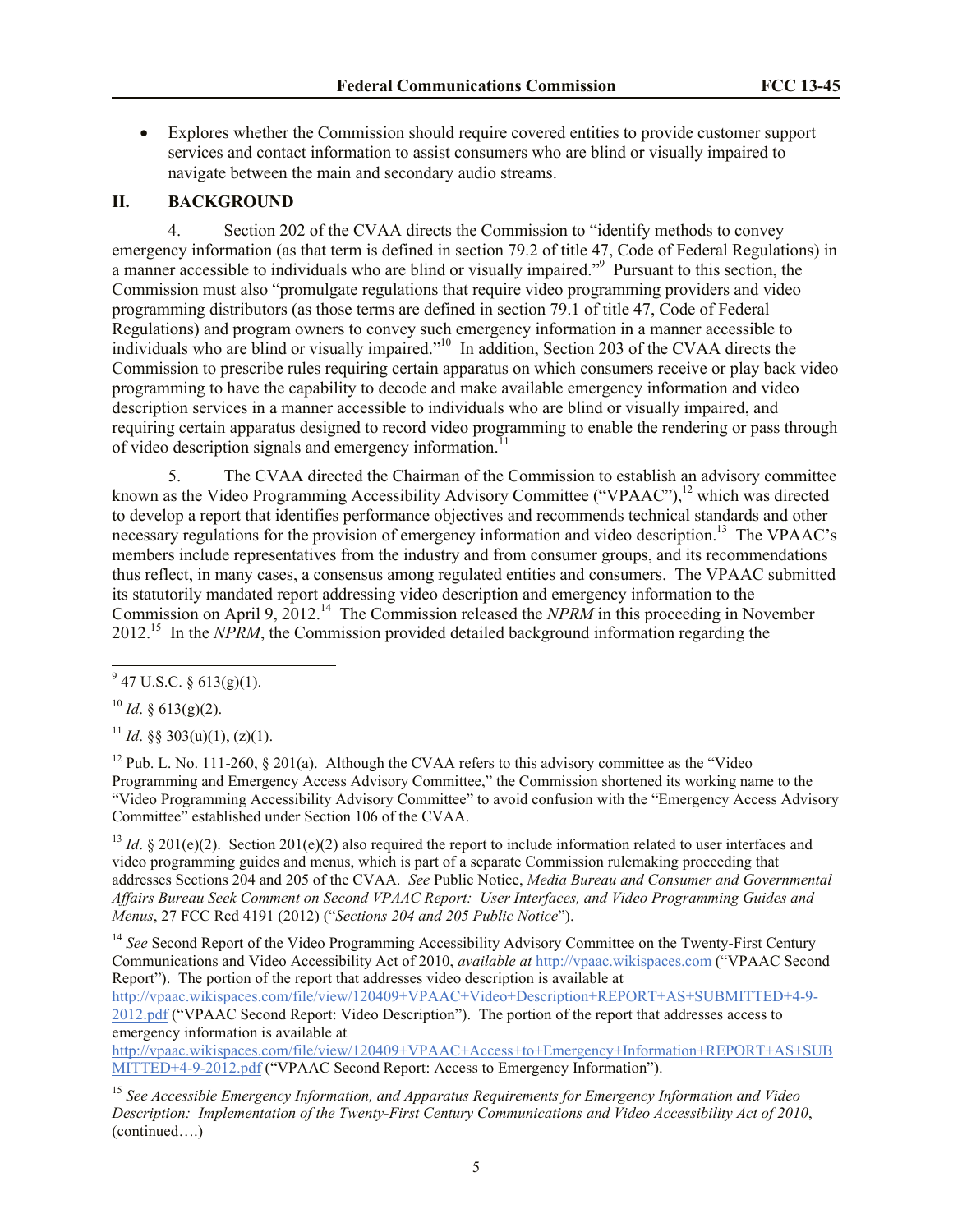applicable provisions of the CVAA, the VPAAC Second Report, and the current rules applicable to televised emergency information and video description, which we need not repeat here.<sup>16</sup> The CVAA requires the Commission to complete its emergency information proceeding within one year of the submission of the VPAAC Second Report and to prescribe the apparatus requirements for video description and emergency information within 18 months of the submission of the VPAAC Second Report. $17$ 

6. To fulfill these statutory mandates, we adopt the rules discussed below. These rules impose new requirements with regard to the accessibility of televised emergency information for consumers who are blind or visually impaired, as well as new video description and emergency information requirements with regard to the apparatus consumers use to receive, play back, and record video programming. By ensuring the accessibility of emergency information and the availability of accessible emergency information and video description services, the regulations adopted here further the purpose of the CVAA to "update the communications laws to help ensure that individuals with disabilities are able to fully utilize communications services and equipment and better access video programming."<sup>18</sup>

# **III. SECTION 202 OF THE CVAA**

# <span id="page-5-1"></span><span id="page-5-0"></span>**A. Scope of the Emergency Information Rules**

7. At the outset, we determine that the emergency information requirements adopted in this proceeding will apply to video programming<sup>19</sup> subject to Section 79.2 of the Commission's rules that is provided by a covered entity, *i.e.*, video programming provided by television broadcast stations licensed by the Commission,<sup>20</sup> MVPDs, and "any other distributor of video programming for residential reception (Continued from previous page)

Notice of Proposed Rulemaking, 27 FCC Rcd 14728 (2012) ("*NPRM*"). In April 2012, the Media Bureau and the Consumer and Governmental Affairs Bureau issued a Public Notice seeking comment on the portions of the VPAAC Second Report that address emergency information and video description, and the comments and reply comments received in response to the Public Notice helped inform the *NPRM*. Public Notice, *Media Bureau and Consumer and Governmental Affairs Bureau Seek Comment on Second VPAAC Report: Video Description and Access to Emergency Information*, 27 FCC Rcd 4195 (2012).

# <sup>16</sup> *See NPRM*, 27 FCC Rcd at 14729-33, ¶¶ 2-5.

<sup>17</sup> 47 U.S.C. § 613(g); Pub. L. No. 111-260, § 203(d)(2). As noted, the VPAAC submitted its report to the Commission on April 9, 2012. Accordingly, the deadline for the emergency information proceeding is April 9, 2013, and the deadline for prescribing apparatus requirements is October 9, 2013.

<sup>18</sup> H.R. Rep. No. 111-563,  $111<sup>th</sup>$  Cong., 2d Sess. at 19 (2010) ("House Committee Report"); S.Rep. No. 111-386, 111th Cong., 2d Sess. at 1 (2010) ("Senate Committee Report").

<sup>19</sup> The Commission's rules state that "the definitions in §§79.1 and 79.3 apply" for purposes of Section 79.2. 47 C.F.R. §§ 79.1(a)(1), 79.2(a)(1), 79.3(a)(4). Section 79.1(a)(1) defines "video programming" as "[p]rogramming provided by, or generally considered comparable to programming provided by, a television broadcast station that is distributed and exhibited for residential use." *Id.* § 79.1(a)(1). Section 79.3(a)(4) defines "video programming" as "[p]rogramming provided by, or generally considered comparable to programming provided by, a television broadcast station, but not including consumer-generated media." *Id*. § 79.3(a)(4). Although Section 79.2 imposes requirements on covered *entities*, we find it useful to discuss the scope of the rules in terms of the *video programming* provided by covered entities, as it is such programming that must be made accessible. We discuss which entities are covered by our revised emergency information requirements in Section III.C herein. *See infra* Section III.C.

<sup>20</sup> This includes video programming offered over mobile DTV apparatus, which is provided by television broadcast stations, a category of "video programming distributors" subject to the emergency information requirements in Section 79.2(b) of our rules. 47 C.F.R. § 79.2(b). *See also* 47 C.F.R. § 79.1(a)(2) (defining "video programming distributor"). The National Association of Broadcasters ("NAB") does not dispute that television broadcast stations must comply with the emergency information requirements in Section 79.2 when providing video programming via mobile DTV apparatus. *See, e.g.*, Letter from Ann West Bobeck, Senior VP and Deputy General Counsel, Legal (continued….)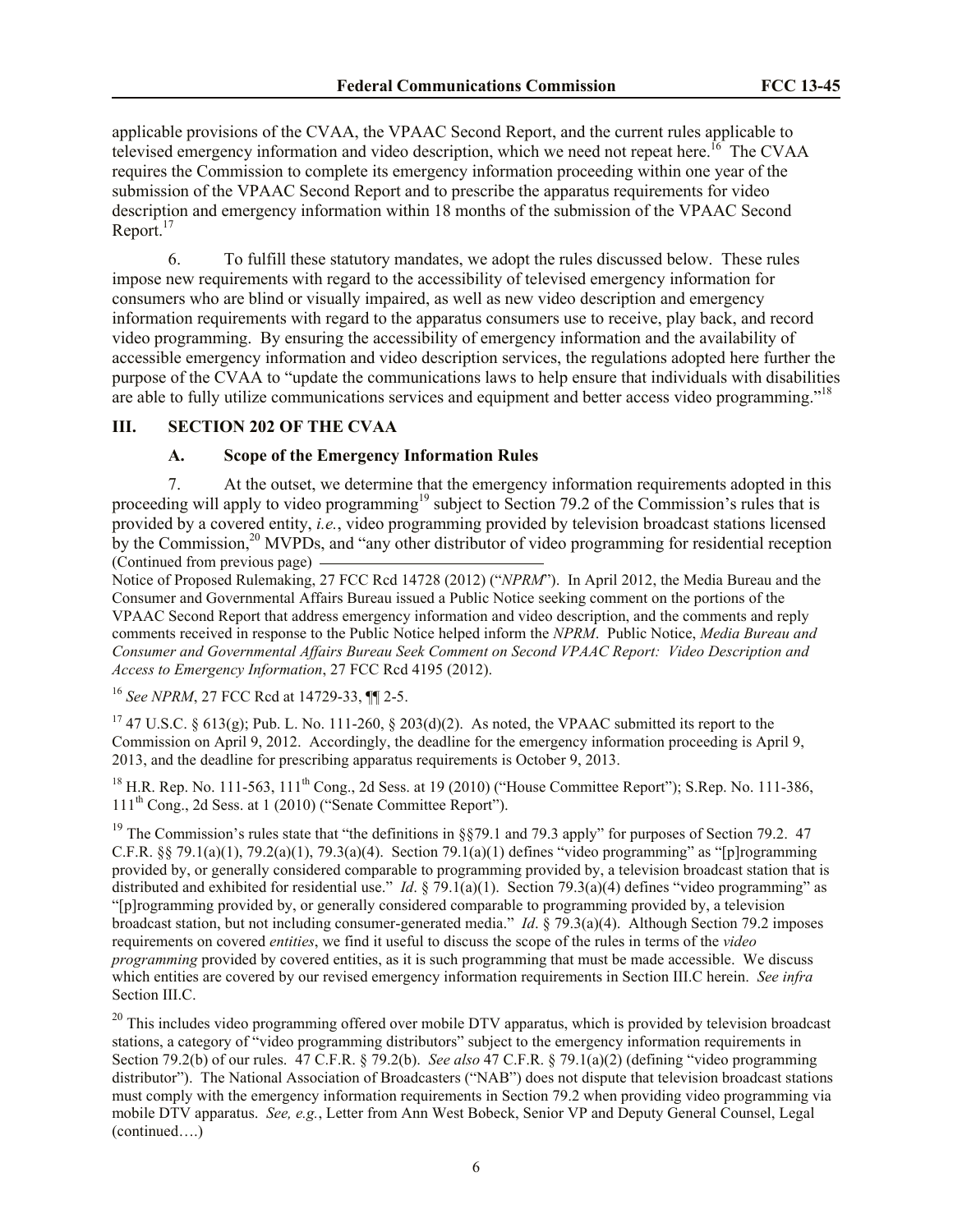that delivers such programming directly to the home and is subject to the jurisdiction of the Commission."<sup>21</sup> This interpretation is supported by Congress's reference to television-based definitions of video programming distributors and providers in Section 202 of the CVAA.<sup>22</sup> Specifically, in Section 202 of the CVAA, Congress amended Section 713 of the Communications Act of 1934, as amended (the "Communications Act"), to require "video programming providers and video programming distributors (*as those terms are defined in section 79.1 of title 47, Code of Federal Regulations*) and program owners to convey such emergency information in a manner accessible to individuals who are blind or visually impaired."<sup>23</sup> We believe that our interpretation is a reasonable reading of the statute because reference to definitions in the television closed captioning rule evidences Congress's intent to apply the emergency information requirements in Section 613(g) of the Communications Act to video programming provided by covered entities.<sup>24</sup>

8. Although consumer groups urge the Commission to find that the rules extend more broadly to all Internet protocol ("IP")-delivered video programming,<sup>25</sup> other commenters argue that there is nothing in the statute or legislative history indicating that Congress intended to expand the scope of the emergency information rules in this manner.<sup>26</sup> In addition, NAB observes that legal, practical, and

(Continued from previous page)

and Regulatory Affairs, National Association of Broadcasters, to Marlene H. Dortch, Secretary, FCC, at 1 (Feb. 8, 2013) ("NAB Feb. 8 *Ex Parte* Letter") (stating that our rules should afford flexibility to program originators "so that the viewer is able [to] access emergency information" on mobile DTV devices).

<sup>21</sup> *See* 47 C.F.R. § 79.2; *NPRM*, 27 FCC Rcd at 14734, ¶ 6. As noted above, the Commission's rules state that for purposes of Section 79.2, "the definitions in §§79.1 and 79.3 apply." 47 C.F.R. §§ 79.1(a)(2), 79.2(a)(1), 79.3(a)(5). Section 79.1(a)(2) defines a "video programming distributor" as "[a]ny television broadcast station licensed by the Commission and any multichannel video programming distributor as defined in § 76.1000(e) of this chapter, and any other distributor of video programming for residential reception that delivers such programming directly to the home and is subject to the jurisdiction of the Commission." *Id*. § 79.1(a)(2). *See also id*. § 79.3(a)(5) (providing a nearly identical definition of "video programming distributor"). In the *NPRM*, we proposed that the emergency information rules would continue to apply only to television broadcast services and MVPD services. *See NPRM*, 27 FCC Rcd at 14734,  $\P$  6. After further consideration of this issue, however, we believe a better approach is to describe the scope of the emergency information rules more precisely by tracking the language used in our existing rules. Thus, the rules will continue to apply to video programming provided by covered entities, which includes programming provided by broadcasters, MVPDs, and "any other distributor of video programming for residential reception that delivers such programming directly to the home and is subject to the jurisdiction of the Commission." 47 C.F.R. § 79.1(a)(2).

<sup>22</sup> 47 U.S.C. § 613(g)(2) (referencing the definitions of video programming providers and video programming distributors from the television closed captioning rule, 47 C.F.R. § 79.1). *See* Reply Comments of AT&T Services, Inc. at 2 ("AT&T Reply").

<sup>23</sup> 47 U.S.C. § 613(g)(2) (emphasis added). *See* 47 C.F.R. §§ 79.1(a)(2), (a)(3).

<sup>24</sup> Although Section 613(g)(2) also refers to "program owners," a term that is not defined separately in Section 79.1 of the Commission's rules, we note that the definition of "video programming provider" in Section 79.1(a)(3) includes "but [is] not limited to broadcast or nonbroadcast television network and the owners of such programming." 47 U.S.C. § 613(g)(2); 47 C.F.R. § 79.1(a)(3). *See infra* Section III.C. Thus, we believe our interpretation also is consistent with Congress's inclusion of "program owners" as responsible parties in Section 202 of the CVAA.

<sup>25</sup> See Comments of the American Council of the Blind at 2 ("ACB Comments"); Comments of the Rehabilitation Engineering Research Center on Telecommunications Access *et al*. at 8 ("Consumer Groups Comments"); Reply Comments of the Rehabilitation Engineering Research Center on Telecommunications Access *et al*. at 4 ("Consumer Groups Reply"). *See also* Comments of the Rehabilitation Engineering Research Center for Wireless Technologies at 13-14 ("Wireless RERC Comments") (recommending that the Commission investigate the technical feasibility of providing emergency information in both aural and visual formats on live, IP-delivered programming).

<sup>26</sup> See Comments of the Entertainment Software Association at 1, 3-5 ("ESA Comments"); Comments of the Telecommunications Industry Association at 6 ("TIA Comments"); AT&T Reply at 1-2; Reply Comments of the (continued….)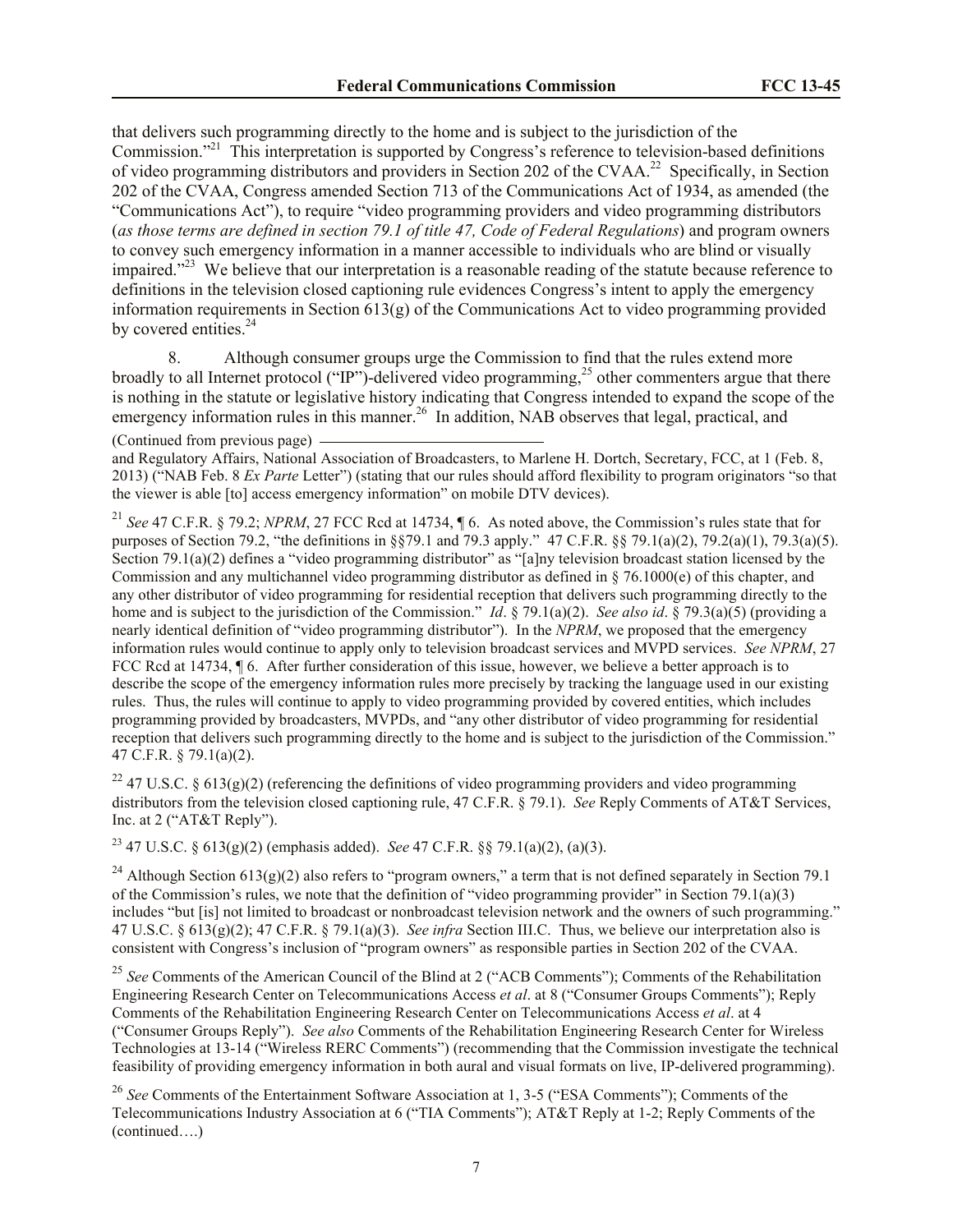technological limitations currently preclude a uniform or consistent methodology for Internet-delivered emergency information, and that delivering emergency information via IP raises issues with regard to timeliness and geographic relevance of the information.<sup>27</sup> We agree that at the present time, the delivery of emergency information via IP raises issues – both in terms of scope and in terms of practicality – that currently make it difficult to achieve.<sup>28</sup> Accordingly, at this time, we find that the emergency information rules do not apply to IP-delivered video programming, such as the programming provided by online video distributors ("OVDs")<sup>29</sup> like Netflix and Hulu.<sup>30</sup> We recognize, however, that the nature of the delivery of video programming is evolving, and in the coming years, the Commission may need to consider the regulatory implications associated with new forms of video programming services provided by covered entities.

9. We also adopt the *NPRM*'s conclusion that the emergency information rule in Section 79.2 applies more broadly than the regulations governing the Emergency Alert System ("EAS"), which are found in Part 11 of our rules.<sup>31</sup> The EAS rules contain the technical standards and operational procedures of the EAS, which provides the President with the ability to communicate immediately to the

### (Continued from previous page)

National Association of Broadcasters at 2 ("NAB Reply"). *See also* Letter from Diane B. Burstein, Vice President and Deputy General Counsel, National Cable & Telecommunications Association, to Marlene H. Dortch, Secretary, FCC, at 2 (Feb. 28, 2013) ("NCTA Feb. 28 *Ex Parte* Letter"); Letter from Diane B. Burstein, Vice President and Deputy General Counsel, National Cable & Telecommunications Association, to Marlene H. Dortch, Secretary, FCC, at 2 (Mar. 11, 2013) ("NCTA Mar. 11 *Ex Parte* Letter"); Letter from James R. Coltharp, Comcast Corporation, to Marlene H. Dortch, Secretary, FCC, at 2 (Feb. 19, 2013) ("Comcast Feb. 19 *Ex Parte* Letter"); Letter from James R. Coltharp, Comcast Corporation, to Marlene H. Dortch, Secretary, FCC, at 1 (Mar. 4, 2013) ("Comcast Mar. 4 *Ex Parte* Letter"); Letter from James R. Coltharp, Comcast Corporation, to Marlene H. Dortch, Secretary, FCC, at 1 (Mar. 15, 2013) ("Comcast Mar. 15 *Ex Parte* Letter"). We note, however, that Congress charged the VPAAC with reporting and making recommendations to the Commission with respect to the delivery of accessible emergency information and video description using IP. *See* Pub. L. No. 111-260, §§ 201(e)(2)(B), (C), and  $(E)$ .

 $^{27}$  NAB Reply at 3 (citing VPAAC Second Report: Access to Emergency Information at 9).

 $^{28}$  We also note that Section 79.2(b)(2) applies the rule "to emergency information primarily intended for distribution to an audience in the geographic area in which the emergency is occurring." 47 C.F.R. § 79.2(b)(2). Given this geographic limitation, applying the rule broadly to cover all IP-delivered video programming, regardless of location, may not serve a useful purpose for and may cause confusion to viewers in areas with no connection to the location of the emergency.

<sup>29</sup> *Annual Assessment of the Status of Competition in the Market for the Delivery of Video Programming*, Fourteenth Report, 27 FCC Rcd 8610, 8612, n. 6 (2012) ("An 'OVD' is any entity that offers video content by means of the Internet or other Internet Protocol (IP)-based transmission path provided by a person or entity other than the OVD. An OVD does not include an MVPD inside its MVPD footprint or an MVPD to the extent it is offering online video content as a component of an MVPD subscription to customers whose homes are inside its MVPD footprint.").

<sup>30</sup> There are situations, however, where our emergency information rules do apply to IP-delivered video programming provided by a covered entity. For example, as AT&T explains, although its U-Verse service is an Internet protocol television ("IPTV") service, AT&T is an MVPD, and, thus, the video programming offered through this service would be subject to the emergency information rules. *See* AT&T Reply at 2, n. 6. We also note that in the *Further Notice* we inquire whether an MVPD service is covered by the emergency information rules adopted herein, when an MVPD, as defined in the Commission's rules, permits its subscribers to access linear video programming that contains emergency information via tablets, laptops, personal computers, smartphones, or similar devices. *See infra* Section V. At this time, however, we find that the emergency information rules do not apply to video programming available for viewing on an Internet website, even if such programming is provided by a covered entity. *See, e.g.*, NAB Reply at 3-4.

<sup>31</sup> *See NPRM*, 27 FCC Rcd at 14729-30, ¶ 2, n. 8. *See also* Comments of the National Cable & Telecommunications Association at 6-7 ("NCTA Comments"); VPAAC Second Report: Access to Emergency Information at 3-4.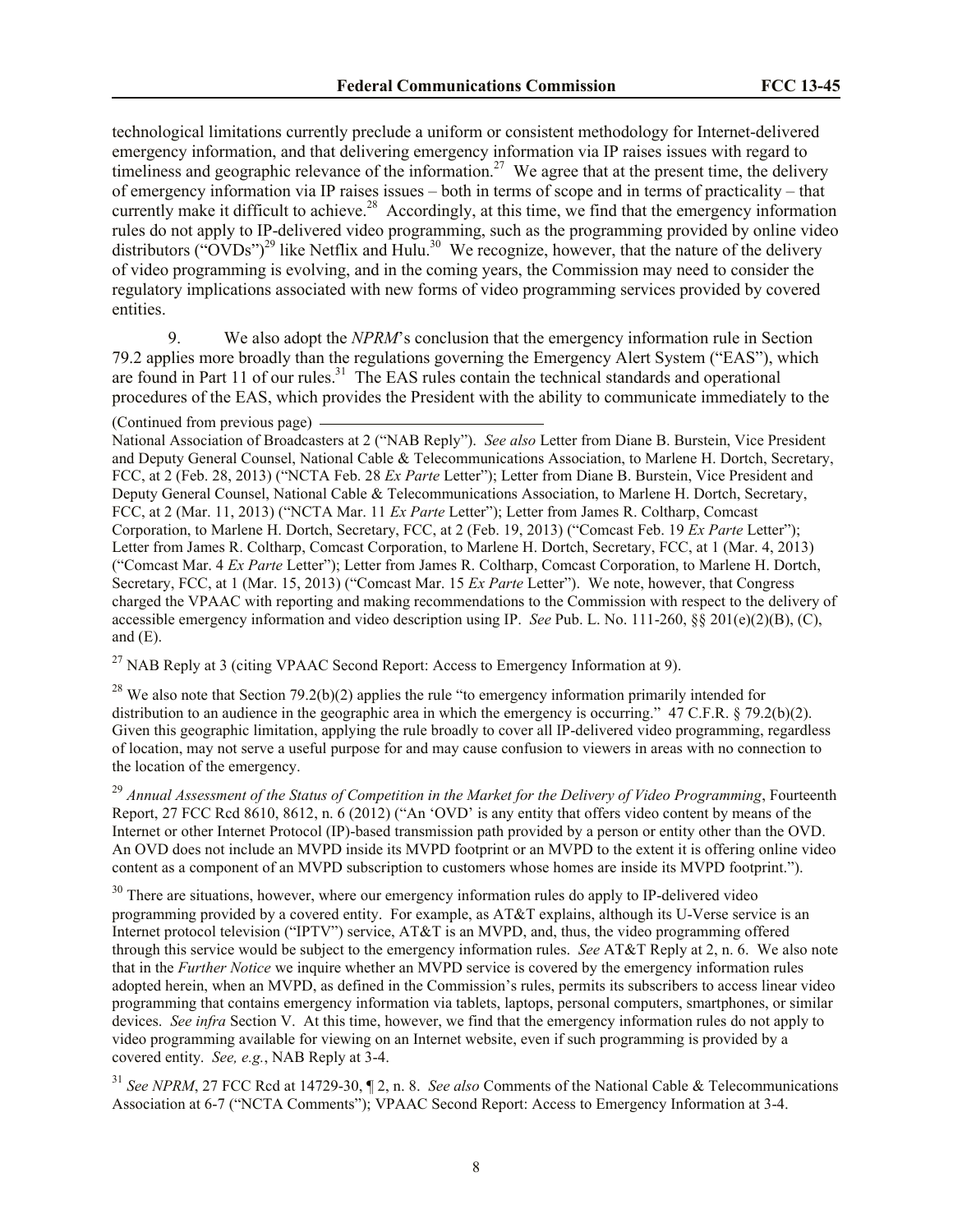general public during periods of national emergency, and which may be used to provide the heads of state and local governments, or their designated representatives, with a means of emergency communication with the public in their state or local areas.<sup>32</sup> The EAS has its own guidelines and requirements for message content and transmission. In contrast, Section 79.2 applies to televised information about a current emergency affecting the local geographic area, intended to further the protection of life, health, safety, and property.<sup>33</sup> We agree with the National Cable & Telecommunications Association ("NCTA") that the accessibility of televised emergency information required under Section 79.2 is a separate matter from an activation of the EAS as governed by Part 11 of our rules.<sup>34</sup> Accordingly, we clarify that the emergency information covered by this proceeding does not include emergency alerts delivered through the EAS, which are subject to separate accessibility requirements requiring the transmission of EAS attention signals and EAS messages in audio and visual formats. 35 However, to the extent a broadcaster or other covered entity uses the information provided through EAS or any other source (*e.g.*, information from the National Weather Service) to generate its own crawl conveying emergency information as defined in Section 79.2(a)(2) outside the context of an EAS activation, it must comply with the requirements of Section 79.2.

# <span id="page-8-0"></span>**B. Accessible Emergency Information Requirements**

10. Section 79.2 of the Commission's rules requires video programming distributors to make emergency information accessible to individuals "with visual disabilities," and it contains separate requirements for emergency information that is presented visually during newscasts and for emergency information that is provided visually during programming that is not a newscast.<sup>36</sup> With regard to emergency information provided visually during newscasts, we make no changes to the requirement that covered entities make emergency information accessible to persons with visual disabilities by aurally describing such information in the main program audio.<sup>37</sup> No commenter indicates a need to revise the existing requirement applicable to emergency information provided visually in a newscast. We agree with NAB and NCTA that there is no need to change this portion of the rule because emergency information conveyed during newscasts is currently required to be accessible to individuals who are blind

l

<sup>35</sup> *See, e.g.*, 47 C.F.R. § 11.51; NCTA Comments at 6 (citing 47 C.F.R. §§ 11.51(g), (h)). *See also* Comments of AT&T Services, Inc. at 3, n. 4 ("AT&T Comments") (noting that AT&T delivers EAS alerts in aural form). Section 11.51(b) of the Commission's rules provides that "[p]auses in video programming before EAS message transmission should not cause television receivers to mute EAS audio messages." 47 C.F.R. § 11.51(b).

<sup>36</sup> See 47 C.F.R. §§ 79.2(b)(1)(ii)-(iii). We discuss below changes to the latter portion of the rule addressing emergency information provided visually during non-newscast programming. *See infra* Section III.B.1.

<sup>37</sup> 47 C.F.R. § 79.2(b)(1)(ii). *See also Implementation of Video Description of Video Programming*, Report and Order, 15 FCC Rcd 15230, 15250-51, ¶¶ 49-50 (2000) ("*2000 Video Description Order*") ("We envision that affected broadcast stations and MVPDs will aurally describe the emergency information in the main audio as part of their ordinary operations.").

<sup>32</sup> *See* 47 C.F.R. § 11.1.

<sup>33</sup> *See id*. §§ 79.2(a)(2), (b)(2).

<sup>34</sup> NCTA Comments at 6. *See also* Letter from Diane B. Burstein, Vice President and Deputy General Counsel, National Cable & Telecommunications Association, to Marlene H. Dortch, Secretary, FCC, at 1 (Jan. 18, 2013) ("NCTA Jan. 18 *Ex Parte* Letter"); NCTA Feb. 28 *Ex Parte* Letter at 1; NCTA Mar. 11 *Ex Parte* Letter at 1. *But see* Wireless RERC Comments at 8 (arguing that if the Commission imposes new televised emergency information requirements on MVPDs, the requirements should extend to EAS messages because it will simplify compliance and standardize the appearance and accessibility of televised emergency information). The Wireless RERC also argues that participation in EAS should be mandatory, not voluntary. Wireless RERC Comments at 8. This issue is outside the scope of the current proceeding and, thus, we do not address it here.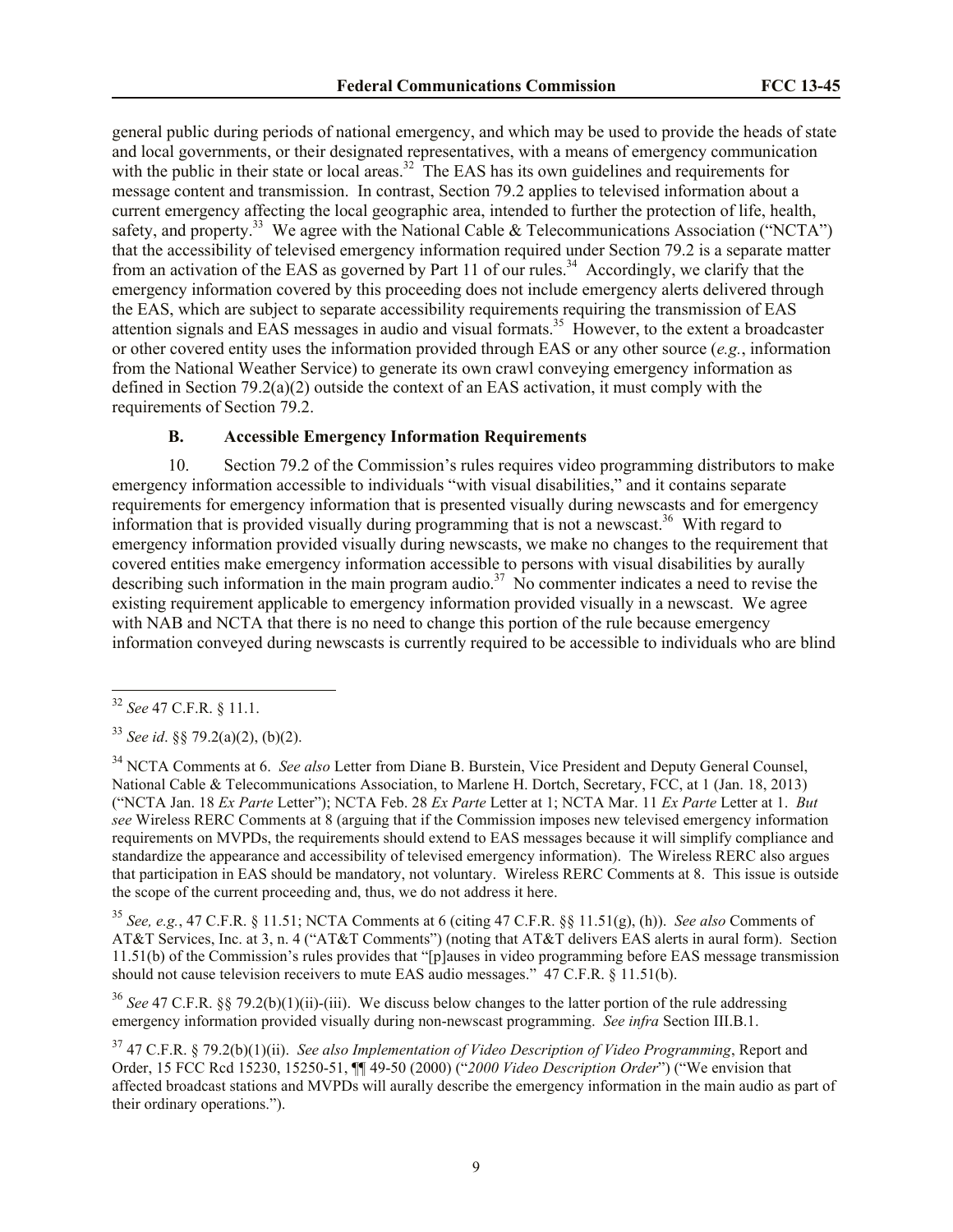or visually impaired through the aural presentation in the main program audio stream.<sup>38</sup> Thus, the current rule with respect to newscasts satisfies the CVAA's mandate that our regulations require covered entities to "convey . . . emergency information in a manner accessible to individuals who are blind or visually impaired."<sup>39</sup> While we are not changing the basic requirement that covered entities make emergency information provided in the video portion of a regularly scheduled newscast or newscast that interrupts regular programming accessible to persons with visual disabilities, we are expanding the rule to cover video programming providers (which includes program owners) as responsible parties, in addition to already covered video programming distributors, as required by the statute.<sup>40</sup>

# <span id="page-9-0"></span>**1. Requirements Applicable to Emergency Information Provided Visually During Non-Newscast Programming**

11. We revise the portion of our rule that addresses emergency information provided visually during non-newscast programming to require that covered entities make emergency information accessible to individuals who are blind or visually impaired by aurally describing the emergency information on a secondary audio stream. <sup>41</sup> We note that the VPAAC recommended the use of a secondary audio stream to provide accessible emergency information.<sup>42</sup> As explained herein, we agree that use of a secondary audio stream is the best means to implement the CVAA's directive to make emergency information accessible because many covered entities already provide or have the capability to pass through secondary audio streams, and because individuals who are blind or visually impaired have

l

<sup>38</sup> *See* Comments of the National Association of Broadcasters at 6 ("NAB Comments") (explaining that no substantive change to this portion of the rule is needed because emergency information conveyed during newscasts is already accessible to individuals who are blind or visually impaired through the aural presentation in the main program audio stream); NCTA Comments at 3 (agreeing that there is no need to revise the requirements governing accessibility of emergency information provided during newscasts and that the focus of this proceeding should be on emergency information provided during non-newscast programming). *See also* NCTA Feb. 28 *Ex Parte* Letter at 1; NCTA Mar. 11 *Ex Parte* Letter at 1.

 $39$  47 U.S.C. § 613(g)(2). In contrast, we revise the current rule applicable to non-newscast programming – which requires that emergency information be accompanied with an aural tone – as discussed herein to ensure that such information is conveyed in a manner accessible to individuals who are blind or visually impaired. *See infra* Section  $III$  $B$ <sup>1</sup>

<sup>&</sup>lt;sup>40</sup> *See infra* Section III.C; 47 U.S.C. § 613(g)(2). We also make a non-substantive change to Sections 79.2(b)(2)(i) and 79.2(b)(2)(ii) of the revised rule by replacing the term "persons with visual disabilities," as reflected in our current rules, with "individuals who are blind or visually impaired," as reflected in the language used in the CVAA. *See infra* Appendix B (Final Rules), §§ 79.2(b)(2)(i)-(ii). *See also* 47 U.S.C. § 613(g). There is no indication in the CVAA that Congress considered there to be a substantive difference between the two phrases, nor do we intend one. We simply make this change to conform the language in our rules to be consistent with the language used in the CVAA. *See* 47 U.S.C. § 613(g).

<sup>&</sup>lt;sup>41</sup> We also adopt non-substantive edits to our existing emergency information rules to make the meaning more clear. As proposed in the *NPRM*, we change references in Sections 79.2(b)(2)(i) and 79.2(b)(2)(ii) of the revised rule to "[e]mergency information that is provided in the video portion" to "[e]mergency information that is provided visually." *NPRM*, 27 FCC Rcd at 14735, n. 52. *See infra* Appendix B (Final Rules), §§ 79.2(b)(2)(i)-(ii). No commenter takes issue with this proposed change. Further, in Section 79.2(b)(2)(ii) of the revised rule, we change the phrase "programming that is not a regularly scheduled newscast, or a newscast that interrupts regular programming" to read "programming that is neither a regularly scheduled newscast, nor a newscast that interrupts regular programming." *See infra* Appendix B (Final Rules), § 79.2(b)(2)(ii). NAB supports a similar change to the language in this section to clarify that the requirement applies to programming that is *neither* a regularly scheduled programming, *nor* a newscast that interrupts regular programming. *See* NAB Comments at 6.

<sup>42</sup> *See* VPAAC Second Report: Access to Emergency Information at 7, 10-11.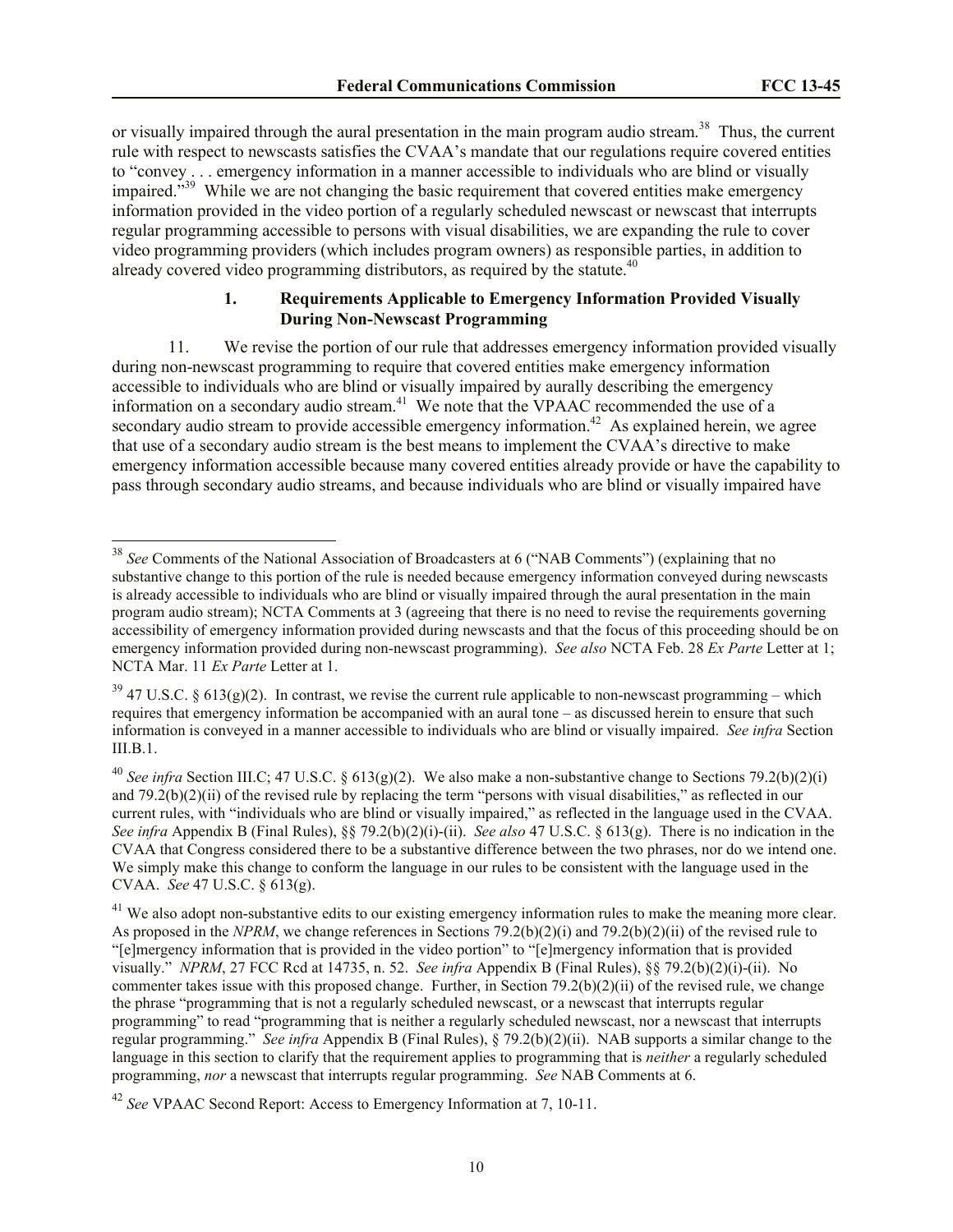familiarity with accessing this stream for video description services.<sup>43</sup> We therefore adopt the VPAAC's recommendation. Under our current rules, if emergency information is provided in the video portion of programming that is not a regularly scheduled newscast or a newscast that interrupts regular programming, it must be accompanied with an aural tone.<sup>44</sup> Although the rules do not specify the parameters of the "aural tone," under standard industry practice, three high-pitched tones are used to indicate the presence of on-screen emergency information.<sup>45</sup> While the aural tone alerts members of the program's audience who are blind or visually impaired that an emergency situation exists, these individuals must resort to an alternative source, such as the radio, to try to obtain more specific details about the nature and severity of the emergency.<sup>46</sup> As a result, individuals who are blind or visually impaired may have inadequate or untimely access to the critical details of an emergency in the local viewing area.<sup>47</sup>

12. In accordance with the CVAA's mandate in Section 202, we modify the current rule applicable to emergency information provided visually in programming that is not a newscast to ensure that such information is conveyed in a manner accessible to consumers who are blind or visually impaired. Specifically, if emergency information is provided visually in programming that is neither a regularly scheduled newscast nor a newscast that interrupts regular programming, we require that covered entities also make an aural presentation of this information available on a secondary audio stream.<sup>48</sup> We continue to require use of the aural tone as an alerting mechanism on the main program audio, and we also now require use of the aural tone to precede emergency information on the secondary audio stream.<sup>49</sup> On the main program audio, the purpose of the aural tone is to alert persons who are blind or visually impaired that visual emergency information is available. On a secondary audio stream, the aural tone has the additional purpose of differentiating audio accompanying the underlying programming from emergency information audio. Under this approach, consumers who are blind or visually impaired would be alerted to the presence of an emergency situation through the aural tone, and would then be able to promptly access the televised emergency information on the secondary audio stream.<sup>50</sup> With our new rule, consumers who are blind or visually impaired no longer need to use a source other than the television to obtain the critical details of an emergency.<sup>51</sup>

13. There is a general consensus in the record among both industry and consumer groups that use of the secondary audio stream is the best method to ensure accessibility of visual emergency

l

<sup>45</sup> VPAAC Second Report: Access to Emergency Information at 3.

<sup>46</sup> *See id*. at 3-4. *See also 2000 Video Description Order*, 15 FCC Rcd at 15250, ¶ 48; AT&T Comments at 2 (observing that the current rule merely informs individuals who are blind or visually impaired that there is an emergency, but they need to take steps to seek other accessible media).

<sup>47</sup> *See* VPAAC Second Report: Access to Emergency Information at 7.

<sup>48</sup> *See id*. at 10.

<sup>49</sup> *See* AT&T Comments at 6-7 (recommending that we continue to require the use of an aural tone to notify individuals who are blind or visually impaired that they need to either access the secondary stream for emergency information or seek this information from other sources).

<sup>50</sup> *NPRM*, 27 FCC Rcd at 14735-36, ¶ 9. *See* VPAAC Second Report: Access to Emergency Information at 10.

<sup>51</sup> *See* Wireless RERC Comments at 12 (arguing that we should "avoid requiring people with vision loss to access an alternate technology to get the same information the sighted get from the television," as the need to "[s]eek[] complete information through a secondary source will inevitably slow down reaction time" in emergency situations).

<sup>43</sup> *See infra* ¶ 13.

 $44$  47 C.F.R. § 79.2(b)(1)(iii).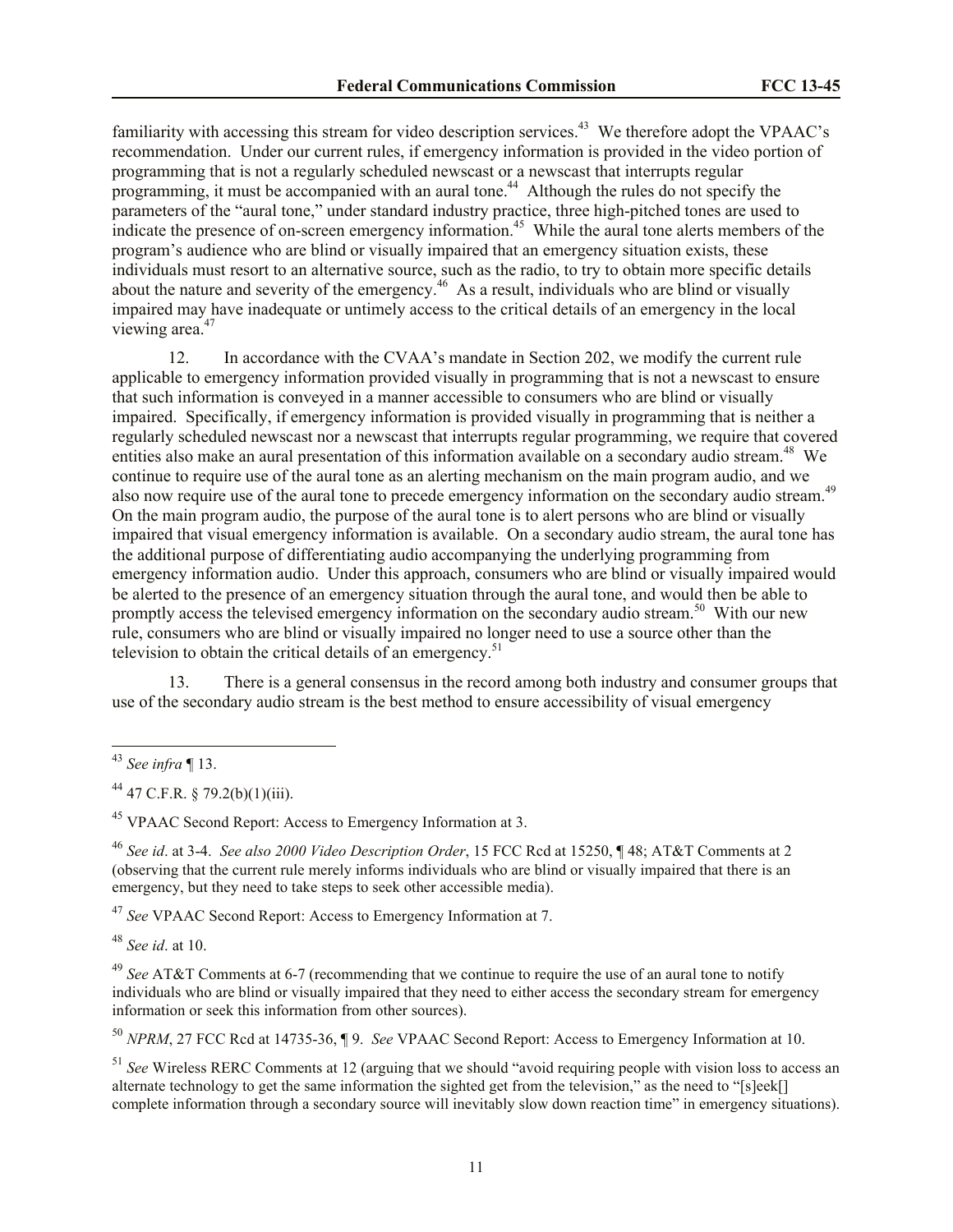information presented during non-newscast programming.<sup>52</sup> We agree with AT&T and other commenters that requiring use of a secondary audio stream to carry aural emergency information is "a straightforward and ideal solution" because many covered entities already provide a secondary audio stream for video description or foreign language translation,<sup>53</sup> and there are few technical impediments to passing through aural emergency information on a secondary audio stream.<sup>54</sup> Moreover, consumers who are blind or visually impaired have familiarity with using the secondary audio stream to access video description.<sup>55</sup>

At this time, we do not require covered entities to provide an audio stream that is dedicated solely to aurally accessible emergency information. MVPD commenters argue that mandating

<sup>53</sup> AT&T Comments at 2. Our rules currently require full-power affiliates of the top four national networks located in the top 25 television markets to provide 50 hours per calendar quarter of video-described prime time and/or children's programming. *Video Description: Implementation of the Twenty-First Century Communications and Video Accessibility Act of 2010*, Report and Order, 26 FCC Rcd 11847, 11849, ¶ 4 (2011) ("*2011 Video Description Order*"). *See NPRM*, 27 FCC Rcd at 14733, ¶ 5. Full-power affiliates of the top four national networks located in markets 26-60 also will be subject to this requirement beginning July 1, 2015. *2011 Video Description Order*, 26 FCC Rcd at 11856, ¶16. Given that video description is provided as a secondary audio service, top four broadcast affiliates in the top 60 markets either already have or soon will be required to have a secondary audio stream.

<sup>54</sup> *See* AT&T Comments at 5 (stating that there is no technical impediment to carrying aural emergency information on the secondary audio stream, which "has a proven capability of carrying various types of information"); DIRECTV Comments at 2, 5 (explaining that where DIRECTV already carries a station's secondary audio stream, it would be "a relatively simple process to transmit any audio emergency information provided to DIRECTV by that station in its secondary audio stream"); NCTA Comments at 4 (noting that cable operators already pass through video description in secondary audio streams, and that a secondary audio stream pass-through requirement for emergency information "would present few technical challenges" for cable operators); NCTA Jan. 18 *Ex Parte* Letter at 1; NCTA Feb. 28 *Ex Parte* Letter at 1; NCTA Mar. 11 *Ex Parte* Letter at 1; Comcast Feb. 19 *Ex Parte* Letter at 2 (noting that "Comcast today passes through the secondary audio stream for all its cable services"); Comcast Mar. 4 *Ex Parte* Letter at 1 (same); Comcast Mar. 15 *Ex Parte* Letter at 1 (same). *But see* Letter from Barbara S. Esbin, Counsel for American Cable Association, to Marlene H. Dortch, Secretary, FCC, at 2 (Mar. 7, 2013) ("ACA Mar. 7 *Ex Parte* Letter") (explaining that "some cable operators maintaining hybrid digital/analog or all-analog systems who also, or only, deliver broadcast signals in analog may not have equipment that permits the pass-through of [secondary audio streams]") (footnote omitted).

<sup>55</sup> *See* AT&T Comments at 2; Wireless RERC Comments at 7.

 $\overline{a}$ 

<sup>52</sup> *See* AT&T Comments at 2, 5 (arguing that use of the secondary audio stream "is a straightforward and ideal solution" to make emergency information accessible); Comments of DIRECTV, LLC at 5 ("DIRECTV Comments") ("support[ing] the Commission's approach of employing secondary audio streams that already exist" to provide accessible emergency information); Comments of DISH Network L.L.C. at 3 ("DISH Network Comments") (arguing that secondary audio streams "could offer a workable method of providing accessible emergency information"); NAB Comments at 5 (supporting use of a secondary audio stream because this approach "is sensible from a technical and practical perspective" and "ensures that viewers benefit by receiving critical crawled information"); NCTA Comments at 4-5 (stating that use of the same audio stream that is used for video description "makes sense for enhancing accessibility at this time"); Wireless RERC Comments at 7 (recommending that emergency information be provided on the secondary audio stream containing video description); Reply Comments of CenturyLink, Inc. at 1-2 ("CenturyLink Reply") (supporting use of the secondary audio stream to convey emergency information that is displayed visually during non-newscast programming); Reply Comments of Verizon at 2 ("Verizon Reply") (supporting use of the secondary audio stream and observing that no commenter objected to this proposal); Comcast Feb. 19 *Ex Parte* Letter at 2 (expressing support for proposal to pass through emergency information in the secondary audio stream); Comcast Mar. 4 *Ex Parte* Letter at 1 (same); Comcast Mar. 15 *Ex Parte* Letter at 1 (same). *But see* Comments of The Weather Channel, LLC at 4-5 ("The Weather Channel Comments") (while use of a secondary audio stream "may be the quickest and most effective way for many covered entities" to make visual emergency information accessible, the Commission should not impose this requirement on The Weather Channel unless it "is the only reasonable way to achieve compliance with Congress's goals in the CVAA"). The Weather Channel's unique concerns are addressed separately in paragraphs 38 through 40 herein.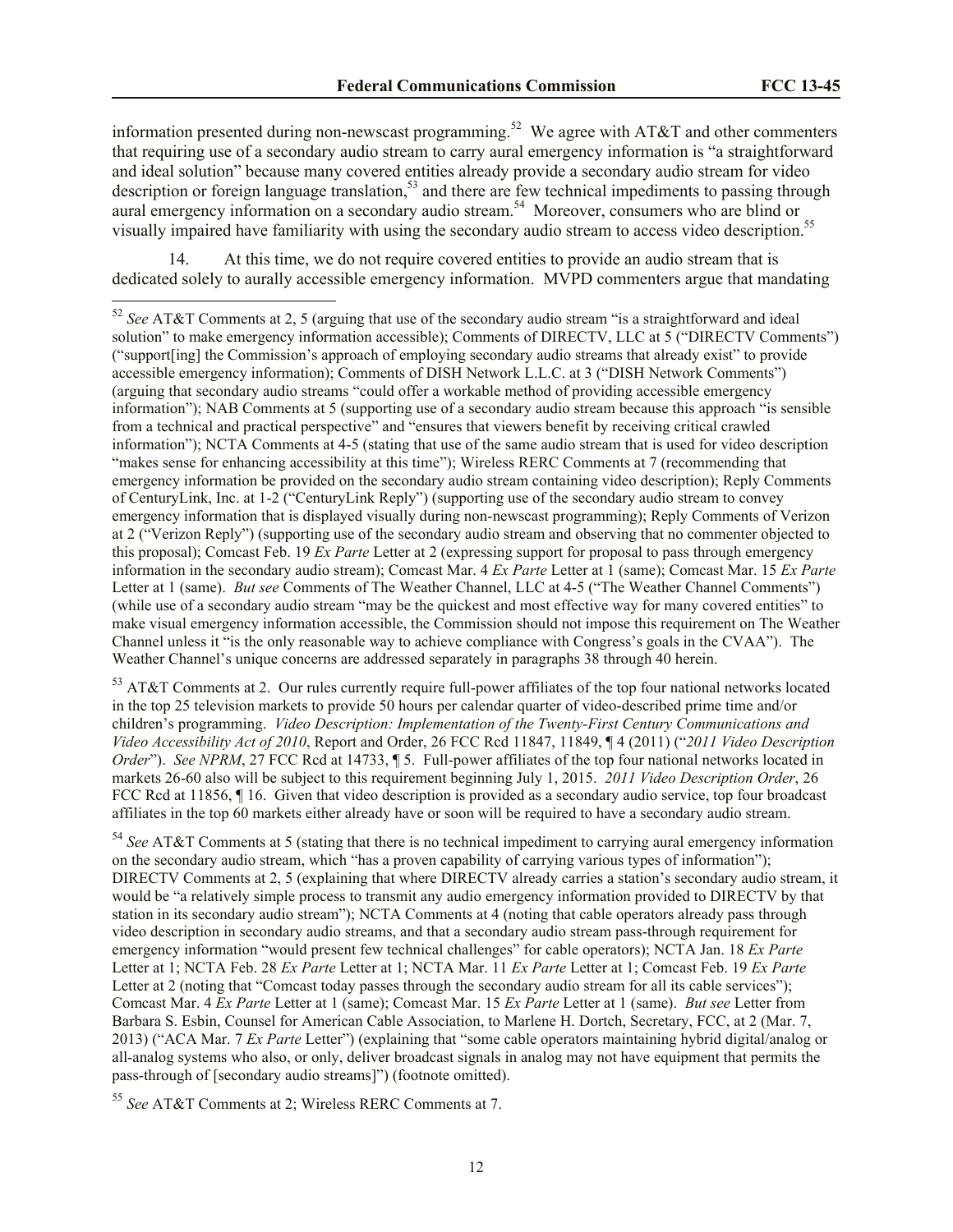more than two audio streams – one for main audio, one for video description, and one for emergency information – would be costly and, in some cases, would pose technical difficulties.<sup>56</sup> We therefore agree with commenters that requiring that stations and operators use a secondary audio stream to provide aural emergency information will allow them to achieve accessibility in a more efficient and cost-effective way.<sup>57</sup> Notably, no commenter suggests that we should mandate more than two audio streams. Although additional audio streams are not required, if a covered entity does provide more than two audio streams, we encourage them as a best practice to make aurally accessible emergency information available on the same audio stream that is used to provide video description, because consumers who are blind or visually impaired should have more familiarity with accessing this stream.<sup>58</sup>

15. While we mandate use of the secondary audio stream to aurally transmit emergency information to consumers, we do not adopt a specific method for providing an aural rendition of textual emergency information on a secondary audio stream. In the *NPRM*, we asked about the extent to which the Commission should allow the use of text-to-speech ("TTS") technologies, which automatically generate an audio version of a textual message, and whether such technologies are sufficiently accurate and reliable for rendering an aural translation of emergency information text.<sup>59</sup> The record reflects a consensus that the rules should permit the use of TTS because it can be a useful and quick method to perform the text-to-aural translation of emergency information.<sup>60</sup> NAB argues that use of TTS should not

 $\overline{a}$ 

<sup>57</sup> *See* AT&T Comments at 5 (arguing that use of the secondary audio stream "recognizes the competing bandwidth demands on MVPDs systems and that requiring a dedicated audio channel for emergency information only would be an inefficient use of limited resources").

<sup>58</sup> *See* Wireless RERC Comments at 7 ("The Wireless RERC recommends that emergency information should always be provided on the audio stream containing video description . . . because people with vision loss who use [video description] for regular programming would be familiar with accessing this stream.").

<sup>59</sup> *NPRM*, 27 FCC Rcd at 14737-38, ¶ 12. *See also* VPAAC Second Report: Access to Emergency Information at 9 (finding that TTS "is a valuable technology for creating aural representation of a text crawl in a timely fashion").

<sup>56</sup> *See* AT&T Comments at 5-6 (explaining that passing through more than two audio channels might not be possible if a system is bandwidth constrained and that, for AT&T, such a requirement "would likely result in a visible degradation in video coding quality"); DIRECTV Comments at 4 (noting that neither broadcasters nor MVPDs have unlimited capacity for additional audio channels); DISH Network Comments at 5 ("DBS providers have designed their systems to include only a single secondary audio service. In order for aurally accessible emergency information to be available on a secondary stream, it will need to share the same [secondary audio stream] that is also used for video description (if offered).") (footnotes omitted); CenturyLink Reply at 1-2 (arguing that existing MVPD infrastructure generally supports no more than one secondary audio stream and, thus, "it would be costly and inefficient to require MVPDs to build a new audio stream to convey emergency information"). In the *NPRM*, the Commission sought comment on the impact, if any, of the proposals contained in the *NPRM* on broadcasters' ability to channel share, which is an option for broadcast television stations that choose to participate in the Commission's incentive spectrum auction. *See NPRM*, 27 FCC Rcd at 14736, ¶ 10; *Innovation in the Broadcast Television Bands: Allocations, Channel Sharing and Improvements to VHF*, Report and Order, 27 FCC Rcd 4616, 4617, ¶ 2 (2012) ("establish[ing] the basic ground rules for sharing of broadcast channels by stations that choose to share a 6 MHz channel with one or more other stations in connection with the incentive auction"); *Expanding the Economic and Innovation Opportunities of Spectrum Through Incentive Auctions*, Notice of Proposed Rulemaking, 27 FCC Rcd 12357, 12385, ¶ 84 (2012) (stating that the reverse auction of broadcast television spectrum includes three bid options for participants, one of which is "voluntary relinquishment of 'usage rights in order to share a television channel with another licensee'") (footnote omitted). Commenters did not address this issue, and we do not expect the requirements adopted herein to have any impact on channel sharing.

<sup>60</sup> *See* ACB Comments at 3 (arguing that TTS is "imminently ideal" given "[t]he rapid development of TTS systems along with sophisticated ways of deploying these systems," "provides the additional advantage of being available in multiple languages," and will "increase the likelihood" that industry is able to meet implementation deadlines); NAB Comments at 14 (arguing that the rules should permit but not require the use of TTS); Comments of Kelly Pierce at 1-2 ("Pierce Comments") (noting that TTS "can be a useful means of delivering information"); Wireless (continued….)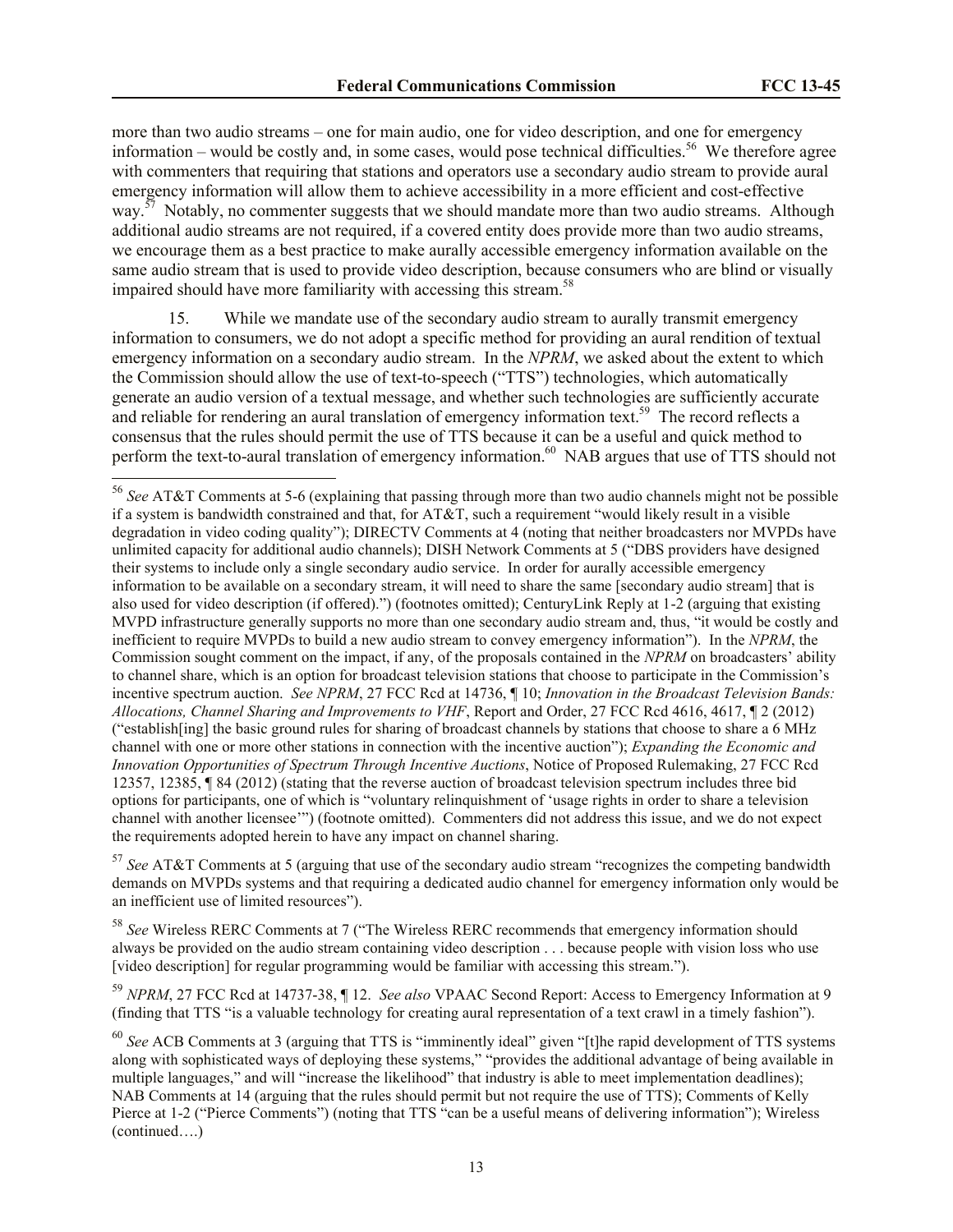be mandated, however, because while TTS may be useful, it may not be the best method to effectively convey emergency information in all circumstances.<sup>61</sup> In particular, NAB requests flexibility with regard to use of TTS or other specific technologies for aural translation because broadcasters may face potential technical and operational challenges in implementing TTS, and "there is no one size fits all solution."<sup>62</sup>

16. Based on the record, we permit, but do not require, the use of TTS technologies as a method for providing an aural rendition of emergency information, consistent with the Commission's approach in the EAS context.<sup>63</sup> While we do not require the use of TTS, we believe it is necessary to revise our rule to provide qualitative standards for TTS for covered entities that choose to use TTS.<sup>64</sup> Specifically, information provided through TTS must be intelligible and must use the correct pronunciation of relevant information to allow consumers to learn about and respond to the emergency, including, but not limited to, the names of shelters, school districts, streets, districts, and proper names noted in the visual information.<sup>65</sup> Given the critical and urgent nature of emergency information, we expect covered entities to ensure that the aural version of textual emergency information provided through TTS is as effectively communicated to consumers who are blind or visually impaired as the textual content is conveyed to people who are able to see, and we will entertain consumer complaints about the quality of TTS.

17. *Technical Capability Exception*. We decline to adopt a technical capability exception to our new rule. Thus, unlike our approach in the *2011 Video Description Order*, we require all covered entities that provide visual emergency information that is covered by the rules to get the equipment

(Continued from previous page)

RERC Comments at 8 (arguing that "[c]overed entities should be allowed to use TTS technology to provide audio description of emergency information" because "[i]n many cases, this is the fastest way to provide the information to the public").

<sup>61</sup> *See* NAB Comments at 14.

<sup>62</sup> NAB Reply at 9-10. *See also* Letter from Ann West Bobeck, Senior VP and Deputy General Counsel, Legal and Regulatory Affairs, National Association of Broadcasters, to Marlene H. Dortch, Secretary, FCC, at 1-2 (Jan. 15, 2013) ("NAB Jan. 15 *Ex Parte* Letter"); Letters from Ann West Bobeck, Senior VP and Deputy General Counsel, Legal and Regulatory Affairs, National Association of Broadcasters, to Marlene H. Dortch, Secretary, FCC, at 2 (Mar. 7, 2013) ("NAB Mar. 7 *Ex Parte* Letters"); Letter from Ann West Bobeck, Senior VP and Deputy General Counsel, Legal and Regulatory Affairs, National Association of Broadcasters, to Marlene H. Dortch, Secretary, FCC, at 2 (Mar. 8, 2013) ("NAB Mar. 8 *Ex Parte* Letter"); The Weather Channel Comments at 6, n. 13 (stating that "designing a text-to-speech solution that would enable full aural renderings of each text crawl" would "create[] technical challenges" for The Weather Channel).

<sup>63</sup> As we explained more fully in the *NPRM*, the Commission determined on reconsideration in a recent proceeding that it would permit, but not require, regulated entities to use TTS to render EAS audio from the text of EAS alerts formatted in the Common Alerting Protocol ("CAP"). *See NPRM*, 27 FCC Rcd at 14737, ¶ 12, nn. 66-67 (citing *Review of the Emergency Alert System*, Order on Reconsideration, 27 FCC Rcd 4429, 4432, ¶¶ 7-8 (2012)). *See also* VPAAC Second Report: Access to Emergency Information at 9 (finding that "the need to generate the audio representation of a crawl in a timely manner outweighs any inconsistencies that might arise from the variations in TTS implementations").

<sup>64</sup> See Pierce Comments at 2 ("The Commission cannot simply offer TTS technology as an option for delivering emergency audio information without also establishing guidelines of the basic parameters of the presentation of the information."); Wireless RERC Comments at 9 (arguing that we "should require that the TTS technology be of a certain caliber to ensure that the audio information is clear and understandable" and should direct the VPAAC to identify standards for the provision of TTS). We note that the VPAAC's directives with regard to reporting on video description and emergency information were set forth by Congress. *See* Pub. L. No. 111-260, §§  $201(e)(2)(A)-(E)$ .

<sup>65</sup> *See, e.g.*, Pierce Comments at 2. A covered entity's *de minimis* failure to comply with the quality standards will not be treated as a violation of the regulations.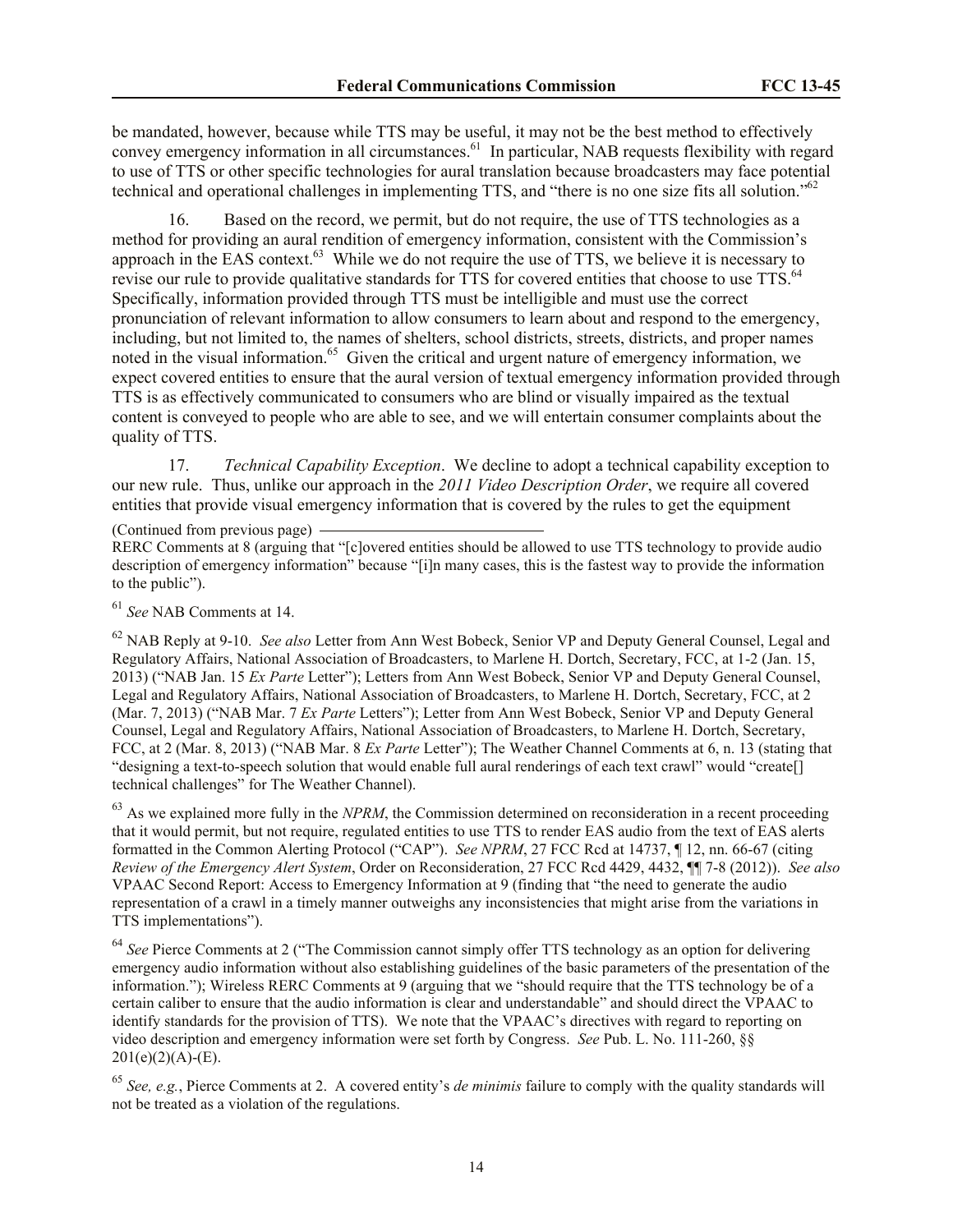necessary to make a secondary audio stream available by the two-year compliance deadline adopted below.<sup>66</sup> The 2011 Video Description Order reinstated a technical capability exception for certain stations and MVPDs that lack the technical capability to pass through video description.<sup>67</sup> We inquired in the *NPRM* whether there are any technical capability concerns that should be taken into account in the context of providing emergency information on a secondary audio stream and, if so, how such technical capability considerations should be addressed in the rules.<sup>68</sup> Some commenters support the inclusion of a technical capability exception.<sup>69</sup> In particular, NAB requests that the Commission "incorporate a technical capability exception in its rules . . . so that the emergency information requirements do not apply when a station lacks the technical capability necessary to create and transmit the emergency crawl in aural form – that is, on a secondary audio stream.<sup>770</sup> According to NAB, a broadcast station should be considered to have the technical capability to support aural transcription of emergency information if it has the necessary equipment and infrastructure, except for items that would be of minimal cost, similar to the standard set forth in the video description context.<sup>71</sup> The American Council of the Blind ("ACB"), on the other hand, argues that there should be more stringent standards for the technical capability exception for emergency information, and that this exception should apply only as an "absolute last resort."<sup>72</sup> We agree with ACB that the importance of providing accessible emergency information to consumers who are blind or visually impaired justifies a more rigorous standard from that adopted in the video description context.<sup>73</sup>

18. At the same time, however, we note that DISH Network L.L.C. ("DISH Network") and

<sup>67</sup> *2011 Video Description Order*, 26 FCC Rcd at 11860-62, ¶¶ 23-27. *See NPRM*, 27 FCC Rcd at 14736, ¶ 10. Under the *2011 Video Description Order*, a station or system lacks the technical capability to pass through video description if it does not have "'virtually all necessary equipment and infrastructure to do so, except for items that would be of minimal cost.'" *2011 Video Description Order*, 26 FCC Rcd at 11861, ¶ 27 (footnote omitted).

<sup>68</sup> *NPRM*, 27 FCC Rcd at 14736, ¶ 10.

 $\overline{a}$ 

<sup>69</sup> *See* ACB Comments at 2 ("hesitatingly agree[ing]" that there should be a technical capability exception for television stations that do not have the capability to provide emergency information on a secondary channel); NAB Comments at 12 (arguing that the Commission should "incorporate a technical capability exception in its rules like that adopted in the *2011 Video Description Order*") (footnotes omitted); CenturyLink Reply at 3 (arguing that the technical capability exception in the video description rules should apply to emergency information requirements because some existing infrastructure may not support the use of secondary audio streams).

 $70$  NAB Comments at 12 (footnotes omitted).

<sup>71</sup> *See id*. at 12, n. 27 (citing *2011 Video Description Order*, 26 FCC Rcd at 11860, ¶ 23).

<sup>72</sup> *See* ACB Comments at 2 (noting further that the exception should "be accompanied by a rigorous set of requirements for achieving technical capability unless the station or network is financially unable to do so").

 $73$  This action is consistent with our existing rules requiring visual access to emergency information, without exception, to people who are deaf or hard of hearing. *See* 47 C.F.R. § 79.2. Unlike our closed captioning rules, which permit certain exemptions, there are no exemptions applicable to our rules governing the provision of accessible emergency information to this same population because of the heightened public interest in ensuring that all viewers can access televised emergency information. *See id*. §§ 79.1, 79.2.

<sup>66</sup> *See infra* Section III.D. *See also* Wireless RERC Comments at 6 ("[T]he Wireless RERC recommends that if the video programming distributor has the technical capability to provide a secondary audio stream for the provision of emergency information then they should be required to utilize their secondary audio stream."). We note all covered entities may petition for a waiver of these requirements for good cause pursuant to Section 1.3 of our rules. *See* 47 C.F.R. § 1.3. In particular, we note that broadcast stations in smaller markets that do not have the necessary equipment to provide a secondary audio stream can file a request for waiver of the requirements adopted herein. Given the importance of accessible emergency information, we do not anticipate that waivers will be routinely granted.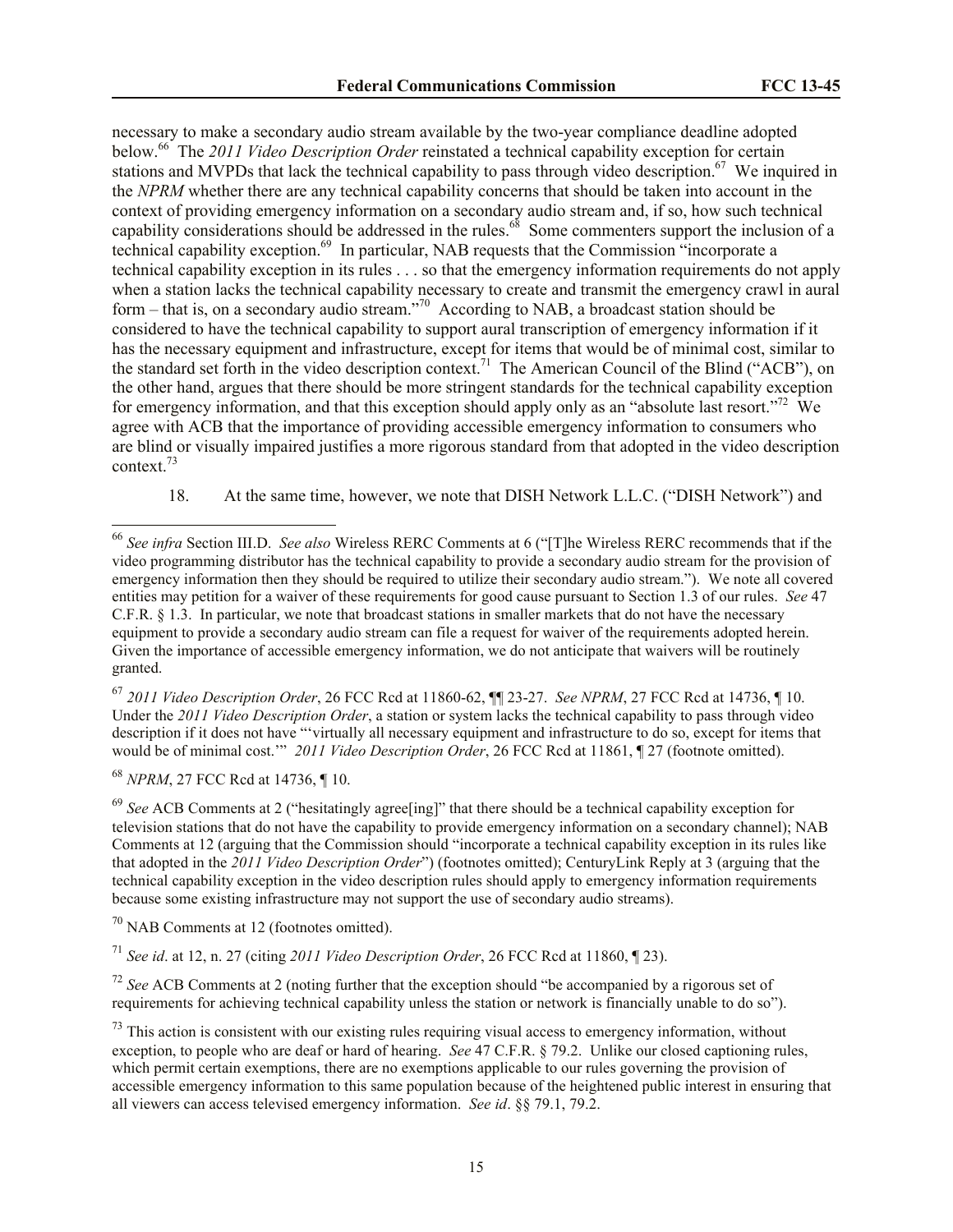DIRECTV raise concerns about spot beam capacity, which is a problem unique to direct broadcast satellite ("DBS") providers. Spot beams allow satellite transmissions to be focused on a specific area within the footprint of the satellite, enabling DBS providers to deliver local channels to precisely defined areas. DIRECTV explains that, while it currently carries the secondary audio stream of affiliates of the four major networks and PBS in the markets where it provides local service, it would not have sufficient capacity on its spot beams if a significant number of additional local stations were to request carriage of their secondary audio channels.<sup>74</sup> Similarly, DISH Network states that it "may not have sufficient capacity in its spot beams if large numbers of local broadcast stations launch new [secondary audio] services."<sup>75</sup> The DBS providers indicate that if the Commission imposes a pass-through requirement for all local stations that provide emergency information on a secondary audio stream, capacity constraints would affect their ability to add new local-into-local markets and to comply with their "carry-one, carryall" obligations.<sup>76</sup> They argue that there is no simple remedy for this problem, as DBS providers would have to replace existing satellites or launch additional satellites to expand capacity or would have to curtail other valuable services, such as carriage of local broadcast stations or carriage of stations in HD.<sup>77</sup> As such, DIRECTV and DISH Network request that the Commission take into account spot beam capacity constraints in considering an exception for DBS providers from the revised emergency information rule.<sup>78</sup>

19. We require DBS providers to pass through the secondary audio streams of all stations that provide aural emergency information pursuant to our revised rule.<sup>79</sup> Nonetheless, given the technical constraints faced by DBS providers, we recognize DIRECTV and DISH Network may require relief from the requirement to pass through secondary audio streams in specialized circumstances, *e.g.*, for any stations carried in a market where they do not have sufficient spot beam capacity, but we believe our

 $\overline{a}$ 

<sup>74</sup> *See* DIRECTV Comments at 2, 5-7; Letter from William M. Wiltshire, Counsel for DIRECTV, to Marlene H. Dortch, Secretary, FCC, at 1-2 and Attachment at 1 (Jan. 18, 2013) ("DIRECTV/DISH Network Jan. 18 *Ex Parte* Letter").

<sup>75</sup> *See* DISH Network Comments at 3.

<sup>76</sup> *See* DIRECTV Comments at 6-7; DISH Network Comments at 4.

<sup>77</sup> *See, e.g.*, *Carriage of Digital Television Broadcast Signals: Amendment to Part 76 of the Commission's Rules; Implementation of the Satellite Home Viewer Improvement Act of 1999: Local Broadcast Signal Carriage Issues and Retransmission Consent Issues*, Second Report and Order, Memorandum Opinion and Order, and Second Further Notice of Proposed Rulemaking, 23 FCC Rcd 5351, 5355-56, 5358-59, ¶¶ 7-8, 10-11 (2008) ("*Carriage of DTV Signals Order*"); DIRECTV Comments at 7-8, n. 26; DISH Network Comments at 4.

 $^{78}$  Specifically, DIRECTV asks that we adopt a streamlined procedure for granting a waiver of the requirement to pass through a station's secondary audio stream in a particular market, if the DBS provider certifies that the spot beam serving the relevant market does not have sufficient capacity. *See* Letter from William M. Wiltshire, Counsel for DIRECTV, to Marlene H. Dortch, Secretary, FCC, at 1-2 (Feb. 7, 2013) ("DIRECTV Feb. 7 *Ex Parte* Letter"). *See also* DIRECTV Comments at 7-8. DISH Network argues that "[t]he Commission should establish that, for the purposes of any new rules for accessibility of emergency information, the available capacity on the relevant spot beam should be included, among other things, in the determination of whether a DBS provider has the 'technical capability' to carry the [secondary audio channel] of any particular local broadcast station." DISH Network Comments at 4. *See also* DIRECTV/DISH Network Jan. 18 *Ex Parte* Letter, at 2 and Attachment at 2.

<sup>&</sup>lt;sup>79</sup> DISH Network represents that "DBS providers generally have the technical capability to offer secondary audio streams for local broadcast stations that they retransmit," and DIRECTV represents that it currently passes through the secondary audio streams for the top four network affiliates and PBS in each market and that it "passes through the secondary audio channel of every station that offers it to DIRECTV today." *See* DIRECTV Comments at 5-6; DISH Network Comments at 3. *See also* DIRECTV/DISH Network Jan. 18 *Ex Parte* Letter, Attachment at 1.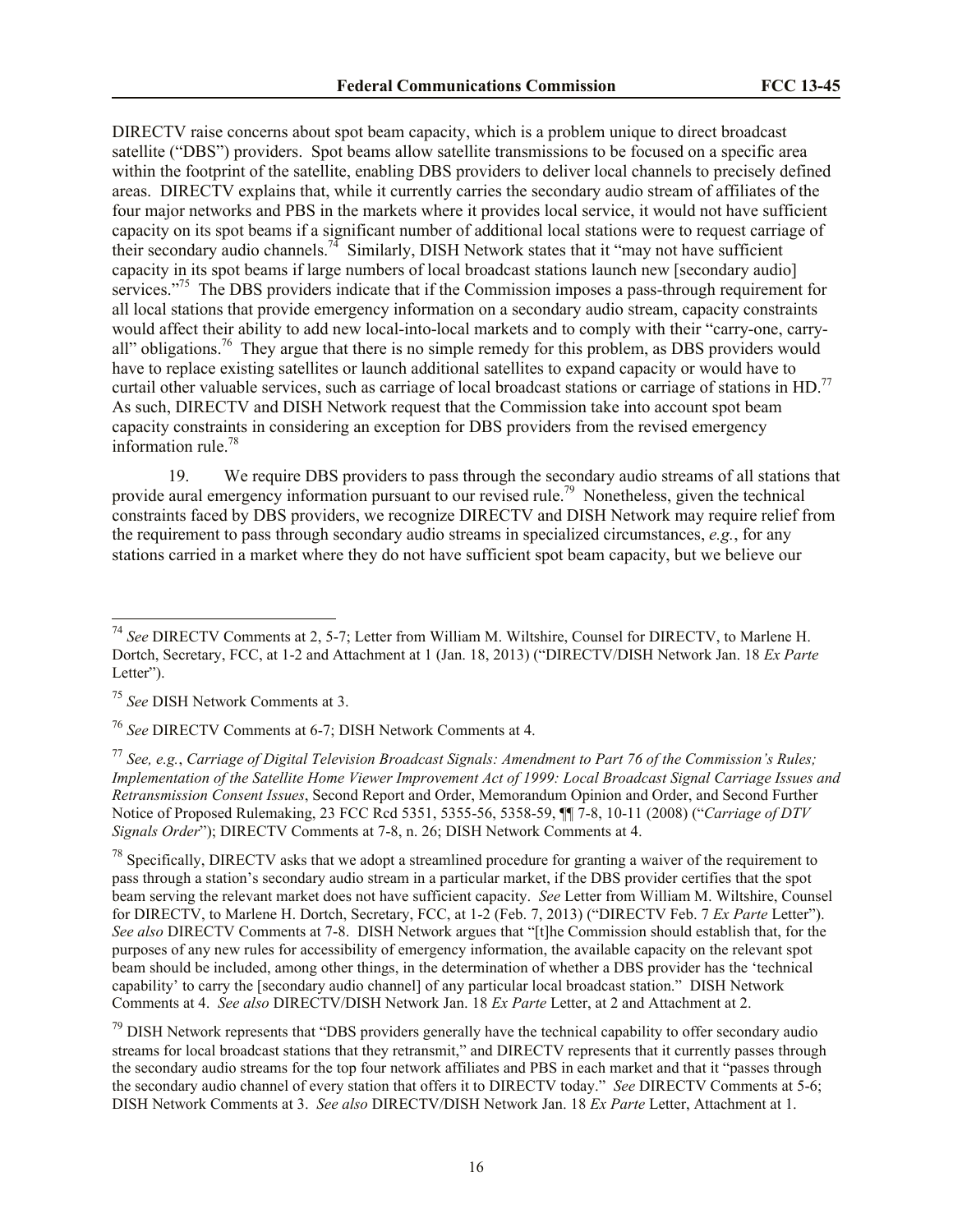existing waiver process is an appropriate mechanism to address such concerns.<sup>80</sup> As we discussed in the *NPRM* in the context of Section 203 obligations, the House Committee Report accompanying the CVAA recognized that DBS providers may face unique technical challenges, including capacity constraints on spot beams used to deliver local signals, which should be considered when promulgating rules.<sup>81</sup> We believe that the general waiver approach, rather than the "streamlined" waiver procedure suggested by DIRECTV, $82$  appropriately balances DBS capacity limitations with the statutory directive to make televised emergency information accessible to consumers who are blind or visually impaired. We also note that DBS providers are already required to carry stations' "[s]econdary audio programming" pursuant to the requirements governing satellite carriage of broadcast stations in Section 76.66(j) of the Commission's rules.<sup>83</sup> Thus, if either DBS provider seeks a waiver from the requirement to pass through a station's secondary audio channel adopted in this proceeding, it will also have to justify a waiver of this portion of Section 76.66(j). This makes our adopting the streamlined waiver procedure proposed by DIRECTV in this proceeding inappropriate because the issue regarding compliance with Section 76.66(j) of our rules has not properly been raised in this, or any, pending proceeding.

20. We recognize that small cable systems, particularly those that are analog-only, may face unique difficulties in complying with the rules adopted herein. Although it did not file comments or reply comments in this proceeding, the American Cable Association ("ACA") recently submitted an *ex parte*  filing in which it requested that the Commission: (1) "[p]ermit hybrid digital/analog systems that do not have the equipment to pass through the broadcast [secondary audio stream] on their analog service the option of making emergency information accessible to blind or visually impaired customers through that system's digital service by providing eligible customers with set-top boxes at no charge for up to three analog television sets in their home;" (2) "[p]rovide an exception for all-analog systems that serve 1,000 or fewer subscribers and lack the equipment to pass through broadcast [secondary audio stream];" and (3) "[d]efer for three years application of the emergency information pass-through requirement for all-analog systems with more than 1,000 subscribers."<sup>84</sup> ACA filed a subsequent *ex parte* letter in which it further  $\overline{a}$ 

<sup>81</sup> See NPRM, 27 FCC Rcd at 14741, ¶ 20 and n. 90 (citing House Committee Report at 31) ("[T]he Committee understands that [DBS] providers may have different technical limitations, such as capacity constraints on spot beams used to deliver local signals, than other [MVPDs]. The Committee intends that the Commission consider these limitations when promulgating regulations and, if necessary, provide some flexibility where technical constraints exist."). *See also* DIRECTV Comments at 7; DIRECTV/DISH Network Jan. 18 *Ex Parte* Letter, Attachment at 1. According to DISH Network, the fact that DBS providers have very limited capacity on the spot beams used to retransmit local broadcast stations has been well-established in Commission proceedings. DISH Network Comments at 3-4 (citing *Carriage of DTV Signals Order*, 23 FCC Rcd at 5356, 5359).

<sup>82</sup> Specifically, DIRECTV "urge[s] the Commission to adopt a streamlined procedure for granting a waiver of any secondary audio carriage requirement in a particular market (including Section 76.66). For example, when a DBS operator concludes that it cannot honor a request to add a new secondary audio stream from a broadcast station, a waiver would be granted if its Chief Technical Officer (or equivalent) certifies that the spot beam serving the relevant market does not have sufficient capacity to support carriage of the secondary audio without compromising the other broadcast signals carried on that beam. The waiver issued in response to such certification would remain in place for one year, subject to extension annually if the DBS operator re-certifies that it continues to have insufficient capacity to support additional secondary audio feeds in that market." DIRECTV Feb. 7 *Ex Parte* Letter at 1-2.

<sup>83</sup> See 47 C.F.R. § 76.66(j) ("Each television station carried by a satellite carrier, pursuant to this section, shall include in its entirety the primary video, accompanying audio, and closed captioning data contained in line 21 of the vertical blanking interval. . . . Secondary audio programming must also be carried.").

<sup>84</sup> ACA Mar. 7 *Ex Parte* Letter at 3.

 $80$  47 C.F.R. § 1.3. A certification from the Chief Technical Officer that the spot beam serving the relevant market does not have sufficient capacity to support carriage of the secondary audio would be probative in a request for waiver. *See* DIRECTV Feb. 7 *Ex Parte* Letter at 1.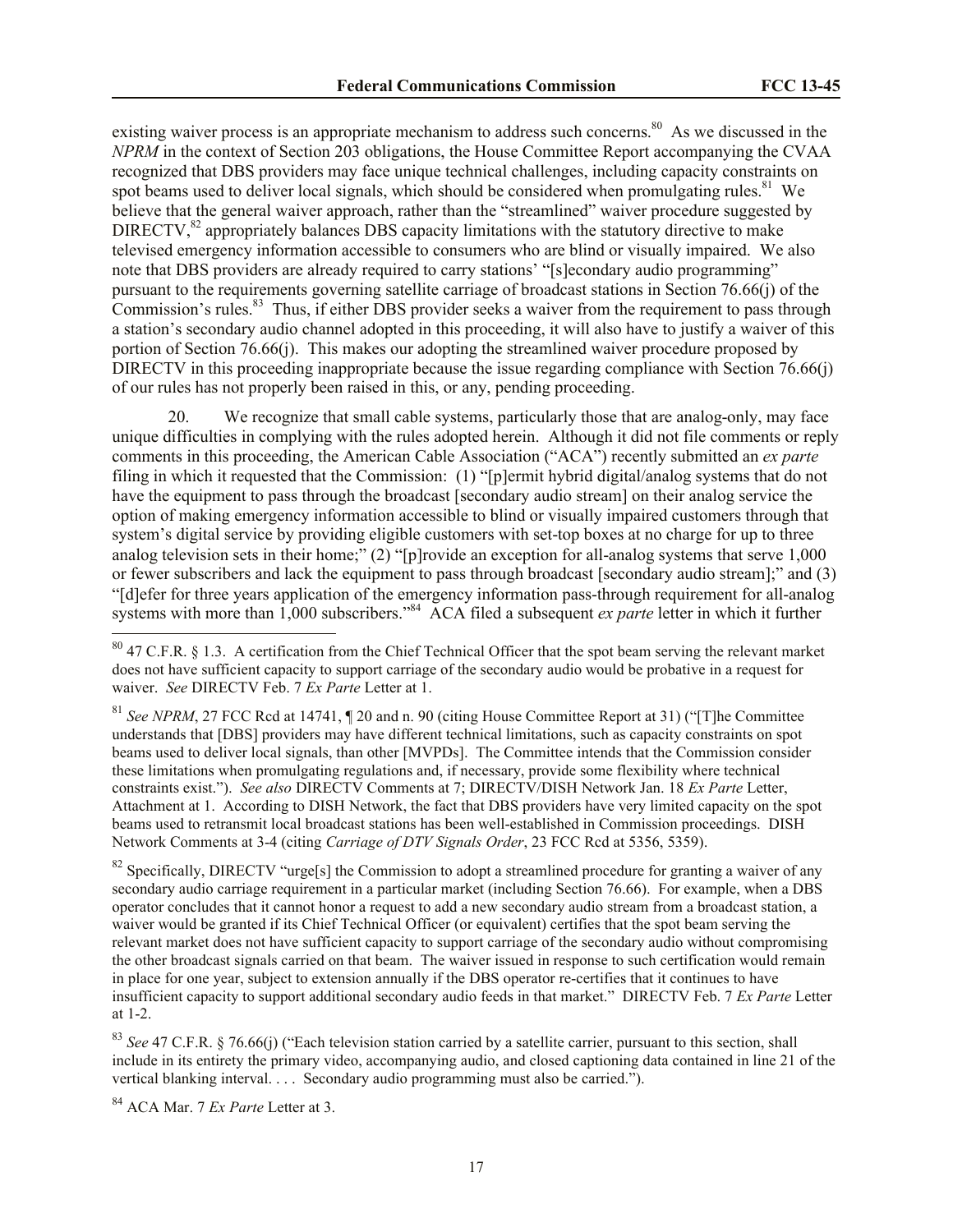refined its proposals by requesting that the Commission: (1) grant all all-analog systems, regardless of size, that lack the equipment to pass through secondary audio streams, an additional three years following the effective date of the revised emergency information requirements to come into compliance; and (2) address concerns raised with regard to hybrid digital/analog systems that lack the equipment necessary to pass through secondary audio streams on their analog service "by inviting the filing of class waivers on behalf of these systems."<sup>85</sup> Although we are sympathetic to the issues raised by ACA, we do not believe that we have an adequate record upon which to address its proposals in the context of the instant proceeding. In this regard, we note that there are several issues surrounding ACA's proposals that have not been sufficiently developed. For example, should there be an upper subscriber limit on the hybrid digital/analog systems that are permitted to comply through an alternate means, what notification requirements should we impose on operators of analog systems to ensure their subscribers are aware of the operator's inability to provide the secondary audio stream, and to the extent that cable operators provide eligible customers with free set-top boxes, how could subscribers certify that they need such an accommodation? Accordingly, we decline to address ACA's requests at this time, finding that they would be better handled through the existing waiver process in which ACA has an opportunity to further develop its proposals and other interested parties have a sufficient opportunity to comment.<sup>86</sup> Should ACA choose to file a subsequent request for waiver or extension of time,  $87$  we delegate authority to the Media Bureau to address such a request.<sup>88</sup> Given that the requirements we adopt herein do not take effect for two years, ACA will have sufficient time to seek a waiver in advance of the new requirements taking effect.

21. *Alternatives to Use of Secondary Audio Stream*. We do not adopt any of the alternative methods for making emergency information accessible to consumers who are blind or visually impaired that were considered but not recommended by the VPAAC, as described in the *NPRM*. 89 There is little

<sup>87</sup> *See* 47 C.F.R. § 1.3 (Suspension, amendment, or waiver of rules).

l

<sup>&</sup>lt;sup>85</sup> Letter from Barbara S. Esbin, Counsel for American Cable Association, to Marlene H. Dortch, Secretary, FCC, at 2-3 (Apr. 2, 2013).

<sup>86</sup> *See* Letters from Barbara S. Esbin, Counsel for American Cable Association, to Marlene H. Dortch, Secretary, FCC, at 2 (Mar. 22, 2013) ("If the Commission opts to consider relief for operators of smaller cable systems through a waiver process, ACA suggested that the Commission explicitly welcome the filing of such petitions on behalf of similarly situated classes of systems to achieve relief comparable to that currently sought.").

<sup>&</sup>lt;sup>88</sup> *See also id.* §§ 0.61 (providing the Media Bureau with authority to "[p]rocess and act on all . . . waiver requests . . . regarding the areas listed"); 0.283 ("The Chief, Media Bureau, is delegated authority to perform all functions of the Bureau, described in  $\S$  0.61. . . .").

<sup>&</sup>lt;sup>89</sup> See NPRM, 27 FCC Rcd at 14740, ¶ 18. For example, the VPAAC considered but did not recommend alternatives such as: (1) including a shortened audio version of the textual emergency information on the main program audio; or (2) broadcasting a five to ten second audio message on the main program audio after the three aural tones to inform individuals who are blind or visually impaired of a means by which they can access the emergency information, such as a telephone number or radio station. VPAAC Second Report: Access to Emergency Information at 8. According to the VPAAC, these alternatives have disadvantages, including interruption to the main program audio that could be disruptive to viewers and the need for sufficient resources to create and manage the brief audio messages. *Id*. The VPAAC also considered but did not recommend other alternatives such as "dipping" or lowering the main program audio and playing an aural message over the lowered audio, providing screen reader software or devices on request, enabling users to select and enlarge emergency crawl text, providing guidance for consumers, and using an Internet-based standardized application to filter emergency information by location. *See id.* at 11-12. The VPAAC determined that these alternatives either did not meet the requirements of the CVAA, relied upon technology or services that are not widely available, or involved additional problems. *Id*.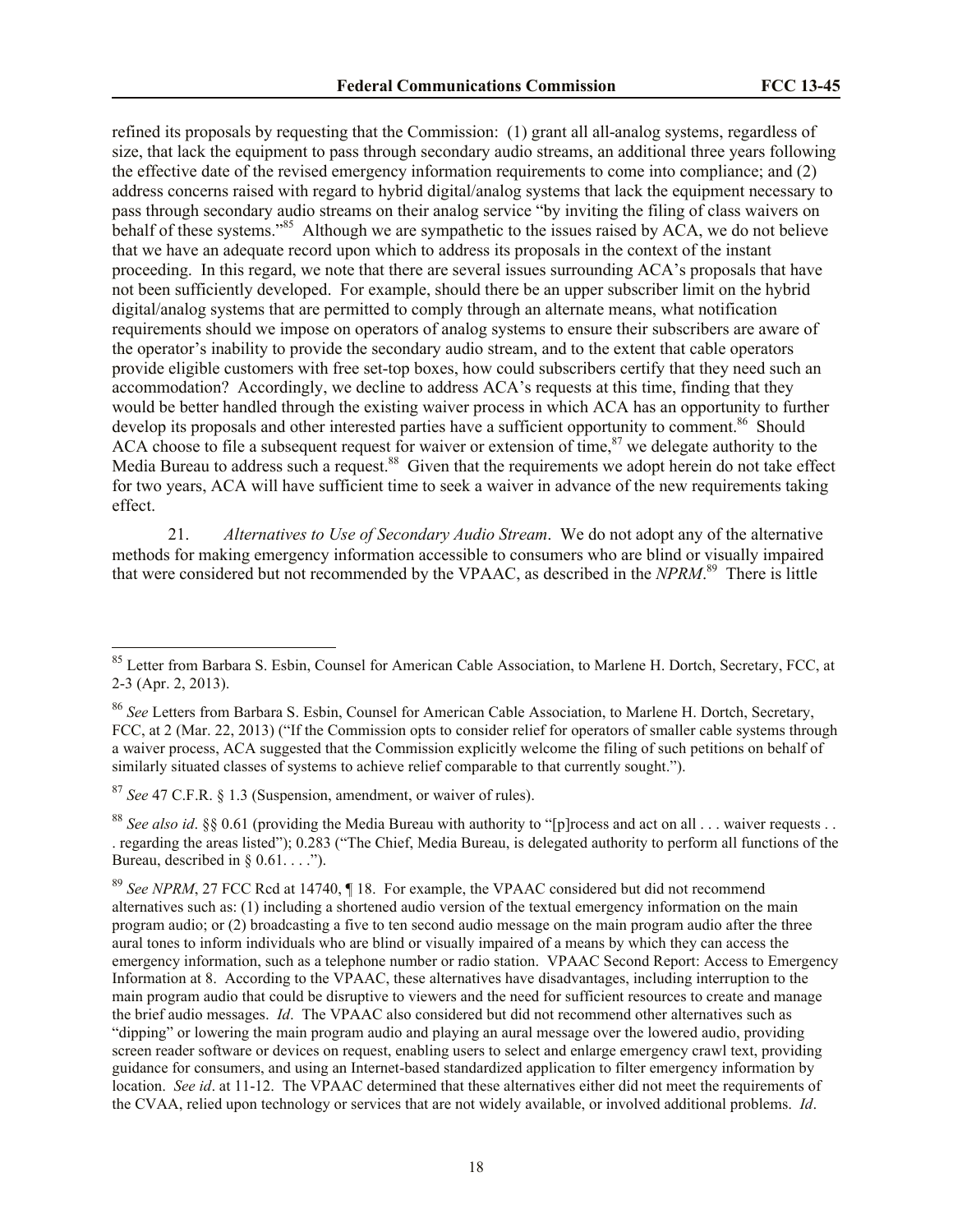support in the record for these proposals.<sup>90</sup> Although NAB, NCTA, and The Weather Channel propose that we grant covered entities flexibility in the methods used to convey emergency information in a manner accessible to individuals who are blind or visually impaired,<sup>91</sup> we believe that mandating the use of the secondary audio stream to provide an aural representation of visual emergency information is a better approach to provide consistency for the viewing audience, particularly given the overwhelming support in the record for this method. $^{52}$ 

22. At this time, the record does not support taking additional steps to address the particular needs of people with both vision and hearing loss. National Public Radio, Inc. ("NPR") asks the Commission to consider alternative methods of presenting visual emergency information to persons with hearing and visual disabilities, such as use of USB connections on digital televisions to port text of CAP messages to refreshable Braille devices.<sup>93</sup> The Rehabilitation Engineering Research Center on Telecommunications Access *et al*. ("Consumer Groups") explain that televised emergency information would remain inaccessible to individuals who are blind or visually impaired and deaf or hard of hearing if we mandate use of the secondary audio stream alone to convey emergency information provided in onscreen crawls, and that such a result is contrary to the intent of the CVAA.<sup>94</sup> According to Consumer

l

<sup>91</sup> *See* NAB Comments at 15; NCTA Comments at 5; The Weather Channel Comments at 5; Letter from Jason E. Rademacher, Counsel for The Weather Channel, to Marlene H. Dortch, Secretary, FCC, Attachment at 8 (Jan. 17, 2013) ("The Weather Channel Jan. 17 *Ex Parte* Letter").

<sup>92</sup> *See supra* note 52 and accompanying text. *But see* Wireless RERC Comments at 12 ("Covered entities should be required to use the primary program stream to transmit both the video and audio of an alert if they do not use a secondary audio stream.").

<sup>93</sup> Comments of National Public Radio, Inc. at 3 ("NPR Comments"). *See also* Consumer Groups Reply at 3 (agreeing with NPR's proposal, but noting that there would need to be a reliable way to transmit the text of the emergency information to consumers' televisions). NPR has worked with the Helen Keller National Center in researching mechanisms to provide accessible media to consumers who are blind or visually impaired. *See* NPR Comments at 4.

<sup>94</sup> *See* Consumer Groups Comments at 3-4; Consumer Groups Reply at 2-3. *See also* Letter from Blake E. Reid, Counsel to Telecommunications for the Deaf and Hard of Hearing, Inc. ("TDI"), Institute for Public Representation, Georgetown Law, to Marlene H. Dortch, Secretary, FCC, at 1-2 (Jan. 22, 2013) ("Consumer Groups Jan. 22 *Ex Parte* Letter"); Letter from Blake E. Reid, Counsel to TDI, Institute for Public Representation, Georgetown Law, to Marlene H. Dortch, Secretary, FCC, at 3-4 (Feb. 15, 2013) ("Consumer Groups Feb. 15 *Ex Parte* Letter"); Letter from Blake E. Reid, Counsel to TDI, Institute for Public Representation, Georgetown Law, to Marlene H. Dortch, Secretary, FCC, at 1-2 (Feb. 27, 2013) ("Consumer Groups Feb. 27 *Ex Parte* Letter"); Letter from Blake E. Reid, Counsel to TDI, Institute for Public Representation, Georgetown Law, to Marlene H. Dortch, Secretary, FCC, at 1-2 (Mar. 4, 2013) ("Consumer Groups Mar. 4 *Ex Parte* Letter"); Letter from Blake E. Reid, Counsel to TDI, Institute for Public Representation, Georgetown Law, to Marlene H. Dortch, Secretary, FCC, at 1-2 (Mar. 7, 2013) ("Consumer Groups Mar. 7 *Ex Parte* Letter"); Letter from Blake E. Reid, Counsel to TDI, Institute for Public Representation, Georgetown Law, to Marlene H. Dortch, Secretary, FCC, at 1-2 (Mar. 11, 2013) ("Consumer Groups Mar. 11 *Ex Parte* Letter"). Consumer Groups argue that the VPAAC Second Report did not fully consider (continued….)

<sup>90</sup> *See* Pierce Comments at 5 (arguing that the other alternatives identified in the *NPRM* do not merit further consideration, as they present problems for non-disabled viewers, are not easily delivered, and detract from the meaningful solution proposed by the FCC); The Weather Channel Comments at 7 (stating that it "is not currently aware of . . . an alternative means to deliver more detailed aural alerts"); Verizon Reply at 5 (stating that the Commission should not reconsider alternative methods to convey emergency information that were rejected by the VPAAC). *See also* Wireless RERC Comments at 12 (arguing that the Commission should not permit any alternatives that require individuals who are blind or visually impaired to seek complete information from a secondary source other than the television). Verizon supports the use of TTS in apparatus as an alternative to use of the secondary audio stream, but observes that technical challenges must be resolved before TTS can be included in set-top boxes. Verizon Reply at 3. For the reasons set forth in Section IV.A.1 herein, we do not require covered apparatus to contain TTS capability. *See infra* Section IV.A.1.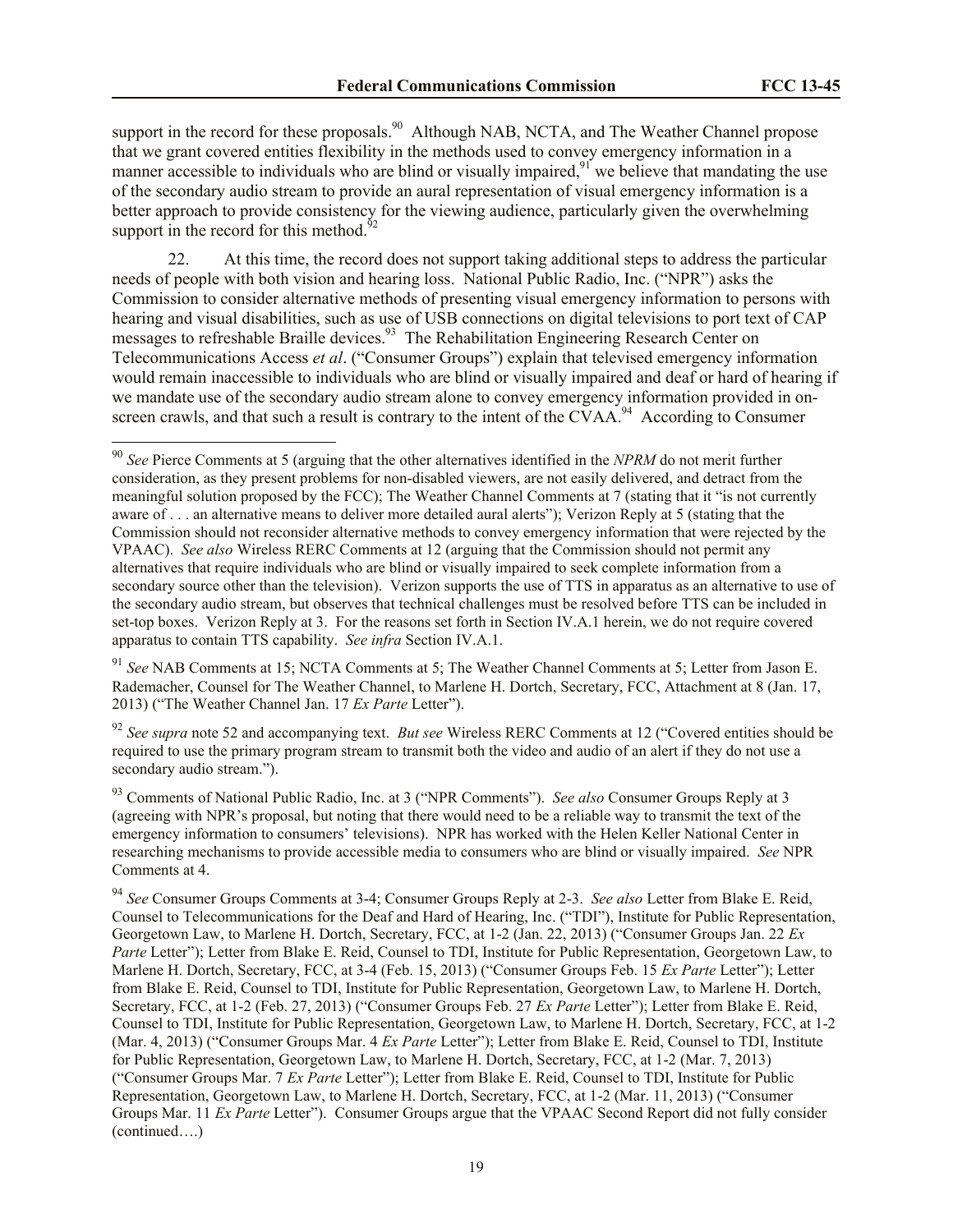Groups, this issue can be addressed by requiring the transmission of emergency information in both the secondary audio stream and via closed captions, which would allow persons who are hearing and vision impaired to enlarge the font of the crawl and change the font color.<sup>95</sup> Although we recognize the importance of accessibility by individuals who are both blind or visually impaired and deaf or hard of hearing, we agree with NAB that we do not have a sufficient record on these complex issues to resolve them in this proceeding. 96 Given the importance of these issues, the Commission will consider in the future what can be done to better serve this community.

23. *Content of Emergency Information*. We do not require a verbatim aural translation of textual emergency information.<sup>97</sup> At the same time, however, we require that the information presented aurally accurately and effectively communicate to consumers who are blind or visually impaired the critical details about a current emergency and how to respond to it to the same extent that this information is conveyed textually, *i.e.*, it must provide the emergency information required under Section 79.2(a)(2).<sup>98</sup> We note that this requirement is consistent with the VPAAC's recommendation on this issue.<sup>99</sup> NAB, Kelly Pierce, The Weather Channel, and Verizon agree that the rules should not require a verbatim translation.<sup>100</sup> In particular, NAB argues that broadcasters should have editorial discretion in the aural (Continued from previous page)

the needs of individuals who are both blind or visually impaired and deaf or hearing impaired. *See* Consumer Groups Comments at 5.

<sup>95</sup> *See* Consumer Groups Comments at 6-7; Consumer Groups Reply at 3; Consumer Groups Jan. 22 *Ex Parte* Letter at 2. Consumer Groups argue that there would be no additional burden on apparatus manufacturers beyond the requirements imposed in the *IP Closed Captioning Order*, and that the burden on video programming distributors would be minimal because they can generate closed captions through an automated process using the same text from the visual crawl or from the text processed through TTS. *See* Consumer Groups Comments at 7. In contrast, NAB indicates that there would be significant technical complexities involved in providing emergency information through closed captioning, in addition to other issues that would make use of closed captioning for emergency information problematic. *See* NAB Reply at 7-8 and n. 28.

<sup>96</sup> *See* NAB Reply at 6-7. *See also* NAB Jan. 15 *Ex Parte* Letter at 2; Consumer Groups Jan. 22 *Ex Parte* Letter at 2 (noting "that crafting solutions to make emergency information universally accessible to people with both visual and hearing disabilities is a difficult task that will require careful consideration of the scope of emergency information, the specific technological methods to be utilized, and the allocation of cost and responsibility among various stakeholders"). In addition, we do not address here Consumer Groups' suggestion that we revise Section  $79.2(b)(1)(i)$  of the current rule to require the use of real-time closed captioning for news programs shown in areas that are outside of the top 25 markets, because this matter is outside the scope of this proceeding and is being addressed in a separate proceeding before the Commission. *See* Consumer Groups Comments at 6; *Closed Captioning of Video Programming, Telecommunications for the Deaf, Inc., Petition for Rulemaking*, Notice of Proposed Rulemaking, 20 FCC Rcd 13211 (2005).

<sup>97</sup> *See NPRM*, 27 FCC Rcd at 14738, ¶ 13.

<sup>98</sup> *See* 47 C.F.R. § 79.2(a)(2) and accompanying note. Specifically, emergency information must contain "[i]nformation, about a current emergency, that is intended to further the protection of life, health, safety, and property, *i.e.*, critical details regarding the emergency and how to respond to the emergency." 47 C.F.R. § 79.2(a)(2).

<sup>99</sup> VPAAC Second Report: Access to Emergency Information at 10 ("The aural information does not need to be identical to the visual information that appears as a crawl or scroll across the TV screen, but should provide understandable and comprehensive audible content corresponding to the crawl or scroll."). *See also NPRM*, 27 FCC Rcd at 14738, ¶ 13.

<sup>100</sup> See NAB Comments at 13 (stating that the emergency information rules need not require verbatim translation of crawls, so long as the information provided is substantially the same); NCTA Comments at 5-6 (arguing that the Commission should require emergency information provided aurally to include only the "critical details," as defined in the rules); Pierce Comments at 2-4 (citing scientific research to support the finding that "information presented in audio form can and in fact should be different from that presented in visual form"); The Weather Channel (continued….)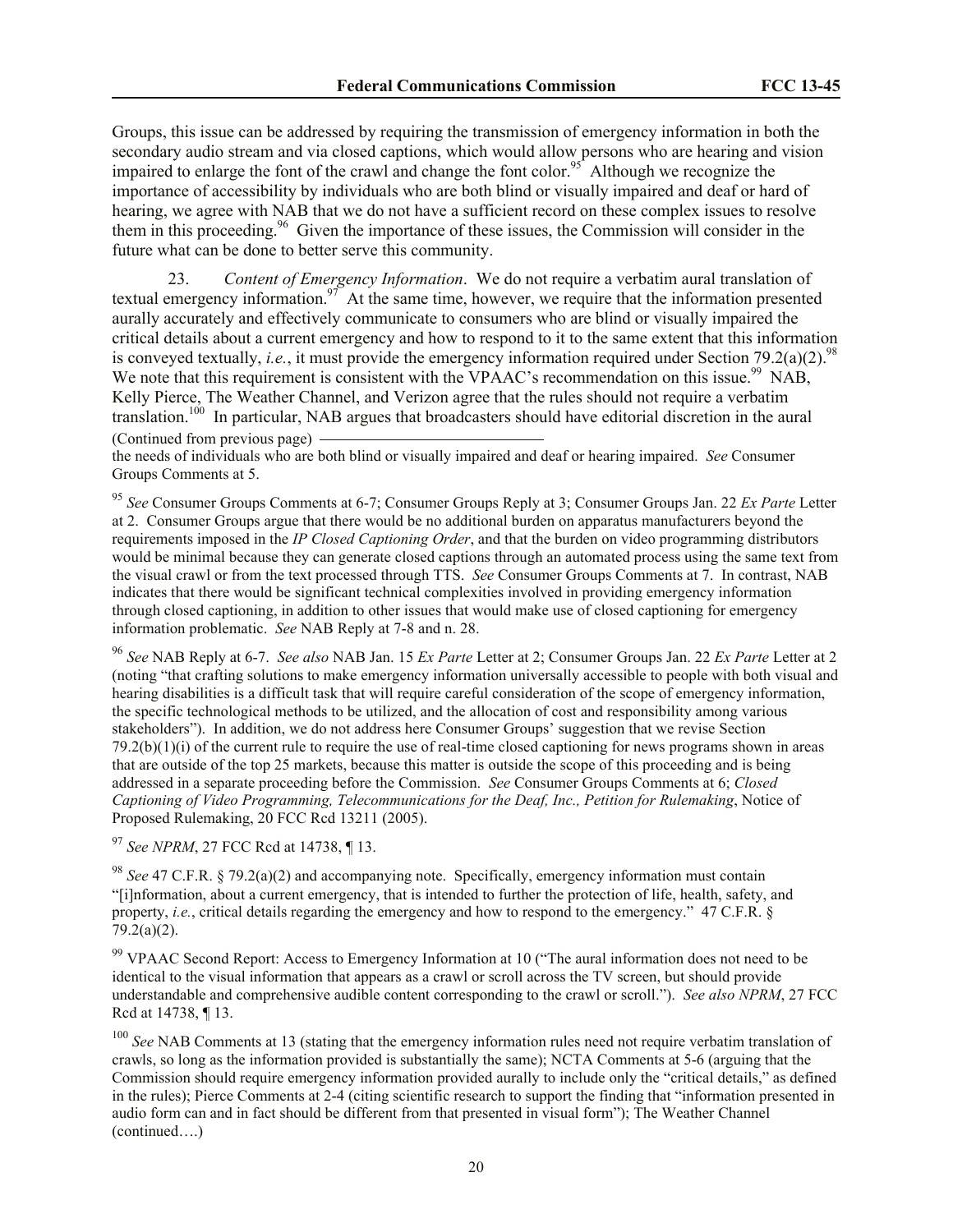transcription of emergency crawls because requiring a verbatim translation could divert broadcasters' attention from "complete and rapid dissemination of emergency information to policing the exact language in their screen crawls," and could lead to unnecessarily long aural announcements that may unduly interrupt video description.<sup>101</sup> However, ACB and the Rehabilitation Engineering Research Center for Wireless Technologies ("Wireless RERC") recommend that the emergency information provided aurally be identical to the information that is provided textually to "ensure equivalent access" for consumers who are blind or visually impaired.<sup>102</sup> We find persuasive The Weather Channel's recommendation that "the standard for the aural alert should be the same as the standard for the scroll alert, *i.e.*, both should be required to include the critical details of the emergency and instructions about how to respond."<sup>103</sup> We believe that requiring information presented aurally to accurately and effectively convey the critical details of an emergency and how to respond to it as required by Section 79.2(a)(2) appropriately addresses the concerns set forth by ACB and the Wireless RERC that consumers who are blind or visually impaired have equivalent access to the critical details of emergencies, while at the same time giving stations and MVPDs flexibility to carry out their responsibilities most effectively. We will entertain complaints from consumers that aural descriptions of emergency crawls are inadequate in this regard.

24. In the *NPRM*, we also asked what requirements should apply to the aural description of visual but non-textual emergency information (e.g., maps or other graphic displays).<sup>104</sup> Similar to the approach we adopt for textual emergency information, we find that if visual but non-textual emergency information is shown during non-newscast programming, the aural description of this information must accurately and effectively convey the critical details regarding the emergency and how to respond to the emergency, as set forth in Section 79.2(a)(2).<sup>105</sup> We disagree with NAB's contention that the rules should (Continued from previous page)

Comments at 5 ("It should not be required that aural emergency warnings be verbatim recitations of the words contained in the scroll."); Verizon Reply at 4 (agreeing with NAB that the aural description of an emergency crawl should be required to provide substantially the same information which could be in summary form). *See also* The Weather Channel Jan. 17 *Ex Parte* Letter, Attachment at 7; Letter from Jason E. Rademacher, Counsel for The Weather Channel, to Marlene H. Dortch, Secretary, FCC, at 1-3 (Feb. 1, 2013) ("The Weather Channel Feb. 1 *Ex Parte* Letter").

<sup>101</sup> NAB Comments at 13.

<sup>102</sup> *See* ACB Comments at 3 (arguing further that there may be circumstances in which more context or description in addition to the text of the emergency crawl is needed to fully convey information); Wireless RERC Comments at 10 (arguing further that "[a]bbreviations should not be used because they may impede understanding of the content").

<sup>103</sup> The Weather Channel Comments at 5.

# <sup>104</sup> *NPRM*, 27 FCC Rcd at 14738, 113.

<sup>105</sup> ACB suggests that the verbal rendition of information provided in maps, photographs, or other illustrative data should be conveyed meaningfully, using the Department of Justice's ("DOJ") "effective communication" standard. ACB Comments at 3. The Wireless RERC argues that covered entities should not exactly replicate non-textual, visual information in the audio, but should use the attributes of alternative text to describe what is being shown consistently with the purpose of the image. Wireless RERC Comments at 10-11 ("For example, if a map of Georgia is shown depicting the direction a storm is moving, and that information is not provided in the text-crawl and simultaneous audio, then the map should be described, noting the areas impacted by the path of the storm. It is not necessary to describe in full, the entire map. . . ."). We believe our approach to require the critical details of nontextual emergency information to be provided is consistent with ACB's and the Wireless RERC's proposals because it will ensure that meaningful and useful details are conveyed to consumers. We also find that, as proposed by ACB, our approach is consistent with DOJ's "effective communication" standard that is applied to state and local governments under Title II of the Americans with Disabilities Act ("ADA"). This ADA standard requires a public entity to "take appropriate steps to ensure that communications with applicants, participants, members of the public, and companions with disabilities are as effective as communications with others." 28 C.F.R. § 35.160(a)(1). As (continued….)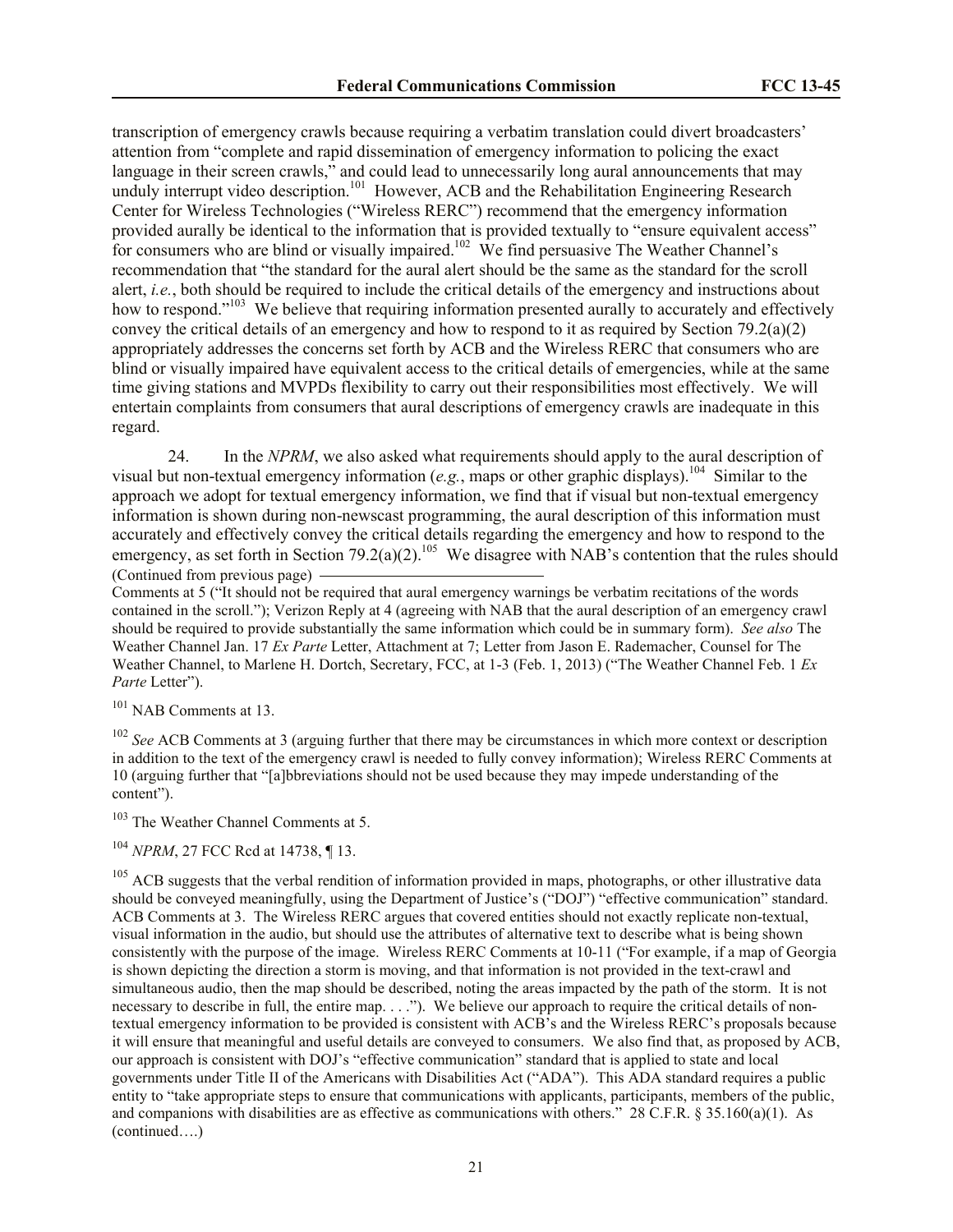not impose any requirement for visual but non-textual emergency information to be described aurally because such a requirement could "limit[] the [broadcaster's] use of such graphic information in order to comply with the rules," and "could be infeasible if automated TTS is used."<sup>106</sup> The record does not support a finding that it would be overly burdensome for covered entities to provide an aural description of the critical details provided in a graphic display (such as a map) for the purpose of conveying emergency information (*e.g.*, a list of the counties, cities, or other locations affected by the emergency as shown on the map). Further, even if a broadcaster employs TTS technologies, the critical details of the emergency information conveyed in the graphic display can be included in the text that will be converted to speech using such technologies, provided that the description of non-textual emergency information is inserted as text before the TTS conversion takes place. Accordingly, we require that an aural description of such emergency information be provided on the secondary audio stream.

We require that emergency information provided aurally on the secondary audio stream be conveyed at least twice in full to ensure that consumers are able to hear all of the information after they switch from the main program audio to the secondary audio stream. Commenter Kelly Pierce explains that "many blind people are tuned to the main audio stream because of its superior audio quality," and these individuals will need time to switch from the main program audio to the secondary audio stream to obtain emergency information.<sup>107</sup> For this reason, Mr. Pierce recommends, and no one opposes, that the Commission require a delay in providing emergency information on the secondary audio stream or, alternatively, require the information to be provided immediately on the secondary audio stream but repeated so that consumers who are blind or visually impaired can hear it at least twice.<sup>108</sup> Because there may be individuals who are blind or visually impaired who are already tuned to the secondary audio stream (*e.g.*, for video description), we do not think it is appropriate to impose a delay on airing emergency information on the secondary audio stream. Instead, we believe the better approach is to require covered entities to convey emergency information at least twice on the secondary audio stream so that individuals switching from the main program audio will be able to hear the emergency information in its entirety. To better assist consumers who are blind or visually impaired, we encourage providers of emergency information, in appropriate circumstances and at their discretion, to convey the emergency information more than twice. This would be particularly appropriate during portions of the day when the secondary audio stream is silent or merely duplicates the main program audio, because there would be no potential to disrupt the provision of video-described programming on the secondary audio channel during those times, a concern that was raised generally by NAB,<sup>109</sup> and because individuals who are blind or visually impaired can switch from the secondary audio channel to the main program audio if they prefer to hear audio associated with the underlying programming.

26. *Priority of Emergency Information*. We find that emergency information should be prioritized over all other content on the secondary audio stream. Thus, we revise Section 79.2 to require that aural emergency information supersede all other programming on the secondary audio stream, including video description, foreign language translation, or duplication of the main audio stream.<sup>110</sup> (Continued from previous page)

noted above, in paragraph 23, we similarly require the emergency information provided aurally to be as accurate and effective as is the emergency information conveyed textually for people who are able to see. *See supra* ¶ 23.

<sup>106</sup> NAB Comments at 13. *See also* Verizon Reply at 4 (arguing that the Commission should not impose specific requirements for how a map should be aurally communicated, because that determination should be left to the broadcasters).

<sup>107</sup> Pierce Comments at 2.

<sup>108</sup> *Id*.

<sup>109</sup> *See* NAB Comments at 7-8, 15.

<sup>110</sup> *See infra* Appendix B (Final Rules), § 79.2(b)(5). *See also NPRM*, 27 FCC Rcd at 14738-39, ¶ 14. NAB argues "that a video-described program intended to count toward a broadcaster's quarterly requirement will still count, even (continued….)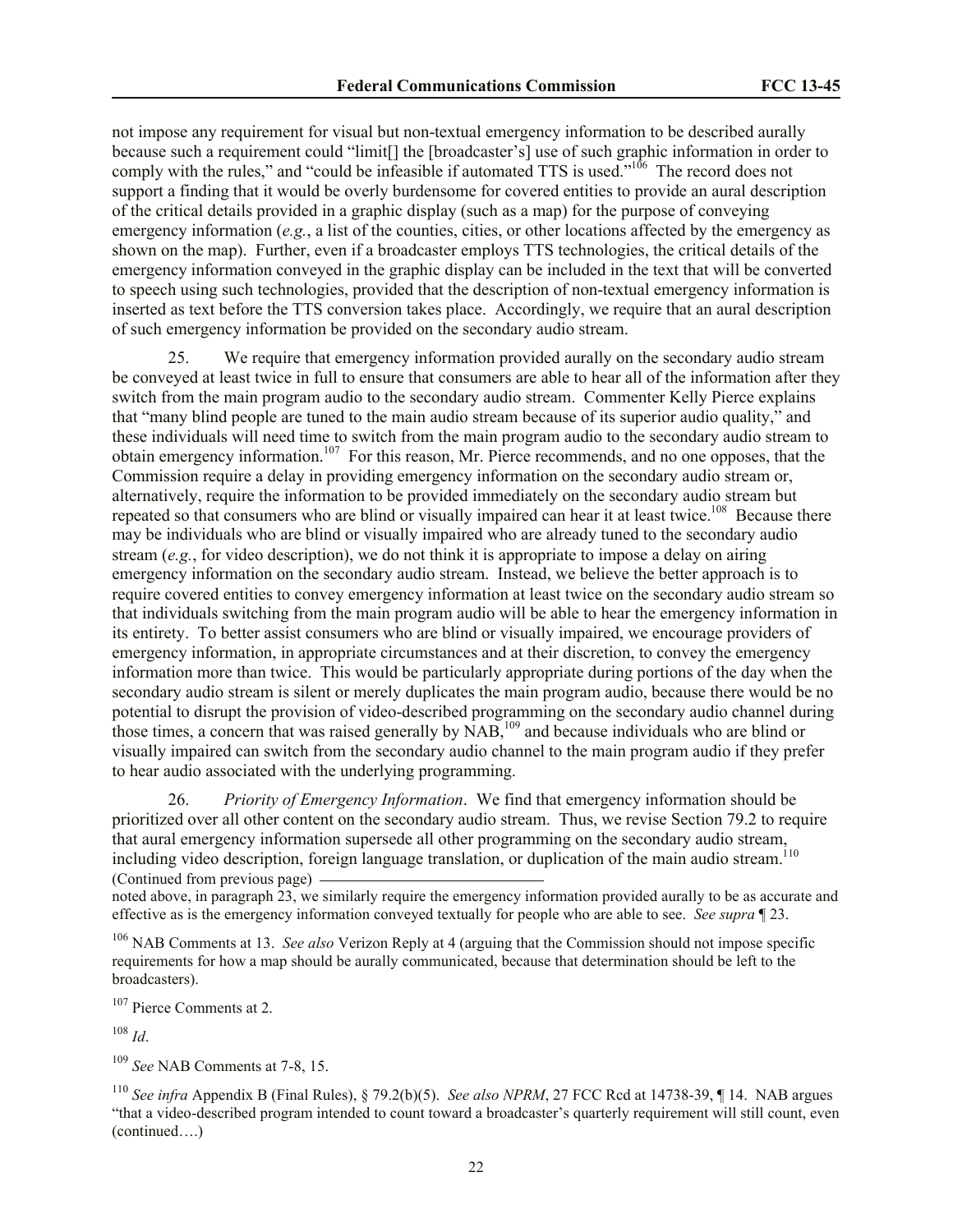Commenters resoundingly support having emergency information take priority over video description or any other content that may be present on the secondary audio stream.<sup>111</sup> Currently, the Commission's rules prohibit emergency information from blocking video description, and they prohibit video description from blocking emergency information provided by means other than video description.<sup>112</sup> Because textual emergency information will be conveyed aurally utilizing the same audio stream as used for video description, the VPAAC recommended eliminating the proscription against emergency information blocking video description. 113 In accordance with the VPAAC's recommendation, we delete the proscription against emergency information blocking video description.<sup>114</sup> In the *NPRM*, we proposed to amend Section 79.2(b)(3)(ii) of the current rule to read: "Any video description provided should not block any emergency information."<sup>115</sup> After further consideration of this issue, however, we believe that use of the term "*supersede*" here is more appropriate than use of the term "*block*," because "supersede" more appropriately applies to the insertion and prioritization of aural programming on the secondary audio stream.<sup>116</sup> Thus, we require covered entities to ensure that aural emergency information provided in

# (Continued from previous page)

if it is interrupted by an aural conveyance of emergency information that appears in an on-screen crawl." NAB Comments at 16, n. 41. We agree with NAB. Once a covered entity goes to the expense and effort to comply with our video description rules for a particular program, that program should count toward that entity's video description total even if the video description is partially or wholly interrupted by aural emergency information.

<sup>111</sup> See ACB Comments at 3 (arguing that there is no circumstance in which either video description or alternate language programming should supersede emergency information); AT&T Comments at 3, 6 (arguing that aural emergency information should override all other audio programming on the secondary audio stream, including video description or foreign language); Pierce Comments at 4 ("[I]t is necessary to interrupt any other audio including foreign language translation, a duplicate of the main audio or to play the emergency message when there is normally silence on the secondary audio stream."); Wireless RERC Comments at 11 ("[T]he Wireless RERC agrees that emergency content in the secondary audio stream should take precedence over video description of regular programming."); CenturyLink Reply at 1 (arguing that emergency information should take priority over video description and other information that may be provided on the secondary audio stream); Verizon Reply at 4 (agreeing with ACB that aural emergency information should supersede any other content that is on the secondary audio stream, including video description or foreign language content); Letter from the American Council of the Blind and the American Foundation for the Blind, to Marlene H. Dortch, Secretary, FCC, at 1 (Jan. 24, 2013) ("ACB/AFB Jan. 24 *Ex Parte* Letter") ("Emergency alerts need to take priority over programming that is described."). *But see* NAB Comments at 15 (stating that "a balance will be required to ensure the broadcast of adequate emergency information without unduly interrupting video description"). NAB also states that the rules should be modified "to eliminate the prohibition on emergency information blocking video description." NAB Comments at 15-16. We agree with the majority of commenters that the provision of emergency information, which is, by definition, "intended to further the protection of life, health, safety, and property," should be prioritized over video description, which is typically provided for prime-time and children's programming. 47 C.F.R. §§ 79.2(a)(2), 79.3(b).

<sup>112</sup> 47 C.F.R. § 79.2(b)(3)(ii).

<sup>113</sup> *See* VPAAC Second Report: Access to Emergency Information at 10-11. *See also* 47 C.F.R. § 79.3.

<sup>114</sup> *See* VPAAC Second Report: Access to Emergency Information at 10-11. *See also* NAB Comments at 15-16.

<sup>115</sup> *NPRM*, 27 FCC Rcd at 14738, ¶ 14. *See* AT&T Comments at 6; NAB Comments at 15-16; Pierce Comments at 4; CenturyLink Reply at 3. The VPAAC recommended that Section 79.2(b)(3)(ii) of the current rule be amended to read: "Any video description provided should not block any emergency information provided by video description or by means other than video description." VPAAC Second Report: Access to Emergency Information at 11. We proposed in the *NPRM* to simplify this language as stated above. *See NPRM*, 27 FCC Rcd at 14738, ¶ 14.

 $116$  In contrast, the term "block," which refers to an obstruction, is appropriate in the context of closed captioning, where the rules are intended to address the overlap of visually presented information, namely closed captioning and visual emergency information. *See* 47 C.F.R. § 79.2(b)(3)(i) (stating that "[e]mergency information should not block any closed captioning and any closed captioning should not block any emergency information provided by (continued….)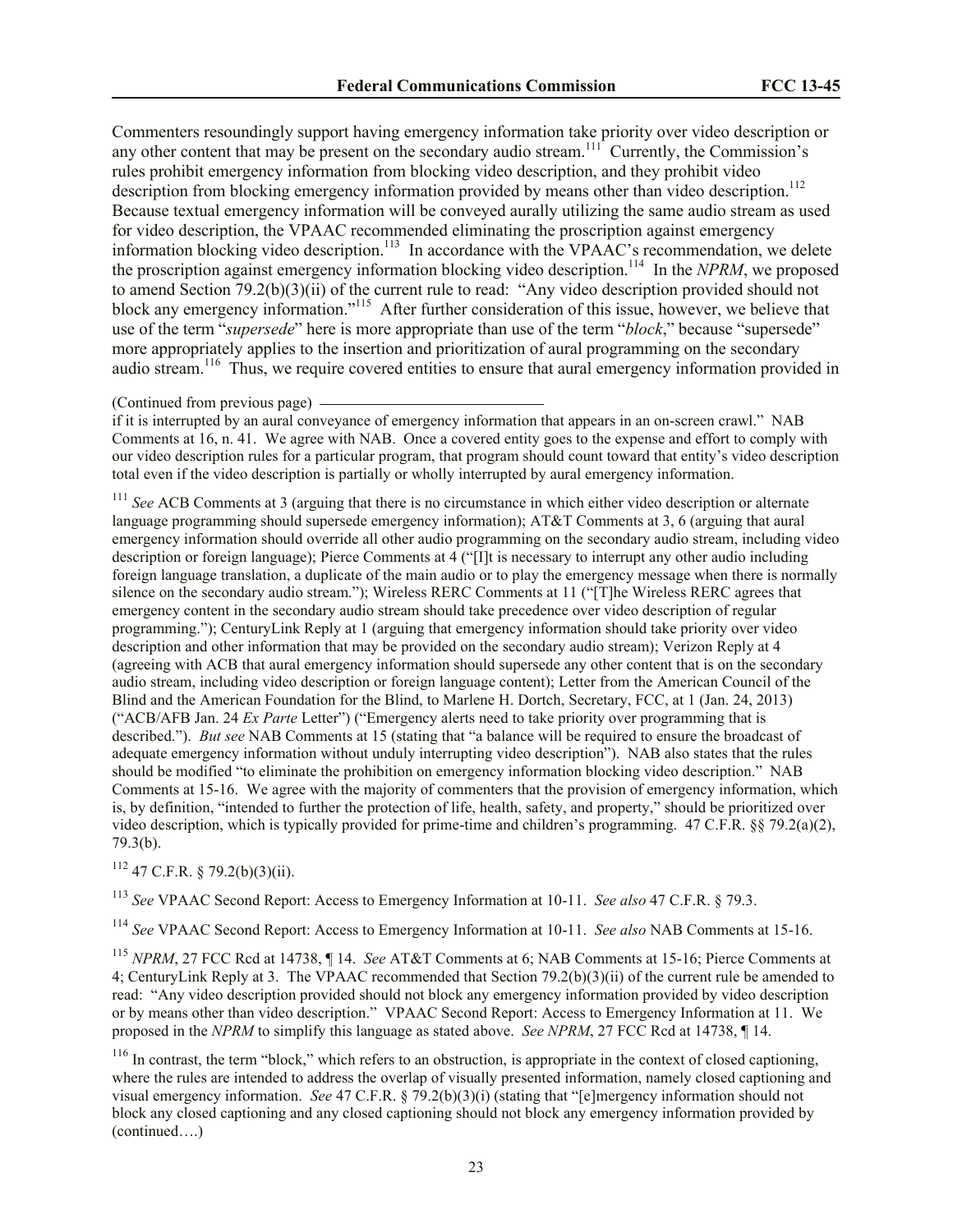accordance with Section 79.2(b)(2)(ii) of our revised rule *supersedes* all other programming on the secondary audio stream, including video description, foreign language translation, or duplication of the main audio stream.<sup>117</sup> This change is consistent with the VPAAC's recommendation and with the record, which support prioritizing emergency information.

27. While we find that emergency information should supersede any other content provided on the secondary audio stream, we do not impose requirements with regard to what should be provided on the secondary audio stream when emergency information is not being provided, aside from our current video description requirements. We note that the VPAAC recommends that covered entities use best efforts to transmit the main program audio on the secondary audio stream when emergency information, video description, or alternate language audio are not present, rather than maintaining a silent channel.<sup>118</sup> We agree with this recommendation and find that this approach would enable consumers to tune to the secondary audio stream all of the time, instead of needing to switch back and forth from the main program audio when video description or emergency information is available.<sup>119</sup>

28. *Provision of Customer Support*. We do not at this time require covered entities to provide specific customer support services to assist consumers who are blind or visually impaired with accessing emergency information on the secondary audio stream, but we seek further comment on this issue. Although expressly raised in the  $NPRM$ ,<sup>120</sup> there was little comment on this issue. The American Foundation for the Blind ("AFB") argues in favor of imposing requirements for identification and training of appropriate points of contact to assist with accessing emergency information on the secondary audio stream.<sup>121</sup> On the other hand, AT&T argues that covered entities should have the flexibility to educate customers on use of the secondary audio stream,<sup>122</sup> and NCTA contends that additional rules in this area

<sup>117</sup> *See infra* Appendix B (Final Rules), § 79.2(b)(5).

<sup>118</sup> *See* VPAAC Second Report: Video Description at 26-27. *See also* Comments of the Consumer Electronics Association at 3, 11-12 ("CEA Comments"); NAB Comments at 12; Pierce Comments at 5 (asking the Commission to mandate that the main program audio be transmitted on the secondary audio stream when no video description or foreign language translation is present). *See, e.g.*, Letter from Julie M. Kearney, Vice President, Regulatory Affairs, Consumer Electronics Association, to Marlene H. Dortch, Secretary, FCC, Attachment at 2 (Jan. 24, 2013) ("CEA Jan. 24 *Ex Parte* Letter"). *But see* NCTA Comments at 13-14 (arguing that the Commission should not mandate that a secondary audio channel will contain main program audio rather than silence because it would freeze innovation and because concerns about difficulties switching between streams may be addressed in the proceeding implementing Section 205 of the CVAA).

<sup>119</sup> *See NPRM*, 27 FCC Rcd at 14742, ¶ 22.

<sup>120</sup> *See id.* at 14737, ¶ 11.

<sup>121</sup> *See* Comments of the American Foundation for the Blind at 3 ("AFB Comments") (observing that customer support services can be "woefully lacking even in the face of clear requirements," based on experiences in the Section 255 context).

<sup>122</sup> *See* AT&T Comments at 4, 8-9 (arguing that such flexibility would allow AT&T to develop innovative means of education, such as accessible videos describing the secondary audio stream, without eliminating the option for individuals to contact customer service). *See also* Pierce Comments at 4 ("The Commission should encourage broadcast stations to inform viewers about the accessible emergency announcements as part of their overall viewer education about how emergency information is communicated to viewers.").

<sup>(</sup>Continued from previous page)

means other than closed captioning"). Although we make no substantive changes to Section 79.2(b)(3)(i) of the current rule, we make a minor revision to change "should" to "does," which is the grammatically appropriate word to use in conjunction with the term "must ensure." *See infra* Appendix B (Final Rules), § 79.2(b)(4) ("Video programming distributors must ensure that emergency information *does* not block any closed captioning and any closed captioning *does* not block any emergency information provided by means other than closed captioning.") (emphasis added).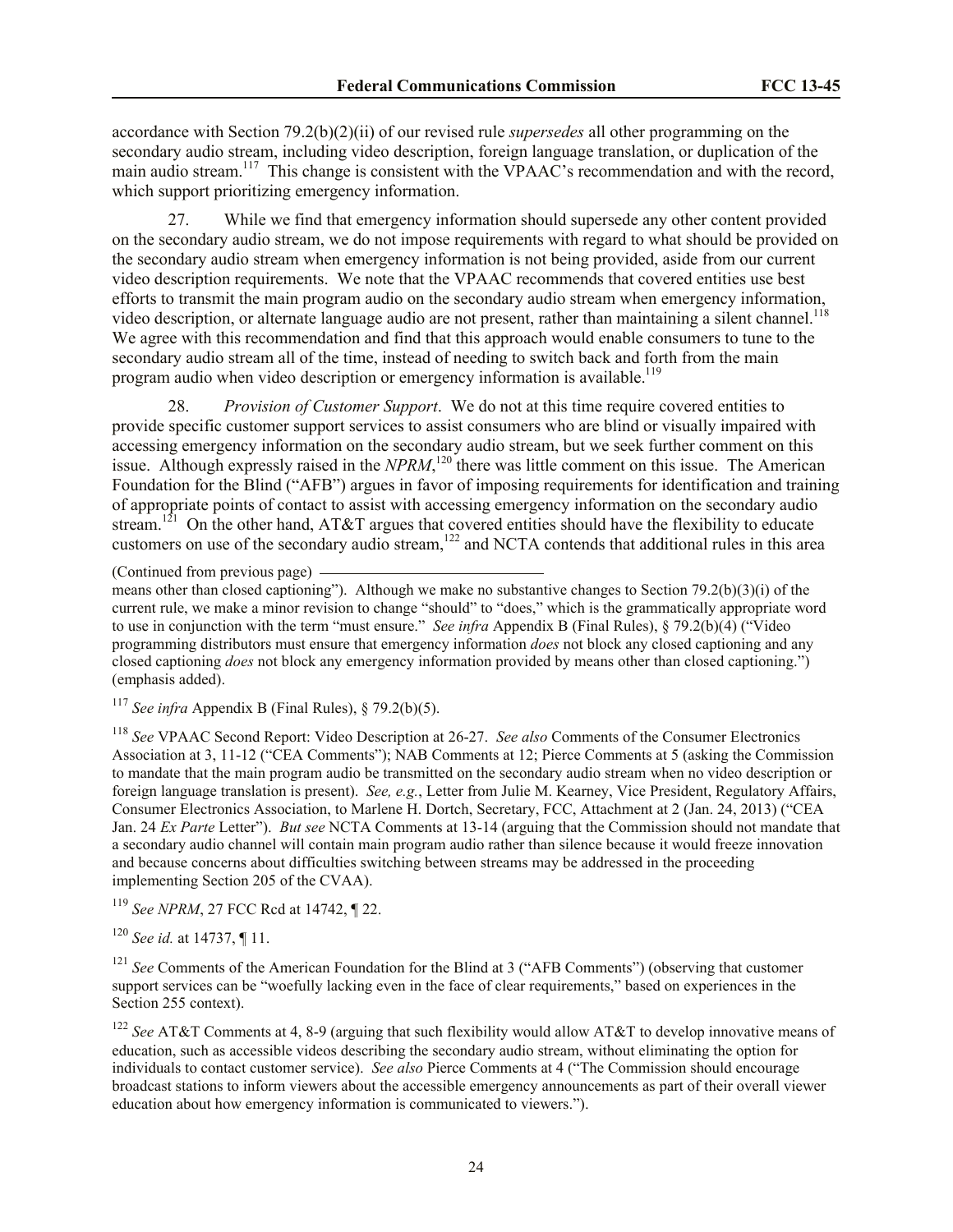are unnecessary because "cable operators currently provide customer support for handling video description concerns."<sup>123</sup> Given the lack of detailed comment on this issue, we seek further comment in the attached *Further Notice*. 124 While we do not prescribe specific requirements for customer support services at this time, we believe that customer service representatives of covered entities should be able to answer consumer questions about accessing emergency information. Additionally, in order to make it easier for consumers to communicate directly with covered entities should they so choose, we encourage covered entities to provide a point of contact, as well as other information about how to seek assistance, on their websites and in other informational materials distributed to the public.

# <span id="page-24-0"></span>**2. Definition of Emergency Information**

29. We do not make any substantive revisions to the current definition of emergency information. Emergency information is defined in Section 79.2(a)(2) as "[i]nformation, about a current emergency, that is intended to further the protection of life, health, safety, and property, *i.e.*, critical details regarding the emergency and how to respond to the emergency."<sup>125</sup> Critical details regarding an emergency "include, but are not limited to, specific details regarding the areas that will be affected by the emergency, evacuation orders, detailed descriptions of areas to be evacuated, specific evacuation routes, approved shelters or the way to take shelter in one's home, instructions on how to secure personal property, road closures, and how to obtain relief assistance."<sup>126</sup> The definition provides "[e]xamples of the types of emergencies covered," which "include tornadoes, hurricanes, floods, tidal waves, earthquakes, icing conditions, heavy snows, widespread fires, discharge of toxic gases, widespread power failures, industrial explosions, civil disorders, school closings and changes in school bus schedules resulting from such conditions, and warnings and watches of impending changes in weather."<sup>127</sup> In the *NPRM*, we asked whether the definition of emergency information should be updated to include additional examples of emergencies.<sup>128</sup> Of the two commenters who address this issue, NCTA indicates that the Commission should not expand the definition,<sup>129</sup> and NAB proposes narrowing the definition "to strike an appropriate balance" with other services provided on the secondary audio stream.<sup>130</sup> Specifically, NAB asks us to apply the definition only to "critically urgent information" and to delete certain categories of emergency information from the list of examples.<sup>131</sup> Given that no party favors

 $\overline{a}$ 

<sup>125</sup> 47 C.F.R. § 79.2(a)(2).

<sup>126</sup> Note to 47 C.F.R. § 79.2(a)(2).

 $127$  47 C.F.R. § 79.2(a)(2).

<sup>128</sup> *NPRM*, 27 FCC Rcd at 14737, ¶ 11.

<sup>129</sup> *See* NCTA Comments at 6; NCTA Jan. 18 *Ex Parte* Letter at 1.

<sup>130</sup> NAB Comments at 7.

<sup>131</sup> *See id*. at 7-8; NAB Jan. 15 *Ex Parte* Letter at 2; NAB Mar. 7 *Ex Parte* Letters at 2; NAB Mar. 8 *Ex Parte* Letter at 2; Letter from Ann West Bobeck, Senior VP and Deputy General Counsel, Legal and Regulatory Affairs, National Association of Broadcasters, to Marlene H. Dortch, Secretary, FCC, at 2 (Mar. 13, 2013) ("NAB Mar. 13 *Ex Parte* Letter"). Specifically, NAB recommends that we delete "school closings and changes in school bus schedules resulting from such conditions, and warnings and watches of impending changes in weather" from the examples of emergency information in Section 79.2(a)(2), because such categories are "helpful, but not critical." NAB Comments at 7. *See also* NAB Jan. 15 *Ex Parte* Letter at 2; NAB Mar. 7 *Ex Parte* Letters at 2; NAB Mar. 8 *Ex Parte* Letter at 2; NAB Mar. 13 *Ex Parte* Letter at 2. NAB argues that such a revision will "ensure that video described programming is not continuously disrupted during significant weather events." NAB Comments at 7. NAB also asks the Commission to specify that "the emergency crawls to be aurally transcribed under the new rules (continued….)

<sup>123</sup> NCTA Jan. 18 *Ex Parte* Letter at 2; NCTA Feb. 28 *Ex Parte* Letter at 2; NCTA Mar. 11 *Ex Parte* Letter at 2. *See also* NCTA Comments at 14.

<sup>124</sup> *See infra* Section V.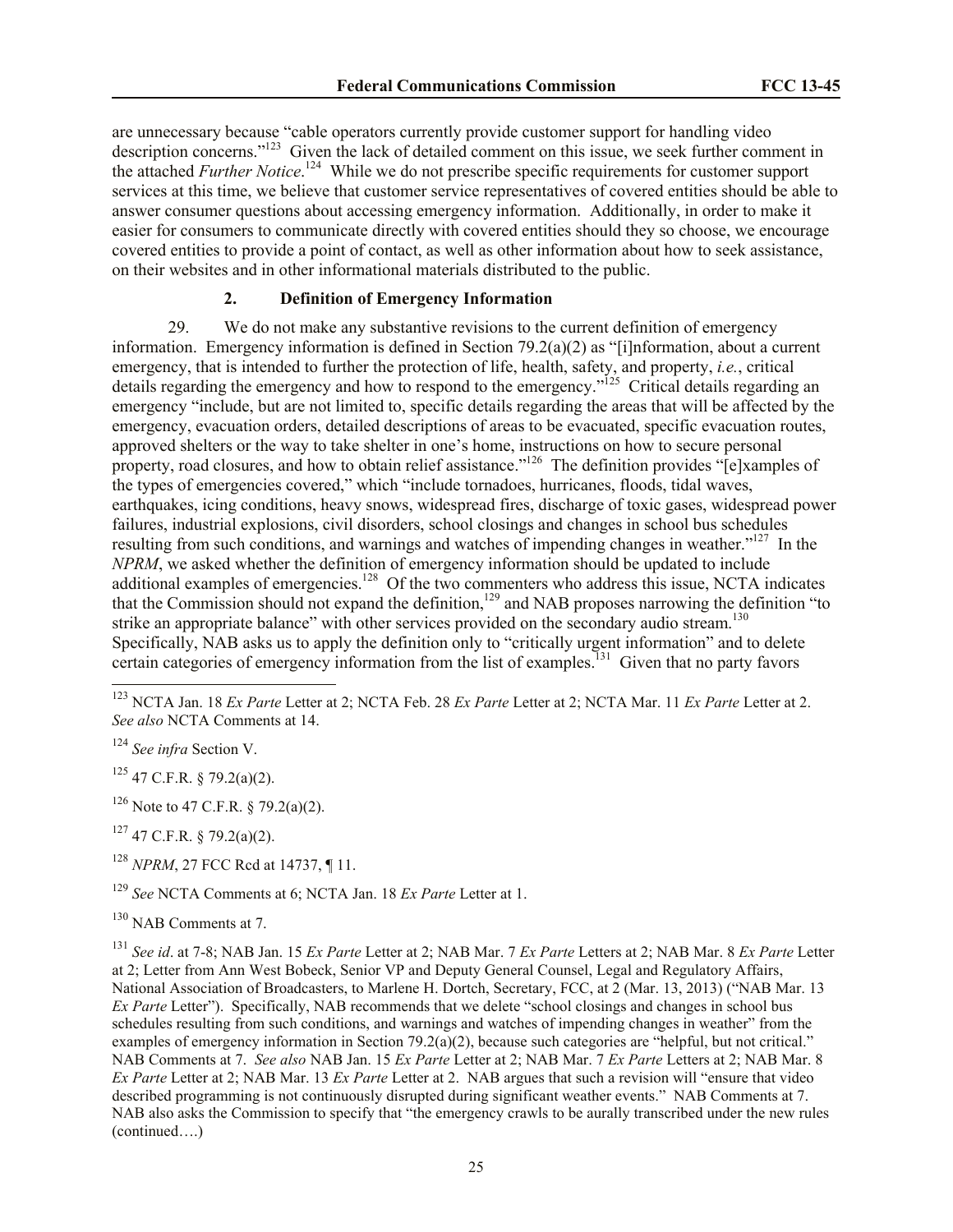expanding the definition and because the record presents no compelling reason to expand a definition that has served the public interest for over ten years, we decline to include additional examples in the definition of emergency information. However, we also do not think it is appropriate to narrow the definition in the interest of lessening the impact on other services provided on the secondary audio stream, given the higher priority of emergency information.<sup>132</sup>

30. We also specifically inquired in the *NPRM* whether severe thunderstorms are currently considered to be emergencies subject to our rule and, to the extent they are covered, whether they should be added to the list of examples in the rule.<sup>133</sup> No commenter addresses this question. While we do not explicitly add severe thunderstorms to the list of examples, we interpret the current definition to include severe thunderstorms and other severe weather events because they are similar to other types of emergencies listed as examples in terms of severity and because these events could threaten life, health, safety, and property.<sup>134</sup>

31. Although we reject NAB's recommendation that we modify our current emergency information definition to delete school closings and school bus schedule changes from the list of examples, we revise the requirements applicable to the provision of such information for purposes of the rules adopted in this proceeding. As required by the rule, the visual information regarding school closings and school bus schedule changes aired during non-newscast programming must be made accessible to individuals who are blind or visually impaired (*i.e.*, there must be an aural tone before the crawl on the main program audio, and the information conveyed in the crawl must be preceded by an aural tone and provided aurally on the secondary audio channel), if the school closings and school bus schedule changes result from a current emergency as defined in Section 79.2(a)(2).<sup>135</sup> We leave it to the good faith judgment of the broadcaster or other covered entity to decide whether school closings and school bus schedule changes result from a situation that is a current emergency based on its severity and potential to threaten life, health, safety, and property.<sup>136</sup> However, given the potential length of information about school closings and school bus schedule changes and therefore its potential to interfere with video description, $13\overline{7}$  we find that, during a video-described program, covered entities have the option to air a

<sup>133</sup> *NPRM*, 27 FCC Rcd at 14737, ¶ 11.

<sup>134</sup> *See 2000 Video Description Order*, 15 FCC Rcd at 15250, ¶ 49 (explaining that "[t]hese examples are intended to provide guidance as to what is covered by the rule and are not intended to be an exhaustive list").

<sup>135</sup> *See* 47 C.F.R. § 79.2(a)(2). The VPAAC recognized that "there is less time sensitivity involved in accessing [] information" such as weather-related school closings, but also concluded that "[e]mergency information . . . that is lengthy, concerns threats that are not serious, or does not involve threats to life or property, should be made accessible in audible format whenever possible." VPAAC Second Report: Access to Emergency Information at 8.

<sup>136</sup> We will not sanction broadcasters or other covered entities for a reasonable exercise of their judgment as to whether school closings and school bus schedule changes result from a situation that is a current emergency.

<sup>(</sup>Continued from previous page)

will be generally limited to locally-provided (*i.e.*, licensee-provided) information." *Id*. at 8. We do not think it is necessary to adopt NAB's proposed specification because the rule currently states that Section 79.2 "applies to emergency information primarily intended for distribution to an audience in the geographic area in which the emergency is occurring."  $47 \text{ C.F.R.}$  §  $79.2(b)(2)$ .

<sup>132</sup> *See supra* ¶ 26.

<sup>137</sup> *See* NAB Comments at 7. *See also* ACB/AFB Jan. 24 *Ex Parte* Letter at 1 (agreeing that "lengthy alerts such as school closures can impede described content," and suggesting that "[h]aving one of these types of announcements per hour when there is described content should suffice"). While we agree with the concern about the potential of school closing and bus schedule change information to impede video description, we believe that, given the typical length and duration of these types of announcements, ACB's and AFB's suggestion to air this information in full once per hour may still significantly interfere with video description and, thus, may not be a feasible solution.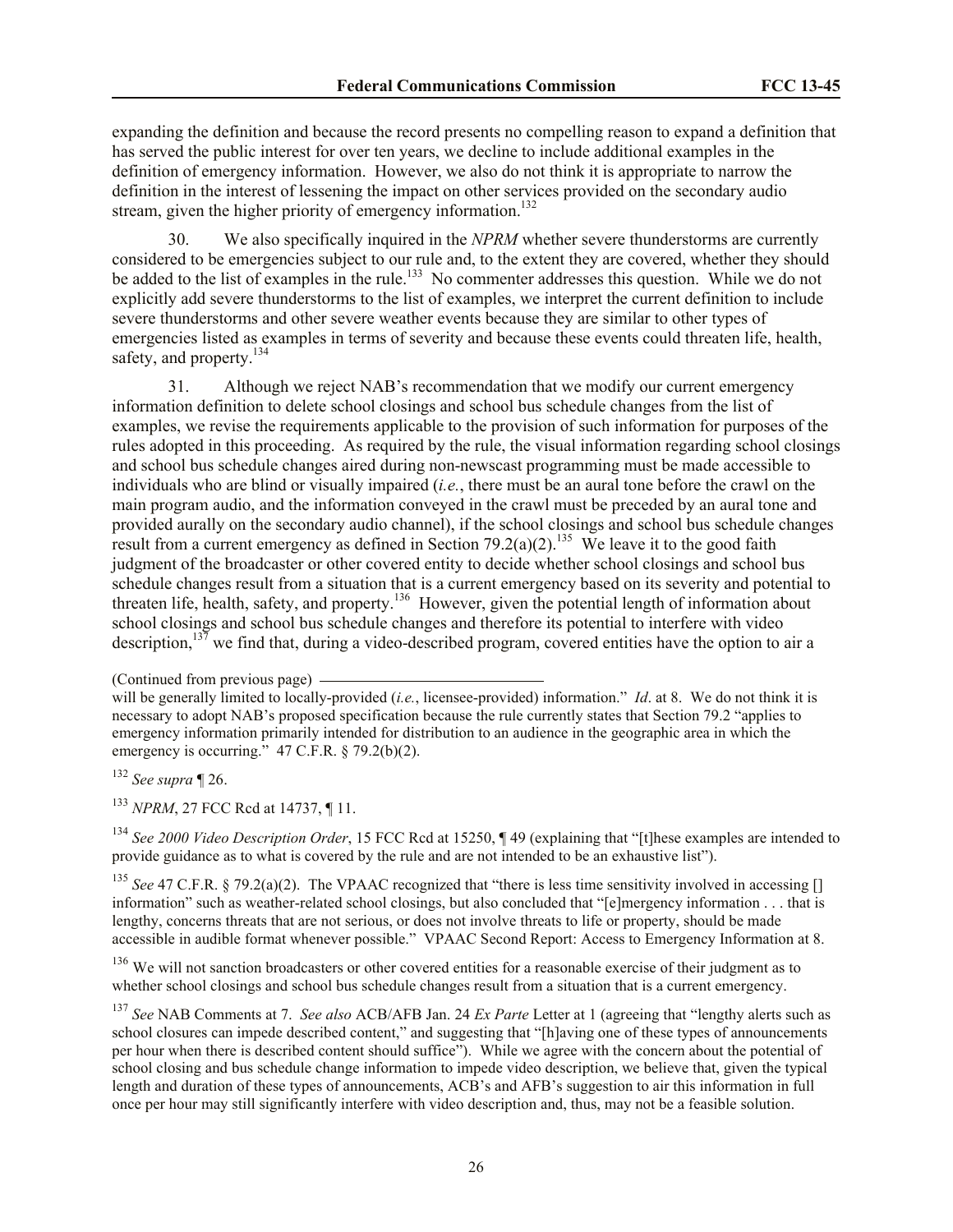brief audio message on the secondary audio stream at the start of the crawl indicating that this information will be aired at the conclusion of the video-described programming, and to subsequently provide this information aurally on the secondary audio stream at the conclusion of the video-described programming.

# <span id="page-26-0"></span>**C. Responsibilities of Entities Subject to Section 202(a) of the CVAA**

32. Congress directed the Commission to "require video programming providers and video programming distributors (as those terms are defined in section 79.1 of title 47, Code of Federal Regulations) and program owners to convey such emergency information in a manner accessible to individuals who are blind or visually impaired."<sup>138</sup> Thus, in the *NPRM*, we sought comment on definitions of the terms "video programming providers," "video programming distributors," and "program owners," and we inquired about the roles and responsibilities of these various entities.<sup>139</sup> We address each of those issues in turn below.

33. *Definition of Video Programming Providers and Video Programming Distributors*. We apply the current definitions for "video programming distributor" and "video programming provider" in Section 79.1 to the emergency information rule, and we find that it is unnecessary to create a separate definition for "program owner."<sup>140</sup> The emergency information provision in Section 202(a) of the CVAA applies to "video programming provider" and "video programming distributor" "as those terms are defined in [S]ection 79.1" of the Commission's rules and, accordingly, we need not create new definitions for those terms.<sup>141</sup> NAB supports this approach.<sup>142</sup> However, Section 202(a) also references "program owners" without defining this term.<sup>143</sup> In the *NPRM*, we explained that the definition of "video" programming provider" in Section 79.1 includes but is not limited to a "broadcast or nonbroadcast television network *and the owners of such programming*."<sup>144</sup> Thus, we asked whether it is necessary to separately define a "program owner" for purposes of our implementing regulations, given that the definition of "video programming provider" in Section 79.1 encompasses program owners.<sup>145</sup> No commenter addresses this specific issue. We also sought comment in the *NPRM* on whether to define a "program owner" consistent with the definition of "video programming owner" adopted in the IP closed

l

<sup>140</sup> Section 79.1 defines a "video programming distributor" as "[a]ny television broadcast station licensed by the Commission and any multichannel video programming distributor as defined in § 76.1000(e) of this chapter, and any other distributor of video programming for residential reception that delivers such programming directly to the home and is subject to the jurisdiction of the Commission." 47 C.F.R. § 79.1(a)(2). We do not need to apply the remainder of the "video programming distributor" definition to the emergency information rule, as that portion is specific to the closed captioning context. *See id*. ("An entity contracting for program distribution over a video programming distributor that is itself exempt from captioning that programming pursuant to paragraph (e)(9) of this section shall itself be treated as a video programming distributor for purposes of this section. To the extent such video programming is not otherwise exempt from captioning, the entity that contracts for its distribution shall be required to comply with the closed captioning requirements of this section."). Section 79.1 also defines a "video programming provider" as "[a]ny video programming distributor and any other entity that provides video programming that is intended for distribution to residential households including, but not limited to broadcast or nonbroadcast television network and the owners of such programming." *Id*. § 79.1(a)(3).

 $141$  47 U.S.C. § 613(g)(2).

<sup>143</sup> 47 U.S.C. § 613(g)(2).

 $138$  47 U.S.C. § 613(g)(2).

<sup>139</sup> *See NPRM*, 27 FCC Rcd at 14739-40, ¶¶ 16-17.

<sup>&</sup>lt;sup>142</sup> NAB Comments at 9.

<sup>144</sup> 47 C.F.R. § 79.1(a)(3) (emphasis added). *See NPRM*, 27 FCC Rcd at 14739, ¶ 17.

<sup>145</sup> *See NPRM*, 27 FCC Rcd at 14739, ¶ 17.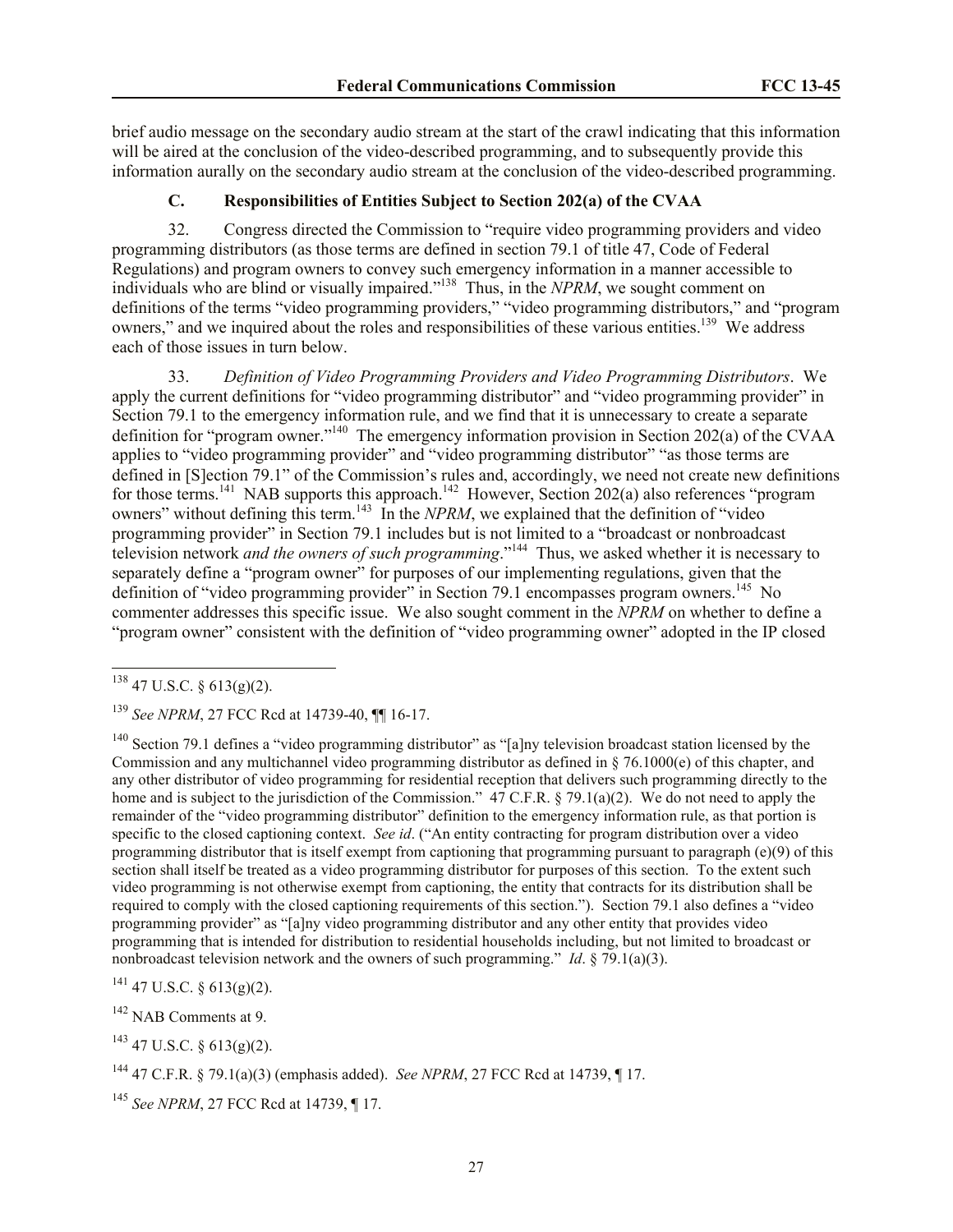captioning context.<sup>146</sup> NAB argues that the Commission should not impose definitions from the IP closed captioning rules in the emergency information context because "[t]hose definitions are unnecessary and unhelpful here," because, for example, "a [video programming owner], such as [a] network or a syndicator, would not have any knowledge that a licensee was crawling local emergency information over their programming at the station level."<sup>147</sup> No other commenter addresses this issue. We agree with NAB that is not necessary to use the definition of "video programming owner" from the IP closed captioning rule. The record shows that the entities that typically insert emergency information into crawls are broadcasters, which are already covered as video programming distributors, and that, other than The Weather Channel, which is both a network program owner and video programming provider, program owners do not typically create emergency crawls.<sup>148</sup> Because the current definition of "video" programming provider" already includes but is "*not limited to* broadcast or nonbroadcast television network and the owners of such programming," we interpret this definition to include the owners of any "video programming that is intended for distribution to residential households" by a video programming provider.<sup>149</sup> Thus, we see no public interest benefit in creating a separate definition of the term "program" owner." While not separately defined, however, program owners are subject to applicable accessible emergency information requirements, as explained below.<sup>150</sup>

34. *Obligations of Video Programming Providers and Video Programming Distributors*. We revise the emergency information rule to include video programming providers as defined in Section 79.1 (which includes program owners) as parties responsible for making emergency information available to individuals who are blind or visually impaired, in addition to already covered video programming distributors. Currently, Section 79.2(b)(1) of our rules provides that video programming distributors must make emergency information accessible to individuals with visual disabilities, but our rules do not currently impose related requirements on video programming providers and program owners.<sup>151</sup> However, Section 202 of the CVAA directs us to impose accessible emergency information requirements on video programming providers and program owners, as well as on video programming distributors.<sup>152</sup> In the *NPRM*, we asked for comment on the roles that the various entities listed in Section 202 should play in ensuring that emergency information is conveyed in an accessible manner.<sup>153</sup> We further inquired whether video programming distributors should hold primary responsibility, with video programming providers and program owners prohibited from interfering with or hindering the conveyance of accessible emergency information, or whether certain responsibilities should be allocated to each of the entities

 $\overline{a}$ 

<sup>&</sup>lt;sup>146</sup> Specifically, we sought comment in the *NPRM* on whether to define a "program owner" as "any person or entity that either (i) licenses the video programming to a video programming distributor or provider, as those terms are defined in Section 79.1 of the Commission's rules; or (ii) acts as the video programming distributor or provider, and also possesses the right to license the video programming to a video programming distributor or provider, as those terms are defined in Section 79.1 of the Commission's rules." *Id*. at 14740, ¶ 17. *See also Closed Captioning of Internet Protocol-Delivered Video Programming: Implementation of the Twenty-First Century Communications and Video Accessibility Act of 2010*, Report and Order, 27 FCC Rcd 787, 792, ¶ 7 (2012) ("*IP Closed Captioning Order*").

<sup>&</sup>lt;sup>147</sup> NAB Comments at 9.

<sup>&</sup>lt;sup>148</sup> *See infra* note 156 and accompanying text.

<sup>&</sup>lt;sup>149</sup> 47 C.F.R. § 79.1(a)(3) (emphasis added).

<sup>150</sup> *See infra* ¶ 36.

<sup>151</sup> *See* 47 C.F.R. § 79.2(b)(1).

 $152$  47 U.S.C. § 613(g)(2).

<sup>153</sup> *NPRM*, 27 FCC Rcd at 14739, ¶ 16.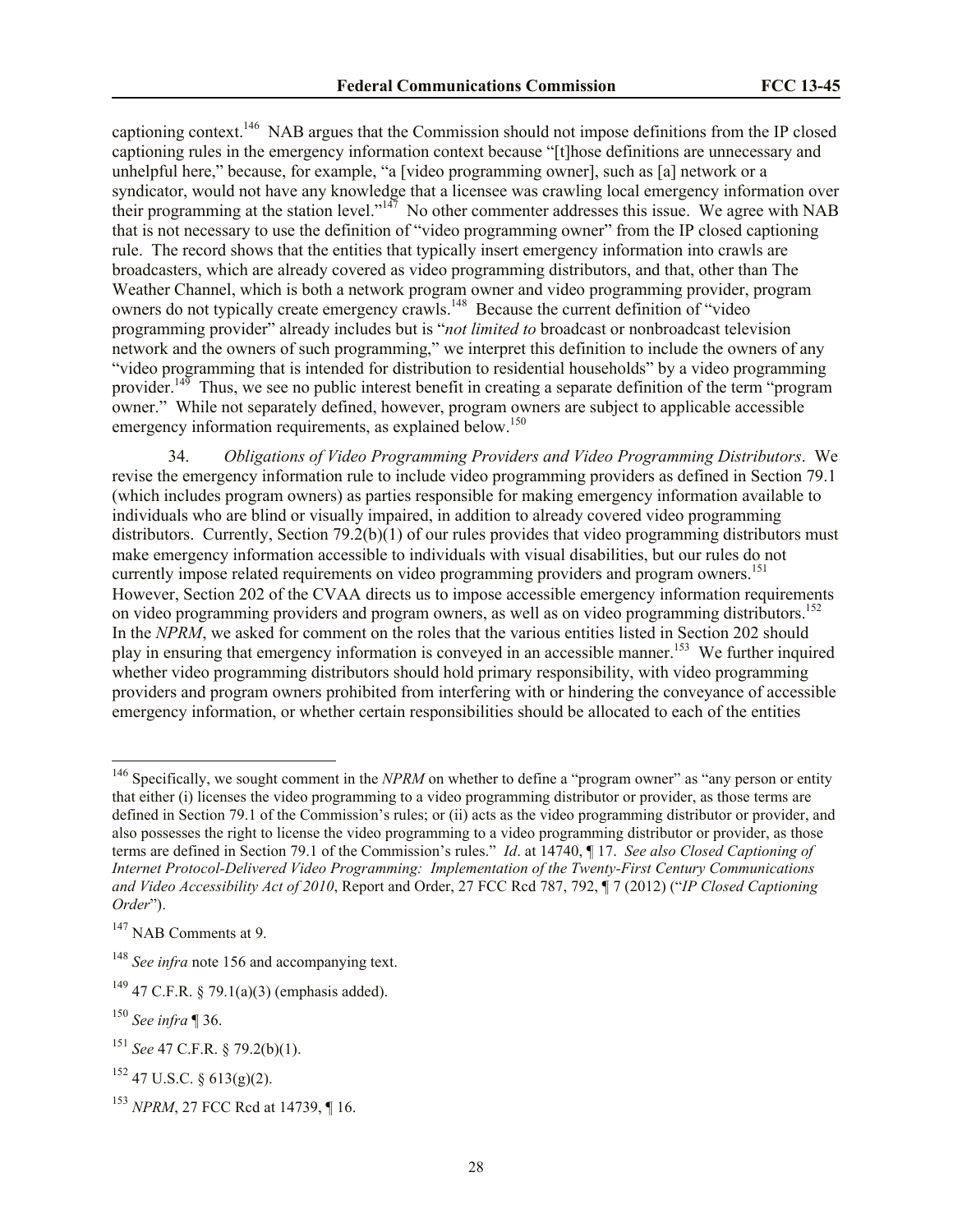specified in Section 202.<sup>154</sup>

35. The record reflects support for allocating responsibility among each of the entities specified in Section 202.<sup>155</sup> A number of commenters emphasize that the allocation of responsibility should be based on the roles that each entity has with regard to making non-newscast emergency information accessible. Specifically, MVPD commenters explain that local broadcasters are the entities that typically create emergency information crawls and scrolls and, therefore, they should be responsible for providing an aural version of this information on the secondary audio stream.<sup>156</sup> According to MVPD commenters, because MVPDs typically have no role in creating or managing the content of visual emergency information, they should not be required to produce the information in an aurally accessible format.<sup>157</sup> Instead, these commenters suggest that MVPDs should be required to pass through aural emergency information that is provided by broadcasters and other video programming providers and owners.<sup>158</sup> This description of the roles of the various entities was not disputed in the record.

36. We conclude that each entity specified in Section 202(a) should be responsible for compliance with the emergency information rule, and we revise the portions of Section 79.2 applicable to accessibility of emergency information for individuals who are blind or visually impaired accordingly to add video programming providers (which includes program owners) and to more clearly specify the obligations of covered entities. First, we find that among video programming distributors and video programming providers, the entity that creates the visual emergency information content and adds it to the programming stream is responsible for providing an aural representation of the information on a secondary audio stream, accompanied by an aural tone.<sup>159</sup> Second, we find that video programming

 $\overline{a}$ 

<sup>156</sup> *See* AT&T Comments at 3, 7; DIRECTV Comments at 6; DISH Network Comments at 2-3; CenturyLink Reply at 1, 3-4; DIRECTV/DISH Network Jan. 18 *Ex Parte* Letter, at 1 and Attachment at 1. NAB explains that television broadcasters use their news and editorial judgment in deciding to overlay scrolled information onto programming via "crawls" as needed. NAB Comments at 2. DIRECTV states that it is not aware of any national cable channels or regional sports networks that provide non-aural emergency information on a localized basis, and that DIRECTV does not provide such emergency information itself. DIRECTV Comments at 3, n. 8. *But see* The Weather Channel Comments at 1-2 (noting that The Weather Channel is a national television network that provides both local and national weather information, including information on severe weather events).

<sup>157</sup> *See* AT&T Comments at 7; DIRECTV Comments at 4; CenturyLink Reply at 4.

<sup>158</sup> *See* AT&T Comments at 3, 8; DIRECTV Comments at 2, 5; DISH Network Comments at 2; CenturyLink Reply at 3-4; Verizon Reply at 2; DIRECTV/DISH Network Jan. 18 *Ex Parte* Letter, at 1 and Attachment at 1; Comcast Feb. 19 *Ex Parte* Letter at 2; Comcast Mar. 4 *Ex Parte* Letter at 1; Comcast Mar. 15 *Ex Parte* Letter at 1.

<sup>154</sup> *Id*.

<sup>155</sup> *See, e.g.*, AT&T Comments at 3, 7 (arguing that Section 202 obligations should be shared by video programming providers, distributors, and owners); CenturyLink Reply at 3 (agreeing with commenters who support the need for a "shared responsibility" model in which broadcasters and MVPDs have complementary roles in making nonnewscast emergency information accessible). *See also* Consumer Groups Reply at 5 (arguing that the Commission should clarify that the emergency information rules apply to all video programming providers and video programming distributors subject to Section 79.1 of its rules); Consumer Groups Feb. 15 *Ex Parte* Letter at 3 (same); Consumer Groups Feb. 27 *Ex Parte* Letter at 2 (same); Consumer Groups Mar. 4 *Ex Parte* Letter at 2 (same); Consumer Groups Mar. 7 *Ex Parte* Letter at 2 (same); Consumer Groups Mar. 11 *Ex Parte* Letter at 2 (same).

<sup>&</sup>lt;sup>159</sup> We do not limit this obligation to video programming providers and program owners as some commenters suggest because local broadcasters who typically create emergency crawls are "video programming distributors" by definition, and because we believe that to the extent an MVPD does create a crawl or other visual graphic conveying local emergency information as defined in Section 79.2 and embeds it in non-newscast programming, it should also be responsible for making the visual emergency information aurally accessible. *See* AT&T Comments at 3, 7; DIRECTV Comments at 6; DISH Network Comments at 2; CenturyLink Reply at 1, 3-4.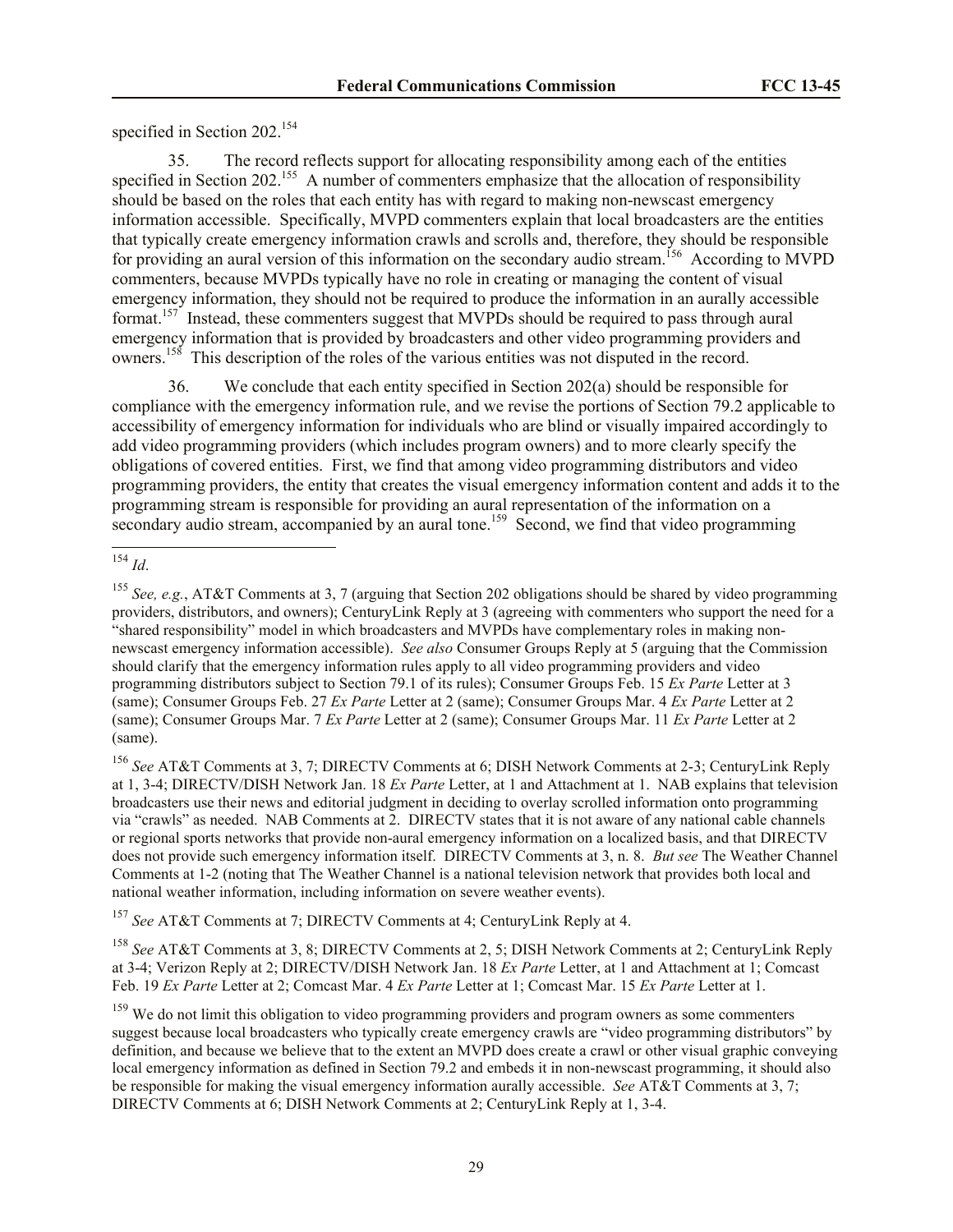distributors are responsible for ensuring that the aural representation of the emergency information (including the accompanying aural tone) gets passed through to consumers. This will allow us to take enforcement action not only against a non-compliant video programming distributor, but also against a program provider or owner that does not comply with its obligation to make visual emergency information accessible to consumers who are blind or visually impaired.<sup>160</sup> We also revise the rule to indicate that both video programming distributors and video programming providers are responsible for ensuring that emergency information supersedes any other programming on a secondary audio channel, with each entity responsible only for its own actions or omissions in this regard.

# <span id="page-29-0"></span>**D. Compliance Deadlines**

l

37. We adopt a deadline of two years from the date of *Federal Register* publication for compliance with the emergency information rules adopted herein. In the *NPRM*, the Commission inquired as to the appropriate time frame for requiring covered entities to convey emergency information in a secondary audio stream and noted that the VPAAC did not reach agreement as to recommended deadlines.<sup>161</sup> Few commenters discuss the appropriate compliance deadline, with ACB suggesting a one year deadline<sup>162</sup> and NAB suggesting a phased-in approach ranging from 36 months to 42 months.<sup>163</sup> While we note ACB's explanation that there is an existing infrastructure for providing content via the secondary audio channel,  $164$  we also find that even stations that already use a secondary audio stream may

<sup>161</sup> *NPRM*, 27 FCC Rcd at 14736-37, ¶ 11 and n. 61. *See* VPAAC Second Report: Access to Emergency Information at 13.

<sup>162</sup> ACB Comments at 2. *See also* ACB/AFB Jan. 24 *Ex Parte* Letter at 1 (requesting an interim solution in the next 12 months).

<sup>&</sup>lt;sup>160</sup> NAB argues that the rules should ensure that broadcasters' aural emergency messages are not overridden by aural messages provided by an MVPD, and that broadcasters should not be subject to a finding of non-compliance if emergency information provided by the broadcaster is interrupted or overridden by an MVPD carrier. NAB Comments at 16 and n. 43. We believe our rules address these concerns because they assign liability for noncompliance based on each covered entity's acts or omissions, as explained in paragraph 36. To the extent aural emergency information provided by a broadcaster is interrupted or overridden by aural emergency information provided by another covered entity, the broadcaster can raise this claim as a defense to any complaint or enforcement action. In addition, MVPDs are prohibited from altering a broadcaster's video feed, and the record indicates that MVPDs do not typically create local emergency information crawls, so we expect this problem to be extremely rare. *See supra* notes 157-58 and accompanying text; DIRECTV Comments at 4 (citing 17 U.S.C. §§ 111(c)(3), 122(e)). *See also* 47 C.F.R. §§ 76.62(e)-(f), 76.64(j), 76.92(a).

<sup>163</sup> NAB Comments at 19-20; NAB Reply at 5; NAB Jan. 15 *Ex Parte* Letter at 1, n. 1; Letter from Ann West Bobeck, Senior VP and Deputy General Counsel, Legal and Regulatory Affairs, National Association of Broadcasters, to Marlene H. Dortch, Secretary, FCC, at 2 and n. 2 (Jan. 29, 2013) ("NAB Jan. 29 *Ex Parte* Letter"); NAB Mar. 7 *Ex Parte* Letters at 1, n. 1; NAB Mar. 8 *Ex Parte* Letter at 1, n. 1; NAB Mar. 13 *Ex Parte* Letter at 1, n. 1. Specifically, NAB proposes a 36-month compliance deadline for broadcasters in the top 25 markets that have a secondary audio stream. NAB Comments at 19; NAB Reply at 5; NAB Jan. 15 *Ex Parte* Letter at 1, n. 1; NAB Mar. 7 *Ex Parte* Letters at 1, n. 1; NAB Mar. 8 *Ex Parte* Letter at 1, n. 1; NAB Mar. 13 *Ex Parte* Letter at 1, n. 1. For broadcasters in the top 25 markets that do not yet have a secondary audio stream, and for broadcasters in smaller markets, NAB proposes a 42-month compliance deadline. NAB Comments at 19-20; NAB Reply at 5; NAB Jan. 15 *Ex Parte* Letter at 1, n. 1; NAB Mar. 7 *Ex Parte* Letters at 1, n. 1; NAB Mar. 8 *Ex Parte* Letter at 1, n. 1; NAB Mar. 13 *Ex Parte* Letter at 1, n. 1. Further, NAB requests that the Commission provide the Media Bureau with authority to grant extensions of an additional six months to one year for broadcasters outside of the top 25 markets that are unable to meet the deadline. NAB Comments at 20, n. 54; NAB Reply at 5, n. 19.

<sup>164</sup> ACB Comments at 2. *See also* ACB/AFB Jan. 24 *Ex Parte* Letter at 1. *But see* NAB Reply at 4-5 (explaining that the infrastructure does not currently exist for secondary audio "merely because the first phase of implementing video description has commenced," which Congress recognized by providing a "multiyear ramp-up requirement for secondary audio service when it established the market based statutory deadlines for video description") (footnote (continued….)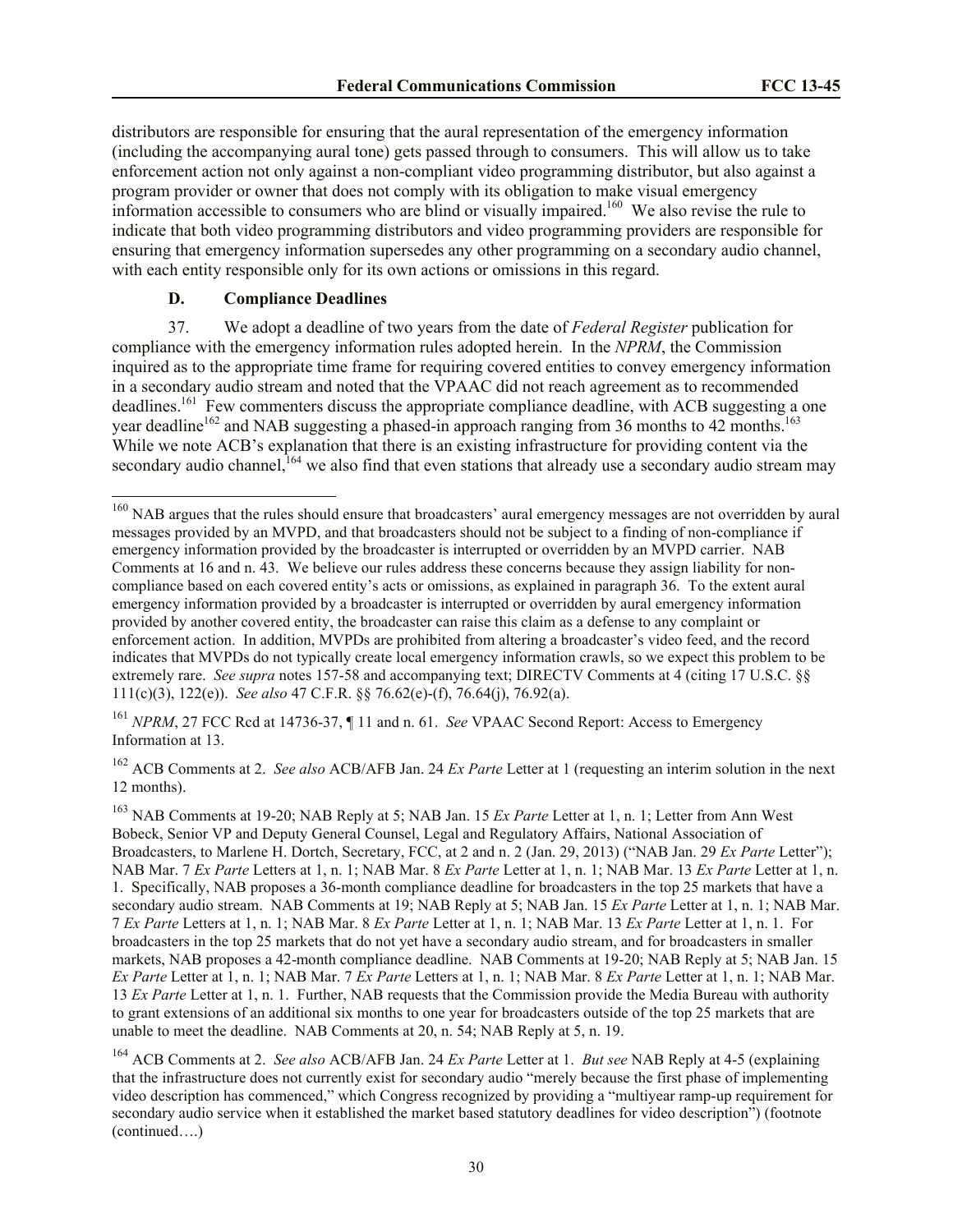find it necessary to take a number of steps to achieve compliance, such as: (1) implementing software that transfers crawls into text that can be synthesized into audio; (2) integrating the software with the station's computer system; and (3) testing the system.<sup>165</sup> However, we find that 36 months is an unnecessarily long period of time to achieve these steps, given that in prior proceedings we have found that software and product development, along with time for testing and implementation, are achievable within a two year period.<sup>166</sup> Accordingly, based on our review of the record, we conclude that a compliance deadline of two years after *Federal Register* publication is reasonable. We decline to implement a phased-in approach with a later deadline for stations that do not currently have a secondary audio stream, because we expect such stations to work concurrently to establish their secondary audio streams and to take other necessary steps towards compliance.

38. *The Weather Channel Waiver for Emergency Information on Cable Systems*. The Weather Channel expresses unique concerns regarding the compliance deadline. The Weather Channel is a nationally distributed programming network that provides not only national weather information, but also localized weather information, including breaking weather news and alerts, to its subscribers nationwide, which makes it a video programming provider covered by the revised emergency information rule.<sup>167</sup> To ensure that viewers are able to see locally relevant weather information on cable systems, including information on severe weather emergencies, The Weather Channel has deployed thousands of its "WeatherSTAR" devices<sup>168</sup> in cable headends throughout the country, with six different generations of these devices in service.<sup>169</sup> While the most recent models are capable of providing emergency

(Continued from previous page)

omitted); Letter from David J. Wittenstein, Counsel for The Weather Channel, to Marlene H. Dortch, Secretary, FCC, at 1 (Jan. 16, 2013) (expressing support for NAB's comments regarding the time necessary to comply with the proposed rules); DIRECTV Feb. 7 *Ex Parte* Letter at 1.

<sup>165</sup> See NAB Reply at 4 ("[T]he Commission's chosen method for implementing the CVAA requires the specification, development, manufacturing, acquisition, testing and deployment of entirely new hardware and software in the broadcast plant."). *But see* ACB/AFB Jan. 24 *Ex Parte* Letter at 1 (rejecting broadcasters' claim that emergency alerts are created as images, not text and, therefore, that a device to translate those images to TTS must be created). Contrary to the suggestion of ACB and AFB, the record indicates that broadcasters currently use graphics machines to generate on-screen crawls and will need to work with vendors to develop an interface solution that will translate graphics into text. *See, e.g.*, NAB Jan. 29 *Ex Parte* Letter at 1; NAB Mar. 7 *Ex Parte* Letters at 1- 2, and Attachment; NAB Mar. 8 *Ex Parte* Letter at 1-2, and Attachment; NAB Mar. 13 *Ex Parte* Letter at 1-2, and Attachment. However, we note that at least one entity already has developed software that turns characters input as an image into text. *See* Letter from Larry Goldberg, Director, Carl and Ruth Shapiro Family National Center for Accessible Media ("NCAM"), to Marlene H. Dortch, Secretary, FCC, at 1-2 and Attachment (Jan. 18, 2013) ("NCAM Jan. 18 *Ex Parte* Letter").

<sup>166</sup> *See, e.g.*, *IP Closed Captioning Order*, 27 FCC Rcd at 859, ¶ 122 and n. 495 ("As the Commission has repeatedly determined, manufacturers generally require approximately two years to design, develop, test, manufacture, and make available for sale new products.")*. See also* NCAM Jan. 18 *Ex Parte* Letter, at 1-2 and Attachment (noting that NCAM has "developed procedures for enabling real-time conversion of on-screen text into speech output," "worked with broadcast stations to make this data available via the secondary audio program," developed "methods for linking text with graphics, and for exporting text to speech synthesizers," and developed "prototype software utilities that import data from a professional broadcast generator . . . then extract, transform and prepare it . . . for speech output").

<sup>167</sup> The Weather Channel Comments at 1-2. The Weather Channel also operates Weatherscan, a 24-hour all-local weather network. *Id*. at 1.

<sup>168</sup> The Weather Channel transmits local weather information for the entire country in a single, satellite-delivered data stream, and its WeatherSTAR device "filters the national satellite data stream and permits only geographically relevant information to be delivered to each viewer." *Id*. at 2, n. 3.

<sup>169</sup> *See id*. at 2, 4; The Weather Channel Jan. 17 *Ex Parte* Letter, Attachment at 2, 5.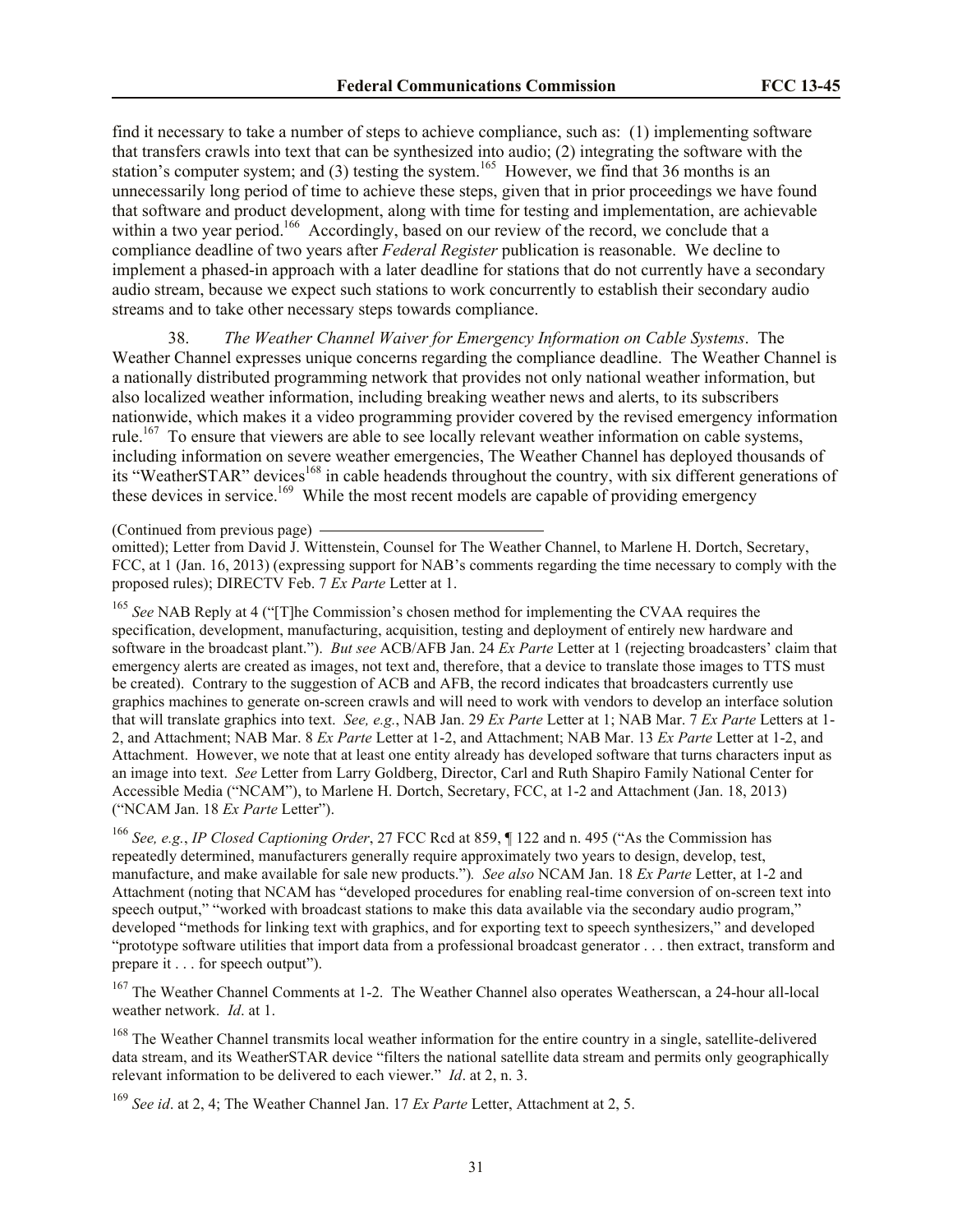information aurally, none is currently capable of using a secondary audio stream to do so.<sup>170</sup> The Weather Channel estimates that it would need at least 30 months to comply with the requirements adopted herein for cable systems.<sup>171</sup>

39. We grant The Weather Channel a six-month waiver beyond our established compliance deadline of the requirement to provide aural emergency information on a secondary audio stream when local emergency information is provided visually during The Weather Channel's programming on cable systems.<sup>172</sup> Thus, The Weather Channel will have 30 months to comply with this requirement. We conclude that there is good cause to support this waiver because The Weather Channel will need to upgrade or replace all of its WeatherSTAR devices to provide emergency information aurally on a secondary stream, as required herein.<sup>173</sup> As a condition of the waiver, however, we require that as of the general two-year compliance deadline, The Weather Channel must provide its local emergency information on cable systems in a manner that is accessible to individuals who are blind or visually impaired on devices that are capable of providing aural alerts, but it need not use the secondary audio channel to do so prior to the end of the waiver period.<sup>174</sup>

40. We also grant The Weather Channel a six-month waiver beyond the general compliance deadline from our rule requiring covered entities to provide all of the critical details of an emergency that are included in the text when it provides local emergency information visually on cable systems. During the six-month waiver period, The Weather Channel will be permitted instead to provide a limited aural announcement about the emergency that is reported.<sup>175</sup> We conclude that there is good cause to support this temporary waiver because, as The Weather Channel explains, if it is required to provide an aural announcement on its main programming that includes all of the critical details of an emergency and how to respond, this "would lead to the complete disruption of TWC programming – often for hours at a time

<sup>171</sup> The Weather Channel Comments at 6-7. *See also id.* at 7-8 ("In some cases, a brief extension may be warranted to ensure that the new requirements are implemented in a measured, reasonable way that does not compromise service for all viewers as the cost for expanding access.") (footnote omitted); The Weather Channel Feb. 1 *Ex Parte*  Letter at 4-5. *But see* The Weather Channel Jan. 17 *Ex Parte* Letter, Attachment at 8 (indicating that "The Weather Channel needs 18-24 months to identify and fully implement a solution").

<sup>172</sup> 47 C.F.R. § 1.3.

 $\overline{a}$ 

<sup>170</sup> *See* The Weather Channel Comments at 4; The Weather Channel Feb. 1 *Ex Parte* Letter at 1 (stating that WeatherSTAR devices "currently lack the capability of generating aural vocalizations of TWC's visual crawl alerts on a secondary audio programming channel"). The Weather Channel indicates that approximately 12 percent of WeatherSTARs could be upgraded to implement a secondary audio channel, while the remaining 88 percent of devices would need to be replaced to implement a secondary audio channel, at an estimated cost of at least \$14 million, which is largely non-recoverable. The Weather Channel Comments at 4-5. *See also* The Weather Channel Jan. 17 *Ex Parte* Letter, Attachment at 7; The Weather Channel Feb. 1 *Ex Parte* Letter at 1.

<sup>173</sup> *Id*.; The Weather Channel Comments at 6-7. *See also Implementation of Video Description of Video Programming*, Waiver Order, 16 FCC Rcd 19784 (2001) (granting a limited waiver of the aural tone requirement in Section 79.2 to MVPDs that receive emergency information warnings from The Weather Channel via its Weather Star III and Weather Star Jr. computers).

<sup>&</sup>lt;sup>174</sup> The Weather Channel asks for flexibility in how it will make emergency information accessible to individuals who are blind or visually impaired. *See* The Weather Channel Comments at 5; The Weather Channel Jan. 17 *Ex Parte* Letter at 8 ("The Weather Channel needs to be able to provide a . . . solution that does not necessarily utilize the [secondary audio] channel. . . ."); The Weather Channel Feb. 1 *Ex Parte* Letter at 5.

<sup>&</sup>lt;sup>175</sup> See The Weather Channel Comments at 6 (stating that "[a]t this time, TWC's most advanced WeatherSTARs already are capable of providing aural alerts along with on-screen scrolls, but these alerts are very limited, and certainly are not verbatim duplications of the on-screen scroll alert"); The Weather Channel Feb. 1 *Ex Parte* Letter at 3.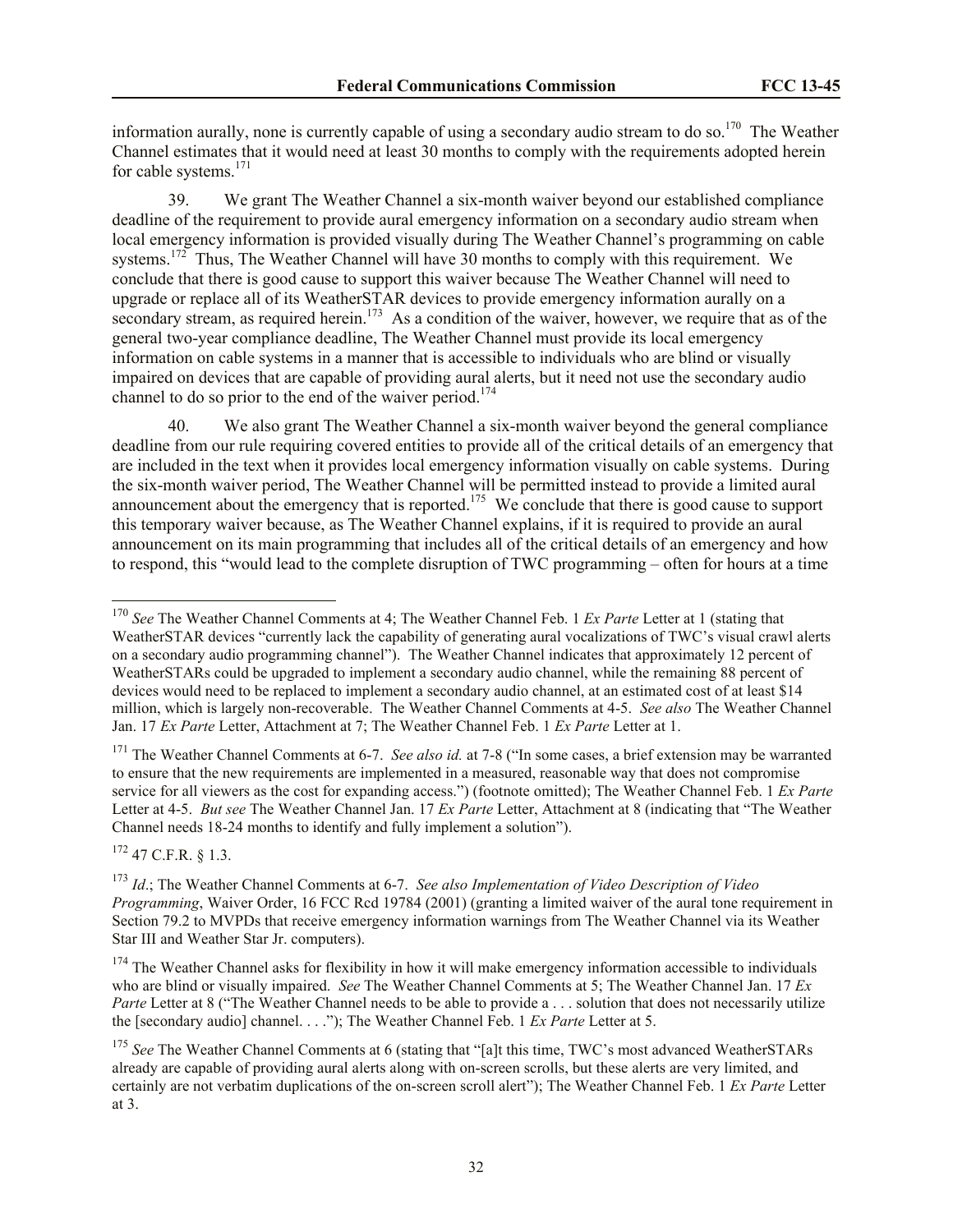– during many alerts."<sup>176</sup> At the end of the waiver period,<sup>177</sup> we require The Weather Channel to be fully compliant with the emergency information rules adopted herein for all of its programming on cable systems.

41. *DIRECTV Waiver for Emergency Information from The Weather Channel*. We also grant DIRECTV a 12-month waiver of the requirement to provide aural emergency information when local emergency information is provided visually during The Weather Channel's programming on DIRECTV systems, as well as a waiver of the following requirements on DIRECTV's systems: (1) providing aural emergency information on a secondary audio channel; (2) providing all of the critical details of an emergency that are included in the text; and (3) providing audio functionality on all set-top boxes.<sup>178</sup> The record indicates that DIRECTV faces its own unique challenges to making The Weather Channel's localized weather information aurally accessible to DIRECTV's customers, and that use of a secondary audio stream to provide detailed emergency information in the DIRECTV context is not feasible. We believe that these challenges justify additional time for implementation. Currently, DIRECTV has an "interactive application through which it . . . provides visual emergency information to subscribers as they watch The Weather Channel.<sup>5179</sup> DIRECTV's application "enables the set-top box to pull localized alerts from the national Weather Channel feed for the zip code provided by the subscriber," but currently, "there is no audio accompanying this information."<sup>180</sup> DIRECTV explains that it needs a waiver for several reasons. First, if the Commission requires DIRECTV to make The Weather Channel's localized information available on the secondary audio stream, DIRECTV says that it would "face considerable

l

<sup>179</sup> *Id*. at 1. *See also* The Weather Channel Jan. 17 *Ex Parte* Letter, Attachment at 6-7. The Weather Channel states that DBS providers "have not traditionally provided access to their application data API." *Id*. at 7. *See also* The Weather Channel Feb. 1 *Ex Parte* Letter at 5.

<sup>&</sup>lt;sup>176</sup> The Weather Channel Feb. 1 *Ex Parte* Letter at 2 ("If TWC were required to provide verbatim vocalizations of these messages whenever they appear as crawls, TWC's main programming could be interrupted for hours at a time, potentially interfering with actual live coverage of the emergency at hand.").

<sup>&</sup>lt;sup>177</sup> The waivers will expire 30 months from the date of *Federal Register* publication.

 $178$  The waiver applies only to DIRECTV and not to DISH Network because DIRECTV "provides visual emergency" information to subscribers as they watch The Weather Channel" as a linear program provided by DIRECTV. Letter from William M. Wiltshire, Counsel for DIRECTV, LLC, to Marlene H. Dortch, Secretary, FCC, at 1 (Mar. 7, 2013) ("DIRECTV/DISH Network Mar. 7 *Ex Parte* Letter"). Subscribers are able to do this by accessing an interactive application via their remote control. Letter from William M. Wiltshire, Counsel for DIRECTV, LLC, to Marlene H. Dortch, Secretary, FCC, at 2 (Feb. 22, 2013) ("DIRECTV Feb. 22 *Ex Parte* Letter"). In contrast, DISH Network does not currently provide visual emergency alerts to subscribers that watch The Weather Channel via DISH Network's linear programming. Instead it "offers a standalone application for The Weather Channel, which is accessible in the interactive features of select DISH set-top box models with a broadband Internet connection" that "is not integrated with The Weather Channel linear TV channel." DIRECTV/DISH Network Mar. 7 *Ex Parte* Letter at 1. Thus, DISH Network is not providing visual emergency information during The Weather Channel's video programming that would make it subject to the emergency information requirements adopted herein. Additionally, while in the cable context discussed above we grant a waiver to The Weather Channel because of the additional time necessary for it to provide localized emergency information via the secondary audio stream, here we grant a waiver to DIRECTV and not The Weather Channel because, as DIRECTV explains, "The Weather Channel does not itself include any textual emergency alert information that would be subject to the rules," and "[i]t is only the applications provided by the[ DBS] distributors that make such alerts available at all." *Id*. at 2.

<sup>&</sup>lt;sup>180</sup> DIRECTV Feb. 22 *Ex Parte* Letter at 1-2. When DIRECTV subscribers are tuned to The Weather Channel, local weather alerts for the viewing area are "presented as a visual weather alert banner at the top of the screen," accompanied by three aural tones, along with a visual direction to press the red button on the handheld remote to access an alert page with additional detail related to the weather conditions in the area. *Id*. *See also*  DIRECTV/DISH Network Mar. 7 *Ex Parte* Letter at 1-2.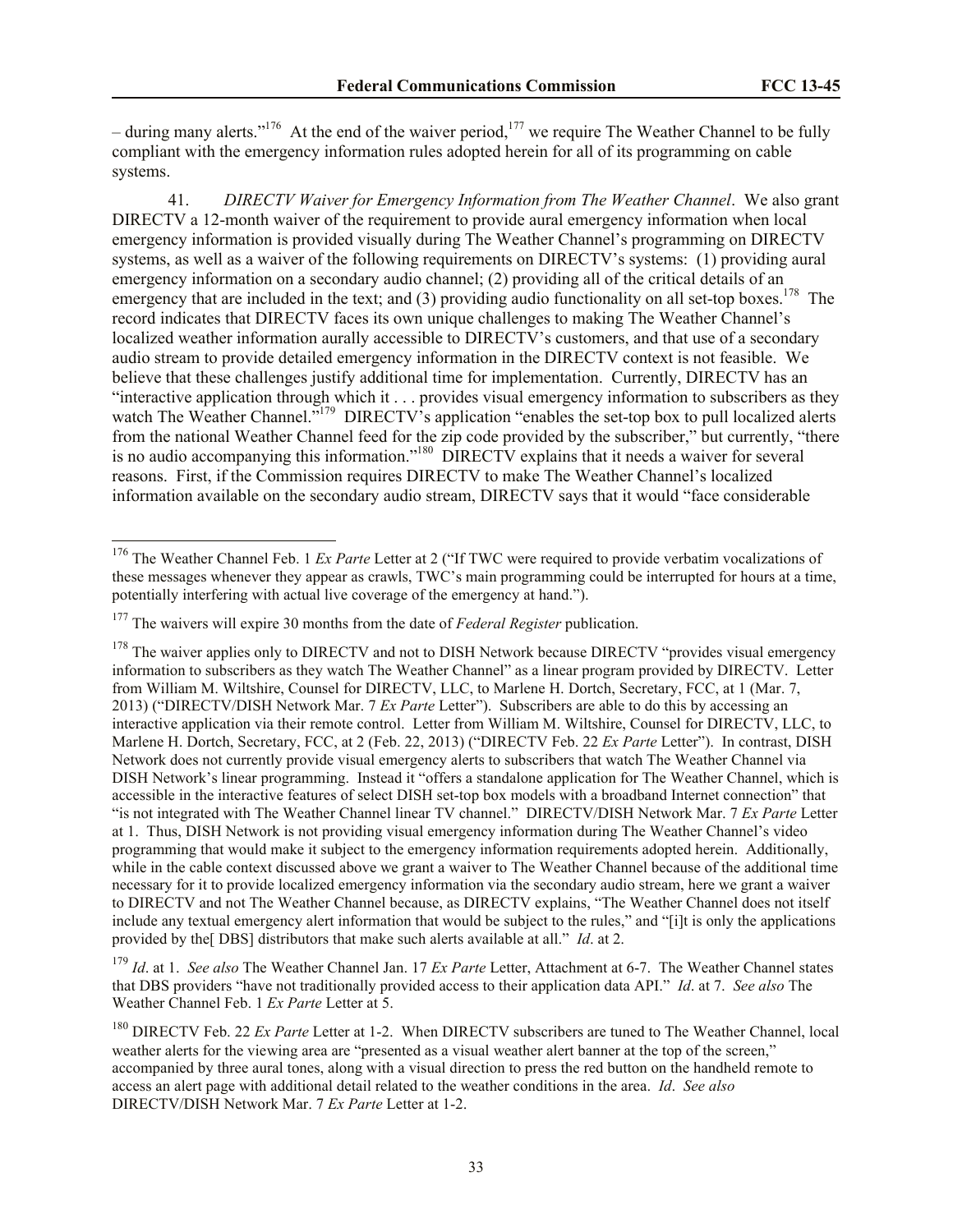challenges" because it "transmits national cable channel[s] on a nationwide satellite beam."<sup>181</sup> Second, DIRECTV states that it would need three years to "enable a majority of its set-top boxes with . . . emergency audio capability."<sup>182</sup> Third, DIRECTV reports that this functionality cannot be implemented on all DIRECTV set-top boxes.<sup>183</sup> Fourth, while it is possible to add audio messages to many of its settop boxes to capture the nature of local weather emergencies presented visually on The Weather Channel, DIRECTV explains that those audio messages cannot be as detailed as the emergency information that is presented visually because "constraints imposed by the bandwidth available in the satellite network and processing power in the set-top box, as well as the potential lack of a broadband connection to the subscriber's home, limit the amount of information that can be presented aurally."<sup>184</sup>

42. For the various reasons enumerated by DIRECTV, we grant DIRECTV a 12-month waiver beyond our established compliance deadline of the requirement to provide an aural presentation of local emergency information that is provided visually during The Weather Channel's programming on DIRECTV systems, so that DIRECTV has the extra time it needs to enable audio functionality in its settop boxes.<sup>185</sup> This waiver will extend until the date 36 months from *Federal Register* publication. We believe that there is good cause to permit DIRECTV an additional year beyond the general compliance deadline to comply with the requirement to provide an aural presentation of The Weather Channel's local emergency information because its current set-top boxes are not capable of providing aural emergency information. DIRECTV states that it will take three years to enable audio functionality in certain set-top boxes because adding such functionality "require[s] a new design to deliver the necessary audio files, as well as additional satellite bandwidth  $\ldots$ <sup>186</sup> For these reasons, we find a temporary waiver warranted. We note, however, that we may revoke or modify this waiver if circumstances change such that the waiver is no longer in the public interest.

43. We also grant DIRECTV a waiver of the requirement to provide aural emergency information on a secondary audio channel and the requirement to provide all of the critical details of an emergency that are included in the text when local emergency information is provided visually during The Weather Channel's programming on DIRECTV systems. We are persuaded that national cable channels are carried on a nationwide satellite beam, not on localized spot beams, and thus, carriage of localized audio streams for The Weather Channel is not feasible on DIRECTV systems.<sup>187</sup> At a minimum, consistent with DIRECTV's proposal, we require the aural version of the emergency

l

<sup>184</sup> DIRECTV/DISH Network Mar. 7 *Ex Parte* Letter at 1. DIRECTV proposes to pre-load audio messages in many of its set-top boxes that will "capture the nature of the weather emergency." DIRECTV Feb. 22 *Ex Parte* Letter at 2. This approach would involve the capability to provide only a very brief audio message with limited details about the emergency (*e.g.*, "A tornado watch is in effect for your area"), and would not include more specific information about the location or times of the emergency. *Id*. DIRECTV argues that more specific locational information is unnecessary because the on-screen alert will only be picked up by set-top boxes in the zip codes affected by the emergency. *Id*.

<sup>185</sup> *Id*. at 2-3.

<sup>186</sup> *Id*. at 3.

<sup>187</sup> *Id.* at 1. As noted above, DISH Network is not providing visual emergency information during The Weather Channel's video programming that would make it subject to the emergency information requirements adopted herein and, therefore, it does not need a waiver of the requirement to provide an aural presentation of visual emergency information on a secondary audio stream.

<sup>181</sup> DIRECTV Feb. 22 *Ex Parte* Letter at 1.

<sup>182</sup> *Id.* at 3.

<sup>&</sup>lt;sup>183</sup> *Id.* For example, emergency audio functionality cannot be implemented on set-top boxes used for standard definition services. *Id*.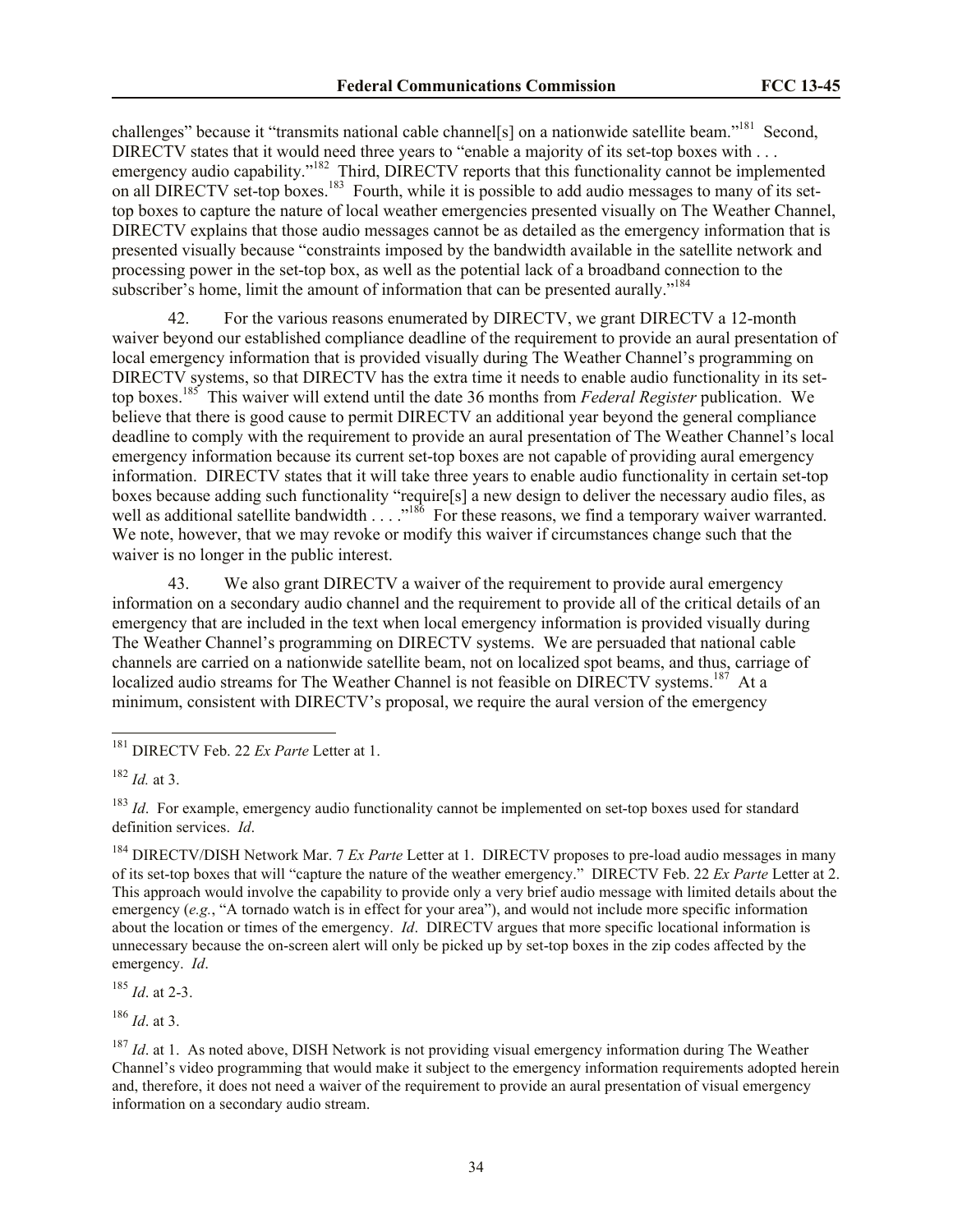information that DIRECTV provides to capture the nature of the emergency (*e.g.*, "A tornado watch is in effect for your area"), and we require DIRECTV to provide that aural version to viewers whose set-top boxes are associated with zip codes in the affected area. We note that local weather alerts generated by The Weather Channel's application are provided only to subscribers in the zip codes affected by the emergency and, thus, all subscribers, including subscribers who are blind or visually impaired, would know that the emergency is taking place in the local viewing area.<sup>188</sup> We recognize that, as a technical matter, it is not feasible for DIRECTV to provide more specific information such as individual localities affected and times of the emergency, because, as DIRECTV explains, currently "the satellite capacity and other resources necessary to convey that additional information . . . would be prohibitive."<sup>189</sup>

44. Finally, we grant DIRECTV a waiver with respect to the set-top box models on which it is not able to implement audio functionality for emergency information.<sup>190</sup> In this regard, however, we condition such relief by requiring DIRECTV to provide, upon request and at no additional cost to customers who are blind or visually impaired, a set-top box model that is capable of providing aural emergency information. DIRECTV may require reasonable documentation of disability as a condition to providing the box at no additional cost.<sup>191</sup>

45. Thus, as of the date 36 months from *Federal Register* publication, DIRECTV must provide an aural presentation of visual emergency information displayed on The Weather Channel. DIRECTV is not required to use the secondary audio channel to provide an aural presentation of visual emergency information displayed on The Weather Channel, and it may use limited aural messages, in accordance with its proposal. Additionally, as explained above, DIRECTV need not provide this functionality on all of its set-top boxes, but it must provide at no additional cost to customers who are blind or visually impaired a set-top box model that is capable of providing the aural emergency information. In granting this waiver, we are guided by Congress's directive to consider the unique technical challenges faced by DBS providers when promulgating rules.<sup>192</sup> We believe that the costs of requiring DIRECTV to comply fully with these rules would outweigh the benefits. As DIRECTV has mentioned, if it "finds that it cannot comply with requirements imposed in this proceeding, it may have to discontinue [The Weather Channel] application."<sup>193</sup> We believe that DIRECTV is providing a critical service to its subscribers and we want to ensure that our regulations do not impede its ability to continue offering these localized emergency alerts. At the same time, we note that we may revoke or modify these waivers if circumstances change such that the waivers are no longer in the public interest.<sup>194</sup>

 $\overline{a}$ 

<sup>188</sup> *Id.* at 1-2. *See also* Letter from William M. Wiltshire, Counsel for DIRECTV, LLC, to Marlene H. Dortch, Secretary, FCC, at 1 (Feb. 28, 2013).

<sup>189</sup> DIRECTV Feb. 22 *Ex Parte* Letter at 2. *See also* DIRECTV/DISH Network Mar. 7 *Ex Parte* Letter at 1.

<sup>190</sup> DIRECTV Feb. 22 *Ex Parte* Letter at 3.

<sup>191</sup> For example, we believe that documentation from any professional or service provider (*e.g.*, a social worker) with direct knowledge of the individual's disability would be reasonable. *See, e.g.*, *Implementation of the Twenty-First Century Communications and Video Accessibility Act of 2010, Section 105, Relay Services for Deaf-Blind Individuals*, Report and Order, 26 FCC Rcd 5640, 5653-54, ¶¶ 31-32 (2011) ("requiring individuals seeking equipment under the NDBEDP to provide verification from any practicing professional that has direct knowledge of the individual's disability," who "must be able to attest to the individual's disability").

<sup>192</sup> *See* House Committee Report at 31; *supra* note 81 and accompanying text.

<sup>193</sup> DIRECTV/DISH Network Mar. 7 *Ex Parte* Letter at 2.

 $194$  It is possible that the Commission could adopt requirements in its implementation of Sections 204 and 205 of the CVAA that supersede the terms of this waiver. In that case, DIRECTV must comply with the rules adopted pursuant to these sections. For example, Section 205 of the CVAA directs the Commission to require that on-screen text menus and guides for the display or selection of multichannel video programming on navigation devices (continued….)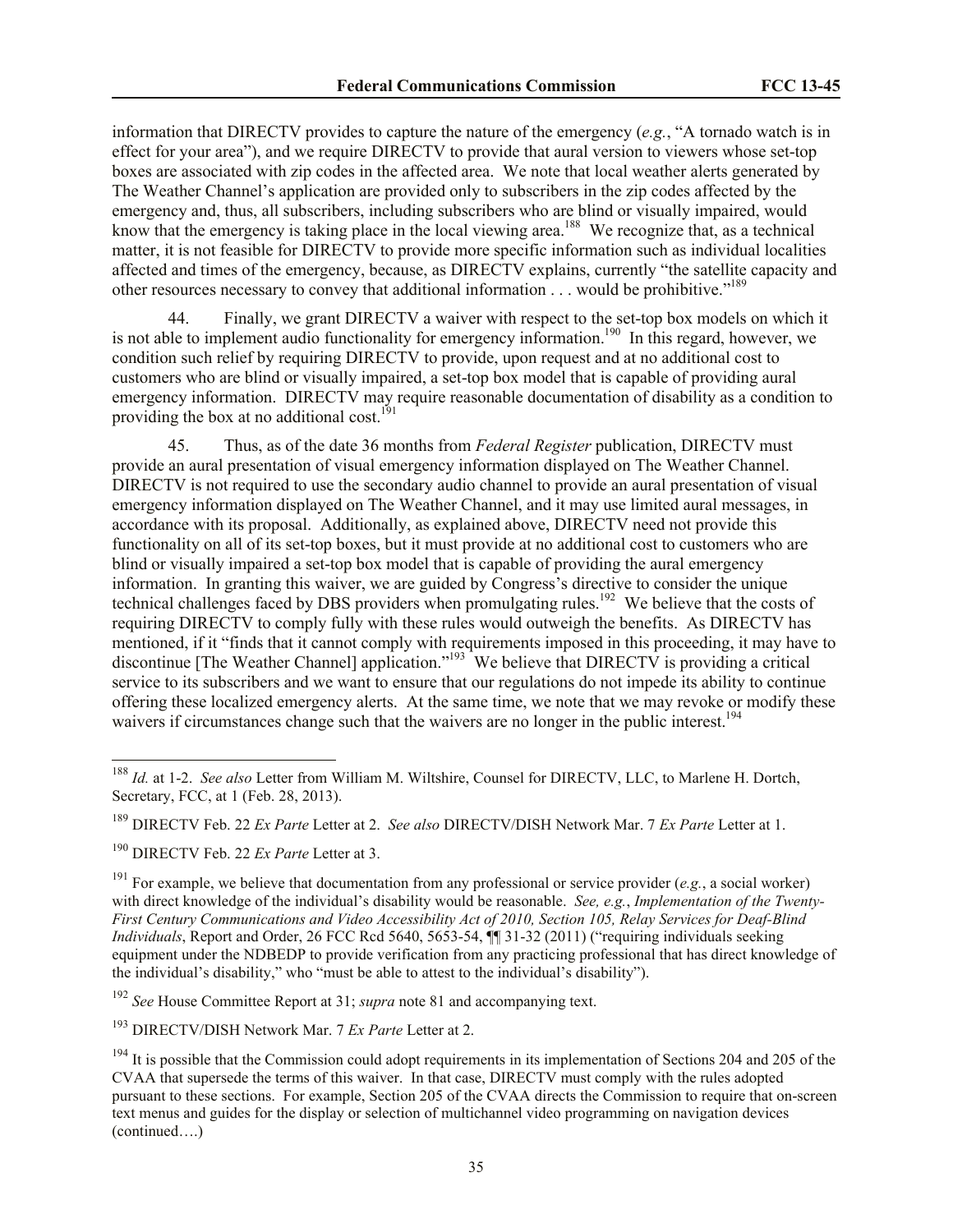# <span id="page-35-0"></span>**E. Complaint Procedures**

46. We revise the complaint procedures for emergency information contained in Section 79.2(c) of the Commission's rules to include video programming providers, to indicate that the complaint should be transmitted to the Consumer and Governmental Affairs Bureau, and to add the Commission's online informal complaint filing system as a method of transmitting a complaint to the Commission.<sup>195</sup> In the *NPRM*, the Commission asked if its proposal to amend the emergency information requirements in Section 79.2 of the Commission's rules necessitates changes to the existing complaint procedures.<sup>196</sup> No commenter addresses this issue. Because we are revising the rule to include video programming providers as responsible parties,<sup>197</sup> we revise Section 79.2(c) to indicate that complaints can be filed against video programming providers, as well as video programming distributors.

47. Pursuant to the revised rule, a complaint alleging a violation of this section may be transmitted to the Consumer and Governmental Affairs Bureau by any reasonable means, such as the Commission's online informal complaint filing system, letter, facsimile transmission, telephone (voice/TRS/TTY), Internet e-mail, audio-cassette recording, and Braille, or some other method that would best accommodate the complainant's disability.<sup>198</sup> The complaint should include the name of the video programming distributor or the video programming provider against whom the complaint is alleged, the date and time of the omission of emergency information, and the type of emergency.<sup>199</sup> The Commission will notify the video programming distributor or the video programming provider of the complaint, and the distributor or the provider will reply to the complaint within 30 days.<sup>200</sup>

# <span id="page-35-1"></span>**IV. SECTION 203 OF THE CVAA**

48. Section 203 of the CVAA directs the Commission to impose certain emergency information and video description requirements on apparatus designed to receive, play back, or record video programming transmitted simultaneously with sound.<sup>201</sup> The Commission must prescribe these requirements by October 9, 2013.<sup>202</sup> The Section 203 regulations we adopt must include "any technical" standards, protocols, and procedures needed for the transmission of" video description and emergency information.<sup>203</sup> Below we set forth requirements for apparatus pertaining to emergency information and video description, and we specify what apparatus are subject to these obligations. Our Section 203 discussion is focused on the availability of secondary audio streams because that is both the existing

(Continued from previous page)

<sup>195</sup> 47 C.F.R. § 79.2(c). The Consumer and Governmental Affairs Bureau reserves the discretion to refer complaints that reveal a pattern of noncompliance to the Commission's Enforcement Bureau.

<sup>196</sup> *NPRM*, 27 FCC Rcd at 14739, ¶ 15.

<sup>197</sup> *See supra* Section III.C.

<sup>198</sup> *Infra* Appendix B (Final Rules),  $\S$  79.2(c).

<sup>199</sup> *Id*.

<sup>200</sup> *Id*.

 $201$  47 U.S.C. §§ 303(u), (z), 330(b).

 $203$  Pub. L. No. 111-260, § 203(d).

provided by MVPDs to their subscribers "are audibly accessible in real-time upon request by individuals who are blind or visually impaired." 47 U.S.C. § 303(bb)(1). The CVAA provides that, with respect to this requirement, the Commission shall provide affected entities with "not less than 3 years after the adoption of such regulations to begin placing in service devices that comply with the requirements." Pub. L. No. 111-260,  $\S$  205(b)(6)(A)(ii).

<sup>202</sup> Pub. L. No. 111-260, § 203(d). *See supra* Section II.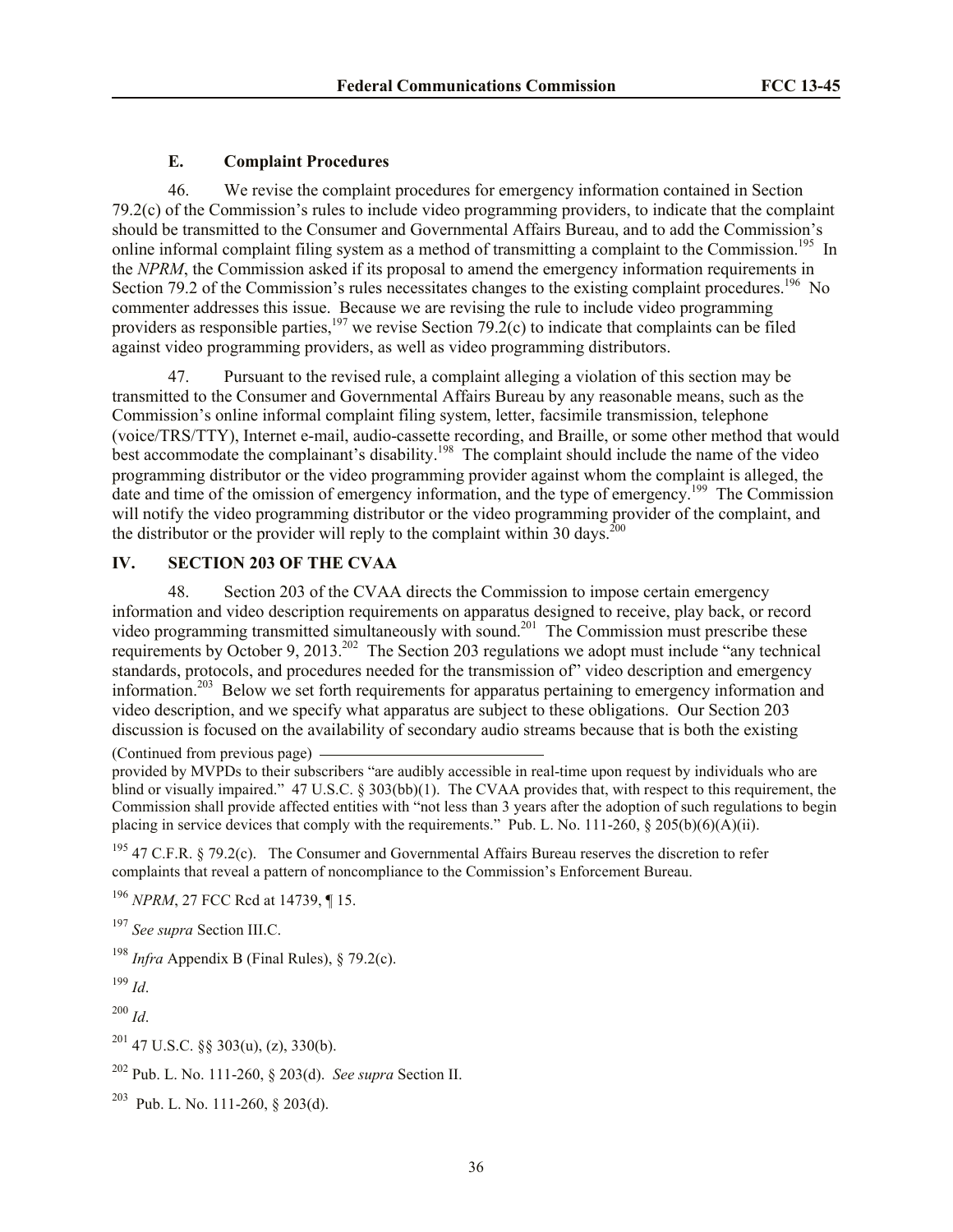mechanism for providing video description and the mechanism adopted herein for making emergency information accessible. Given our understanding that most covered apparatus already make secondary audio streams available today, we do not expect the apparatus rules to impose undue hardship on equipment manufacturers.<sup>204</sup>

# **A. Apparatus Requirements for Emergency Information and Video Description**

49. We codify language comparable to that found in Section 203 of the CVAA to explain what covered apparatus must do to comply with the emergency information and video description requirements. Specifically, we require all "apparatus designed to receive or play back video programming transmitted simultaneously with sound, if such apparatus is manufactured in the United States or imported for use in the United States and uses a picture screen of any size," to "have the capability to decode and make available" the secondary audio stream, which will facilitate the following services: (1) "the transmission and delivery of video description services as required by" our video description rule; and (2) "emergency information (as that term is defined in [our emergency information rule, Section 79.2 of this Part]) in a manner that is accessible to individuals who are blind or visually impaired."<sup>205</sup> It is our understanding that most apparatus subject to the rules already comply with these requirements.<sup>206</sup> In the discussion that follows, we discuss more specifically the compliance requirements for manufacturers of covered apparatus to ensure that video description services and emergency information provided via a secondary audio stream are available and accessible to individuals who are blind or visually impaired.

# **1. Performance and Display Standards**

50. Section 203 of the CVAA directs the Commission to "provide performance and display standards for . . . the transmission and delivery of video description services, and the conveyance of emergency information  $\ldots$   $\cdot$   $\cdot$   $\cdot$  In accordance with the statutory language discussed above, our rules will require covered apparatus to decode and make available the secondary audio stream, in a manner that enables consumers to select the stream used for the transmission and delivery of emergency information and video description services.<sup>208</sup> Accordingly, covered apparatus must take any steps necessary to decode the secondary audio stream used in the provision of these services. We agree with commenters that, at this time, more specific technical standards might hinder innovation in the marketplace as

 $207$  47 U.S.C. § 330(b).

l

<sup>204</sup> *See also infra* Section IV.B.2 (discussing the technical feasibility and achievability limitations to the apparatus requirements).

<sup>&</sup>lt;sup>205</sup> 47 U.S.C. § 303(u)(1). We note that the regulatory text adopted herein includes certain minor modifications from that proposed in the *NPRM*, in an effort to better correspond to the statutory language. *See infra* Appendix B (Final Rules), § 79.105(a).

<sup>206</sup> *See, e.g.*, NCTA Comments at 11 ("customers today can receive video description provided by broadcast stations and cable networks in a second audio stream on equipment supplied by cable operators") (citing VPAAC Second Report: Video Description at 13-14); CEA Jan. 24 *Ex Parte* Letter at 2 ("most DVD players support multiple audio streams"); DIRECTV/DISH Network Jan. 18 *Ex Parte* Letter at 1 ("Because both DIRECTV and DISH Network carry the secondary audio feed of many broadcasters across the country, they will be able to implement a regime that uses such feeds virtually seamlessly for those stations."); Comcast Mar. 4 *Ex Parte* Letter at 1 ("We noted that Comcast today passes through the secondary audio stream for all its cable services and supports access to secondary audio in its set-top boxes."); Comcast Mar. 15 *Ex Parte* Letter at 1 (same).

<sup>&</sup>lt;sup>208</sup> Proposals regarding accessible user interfaces are outside the scope of this proceeding; they will be covered by the forthcoming proceeding implementing Sections 204 and 205 of the CVAA. *See* Consumer Groups Reply at 4; Verizon Reply at 2-3; *Sections 204 and 205 Public Notice*.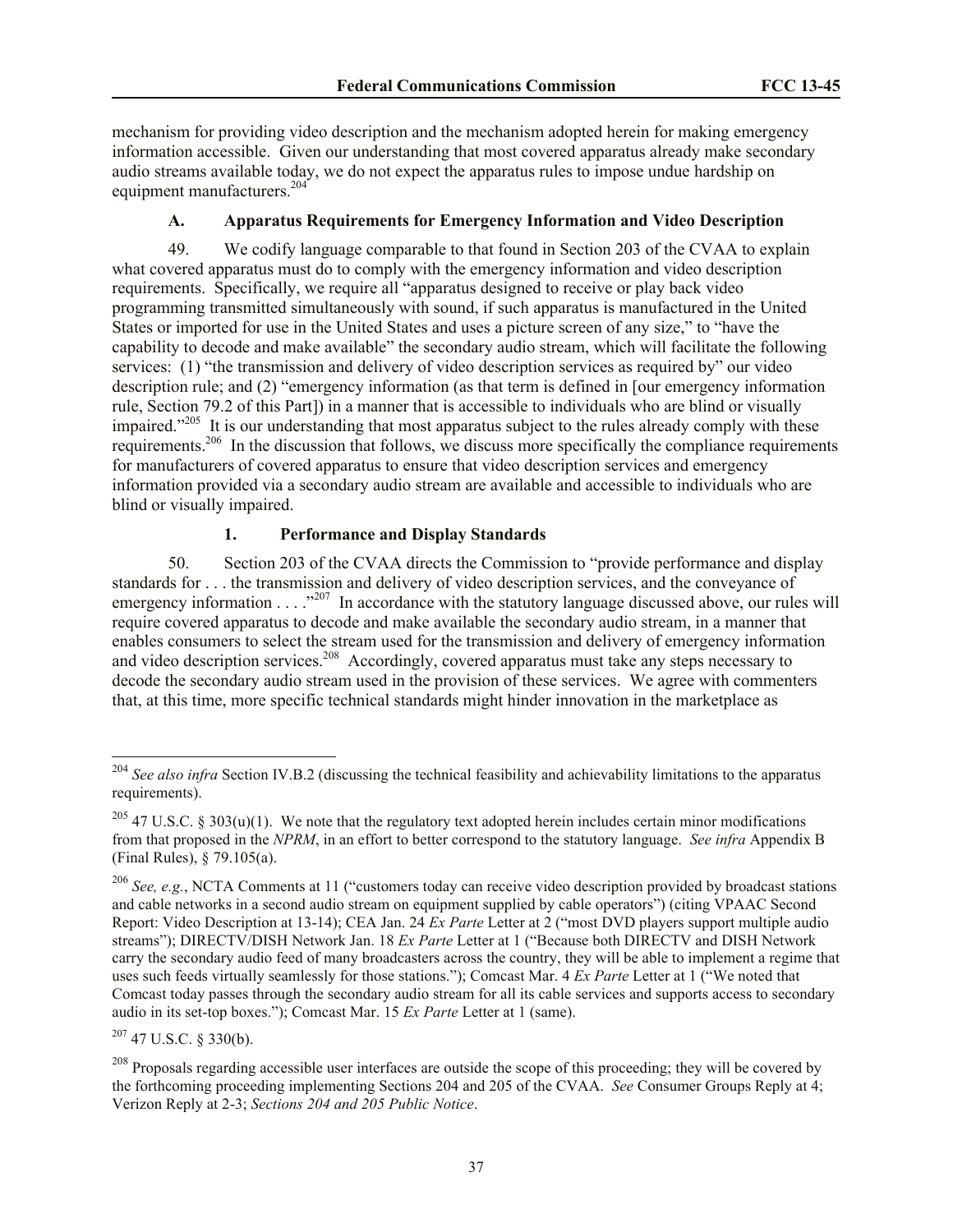manufacturers develop improved means of decoding and making available the secondary audio stream.<sup>209</sup> Our record-based understanding<sup>210</sup> that most covered apparatus already enable customers to access the secondary audio stream, in the absence of any specific requirement, demonstrates that specific, as opposed to general, performance and display standards are not currently needed.<sup>211</sup> As the Consumer Electronics Association ("CEA") notes, declining to adopt specific performance and display standards here is consistent with the *ACS Order*, in which the Commission adopted general performance objectives instead of more specific criteria.<sup>212</sup>

51. We do not require apparatus to contain any TTS capability at this time, although we do not prohibit manufacturers from including TTS capability in an apparatus.<sup>213</sup> In the *NPRM*, we sought comment on whether apparatus should have the capability to make textual emergency information audible through the use of  $TTS$ <sup> $214$ </sup> Commenters strongly object to imposing such a requirement on apparatus because compliance would be costly, and because requiring apparatus itself to convert a text crawl into audio through the use of TTS would change the device from having a passive role of passing through information to having an active role of creating the oral emergency message from the text version.<sup>215</sup>

<sup>210</sup> *See supra* note 206.

l

<sup>211</sup> *See, e.g.*, NCTA Comments at 2, 8.

<sup>212</sup> *Implementation of Sections 716 and 717 of the Communications Act of 1934, as Enacted by the Twenty-First Century Communications and Video Accessibility Act of 2010*, Report and Order and Further Notice of Proposed Rulemaking, 26 FCC Rcd 14557, 14647-48, ¶¶ 211-12 (2011) ("*ACS Order*"); CEA Comments at 10; CEA Reply at 5.

 $^{213}$  In the context of the requirements adopted pursuant to Section 202 of the CVAA, we provide qualitative standards for TTS for covered entities that choose to use TTS. *See supra* Section III.B.1. We do not impose such qualitative standards on TTS contained in apparatus unless entities subject to the emergency information requirements adopted herein pursuant to Section 202 of the CVAA rely on TTS in apparatus to meet their obligations. For example, a cable operator might rely on TTS capability in the set-top box to convert emergency text into aural format. In such situations, the qualitative standards for TTS set forth in revised Section 79.2 of our rules will apply to an entity's use of the TTS capability in the apparatus. *See infra* Appendix B (Final Rules), § 79.2(b)(2)(ii). This approach is supported by the fact that it is the entities subject to Section 79.2 of our rules who are obligated to create the aural version of the emergency information, and not the apparatus.

<sup>214</sup> *NPRM*, 27 FCC Rcd at 14741-42, ¶ 20.

<sup>215</sup> *See* AT&T Comments at 3-4, 9; CEA Comments at 3, 11; ESA Comments at 6-7; NCTA Comments at 9; TIA Comments at 6; CEA Reply at 6; CTIA Reply at 2, 7-8; Verizon Reply at 4. Certain of these commenters also argue that TTS may not yet be sufficiently reliable. *See* AT&T Comments at 4, 9; CEA Comments at 3, 11; TIA Comments at 6; CEA Reply at 5.

<sup>209</sup> *See* CEA Comments at 10-11; ESA Comments at 5-6; Reply Comments of the Consumer Electronics Association at 5 ("CEA Reply"); Reply Comments of CTIA-The Wireless Association at 2 ("CTIA Reply"); CEA Jan. 24 *Ex Parte Letter at 2; Letters from Julie M. Kearney, Vice President, Regulatory Affairs, CEA, to Marlene H. Dortch,* Secretary, FCC, at 1-2 (Feb. 1, 2013) ("CEA Feb. 1 *Ex Parte* Letters"); Letters from Julie M. Kearney, Vice President, Regulatory Affairs, CEA, to Marlene H. Dortch, Secretary, FCC, at 1-2 (Feb. 8, 2013) ("CEA Feb. 8 *Ex Parte Letters"*). *See also* NCTA Comments at 7 ("Section 203 . . . was not meant to be another provision by which the Commission could impose new obligations – technical or otherwise – on cable operators' provision of video description") (footnote omitted); TIA Comments at 6, 10-11 (stating that any required "specific capabilities" should allow maximum flexibility, and proposing that the Commission adopt industry-developed technical standards as safe harbors for compliance but not specifying what those standards should include). One commenter argues that the Commission should establish basic quality standards for the provision of video description. *See* Pierce Comments at 5. However, the issue of quality standards for video description is outside the scope of this proceeding. In any event, the Commission "will invite comments on the quality of video description when we conduct the inquiry that will inform our first report to Congress under the CVAA." 2011 Video Description Order, 26 FCC Rcd at 11871, ¶ 50.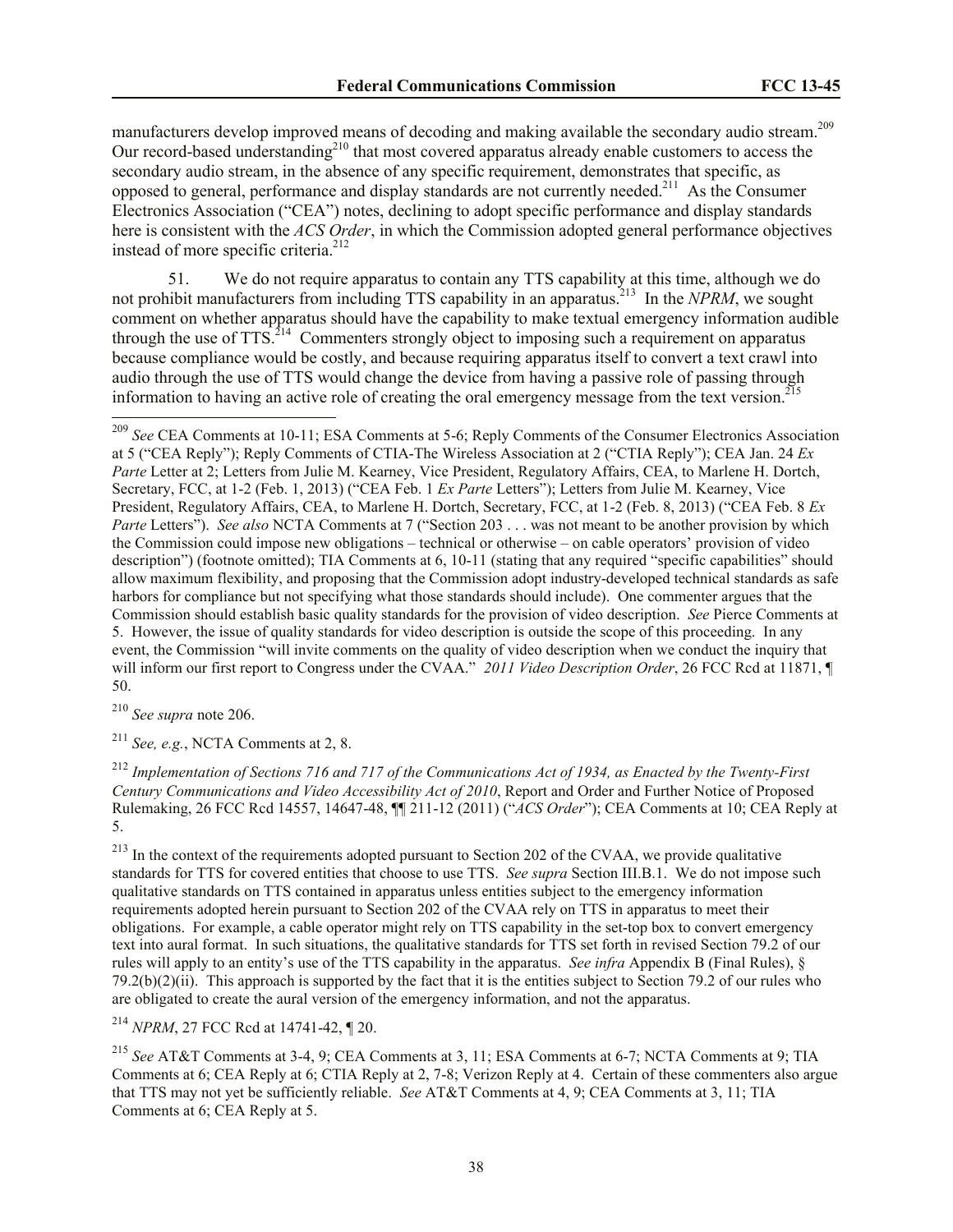Based on these comments, we find that the costs of requiring apparatus manufacturers to include TTS capability would outweigh the benefits, given that other entities are already required to ensure that emergency information is converted from text format to an aural format. Although we do not, at this time, require apparatus to contain any TTS capability, we may revisit this issue in the future if circumstances evolve such that requiring TTS capability in the apparatus would be a preferable approach.

## **2. Recording Devices**

52. Similar to our treatment of apparatus that receive or play back video programming, as discussed above, we codify language comparable to that found in Section 203 of the CVAA to explain what recording devices must do to comply with the emergency information and video description requirements. Specifically, we require all "apparatus designed to record video programming transmitted simultaneously with sound, if such apparatus is manufactured in the United States or imported for use in the United States," to enable the presentation or the pass through of the secondary audio stream, which will facilitate the provision of "video description signals, and emergency information (as that term is defined in [Section 79.2 of this Part]) such that viewers are able to activate and de-activate the . . . video description as the video programming is played back on a picture screen of any size."<sup>216</sup> In the *NPRM*, the Commission asked what specifically it should require of recording devices to "enable the rendering or the pass through of" video description and emergency information.<sup>217</sup> In compliance with the statutory directive, we require that recording devices store the secondary audio stream along with the recorded video, such that a consumer may switch between the main program audio and the secondary audio stream when viewing recorded video programming.<sup>218</sup> The fact that most modern recording devices already record programming with the secondary audio stream demonstrates that this requirement is not burdensome, and that more specific standards are not currently needed.<sup>219</sup> ACB states that the Commission "should require manufacturers who develop devices which record video programming to record the described content along with the nondescribed stream," and "that the manufacturers must allow the user to choose whether to record the described content via accessible means."<sup>220</sup> We understand ACB's concern to be ensuring that the secondary audio stream is accessible to consumers who record video programming. Because in modern recording devices the recording of the secondary audio stream

 $\overline{a}$ 

<sup>216</sup> 47 U.S.C. § 303(z)(1). ACB supports recording device requirements. *See* ACB Comments at 3. Although the *NPRM* proposed rule language that would have required recording devices to "enable the rendering or the pass through of video description signals and emergency information," we note that the term "rendering" is generally inapplicable to audio, and thus we substitute the term "presentation." *See NPRM*, 27 FCC Rcd at 14755.

<sup>217</sup> *NPRM*, 27 FCC Rcd at 14742, ¶ 21.

<sup>218</sup> *See* Pierce Comments at 5.

<sup>&</sup>lt;sup>219</sup> See CEA Comments at 11 ("CEA believes that most modern recording devices already have the ability to store both main program audio and secondary stream audio when capturing video programs, which obviates the need for specific regulations."); NCTA Comments at 9 ("When a cable customer elects to record a particular program on an operator-supplied DVR, the DVR records both the primary and secondary audio streams embedded in that program."); CEA Reply at 6; Verizon Reply at 4-5. We disagree, however, with arguments that the Commission need not prescribe *any* recording device requirements because of current compliance. *See* CEA Comments at 3, 11; CEA Reply at 6; Verizon Reply at 4-5 ("Moreover, as NCTA notes, there is no need to adopt rules for recording devices to enable rendering or pass through of video description and emergency information, as operator supplied DVRs record both the primary and secondary audio streams embedded in that program giving the customer [the] ability [to] choose to view/listen to the descriptive and emergency information.") (footnote omitted). The CVAA directs the Commission to impose requirements on recording devices, and such requirements will ensure that devices will continue to operate as needed to comply with the statute.

<sup>220</sup> ACB Comments at 3.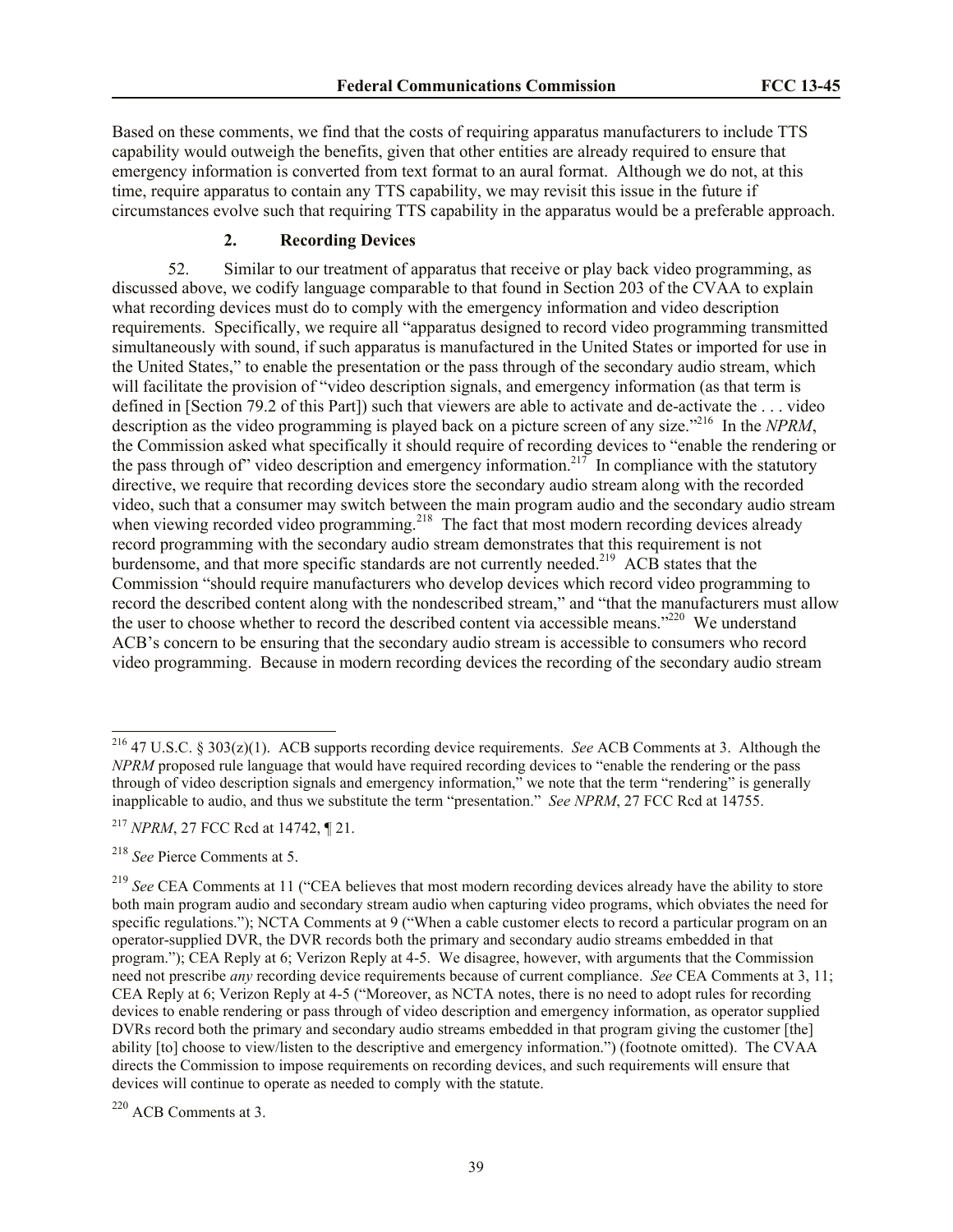occurs automatically,<sup>221</sup> it is unnecessary to require that consumers be permitted to choose whether to record a secondary audio stream.

In the *NPRM*, the Commission asked how the rules relating to emergency information should apply to recording devices, given that emergency information is, by its nature, extremely time sensitive.<sup>222</sup> Under the rules adopted herein, all covered apparatus must make available the secondary audio stream, which is used for both video description and emergency information; thus, there would be no practical impact if we were to say that recording devices are not required to record and make available emergency information carried on a secondary audio stream. Although ACB would prefer that recording devices record video description instead of emergency information, $^{223}$  we find that such an approach would not be possible given that the apparatus does not play any role in deciding the content of the secondary stream, which may contain emergency information that has overridden video description.<sup>224</sup> Additionally, we find that consumers may play back recorded programming moments after it was first shown on television, and thus, emergency information may still be relevant.<sup>225</sup> The Entertainment Software Association ("ESA") notes potential harm of emergency information appearing during recorded programming because "a casual observer of recorded programming may be misled or confused by information that is no longer current or relevant."<sup>226</sup> On balance, we find that it is preferable to ensure that consumers have access to recorded emergency information that may still be relevant, rather than attempting to avoid the seemingly attenuated possibility that a casual observer may not realize that the programming is recorded and could be misled by outdated emergency information.

### **3. Customer Support Services**

54. We do not at this time require MVPDs that provide set-top boxes and manufacturers of other covered apparatus to provide specific customer support services to assist consumers who are blind or visually impaired to navigate between the main and secondary audio streams to access video description and accessible emergency information, but we seek further comment on this issue below. Although expressly raised in the *NPRM*<sup>227</sup> there was little comment on this issue. As in the context of customer support services pursuant to Section 202 of the CVAA, AT&T argues that covered entities should have the flexibility to educate customers on the use of the secondary audio stream,  $^{228}$  and NCTA contends that additional rules in this area are unnecessary because "cable operators currently provide

 $\overline{a}$ 

 $226$  ESA Comments at 5, n. 14.

<sup>221</sup> *See, e.g.*, NCTA Comments at 9 ("When a cable customer elects to record a particular program on an operatorsupplied DVR, the DVR records both the primary and secondary audio streams embedded in that program.").

<sup>222</sup> *NPRM*, 27 FCC Rcd at 14742, ¶ 21.

<sup>223</sup> *See* ACB Comments at 4.

<sup>&</sup>lt;sup>224</sup> See Letter from Diane B. Burstein, Vice President and Deputy General Counsel, NCTA, to Marlene H. Dortch, Secretary, FCC, at 2 (Feb. 6, 2013) ("We also clarified that when a cable customer elects to record a particular broadcast program on an operator-supplied DVR, the DVR records the primary and secondary audio stream as it is transmitted by the broadcast station. Thus, if a broadcaster is transmitting emergency information in the secondary audio stream in lieu of video description, the emergency information will be recorded.") (footnote omitted).

<sup>225</sup> *See* Pierce Comments at 5; Consumer Groups Reply at 13. *See also infra* Section IV.B.3 (discussing applicability of the apparatus requirements to removable media players).

<sup>227</sup> *See NPRM*, 27 FCC Rcd at 14744-45, ¶ 28.

<sup>228</sup> *See* AT&T Comments at 4, 8-9 (urging a flexible approach that would permit manufacturers to determine how to educate consumers on the use of the secondary audio stream).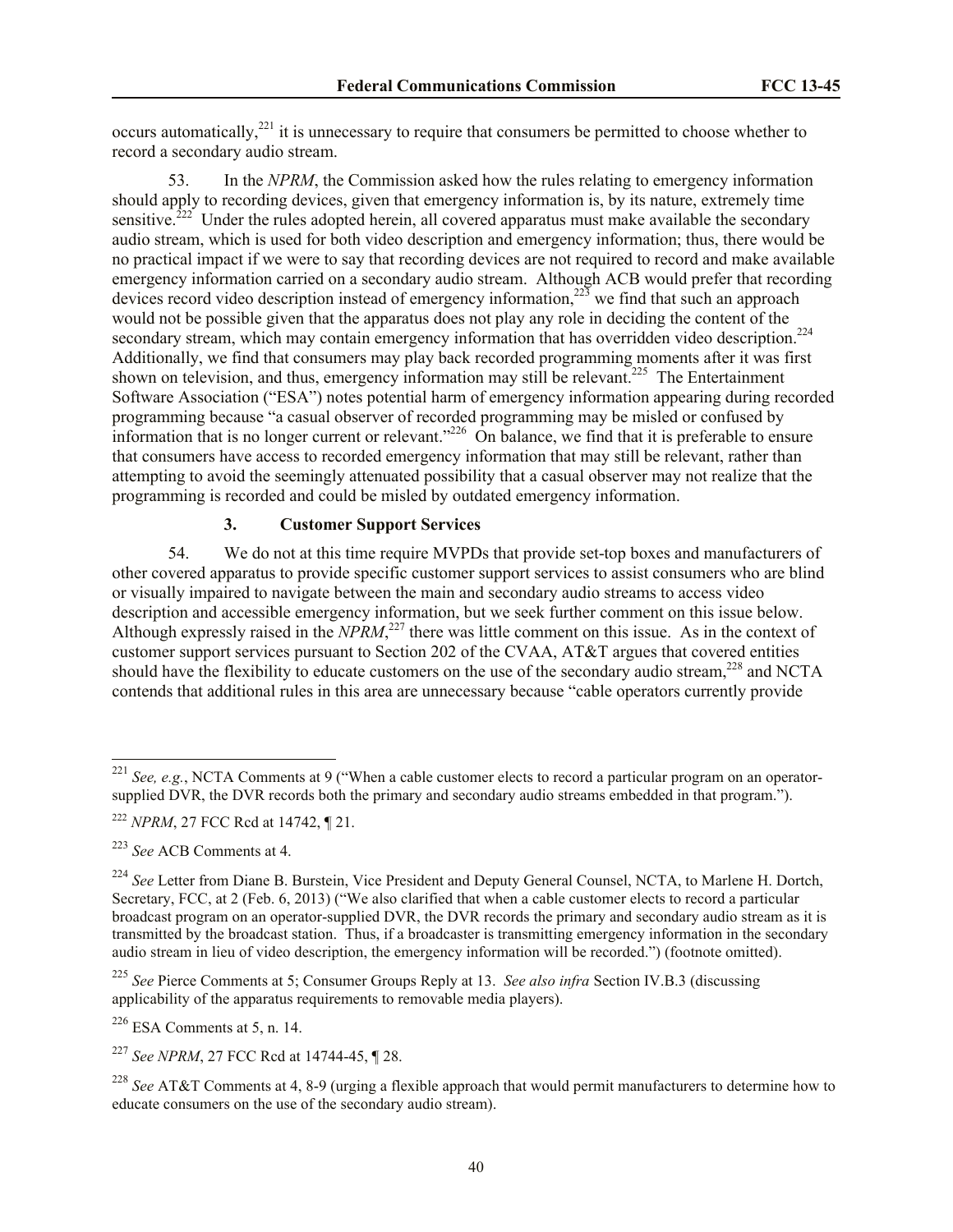customer support for handling video description concerns."<sup>229</sup> Given the lack of detailed comment on this issue, we seek further comment in the attached *Further Notice*. 230 While we do not prescribe specific customer service requirements on manufacturers or MVPDs at this time, we believe that manufacturers' and MVPDs' customer service representatives should be able to answer consumer questions about accessing the secondary audio stream with respect to the devices each supports. Additionally, in order to make it easier for consumers to communicate directly with covered entities should they so choose, we encourage covered entities to provide a point of contact, as well as other information about how to seek assistance, on their websites and in other informational materials distributed to the public.

### **4. Interconnection Mechanisms**

55. The CVAA directs the Commission to require that "interconnection mechanisms and standards for digital video source devices are available to carry from the source device to the consumer equipment the information necessary . . . to make encoded video description and emergency information audible.<sup> $231$ </sup> In the *NPRM*, we sought comment on our understanding that devices already use interconnection mechanisms that make available audio provided via a secondary audio stream, and that no further steps would be needed to implement this requirement.<sup>232</sup> NCTA, the only commenter that addresses this issue, states that no further steps are needed to implement this statutory provision because "[o]perator-supplied set-top boxes already use interconnection mechanisms that make available audio provided via the secondary audio stream."<sup>233</sup> We find that we need not require apparatus, including operator-supplied set-top boxes, to do more than that. In order to fulfill the interconnection mechanism provision of the CVAA and to provide clarity to the industry, however, we adopt a rule that states that covered apparatus must use interconnection mechanisms that make available the audio provided via the secondary audio stream. In doing so, it is our expectation, based on the record, that apparatus manufacturers will not need to take any additional steps to comply with this rule.

### **5. Issues from 2011 Video Description Order**

56. In the *NPRM*, the Commission sought comment on three issues that arose in the 2011 video description proceeding. These issues pertain to equipment features that present challenges for video programming distributors and consumers. For the reasons discussed below, we decline to address these issues at this time, although we seek further comment on the first issue in the *Further Notice*.

57. First, the *NPRM* sought comment on whether the Commission should impose a requirement that broadcast receivers detect and decode tracks marked for the "visually impaired."<sup>234</sup> The issue arose in the *2011 Video Description Order*, when the Commission observed that viewers with digital television sets, as well as other viewers, may be unable to find and activate an audio stream tagged as "visually impaired" ("VI"), which is the tag used for video description as dictated by the digital television standard, which is known as the ATSC standard.<sup>235</sup> The Commission also cited comments  $\overline{a}$ 

 $^{231}$  47 U.S.C. § 303(z)(2).

<sup>232</sup> *NPRM*, 27 FCC Rcd at 14742, ¶ 23.

<sup>233</sup> NCTA Comments at 10.

<sup>235</sup> *See 2011 Video Description Order*, 26 FCC Rcd at 11863, ¶ 30. A tag, in this context, refers to the metadata accompanying an audio stream that signals to the receiving device what type of audio stream it is.

<sup>229</sup> NCTA Jan. 18 *Ex Parte* Letter at 2; NCTA Feb. 28 *Ex Parte* Letter at 2; NCTA Mar. 11 *Ex Parte* Letter at 2. *See also* NCTA Comments at 14. AFB supports customer service requirements for covered entities, but it does not explain whether this would pertain to entities covered by Section 203 of the CVAA as well as those covered by Section 202. *See* AFB Comments at 3.

<sup>230</sup> *See infra* Section V.

<sup>234</sup> *NPRM*, 27 FCC Rcd at 14742-43, ¶ 24.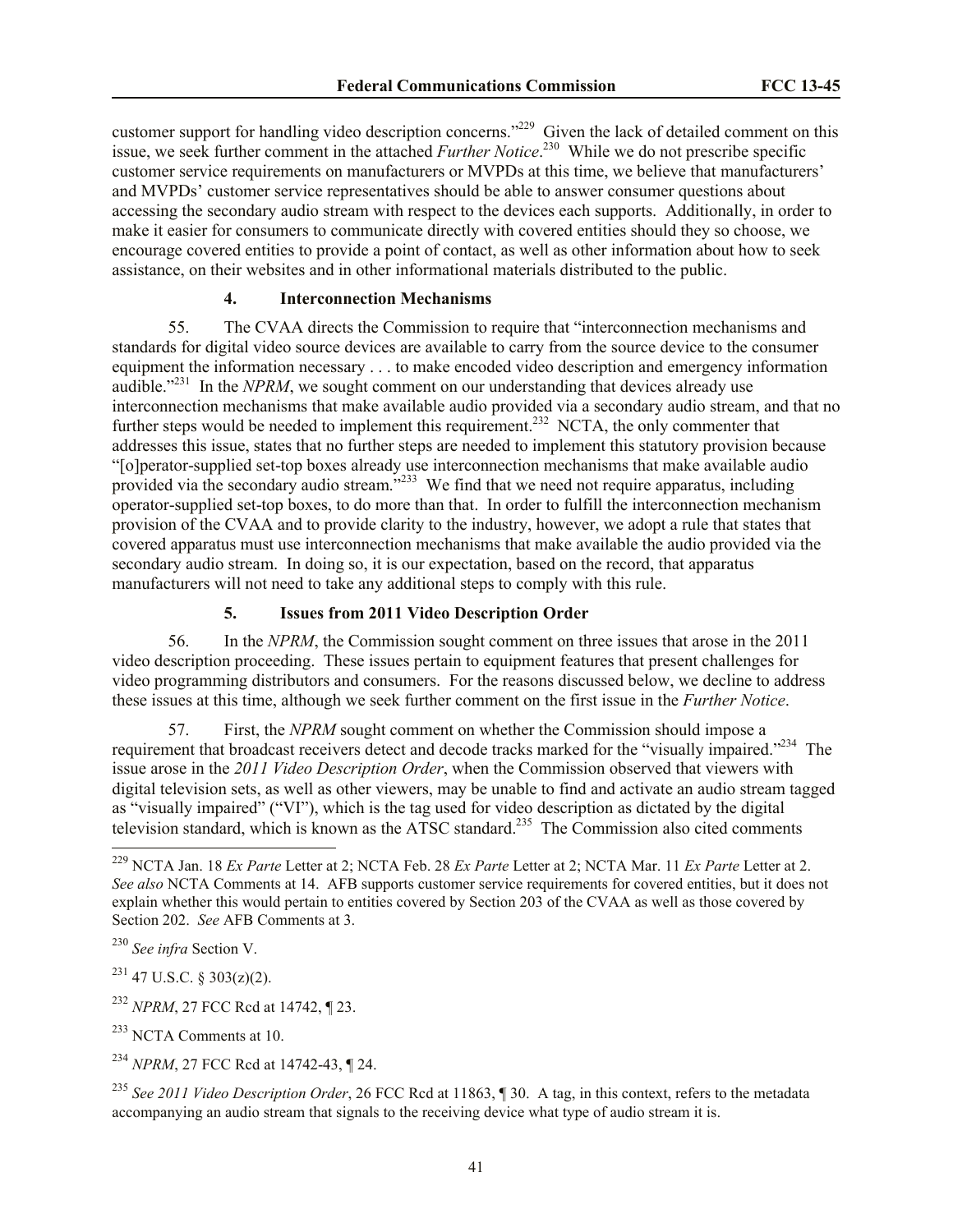indicating that many legacy televisions may be compatible only with audio streams tagged as "complete main" ("CM").<sup>236</sup> Further, it has been reported that some television receivers do not properly handle two audio tracks if they are both identified as "English," and thus to ensure compatibility, broadcasters often tag the video description stream as a foreign language, even though the content of the stream is video description. As a result of the tagging issues described above, consumers may find it difficult to identify and select audio streams containing video description. In the 2011 video description proceeding, the Commission decided that this issue would be better addressed in a later proceeding.<sup>237</sup> CEA and NAB argue that we should not address the issue of tagging and decoding of secondary audio streams in this proceeding, particularly given the statutory deadlines imposed by the CVAA.<sup>238</sup> We recognize that this is an important issue, but we also recognize that we currently lack a detailed record on these very technical matters. Accordingly, we seek comment on this issue in the *Further Notice* below.<sup>239</sup> In the interim we expect local broadcasters to coordinate with manufacturers to ensure that consumers can easily access video description and emergency information provided on a secondary audio stream,<sup>240</sup> and we expect voluntary standards setting bodies to explore how best to impose a consistent tagging scheme.

58. Second, the *NPRM* sought input on the comment of Dolby Laboratories, Inc. in the 2011 video description proceeding that the audio experience for individuals accessing video-described programming could be enhanced if devices supported a "receiver-mix" technology that would enable the device to combine the full surround sound main audio with video description.<sup>241</sup> Commenters specifically object to the "receiver-mix" proposal, claiming that it is inconsistent with the current digital television standard and has been considered and rejected by the industry.<sup>242</sup> Further, CEA and NAB explain that we should not address the "receiver-mix" issue in this proceeding, particularly given the statutory deadlines imposed by the CVAA.<sup>243</sup> We agree, and thus we do not address this issue here.

59. Third, the *NPRM* asked if and how the Commission should address equipment limitations that may discourage video programming distributors from providing more than one additional audio channel.<sup>244</sup> In the 2011 Video Description Order, the Commission noted that such limitations may

<sup>238</sup> CEA Comments at 4, 14; NAB Comments at 17; CEA Reply at 7; CEA Jan. 24 *Ex Parte* Letter at 2; CEA Feb. 1 *Ex Parte* Letters at 2; CEA Feb. 8 *Ex Parte* Letters at 2.

<sup>239</sup> *See infra* Section V.

 $\overline{a}$ 

<sup>240</sup> *See* NCTA Comments at 12; NAB Reply at 9.

<sup>241</sup> *See 2011 Video Description Order*, 26 FCC Rcd at 11872, n. 208; Comments of Dolby Laboratories, Inc., MB Docket No. 11-43, at 3 (filed Apr. 28, 2011); *NPRM*, 27 FCC Rcd at 14743, ¶ 25.

<sup>242</sup> See CEA Comments at 15 ("The specifications for mixing the narrative audio track with the regular audio track in the receiver were removed in the 2010 revision of the ATSC Digital TV Standard, A/53, and consequently the standard no longer specifies the capability of providing a receiver-mix."); NAB Comments at 18, n. 50 ("Further, as the Commission noted in the *2011 Video Description Order*, the Commission's rules prohibit it from preemptively incorporating changes to a third party standard, which would appear to be required to adopt Dolby's 'receiver-mix' proposal."); Verizon Reply at 7 ("The concept of mixing the narrative audio track with the regular audio track in the receiver has been considered and rejected by the industry.").

<sup>243</sup> CEA Comments at 4, 14; NAB Comments at 17-18; CEA Reply at 7; CEA Jan. 24 *Ex Parte* Letter at 2; CEA Feb. 1 *Ex Parte* Letters at 2; CEA Feb. 8 *Ex Parte* Letters at 2. Some commenters also discuss the issue of making surround sound available on the secondary audio stream. One commenter supports such a requirement. *See* Pierce Comments at 5. Others explain that capacity constraints would lead to difficulty in providing two full surround sound audio streams. *See* DIRECTV Comments at 8, n. 27; NAB Comments at 18.

<sup>244</sup> *NPRM*, 27 FCC Rcd at 14743-44, ¶ 26.

<sup>236</sup> *2011 Video Description Order*, 26 FCC Rcd at 11863, n. 131.

<sup>237</sup> *Id.* at 11863, ¶ 31 and n. 133.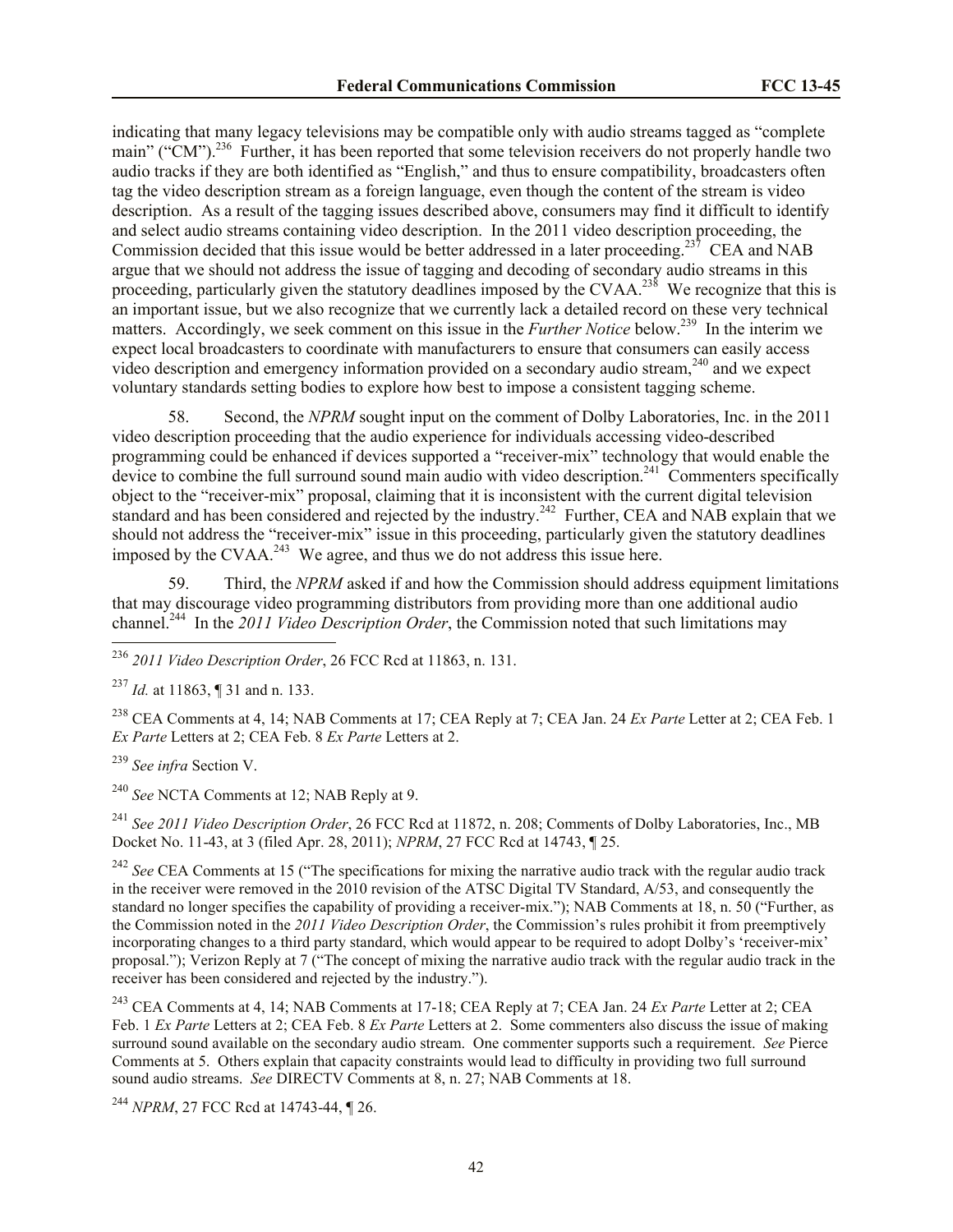prevent some viewers from accessing a third audio channel, even if a video programming distributor provides such a channel.<sup>245</sup> CEA and NAB explain that we should not address these equipment limitations in this proceeding, particularly given the statutory deadlines imposed by the  $\rm CVAA$ <sup>246</sup> We agree that we should not at this time address equipment limitations that may prevent consumers from accessing a third audio channel. In the *NPRM*, the Commission asked specifically whether it should address this problem by mandating compliance with what is known as "CEA-CEB21," *Recommended Practice for Selection and Presentation of DTV Audio*, a bulletin that "provides recommendations to manufacturers to facilitate user setup of audio features in the receiver without professional assistance."<sup>247</sup> CEA explains that CEA-CEB21 is a recommended practice with no normative requirements, and that it is not designed for use as a rule for which compliance is enforced.<sup>248</sup> Accordingly, we do not impose CEA-CEB21 as a required compliance standard. We expect the industry to continue its work to develop products that are capable of delivering multiple ancillary audio streams.

#### **B. Apparatus Subject to Section 203 of the CVAA**

### **1. General Scope of the Apparatus Requirements**

60. The rules adopted in this proceeding pursuant to Section 203 of the CVAA apply only to apparatus designed to receive, play back, or record video programming provided by the entities subject to our existing emergency information rules (as set forth in Section 79.2) and our existing video description rules (as set forth in Section 79.3).<sup>249</sup> In the *NPRM*, the Commission proposed to apply the video description and emergency information requirements adopted pursuant to Section 203 of the CVAA only to apparatus designed to receive, play back, or record "television broadcast services or MVPD services."<sup>250</sup> Several commenters support the proposal to limit the apparatus requirements adopted herein to apparatus designed to receive, play back, or record television broadcast services or MVPD services.<sup>251</sup>

<sup>245</sup> *2011 Video Description Order*, 26 FCC Rcd at 11864, ¶ 32.

<sup>246</sup> CEA Comments at 4, 14; NAB Comments at 17-18; CEA Reply at 7; CEA Jan. 24 *Ex Parte* Letter at 2; CEA Feb. 1 *Ex Parte* Letters at 2; CEA Feb. 8 *Ex Parte* Letters at 2. Other commenters also object to Commissionmandated technical standards with respect to the provision of multiple audio services. *See* ESA Comments at 6 and n. 17; NCTA Comments at 12-13 (explaining that the cable system architecture today only supports two channels, and providing an additional stream would be "a significant and costly undertaking"); Verizon Reply at 7 (agreeing with NCTA that providing multiple simultaneous ancillary audio services would be a costly undertaking).

<sup>247</sup> CEA-CEB21, *Recommended Practice for Selection and Presentation of DTV Audio*, June 2011, *available at* http://www.ce.org/Standards/Standard-Listings/R4-3-Television-Data-Systems-Subcommittee/CEA-CEB21.aspx.

<sup>248</sup> CEA Comments at 15.

 $\overline{a}$ 

<sup>249</sup> *See* 47 C.F.R. §§ 79.2, 79.3. Both rules apply to television broadcast stations, MVPDs, and "any other distributor of video programming for residential reception that delivers such programming directly to the home and is subject to the jurisdiction of the Commission." *See id.* §§ 79.1(a)(2), 79.2(a)(1), 79.3(a)(5). Although Sections 79.2 and 79.3 impose requirements on covered *entities*, we find it more useful in some instances to discuss the scope of the rules in terms of the *video programming* provided by covered entities, as it is such programming that must be provided aurally. *See also supra* Section III.A. We clarify that at this time, the apparatus requirements adopted herein are not triggered by an apparatus receiving, playing back, or recording video programming available for viewing on an Internet website, even if such programming is provided by a covered entity. We also clarify that at this time, the apparatus requirements adopted herein do not apply to mobile devices that do not include receivers used to access television broadcast or MVPD services. The *Further Notice* poses additional questions about applicability of the requirements adopted herein to mobile devices. *See infra* Section V. As explained *infra* paragraph 74, the apparatus requirements adopted herein apply to mobile DTV apparatus.

<sup>250</sup> *See NPRM*, 27 FCC Rcd at 14745-46, ¶ 30.

<sup>251</sup> *See* CEA Comments at 4; ESA Comments at 1; NCTA Comments at 15; TIA Comments at 2, 7; CEA Reply at 3- 4; CTIA Reply at 2-3, 5; Verizon Reply at 5.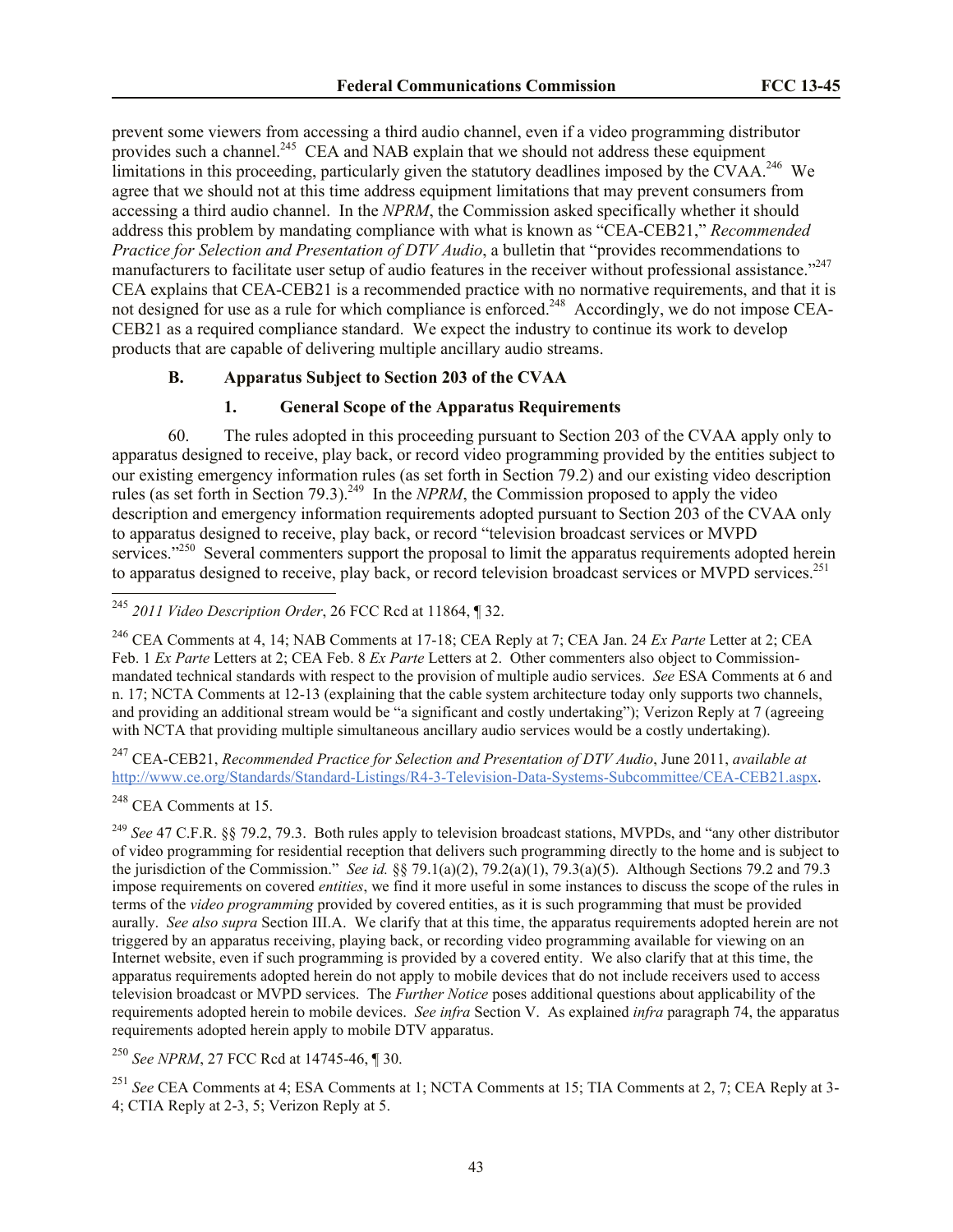Consumer Groups, however, point out that the CVAA directs the Commission to impose emergency information requirements on video programming providers and distributors as defined in Section 79.1 of its rules, which includes more than just broadcasters and MVPDs.<sup>252</sup> Upon further consideration, we find no basis to deviate from our existing definition, and we agree with the Consumer Groups that we should not exclude from coverage video programming provided by the third category of video programming distributors, which is "any other distributor of video programming for residential reception that delivers such programming directly to the home and is subject to the jurisdiction of the Commission."<sup>253</sup> We thus conclude that it is more appropriate to extend the rules adopted in this proceeding pursuant to Section 203 of the CVAA to apparatus designed to receive, play back, or record video programming provided by broadcasters, MVPDs, and "any other distributor of video programming for residential reception that delivers such programming directly to the home and is subject to the jurisdiction of the Commission."

We disagree with Consumer Groups' contention that the apparatus rules should apply as broadly here as they did in the IP closed captioning proceeding.<sup>254</sup> We note that the CVAA does not define the term "apparatus." Thus, we must give meaning to the term in a manner that best effectuates the intent of Congress and the purposes of the statute. We recognize that the CVAA's legislative history indicated Congress' intent to "ensure[] that devices consumers use to view video programming are able to ... decode, and make available the transmission of video description services, and decode and make available emergency information."<sup>255</sup> However, given the current scope of Sections 79.2 and 79.3 of our rules,<sup>256</sup> we decline at this time to adopt rules to encompass apparatus that are not designed to receive, play back, or record video programming provided by entities subject to our existing emergency information and video description rules. Such a limitation is reasonable because it ensures that consumers are able to use apparatus to access a secondary audio stream that relays programming that includes

<sup>253</sup> *See* 47 C.F.R. §§ 79.1(a)(2), 79.3(a)(5).

l

<sup>&</sup>lt;sup>252</sup> See Consumer Groups Reply at 5-6 (explaining that the definition of "video programming distributor" includes television broadcast stations, MVPDs, *and* "any other distributor of video programming for residential reception that delivers such programming directly to the home and is subject to the jurisdiction of the Commission," and that the definition of "video programming provider" includes video programming distributors as well as "any other entity that provides video programming that is intended for distribution to residential households including, but not limited to broadcast or nonbroadcast television network and the owners of such programming"); Consumer Groups Feb. 27 *Ex Parte* Letter at 2; Consumer Groups Mar. 4 *Ex Parte* Letter at 2; Consumer Groups Mar. 7 *Ex Parte* Letter at 2; Consumer Groups Mar. 11 *Ex Parte* Letter at 2; 47 C.F.R. §§ 79.1(a)(2)-(3).

<sup>254</sup> *See* Consumer Groups Reply at 8, 10. *See also* Consumer Groups Feb. 27 *Ex Parte* Letter at 2; Consumer Groups Mar. 4 *Ex Parte* Letter at 2; Consumer Groups Mar. 7 *Ex Parte* Letter at 2; Consumer Groups Mar. 11 *Ex Parte* Letter at 2. We find unpersuasive Consumer Groups' claim that "the fact that programming is not required to be made accessible under Section 202 or other law does not excuse apparatus manufacturers from their obligations to render accessibility information pursuant to Section 203(a)." *See* Consumer Groups Reply at 11. Consumer Groups cite specifically to the Commission's decision in the *IP Closed Captioning Order* to extend the apparatus requirements to DVD players, even though the DVDs themselves may not be required to include captions. *See id. See also IP Closed Captioning Order*, 27 FCC Rcd at 845-46, ¶ 99. In the *IP Closed Captioning Order*, the Commission explained that the CVAA explicitly required coverage of apparatus that play back, but do not receive, video programming transmitted simultaneously with sound, such as DVD players. *See id.*

<sup>255</sup> Senate Committee Report at 14; House Committee Report at 30.

<sup>256</sup> *See* 47 C.F.R. §§ 79.2(a)(1) (applying the definitions of 47 C.F.R. §§ 79.1 and 79.3 to the emergency information rules); 79.1(a)(2) (defining "video programming distributor" to include "[a]ny television broadcast station licensed by the Commission and any multichannel video programming distributor as defined in § 76.1000(e) of this chapter, and any other distributor of video programming for residential reception that delivers such programming directly to the home and is subject to the jurisdiction of the Commission"); 79.3(a)(5) (defining "video programming distributor" to include the same categories).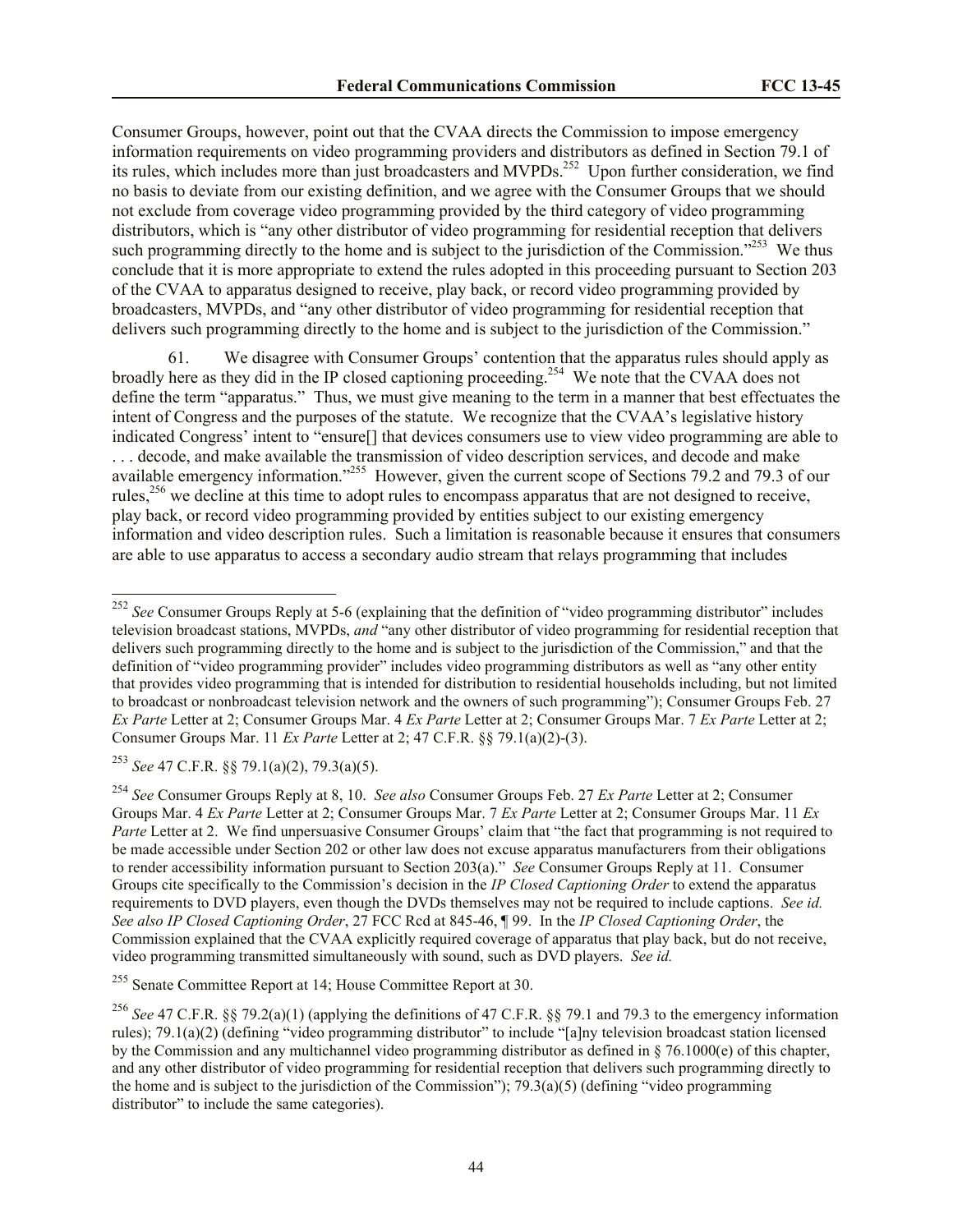emergency information and video description yet, at the same time, ensures that we avoid placing undue and unnecessary burdens on industry. Accordingly, the apparatus requirements adopted herein are triggered only when the apparatus is designed to receive, play back, or record video programming that is subject to Sections 79.2 and 79.3 of our rules, *i.e.*, video programming provided by entities subject to those rules. $257$ 

62. We interpret the term "apparatus" to include the physical devices designed to receive, play back, or record video programming transmitted simultaneously with sound, as well as software integrated in those covered devices.<sup>258</sup> The *NPRM* proposed to define apparatus subject to the emergency information and video description requirements to include "the physical device and the video players that manufacturers install into the devices they manufacture before sale, whether in the form of hardware, software, or a combination of both, as well as any video players that manufacturers direct consumers to install after sale."<sup>259</sup> As in its petition for reconsideration of the *IP Closed Captioning Order*,<sup>260</sup> CEA argues that we should use the term "video programming player" in lieu of the term "video player" because the inclusion of "video players" in the definition of "apparatus" exceeds the scope of Section 203 of the CVAA by failing to limit its scope to video players designed to receive or play back "video programming," as that term is defined in the CVAA.<sup>261</sup> We find that, substituting the term "video" programming player" for "video player," as CEA requests, would not appear to provide any further clarity, as we are not aware of any commonly accepted definition of "video programming player."<sup>262</sup> Nonetheless, to address CEA's argument that our rules should not reach apparatus that only display video that does not constitute "video programming," and to make the language of the rules more consistent with the statute, we revise the proposal in the *NPRM* by replacing references to "video players" with "video player(s) capable of displaying video programming transmitted simultaneously with sound."<sup>263</sup> We

<sup>259</sup> *NPRM*, 27 FCC Rcd at 14754-55.

 $\overline{a}$ 

<sup>&</sup>lt;sup>257</sup> The Wireless RERC requests that the Commission investigate, via Public Notice or Notice of Inquiry, the technical feasibility of providing aural and visual emergency information on live IP-delivered video programming, including methods for identifying whether the viewing apparatus is within the geographic location of the emergency situation. Wireless RERC Comments at 13-14. CTIA-The Wireless Association ("CTIA") responds that the Wireless RERC's proposal that the Commission investigate and require the inclusion of emergency information in live, IP-delivered video programming is beyond the scope of the CVAA. CTIA Reply at 7.

<sup>258</sup> *See NPRM*, 27 FCC Rcd at 14746, ¶ 31; *IP Closed Captioning Order*, 27 FCC Rcd at 839-40, ¶ 93. As explained above, in this context, unlike the closed captioning context, we limit the scope of the apparatus requirements to apparatus designed to receive, play back, or record video programming provided by entities subject to Sections 79.2 and 79.3 of our rules.

<sup>&</sup>lt;sup>260</sup> Petition for Reconsideration of the Consumer Electronics Association, MB Docket No. 11-154, at 3-8 (filed Apr. 30, 2012) ("CEA Recon. Petition").

<sup>&</sup>lt;sup>261</sup> CEA Comments at 6-8; CEA Reply at 5. The CVAA defines "video programming" as "programming by, or generally considered comparable to programming provided by a television broadcast station, but not including consumer-generated media." 47 U.S.C. § 613(h)(2).

 $262$  We note that in another proceeding, CEA has proposed that we define "video programming player" as "a component, application, or system that is specifically intended by the manufacturer to enable access to video programming, not video in general." *See* CEA Recon. Petition at 8. *See also* CEA Comments at 8; CEA Reply at 4- 5; Reply Comments of the Telecommunications Industry Association at 2-3 ("TIA Reply") (supporting CEA's proposal). The definition relies upon a consideration of the manufacturers' intent, which we find to be inappropriate here, as discussed below, since it would allow a manufacturer unilaterally to decide whether an apparatus falls within the scope of the rules. *See infra* Section IV.B.2.

<sup>&</sup>lt;sup>263</sup> As in the *IP Closed Captioning Order*, the apparatus rules adopted herein cover manufacturer-provided updates and upgrades to devices; thus, a device that originally did not include a video player capable of displaying video (continued….)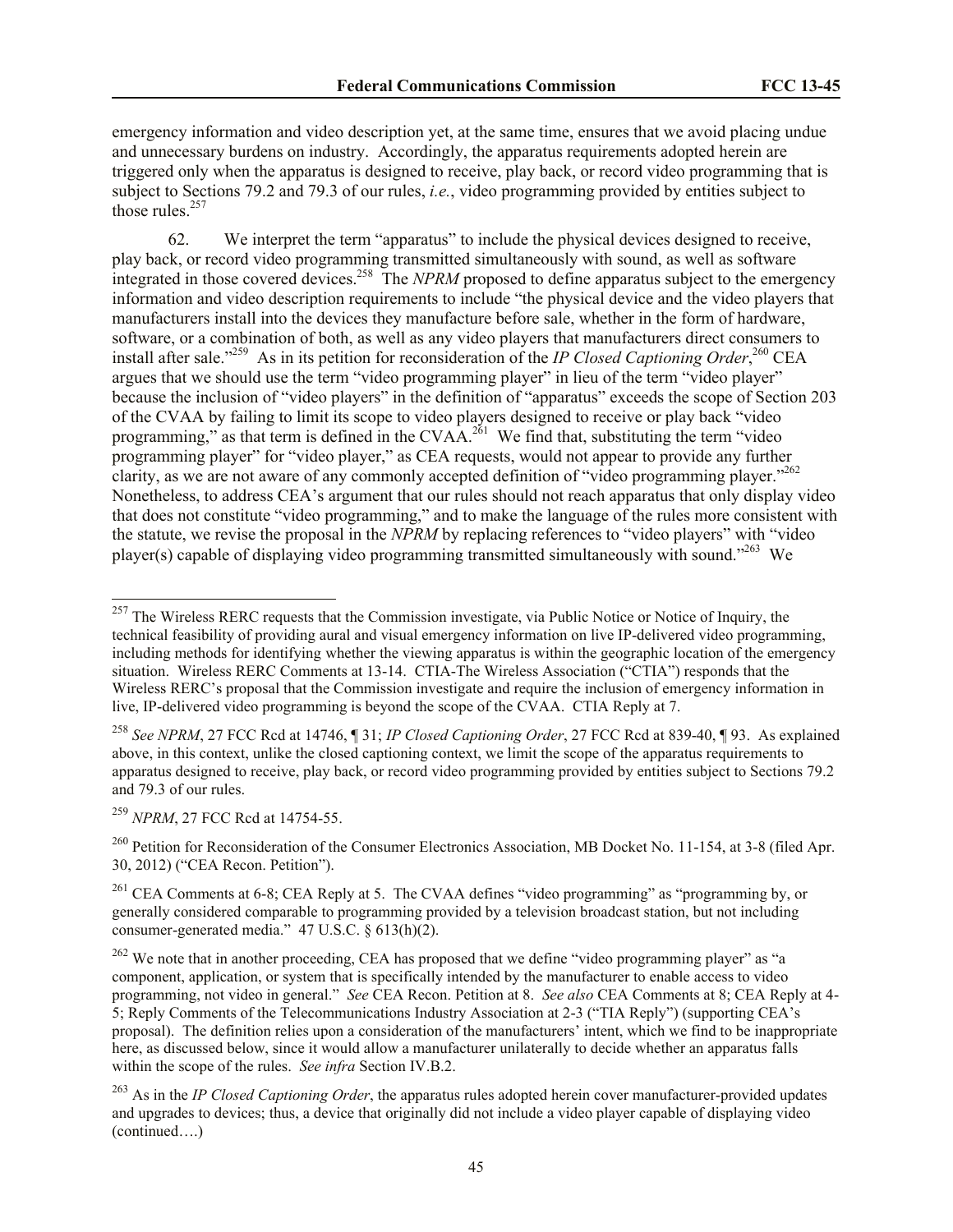believe that by limiting the scope of our rules to video players that are capable of displaying "video programming transmitted simultaneously with sound," we will address CEA's fundamental concern that our definition of "apparatus" should be consistent with the CVAA.<sup>264</sup>

# **2. Interpretation of Statutory Terms Incorporated in the Commission's Apparatus Requirements**

63. Below we interpret certain statutory terms incorporated in the Commission's apparatus requirements. Each of these interpretations is adopted as proposed in the *NPRM*, and each is consistent with the approach taken in the *IP Closed Captioning Order*. 265

64. *Designed to Receive, Play Back, or Record Video Programming*. Under the CVAA, the emergency information and video description requirements apply to "apparatus designed to receive or play back video programming transmitted simultaneously with sound," and to "apparatus designed to record video programming transmitted simultaneously with sound."<sup>266</sup> In the *NPRM*, we proposed to consider an apparatus to be "designed to" receive, play back, or record video programming transmitted simultaneously with sound if it is sold with, or updated by the manufacturer to add, an integrated video player capable of displaying video programming.<sup>267</sup> We adopt our proposed definition of "designed to." In determining whether a device falls within this definition, we will look to the functionality of the device (*i.e.*, whether it is capable of receiving or playing back video programming), rather than the subjective intent of the manufacturer (*i.e.,* the manufacturer's intent when it designed the apparatus), to determine if the device is designed to receive, play back, or record video programming.<sup>268</sup> CEA argues here, as in its petition for reconsideration of the *IP Closed Captioning Order*, that the Commission instead should consider the manufacturer's intent in determining what an apparatus was "designed to" accomplish.<sup>269</sup> We disagree, because such an approach would allow the manufacturer unilaterally to dictate whether an apparatus falls within the scope of the rules, which could harm consumers by making compliance with the apparatus emergency information and video description requirements effectively voluntary.<sup>270</sup> As the Commission stated in the *IP Closed Captioning Order*, we are persuaded that adopting a bright-line standard based on the device's capability will provide more certainty for manufacturers.<sup>271</sup>

<sup>264</sup> *See* CEA Comments at 6-7; CEA Reply at 4-5; 47 U.S.C. §§ 303(u)(1), (z)(1).

<sup>265</sup> Consumer Groups encourage the Commission to adopt apparatus rules consistent with those adopted in the *IP Closed Captioning Order.* Consumer Groups Jan. 22 *Ex Parte Letter at 3.* 

 $^{266}$  47 U.S.C. §§ 303(u)(1), (z)(1).

<sup>267</sup> *See NPRM*, 27 FCC Rcd at 14746, ¶ 32; *IP Closed Captioning Order*, 27 FCC Rcd at 842, ¶ 95 ("Our decision to cover 'integrated video players' is consistent with the statutory language of Section 203 of the CVAA which covers those apparatus 'designed to receive or play back video programming transmitted simultaneously with sound.'") (footnote omitted). A "video player" is the means by which an apparatus actually displays video.

<sup>268</sup> *See IP Closed Captioning Order,* 27 FCC Rcd at 842, ¶ 95.

<sup>269</sup> CEA Comments at 7; CEA Recon. Petition at 5-8. *See also* TIA Reply at 2.

<sup>271</sup> *NPRM*, 27 FCC Rcd at 842, ¶ 95.

<sup>(</sup>Continued from previous page)

programming transmitted simultaneously with sound, but that the manufacturer requires the consumer to update or upgrade to enable video reception or play-back, will be covered by our rules, and our rules equally cover updates or upgrades to existing video players. *See IP Closed Captioning Order*, 27 FCC Rcd at 842, n. 376. We would not, however, hold manufacturers liable for failure to comply with the apparatus requirements adopted herein for devices manipulated or modified by consumers in the aftermarket. *See id.*

 $270$  Consumer Groups agree that we should not consider the manufacturer's intent in determining what an apparatus was "designed to" accomplish. *See* Consumer Groups Reply at 16-17; Consumer Groups Feb. 15 *Ex Parte* Letter at 3.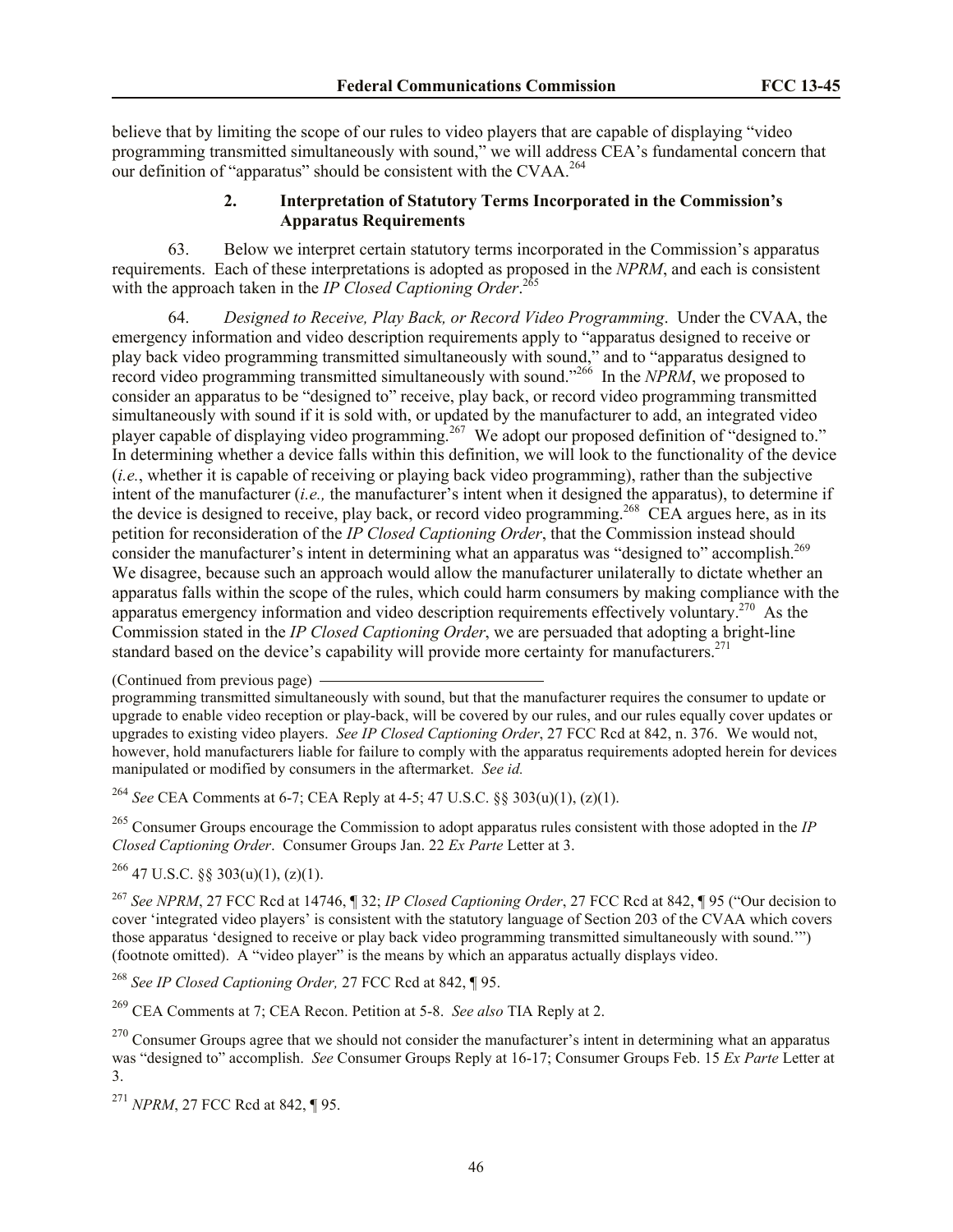65. *Uses a picture screen of any size.* Section 203 of the CVAA applies to apparatus designed to receive or play back video programming "if such apparatus . . . uses a picture screen of any size."<sup>272</sup> In the *NPRM*, we proposed interpreting this phrase to mean that the apparatus works in conjunction with a picture screen, which is the approach that the Commission adopted in the IP closed captioning proceeding.<sup>273</sup> Commenters did not discuss this issue, and we see no reason to deviate from the well-reasoned approach adopted in the *IP Closed Captioning Order* regarding the same statutory provision. We consider an apparatus to *use* a picture screen of any size if the apparatus works in conjunction with a picture screen.<sup>274</sup> Thus, apparatus that "use<sup>[]</sup> a picture screen of any size" include not only devices that have a built-in screen, but also devices that are designed to work in conjunction with a screen, such as set-top boxes, game consoles, personal computers, and other receiving or play back devices separated from a screen. $275$ 

66. *Technically feasible.* The requirements of Section 203 of the CVAA pertaining to apparatus designed to receive or play back video programming apply only to the extent they are "technically feasible."<sup>276</sup> In the  $\dot{N}PRM$ , we proposed to consider compliance with the apparatus requirements to be technically infeasible if a manufacturer shows that changes to the design of the apparatus to incorporate the required capabilities are not physically or technically possible.<sup>277</sup> We further proposed that it would not be sufficient to show that compliance is merely difficult.<sup>278</sup> These proposals mirrored the approach adopted in the IP closed captioning context. As explained in that context, because neither the statute nor the legislative history provides guidance as to the meaning of "technical feasibility," the Commission is obligated to interpret the term to best effectuate the purpose of the statute.<sup>279</sup> In the *IP Closed Captioning Order*, the Commission looked to prior Commission interpretations of the phrase "technically feasible" and other similar terms in the context of accessibility for people with disabilities, which similarly relied on whether incorporation of the capability was physically and technically possible.<sup>280</sup> Commenters did not discuss this issue, and we see no reason to deviate from the reasoned approach adopted in the *IP Closed Captioning Order* to the same statutory provision. Accordingly, we adopt the proposed interpretation of the meaning of "technically feasible." Given our understanding that most covered apparatus already make secondary audio streams available today, we expect that covered apparatus will only rarely be able to demonstrate that it would be physically or technically impossible to change the design of the apparatus to incorporate the required capabilities. Consistent with the *IP Closed Captioning Order*, we permit parties to raise technical infeasibility as a defense when faced with a complaint alleging a violation of the apparatus requirements adopted herein, or

l

<sup>273</sup> *NPRM*, 27 FCC Rcd at 14746-47, ¶¶ 32-33; *IP Closed Captioning Order*, 27 FCC Rcd at 842-43, ¶ 96.

<sup>272</sup> *See* 47 U.S.C. § 303(u)(1).

<sup>274</sup> *See NPRM*, 27 FCC Rcd at 14746, ¶ 32; *IP Closed Captioning Order*, 27 FCC Rcd at 842, ¶ 96 ("reject[ing] the argument that Section 203 applies only to devices that include screens, as neither the statute nor the legislative history compels such a narrow construction") (footnote omitted).

<sup>275</sup> *See NPRM*, 27 FCC Rcd at 14746, ¶ 32; *IP Closed Captioning Order*, 27 FCC Rcd at 842-43, ¶ 96.

 $276$  47 U.S.C. § 303(u).

<sup>277</sup> *NPRM*, 27 FCC Rcd at 14746-47, ¶¶ 32-33.

<sup>278</sup> *See id.* at 14746, ¶ 32; *IP Closed Captioning Order*, 27 FCC Rcd at 844, ¶ 98.

<sup>279</sup> *IP Closed Captioning Order*, 27 FCC Rcd at 843-45, ¶¶ 97-98.

<sup>280</sup> *Id.* at 843, ¶ 97.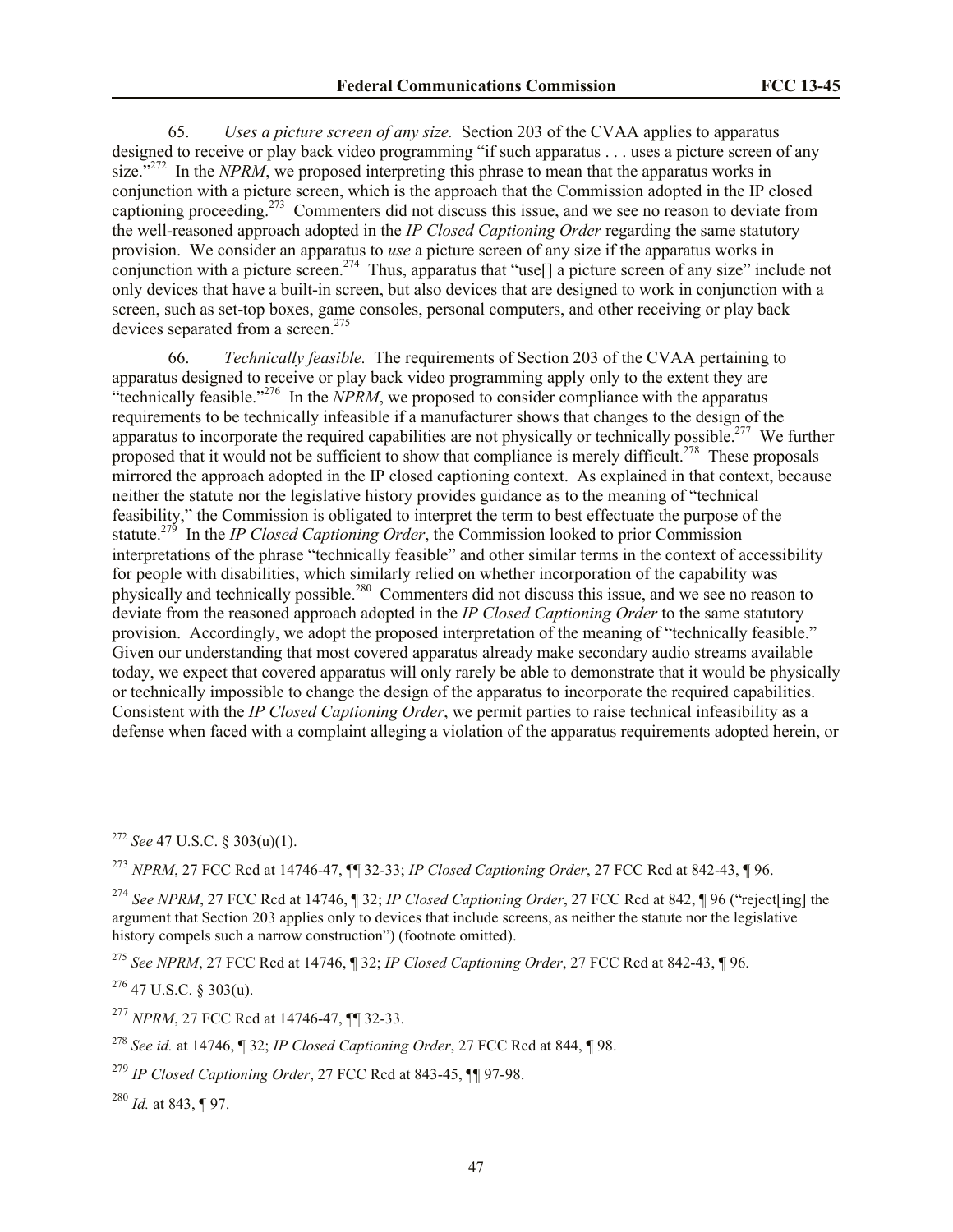to file a request for a ruling under Section 1.41 of the Commission's rules as to technical infeasibility *before* manufacturing or importing the product.<sup>281</sup>

67. *Achievability.* Section 203 provides that apparatus "that use a picture screen that is less than 13 inches in size" must meet the requirements of that section only if "achievable," as that word is defined in Section 716 of the Communications Act.<sup>282</sup> Section 203 also provides that "apparatus designed to record video programming transmitted simultaneously with sound" are only required to comply with the emergency information and video description requirements "if achievable (as defined in section 716)."<sup>283</sup> Section 716 of the Communications Act defines "achievable" as "with reasonable effort or expense, as determined by the Commission," and it directs the Commission to consider the following factors in determining whether the requirements of a provision are achievable: "(1) The nature and cost of the steps needed to meet the requirements of this section with respect to the specific equipment or service in question. (2) The technical and economic impact on the operation of the manufacturer or provider and on the operation of the specific equipment or service in question, including on the development and deployment of new communications technologies. (3) The type of operations of the manufacturer or provider. (4) The extent to which the service provider or manufacturer in question offers accessible services or equipment containing varying degrees of functionality and features, and offered at differing price points."<sup>28</sup>

68. In the *NPRM*, we proposed a flexible approach to achievability, consistent with that adopted in the *IP Closed Captioning Order* and in the *ACS Order*, pursuant to which a manufacturer may raise achievability as a defense to a complaint alleging a violation of Section 203, or it may seek a determination of achievability from the Commission *before* manufacturing or importing the apparatus.<sup>285</sup> We also proposed to model the scope of the achievability exception on the *IP Closed Captioning*  Order.<sup>286</sup> The only commenter that provides a substantive discussion of achievability urges the Commission to provide manufacturers maximum flexibility in meeting the requirements of the CVAA, and to consider only the four statutory factors in making a determination of achievability.<sup>287</sup> As in the *IP Closed Captioning Order* and the *ACS Order*, we find that it is appropriate to weigh each of the four statutory factors equally, and that achievability should be evaluated on a case-by-case basis.<sup>288</sup> When faced with a complaint for a violation of the requirements adopted herein pursuant to Section 203 of the

 $284$  47 U.S.C. § 617(g).

<sup>285</sup> *NPRM*, 27 FCC Rcd at 14748, ¶ 36.

<sup>286</sup> *Id.*

 $\overline{a}$ 

<sup>281</sup> *See NPRM*, 27 FCC Rcd at 14747, ¶ 33 and n. 120; *IP Closed Captioning Order*, 27 FCC Rcd at 845, ¶ 98. *See also* 47 C.F.R. § 1.41 (permitting parties to file informal requests for Commission action, based on a clear and concise showing of the facts relied on and relief sought, among other requirements).

<sup>&</sup>lt;sup>282</sup> 47 U.S.C. § 303(u)(2)(A) (stating that "apparatus described in [Section 303(u)(1)] that use a picture screen that is less than 13 inches in size [must] meet the requirements of [these regulations] only if the requirements of such subparagraphs are achievable (as defined in section 716)").

<sup>&</sup>lt;sup>283</sup> *Id.* § 303(z)(1) (requiring that "if achievable (as defined in section 716), apparatus designed to record video programming transmitted simultaneously with sound, . . . enable the rendering or the pass through of . . . video description signals, and emergency information . . . ."). As in the *IP Closed Captioning Order*, here "we expect identifying apparatus designed to record to be straightforward," and "when devices such as DVD, Blu-ray, and other removable media recording devices are capable of recording video programming, they also qualify as recording devices under Section 203(b) and therefore" are subject to the requirements that the CVAA imposes on recording devices. *IP Closed Captioning Order*, 27 FCC Rcd at 854, ¶ 114.

<sup>&</sup>lt;sup>287</sup> TIA Comments at 5.

<sup>288</sup> *IP Closed Captioning Order*, 27 FCC Rcd at 848, ¶ 105; *ACS Order*, 26 FCC Rcd at 14608, ¶¶ 122-23.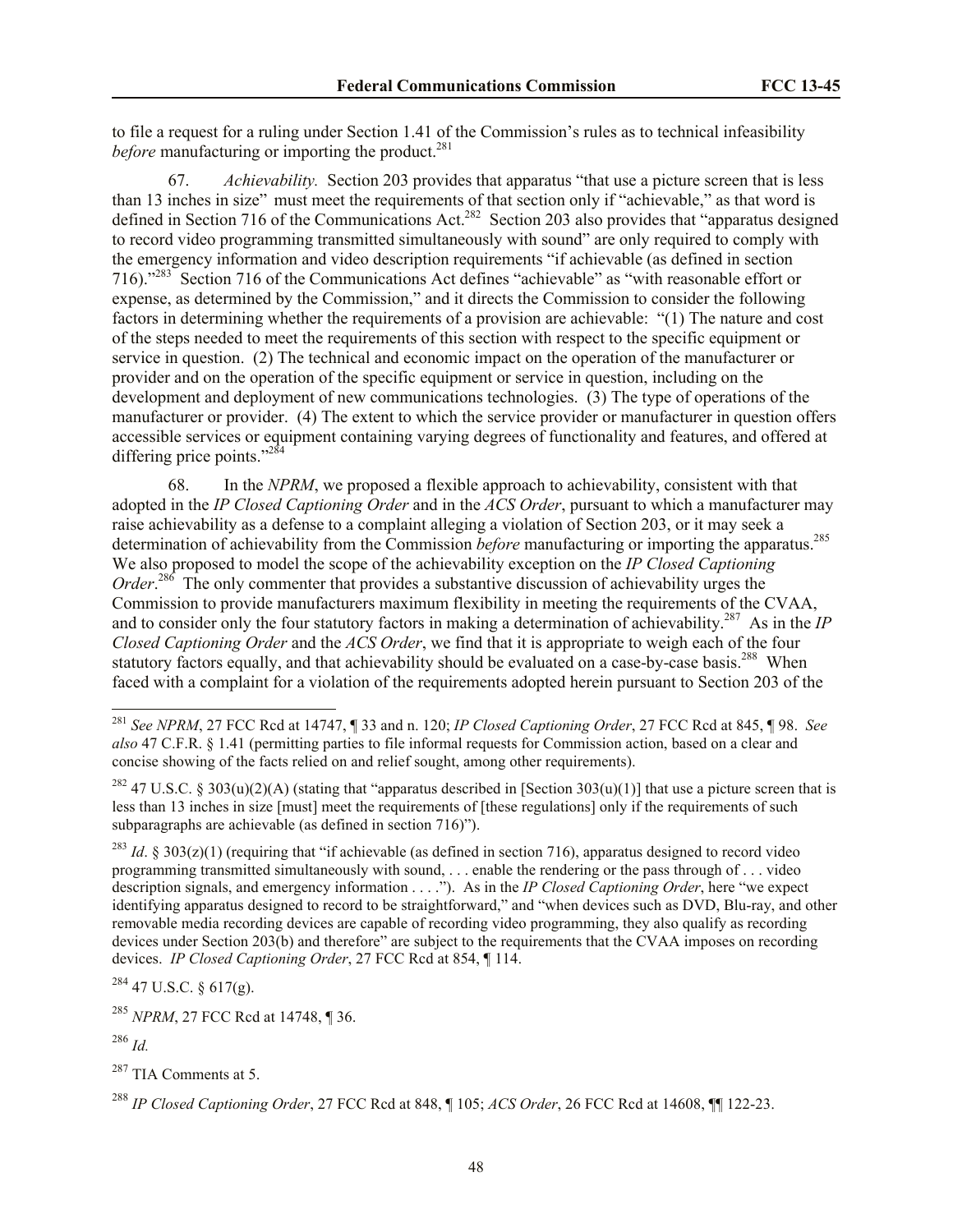CVAA, a manufacturer may raise as a defense that a particular apparatus does not comply with the rules because compliance was not achievable under the statutory factors. Alternatively, a manufacturer may seek a determination from the Commission that compliance with all of our rules is not achievable *before*  manufacturing or importing the apparatus.<sup>289</sup> In evaluating evidence offered to prove that compliance is not achievable, we will be informed by the analysis in the *ACS Order*, in which the Commission provided a detailed explanation of each of the four statutory factors*.* 290 We remind parties that the achievability limitation is applicable only with regard to apparatus using screens less than 13 inches in size and to recording devices.

69. *Purpose-Based Waivers*. As we proposed in the *NPRM*, we will address on a case-bycase basis any requests for waivers of the requirements adopted herein for apparatus designed to receive or play back video programming.<sup>291</sup> Section 203 of the CVAA permits the Commission to waive the Section 203 requirements for any apparatus or class of apparatus that is "primarily designed for activities other than receiving or playing back video programming transmitted simultaneously with sound," or "for equipment designed for multiple purposes, capable of receiving or playing video programming transmitted simultaneously with sound but whose essential utility is derived from other purposes."<sup>292</sup> The CVAA does not define "primarily designed," nor does it define "essential utility" except to state that it may be derived from more than one purpose.<sup>293</sup> According to the legislative history of the CVAA, a waiver pursuant to the "primarily designed" provision is available "where, for instance, a consumer typically purchases a product for a primary purpose other than viewing video programming, and access to such programming is provided on an incidental basis."<sup>294</sup> We received little comment on purpose-based waivers. We will address any requests for waiver of the apparatus requirements adopted herein on a caseby-case basis, and waivers will be available prospectively for manufacturers seeking certainty prior to the sale of a device.<sup>295</sup> We expect that over time, Commission precedent in this area will prove instructive to both manufacturers and consumers. As in the *ACS Order*<sup>296</sup> our evaluation of requests for a purposebased waiver also will involve consideration of the Commission's general waiver standard, which requires good cause and a showing that particular facts make compliance inconsistent with the public interest.<sup>297</sup> We find that this approach is particularly appropriate here, where waiver requests may impact accessibility and in particular accessibility of emergency information. Although we do not intend to prejudge any waiver requests that we might receive, we will consider the strong public interest in

<sup>291</sup> *See NPRM*, 27 FCC Rcd at 14748-49, ¶¶ 35-36; *IP Closed Captioning Order*, 27 FCC Rcd at 849, ¶ 106.

 $292$  47 U.S.C. § 303(u)(2)(C).

<sup>293</sup> *See id.*

l

<sup>296</sup> *ACS Order*, 26 FCC Rcd at 14637, ¶ 188.

<sup>289</sup> *See NPRM*, 27 FCC Rcd at 14747-49, ¶¶ 35-36; *IP Closed Captioning Order*, 27 FCC Rcd at 848-49, ¶ 105. *See also* 47 C.F.R. § 1.41 (permitting parties to file informal requests for Commission action, based on a clear and concise showing of the facts relied on and relief sought, among other requirements).

<sup>290</sup> *See ACS Order*, 26 FCC Rcd at 14607-19, ¶¶ 119-48. *See also IP Closed Captioning Order*, 27 FCC Rcd at 849,  $\P 105.$ 

<sup>294</sup> House Committee Report at 30; Senate Committee Report at 14. *See also IP Closed Captioning Order*, 27 FCC Rcd at 849, ¶ 106.

<sup>295</sup> *See* 47 C.F.R. § 1.41. *See also* TIA Comments at 3, 9-10 (explaining that the availability of prospective categorical waivers would provide certainty and encourage innovation).

<sup>297</sup> *See NPRM*, 27 FCC Rcd at 14749, n. 133 (citing 47 C.F.R. § 1.3). *See also* AFB Comments at 2.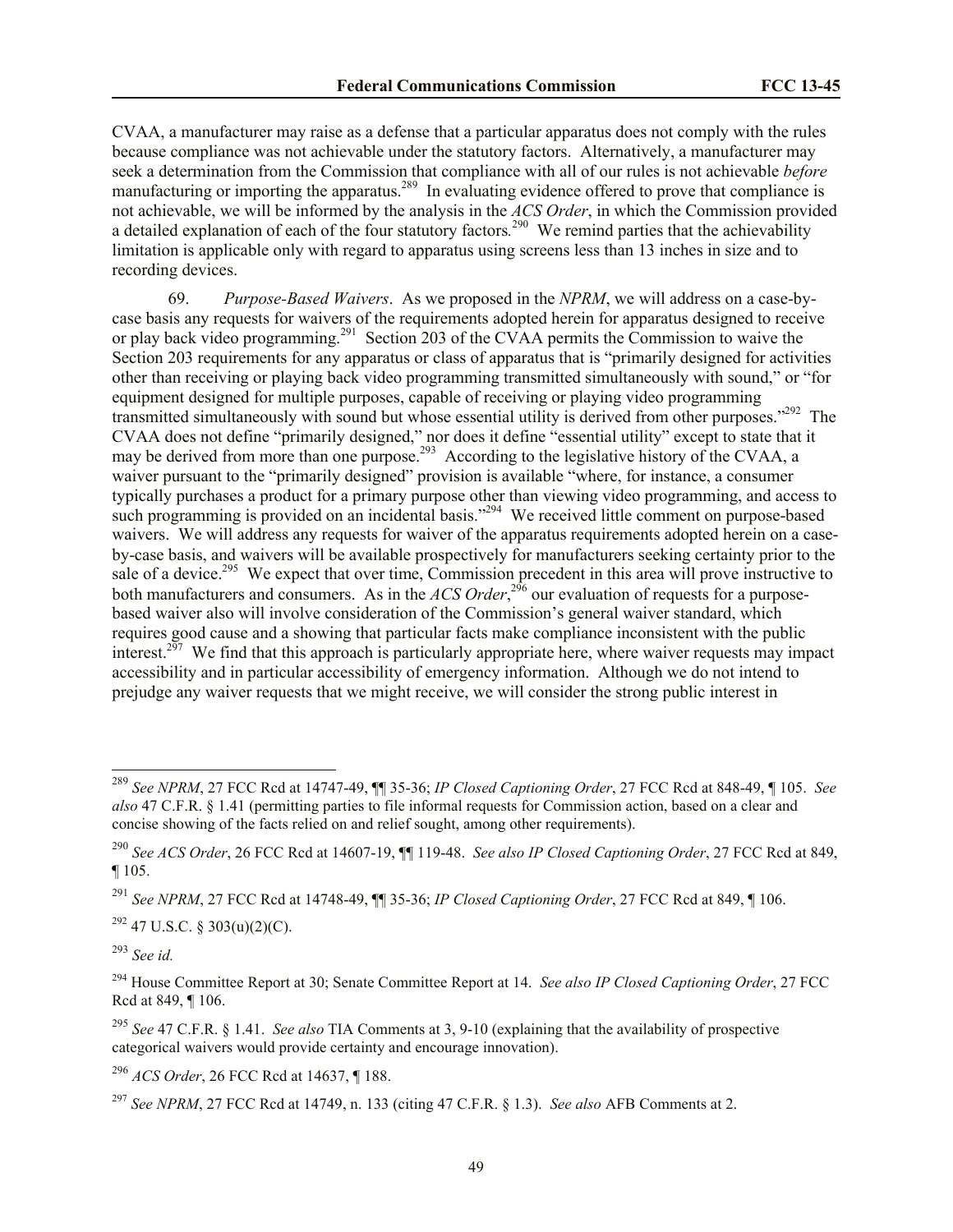accessible emergency information when evaluating a manufacturer's request for waiver of compliance with the requirements adopted in this proceeding.<sup>298</sup>

# **3. Application of the Apparatus Requirements to Certain Categories of Apparatus**

70. Below we explain the application of the apparatus requirements adopted herein to certain categories of apparatus. Application of the requirements to each category of apparatus is adopted as proposed in the *NPRM*, and each is consistent with the approach taken in the *IP Closed Captioning Order*.

71. *Removable media players.* We adopt our proposal in the *NPRM* not to exclude removable media play back apparatus, such as DVD and Blu-ray players, from the scope of the new requirements.<sup>299</sup> Consumer Groups support the coverage of removable media play back apparatus, which they maintain would be consistent with the CVAA and the *IP Closed Captioning Order*.<sup>300</sup> Based on the record, we believe that imposing emergency information and video description requirements on removable media players will require only minimal, if any, action on the part of manufacturers, because most removable media players, such as DVD and Blu-ray players, already support the secondary audio stream that the rules adopted herein require them to support.<sup>301</sup> Additionally, the apparatus rules adopted herein focus on the availability of the secondary audio stream, and the apparatus itself is agnostic as to the content of that stream. That is, an apparatus will carry the stream regardless of whether that stream contains video description, emergency information, or something else. CEA argues that we should interpret the CVAA not to apply to removable media players the apparatus rules adopted herein.<sup>302</sup> Specifically, CEA asserts that the CVAA applies to apparatus designed to receive, play back, or record video programming "transmitted simultaneously with sound," and that the term "transmitted" describes "how a signal is conveyed or sent over a *distance* via wire or radio between two different devices or parties," which would exclude from coverage removable media players.<sup>303</sup> We disagree with CEA's interpretation of the term "transmitted." Instead we reaffirm our interpretation in the *IP Closed Captioning Order* that the term "apparatus" covers devices that receive, play back, or record video

 $\overline{a}$ 

<sup>299</sup> *See NPRM*, 27 FCC Rcd at 14747, ¶ 34 and n. 121; *IP Closed Captioning Order*, 27 FCC Rcd at 845-46, ¶ 99.

<sup>300</sup> Consumer Groups Reply at 14-15; Consumer Groups Feb. 15 *Ex Parte* Letter at 3; Consumer Groups Feb. 27 *Ex Parte* Letter at 4; Consumer Groups Mar. 4 *Ex Parte* Letter at 4; Consumer Groups Mar. 7 *Ex Parte* Letter at 4; Consumer Groups Mar. 11 *Ex Parte* Letter at 4.

<sup>301</sup> *See* CEA Jan. 24 *Ex Parte* Letter at 2 ("[M]ost DVD players support multiple audio streams. A user with visual impairment has at least two options on every DVD player for discs based on the DVD Forum A/V formats—cycling through the available audio tracks, or going to the DVD's setup menu provided by the DVD author and selecting the audio track for those with visual impairments on that menu."); Letter from Julie M. Kearney, Vice President, Regulatory Affairs, CEA, to Marlene H. Dortch, Secretary, FCC, at 2 (Mar. 15, 2013) ("CEA Mar. 15 *Ex Parte*  Letter"); Letter from Julie M. Kearney, Vice President, Regulatory Affairs, CEA, to Marlene H. Dortch, Secretary, FCC, at 2 (Mar. 21, 2013).

<sup>302</sup> CEA argues similarly in its petition for reconsideration of the *IP Closed Captioning Order* that the Commission should not apply the closed captioning apparatus requirements to removable media players. CEA Recon. Petition at 8-18 (arguing that the Commission should not treat "removable media players" as apparatus covered by the closed captioning rules because doing so would exceed the scope of the CVAA). The CEA Recon. Petition is pending Commission action.

<sup>303</sup> CEA Comments at 9 (emphasis in original). *See also* Letter from Julie M. Kearney, Vice President, Regulatory Affairs, CEA, to Marlene H. Dortch, Secretary, FCC, at 5-6 (Feb. 26, 2013).

<sup>298</sup> *See* AFB Comments at 2-3. We note that one consumer commenter objects to any waivers based on primary purpose or essential utility. Reply Comments of Faith Young at 1. We reject this argument because these waivers are statutorily-based.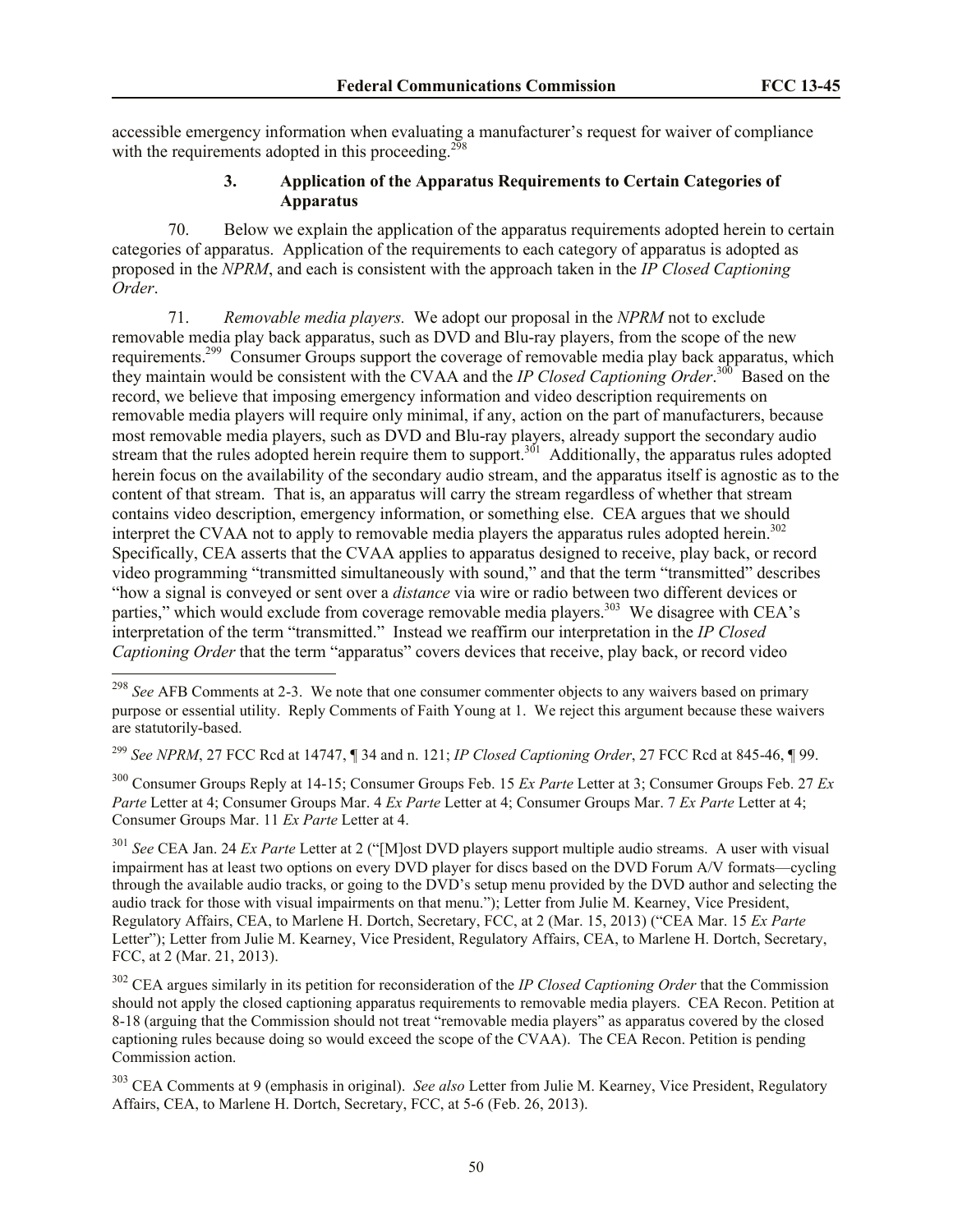programming "*transmitted* simultaneously with sound," where "transmitted" describes how the video programming is conveyed from the device (*e.g.*, DVD player) to the end user (simultaneously with sound).<sup>304</sup> We further note that, although the CVAA and the Commission's rules do not require removable media itself to contain emergency information and video description,<sup>305</sup> the fact that an increasing number of DVDs contain video description further demonstrates the merit in requiring removable media players to facilitate the secondary audio stream on which the video description is provided. 306

72. *Professional and commercial equipment*. We adopt our proposal to exclude commercial video equipment, including professional movie theater projectors and similar types of professional equipment, from the Section 203 rules adopted herein.<sup>307</sup> Notably, no commenter objects to this proposal. Congress intended the Commission's regulations to cover apparatus that are used by consumers.<sup>308</sup> Because a typical consumer would not view video programming via professional or commercial equipment, such equipment is beyond the scope of Section 203's accessibility requirements discussed herein. We note, however, that other federal laws may impose accessibility obligations to ensure that

 $\overline{a}$ 

<sup>306</sup> *See, e.g.*, Media Access Group at WGBH, http://main.wgbh.org/wgbh/pages/mag/dvsondvd.html (last visited Feb. 8, 2013). *But see* CEA Comments at 8. We note that the *NPRM* sought comment on whether we should require only video description, and not emergency information, to be accessible via removable media players. *NPRM*, 27 FCC Rcd at 14747, 1 34. We find that it is unnecessary for us to distinguish between video description and emergency information requirements with respect to the secondary audio capabilities of apparatus, including removable media players, because it makes no difference to the apparatus capabilities whether the stream contains emergency information or video description. Further, not all emergency information needs to be viewed immediately to be of any use, for example, emergency information about a severe storm may include information about shelter locations that may remain relevant for a number of days. *See also supra* Section IV.A.2 (discussing application of the apparatus requirements to recording devices). *But see* CEA Comments at 8, 9 n. 28 (arguing that emergency information will not be relevant when consumers play back video programming on removable media players); TIA Comments at 7 (noting potential harm from outdated emergency information). We find that the consumer will know that he or she is watching programming on a removable media player after its initial airing, and should be able to make a determination as to whether any steps are needed in response to recorded emergency information, thus mitigating any harm resulting from the provision of emergency information via removable media players.

<sup>307</sup> *See NPRM*, 27 FCC Rcd at 14747, ¶ 34; *IP Closed Captioning Order*, 27 FCC Rcd at 846-47, ¶ 101.

<sup>308</sup> *See* House Committee Report at 30 (explaining that Section 203(a) is meant to "ensure[] that devices *consumers use* to view video programming are able to . . . decode, and make available the transmission of video description services, and decode and make available emergency information") (emphasis added); Senate Committee Report at 14 (same).

<sup>304</sup> *IP Closed Captioning Order*, 27 FCC Rcd at 845-46, ¶ 99. *But see* CEA Comments at 8-9. As the Commission explained in the *IP Closed Captioning Order*, "The phrase 'or play back' in Section 203 makes clear that Congress no longer intended to only cover devices that receive programming. Section 203 expands the prior statutory mandate to include not only apparatus that 'receive' programming, but also apparatus designed to 'play back' programming, whether or not such apparatus is also capable of receiving the programming . . . . We think the better interpretation of the word 'transmitted' in this context is that Congress's substitution of the words 'television pictures broadcast…' with the corresponding words 'video programming transmitted…,' while retaining the phrase 'simultaneously with sound,' was intended to expand the scope of the statute beyond devices that receive broadcast television without narrowing the statute's prior coverage." *IP Closed Captioning Order*, 27 FCC Rcd at 845, ¶ 99.

<sup>&</sup>lt;sup>305</sup> When multimedia, including video programming, is used for the provision of services covered by other disability law, such as educational services, the covered entity must ensure that those services are accessible. *See generally* 42 U.S.C. §§ 12181-12189 (Title III of the ADA). *See also* http://www.dcmp.org (under a grant from the U.S. Department of Education, the Described and Captioned Media Program describes and captions multimedia for use by K-12 students).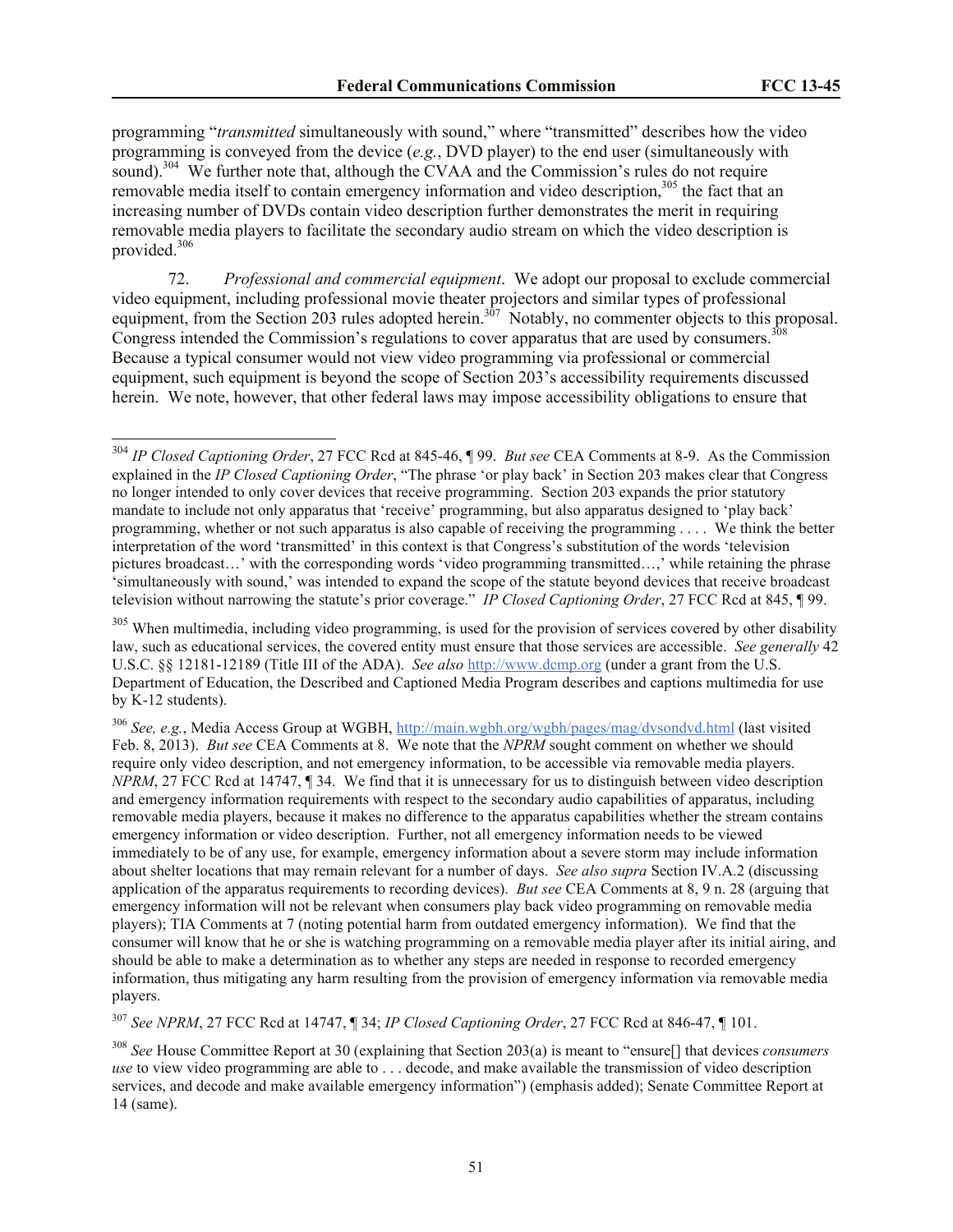professional or commercial equipment is accessible to employees with disabilities<sup>309</sup> or enables the delivery of accessible services. $310$ 

73. *Display-only monitors*. Section 203 of the CVAA provides that "any apparatus or class of apparatus that are display-only video monitors with no playback capability are exempt from the requirements [of Section  $303(u)(1)$ ]."<sup>311</sup> We find that the exemption for display-only video monitors is self-explanatory and thus we incorporate the language of the statutory provision directly into our rules. We also provide that a manufacturer may make a request for a Commission determination as to whether its apparatus qualifies for this exemption.<sup>312</sup> We note that no commenters address this issue. A manufacturer may make a request for a Commission determination as to whether its device qualifies for the display-only monitor exemption pursuant to Section 1.41 of the Commission's rules.<sup>313</sup>

74. *Mobile DTV.* We find that the apparatus requirements adopted herein apply to mobile DTV apparatus because such apparatus make available video programming through mobile DTV services, which are provided by television broadcast stations subject to Sections 79.2 and 79.3 of our rules.<sup>314</sup> NAB does not dispute that the apparatus requirements apply to mobile DTV apparatus; however, it argues that the Commission "should not dictate transmission standards in the rapidly evolving mobile environment," but instead "should afford flexibility to ensure that program originators and equipment manufacturers are able to decode and integrate additional audio information."<sup>315</sup> We are concerned that allowing mobile DTV broadcasters to provide aural emergency information by means other than the secondary audio stream would not be effective because manufacturers may not include functionality for an alternate approach in their apparatus, and thus emergency information may be inaccessible to consumers. Additionally, we note that that the few mobile DTV devices currently on the market already support multiple audio streams. This demonstrates that support of the secondary audio stream is technically possible and may be the most appropriate means of providing emergency information and video description on mobile DTV apparatus.<sup>316</sup> While we apply the same video description and emergency information requirements to mobile DTV apparatus as to other covered apparatus, to the extent that broadcasters find it preferable to use something besides a secondary audio stream to provide emergency information via mobile DTV, the Commission may consider waiver requests if supported by both broadcasters and manufacturers.<sup>317</sup>

 $\overline{a}$ 

<sup>&</sup>lt;sup>309</sup> Title I of the ADA requires private and state and local government employers with more than 15 employees to provide reasonable accommodations to applicants and employees with disabilities. *See* 42 U.S.C. §§ 12111-12117. A similar obligation applies to the federal government with respect to all federal employees with disabilities under Section 501 of the Rehabilitation Act. 29 U.S.C. § 791.

<sup>310</sup> *See*, for example, Part A of Title II and Title III of the ADA. 42 U.S.C. §§ 12131-12134, 12181-12189.

 $311$  47 U.S.C. § 303(u)(2)(B).

<sup>312</sup> *NPRM*, 27 FCC Rcd at 14748-49, ¶ 36; *IP Closed Captioning Order*, 27 FCC Rcd at 850, ¶ 108.

<sup>313</sup> *See* 47 C.F.R. § 1.41 (informal requests for Commission action).

<sup>&</sup>lt;sup>314</sup> Mobile DTV apparatus receive programming from broadcasters, generally a copy of the broadcaster's primary video stream, over a portion of the broadcaster's primary video spectrum which has been reallocated for this purpose. *See* Mobile Content Venture at www.dyle.tv/mcv/overview.

<sup>315</sup> *See* Letter from Ann West Bobeck, Senior VP and Deputy General Counsel, Legal and Regulatory Affairs, NAB, to Marlene H. Dortch, Secretary, FCC, at 1 (Feb. 19, 2013). *See also* NAB Feb. 8 *Ex Parte* Letter at 1.

<sup>316</sup> *See* Letter from Julie M. Kearney, Vice President, Regulatory Affairs, CEA, to Marlene H. Dortch, Secretary, FCC, at 2 (Feb. 13, 2013).

<sup>317</sup> *See* 47 C.F.R. § 1.3.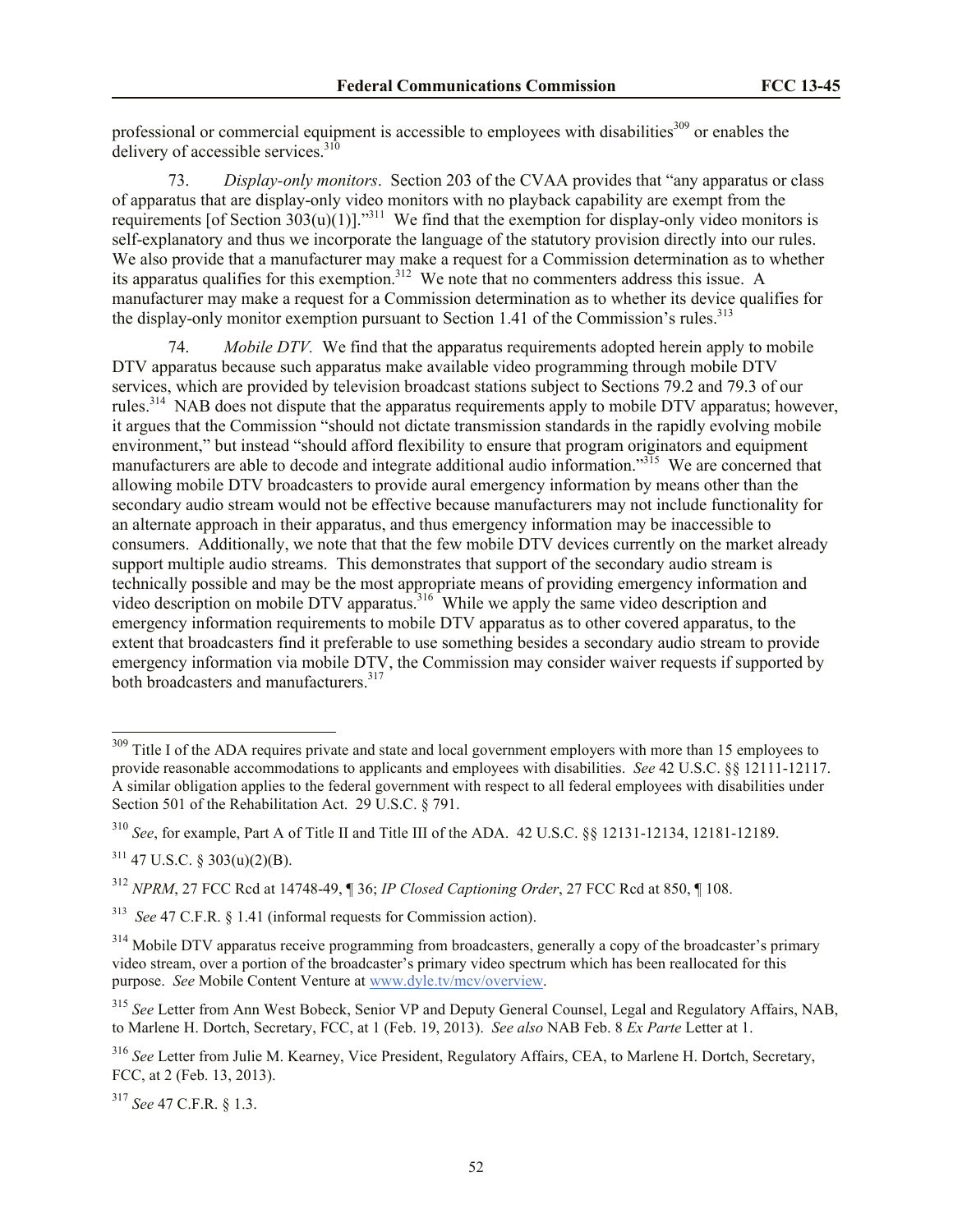# **C. Alternate Means of Compliance**

75. We implement a similar approach to alternate means of compliance to the approach we adopted in the *IP Closed Captioning Order*. 318 Pursuant to Section 203 of the CVAA, an entity may meet the emergency information and video description requirements "through alternate means than those" adopted herein.<sup>319</sup> In the *NPRM*, we sought comment on our proposal to implement the same approach to alternate means of compliance that we adopted in the *IP Closed Captioning Order*, and we asked whether we should instead impose certain standards that any permissible alternate means must meet, given the nature of emergency information.<sup>320</sup> We received very little comment on our implementation of this provision.<sup>321</sup> As proposed in the *NPRM*, we adopt a similar approach to the one adopted in the *IP Closed Captioning Order*, *i.e.*, rather than specifying what may constitute a permissible alternate means, we will address specific requests from parties subject to the new rules on a case-by-case basis. Unlike the approach taken in the *IP Closed Captioning Order*, however, we will only permit an entity that seeks to use an "alternate means" to comply with the apparatus requirements adopted herein to request a Commission determination that the proposed alternate means satisfies the statutory requirements through a request pursuant to Section 1.41 of our rules.<sup>322</sup> We will not permit an entity to claim in defense to a complaint or enforcement action that the Commission should determine that the party's actions were a permissible alternate means of compliance.<sup>323</sup> We find that this is the best approach, given the uniquely heightened public interest in emergency information, and the importance of ensuring that consumers know how they can use their apparatus to obtain emergency information provided via the secondary audio stream. Moreover, we believe few manufacturers should need to avail themselves of alternate means of compliance because most covered apparatus already make secondary audio streams available today. We also believe that the burden, if any, on such manufacturers is outweighed by the uniquely heightened public interest in emergency information, and that it will be beneficial to manufacturers to know in advance, before manufacturing a product, that their product will comply with Commission requirements.

### **D. Compliance Deadlines**

76. We conclude that two years from the date of *Federal Register* publication is the appropriate deadline by which device manufacturers must comply with the emergency information and video description requirements of Section 203 of the CVAA, as implemented herein. The CVAA does not specify the time frame by which the Section 203 requirements must become effective,<sup>324</sup> nor did the VPAAC recommend a compliance deadline. The *NPRM* sought comment on an appropriate deadline and

 $319$  "An entity may meet the requirements of sections  $303(u)$ ,  $303(z)$ , and  $330(b)$  of the Communications Act of 1934 through alternate means than those prescribed by regulations pursuant to subsection (d) if the requirements of those sections are met, as determined by the Commission." Pub. L. No. 111-260, § 203(e).

<sup>320</sup> *NPRM*, 27 FCC Rcd at 14749, ¶ 37.

<sup>321</sup> *See* NAB Comments at 15 ("While certain potential benefits may be unattainable in the present, the Commission should allow television broadcasters, MVPD providers and device manufacturers the flexibility to explore using emerging technologies or other methods as an alternate means of making emergency information accessible to the widest possible audiences."); Wireless RERC Comments at 14 ("The Wireless RERC encourages industry to examine methods that may be more seamless, expedient and accessible. However, before employing the use of an 'alternate means' we recommend a requirement that the Commission approve its use to assure the technology is compliant with disability access rules.").

 $322$  47 C.F.R.  $8$  1.41.

l

<sup>323</sup> See Wireless RERC Comments at 14 (recommending that the Commission approve any alternate means before a manufacturer employs the use of such means "to assure the technology is compliant with disability access rules").

<sup>324</sup> *See* Pub. L. No. 111-260, § 203(d).

<sup>318</sup> *NPRM*, 27 FCC Rcd 14749, ¶ 37; *IP Closed Captioning Order*, 27 FCC Rcd at 858-59, ¶ 121.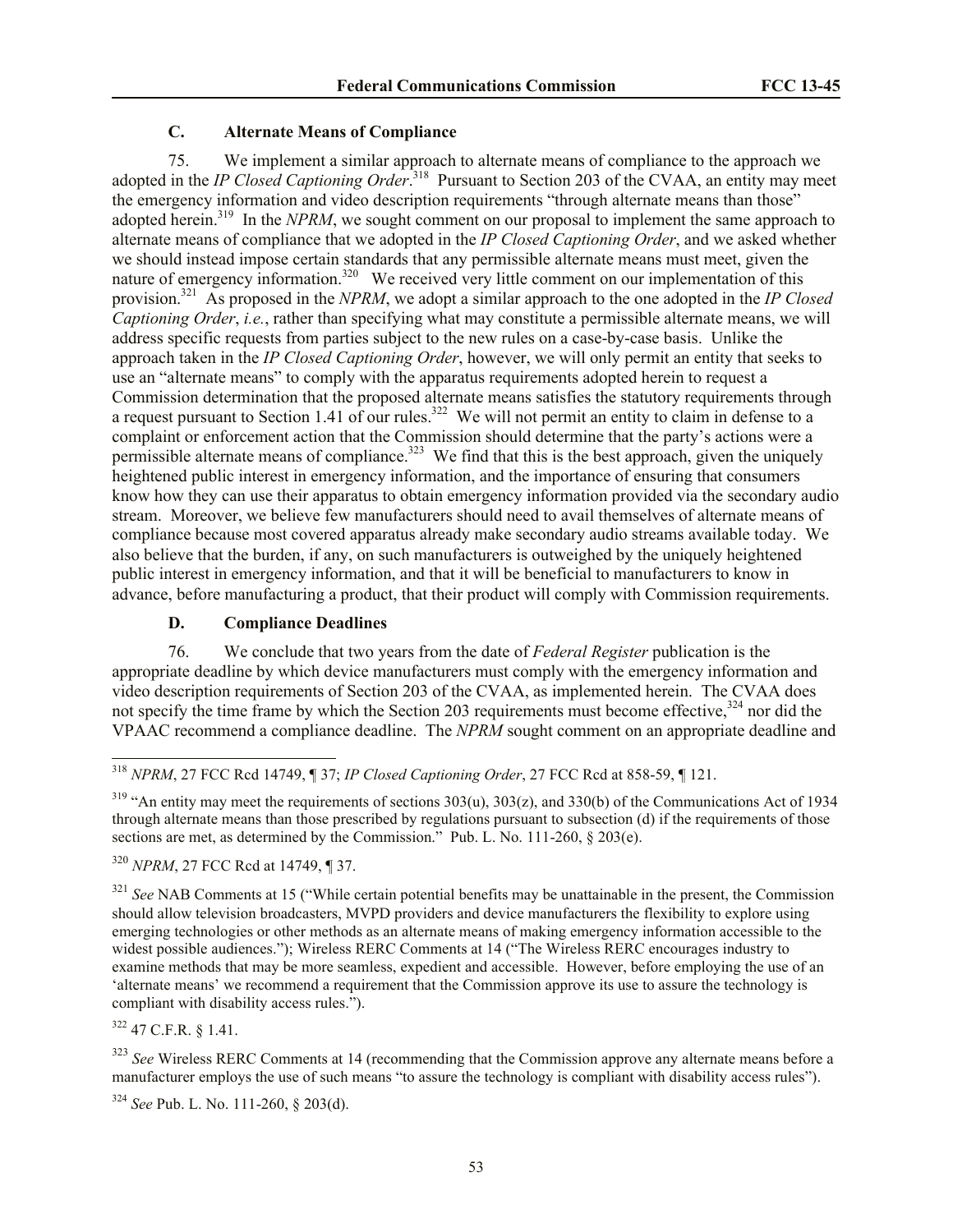we received comments from ACB and some industry commenters on this issue. While ACB supports a compliance deadline of no more than  $18$  months,<sup>325</sup> there is widespread industry support for a deadline of two years from the date of *Federal Register* publication.<sup>326</sup> The secondary audio stream is currently used for video description, and pursuant to this *Report and Order* it will be used for aural emergency information as well. Because televisions and navigation devices have long included the ability to access secondary audio streams, we do not expect any further action will need to be taken by manufacturers of most apparatus subject to the rules to come into compliance. We find that a two-year compliance deadline is nevertheless appropriate, as it will coincide with the Section 202 emergency information deadline discussed above, and it is logical to require the use of the secondary audio stream to provide emergency information by the same date that the apparatus requirements pertaining to the secondary audio stream become effective.<sup>327</sup> A two-year compliance deadline is also consistent with the precedent from the Commission's implementation of other recent apparatus requirements, which were based upon the time generally needed to implement apparatus modifications.<sup>328</sup>

77. We clarify that the compliance deadline refers only to the date of manufacture. In its petition for reconsideration of the *IP Closed Captioning Order*, CEA requests that the deadline for compliance with the IP closed captioning rules should be interpreted to refer only to the date of manufacture.<sup>329</sup> In the present proceeding, CEA similarly argues that the Commission should add explanatory notes to Sections 79.105(a) and 79.106(a) stating that the new obligations in those provisions "place no restriction on the importing, shipping or sale of apparatus that were manufactured before" the deadline for compliance with the apparatus requirements for emergency information and video description.<sup>330</sup> We find that this approach would be consistent with the Commission's past practices regarding similar equipment deadlines.<sup>331</sup> The Consumer Groups assert that the proposal to consider only the date of manufacture risks consumer confusion because consumers would not know whether the products they purchase are accessible.<sup>332</sup> We find that a compliance deadline based on the date of importation or the date of sale would be inappropriate, given that the manufacturer often does not control the date of importation or sale. Further, because of the brief intervals between the date of manufacture and the date of importation, a labeling requirement to address such situations would impose compliance

 $\overline{a}$ 

<sup>327</sup> *See supra* Section III.D.

<sup>329</sup> *See* CEA Recon. Petition at 19-20.

<sup>330</sup> CEA Comments at 12; CEA Jan. 24 *Ex Parte* Letter at 2; CEA Feb. 1 *Ex Parte* Letters at 2; CEA Feb. 8 *Ex Parte*  Letters at 2.

<sup>331</sup> *See, e.g.*, Notes to 47 C.F.R. §§ 15.120(a), 79.101(a)(1), 79.102(a)(1), (2). *See also* CEA Comments at 12-13.

<sup>&</sup>lt;sup>325</sup> ACB Comments at 2-3.

<sup>&</sup>lt;sup>326</sup> CEA Comments at 3, 13; ESA Comments at 7; TIA Comments at 2, 8-9; CEA Reply at 7-8; Verizon Reply at 3, 7; CEA Jan. 24 *Ex Parte* Letter at 2; CEA Feb. 1 *Ex Parte* Letters at 2; CEA Feb. 8 *Ex Parte* Letters at 2; CEA Mar. 15 *Ex Parte* Letter at 2.

<sup>328</sup> *See, e.g.*, *IP Closed Captioning Order*, 27 FCC Rcd at 859, ¶ 122. *See also* CEA Comments at 13; ESA Comments at 7; CEA Reply at 8; Verizon Reply at 7-8.

<sup>332</sup> Consumer Groups Reply at 18 (proposing that the Commission clarify that the compliance deadline does *not* only refer to the date of manufacture, or require manufacturers to conspicuously label products with information regarding their accessibility features). *See also* Consumer Groups Feb. 15 *Ex Parte* Letter at 3 (proposing that the Commission set a compliance deadline based on the date of sale, or require labeling for noncompliant products); Consumer Groups Feb. 27 *Ex Parte* Letter at 4 (same); Consumer Groups Mar. 4 *Ex Parte* Letter at 4 (same); Consumer Groups Mar. 7 *Ex Parte* Letter at 4 (same); Consumer Groups Mar. 11 *Ex Parte* Letter at 4 (same).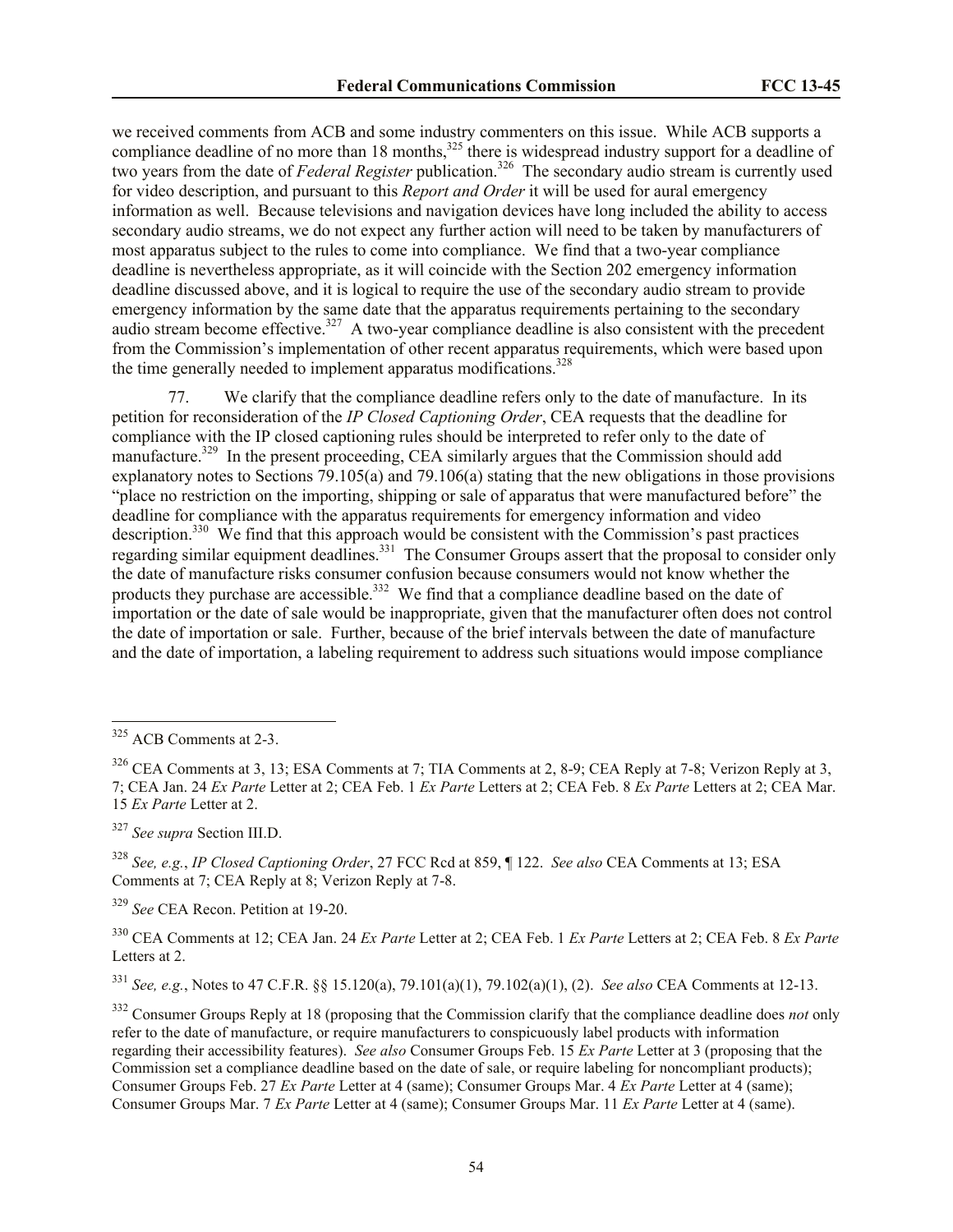costs with little practical benefit.<sup>333</sup> For these reasons, we add explanatory notes to Sections 79.105(a) and 79.106(a) of our rules to clarify that those rules place no restrictions on the importing, shipping, or sale of apparatus that were manufactured before the compliance deadline.

### **E. Complaint Procedures**

78. We adopt the procedures proposed in the *NPRM* for the filing of complaints alleging violations of the Commission's rules requiring apparatus designed to receive, play back, or record video programming to make available emergency information and video description services.<sup>334</sup> As proposed in the *NPRM* and consistent with the apparatus complaint procedures adopted in the *IP Closed Captioning*  Order,<sup>335</sup> complaints alleging a violation of the apparatus rules related to emergency information and video description should include: (a) the name, postal address, and other contact information, such as telephone number or email address, of the complainant; (b) the name and contact information, such as postal address, of the apparatus manufacturer or provider;<sup>336</sup> (c) information sufficient to identify the software or device used to view or to attempt to view video programming with video description or emergency information; (d) the date or dates on which the complainant purchased, acquired, or used, or tried to purchase, acquire, or use the apparatus to view video programming with video description or emergency information; (e) a statement of facts sufficient to show that the manufacturer or provider has violated or is violating the Commission's rules; (f) the specific relief or satisfaction sought by the complainant; and (g) the complainant's preferred format or method of response to the complaint. A complaint alleging a violation of the Section 203 apparatus requirements adopted herein may be transmitted to the Consumer and Governmental Affairs Bureau  $337$  by any reasonable means, such as the Commission's online informal complaint filing system,<sup>338</sup> letter in writing or Braille, facsimile transmission, telephone (voice/TRS/TTY), e-mail,<sup>339</sup> or some other method that would best accommodate the complainant's disability. Given that the population intended to benefit from the rules adopted herein

l

 $333$  In the IP closed captioning proceeding, CEA explains that "there typically is only a short lag time between manufacture and importation of any given apparatus. Depending on the equipment type and the place of manufacture, the length of this lag time varies from two to three days for truck shipments to the United States to about two to three weeks for shipments by sea." *See* Letters from Julie M. Kearney, Vice President, Regulatory Affairs, CEA, to Marlene H. Dortch, Secretary, FCC, MB Docket No. 11-154, at 3 (July 12, 2012).

<sup>&</sup>lt;sup>334</sup> *NPRM*, 27 FCC Rcd at 14745, ¶ 29. The record contains little discussion of the proposed apparatus complaint procedures, and we see no reason to deviate from the procedures proposed in the *NPRM*. We reject Verizon's proposal that, if the Commission believes an informal complaint process is necessary, it should require complainants to confirm that they first attempted to resolve the matter directly with the manufacturer or provider. Verizon Reply at 8. We did not adopt such a requirement in the *IP Closed Captioning Order*, also implementing Section 203 of the CVAA, and we see no need to do so here, where consumers may have difficulty identifying the manufacturer or provider.

<sup>335</sup> *IP Closed Captioning Order*, 27 FCC Rcd at 859-60, ¶ 123.

 $336$  We do not expect consumers to locate the names and addresses of manufacturers in all instances. For example, if a consumer uses a set-top box provided by its MVPD, then the consumer may indicate the MVPD's name and contact information. *See also* Pierce Comments at 6.

 $337$  The Consumer and Governmental Affairs Bureau reserves the discretion to refer complaints that reveal a pattern of noncompliance to the Commission's Enforcement Bureau.

<sup>&</sup>lt;sup>338</sup> Kelly Pierce asserts that the word limit for electronically filed consumer complaints is "completely inadequate." Pierce Comments at 6. Although this issue is outside the scope of this proceeding, we take note of it and will consider its merits in future updates to the electronic consumer complaint system.

<sup>&</sup>lt;sup>339</sup> See id. (requesting that the Commission permit e-mail filing so that blind individuals can easily and independently file complaints).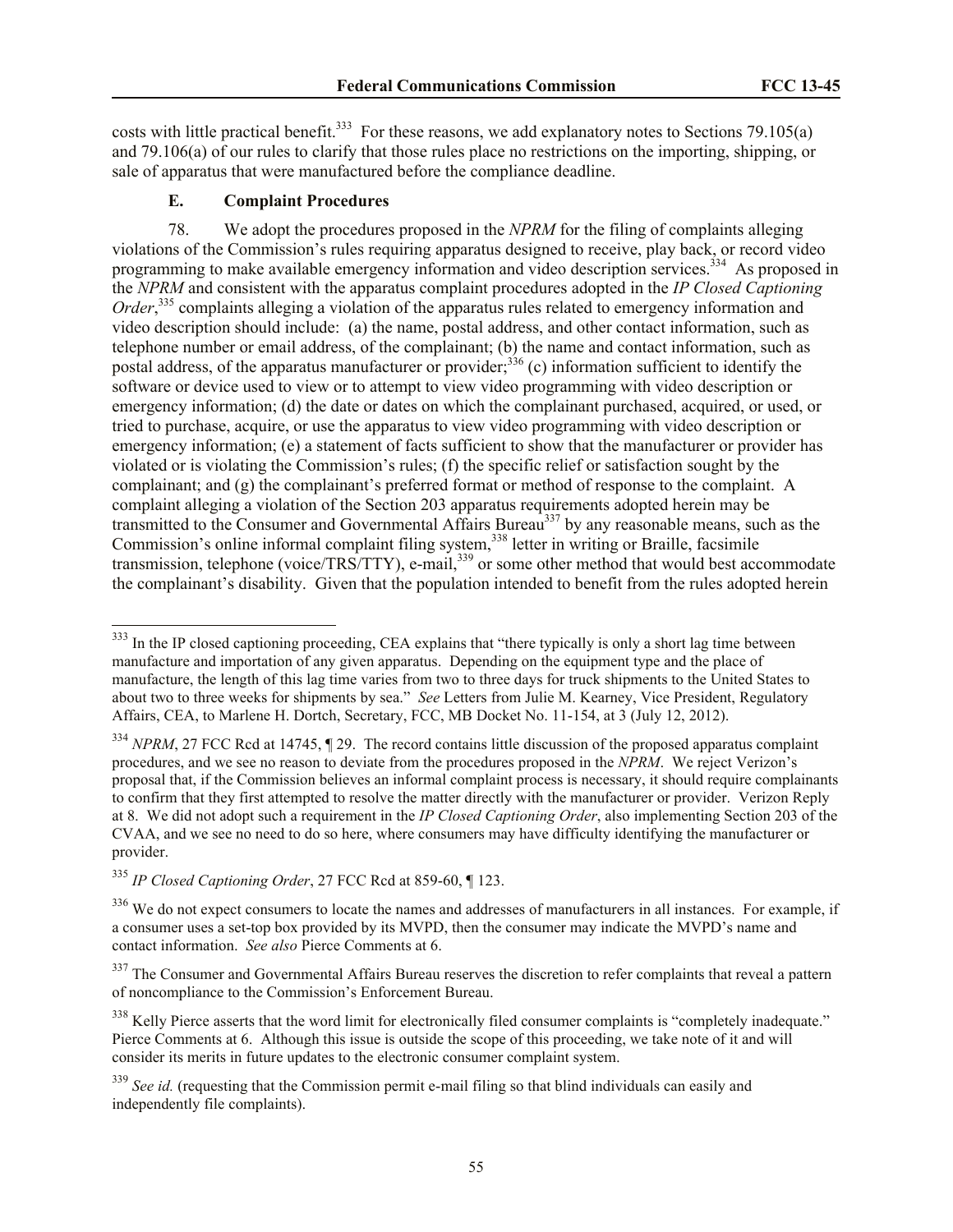will be blind or visually impaired, we also note that, if a complainant calls the Commission for assistance in preparing a complaint, Commission staff will document the complaint in writing for the consumer.

79. The Commission will forward complaints, as appropriate, to the named manufacturer or provider for its response, as well as to any other entity that Commission staff determines may be involved. The Commission may request additional information from any relevant parties when, in the estimation of Commission staff, such information is needed to investigate the complaint or to adjudicate potential violations of Commission rules. After the apparatus rules adopted in this *Report and Order*  become effective, the Consumer and Governmental Affairs Bureau will release a consumer advisory with instructions on how to file complaints in various formats, including via the Commission's website. $340$ 

# **V. FURTHER NOTICE OF PROPOSED RULEMAKING**

 $\overline{a}$ 

80. *Provision of linear programming to mobile and other devices*. We seek comment on whether, when an MVPD, as defined in the Commission's rules,<sup>341</sup> permits its subscribers to access linear video programming that contains emergency information via tablets, laptops, personal computers, smartphones, or similar devices, it is acting as a "video programming distributor"<sup>342</sup> that is providing "video programming"<sup>343</sup> and is covered by the emergency information rules adopted herein.<sup>344</sup> We also seek comment on whether, under this approach, an MVPD should be required to ensure that any application or plug-in $345$  that it provides to the consumer to access this programming is capable of making the emergency information audible on a secondary audio stream. For example, Cablevision currently permits consumers to access its entire package of video programming, including broadcast channels that contain emergency information, via tablets, laptops, smartphones, and similar devices.<sup>346</sup> Should

<sup>342</sup> *See id.* § 79.1(a)(2) (defining "video programming distributor" to include any television broadcast station, MVPD, and "any other distributor of video programming for residential reception that delivers such programming directly to the home and is subject to the jurisdiction of the Commission").

<sup>343</sup> *See id.* § 79.1(a)(1) (defining "video programming" to mean "[p]rogramming provided by, or generally considered comparable to programming provided by, a television broadcast station that is distributed and exhibited for residential use").

<sup>340</sup> As it did in the *IP Closed Captioning Order*, the Commission further directs the Consumer and Governmental Affairs Bureau to revise the existing complaint form for disability access complaints (Form 2000C) in accordance with this *Report and Order*, to facilitate the filing of complaints alleging violations of the apparatus requirements adopted herein. *See IP Closed Captioning Order*, 27 FCC Rcd at 860, n. 503. Should the apparatus rules adopted in this *Report and Order* become effective before the revised Form 2000C is available to consumers, apparatus complaints may be filed in the interim by any reasonable means, as explained above.

<sup>&</sup>lt;sup>341</sup> The Commission's rules define an MVPD as "an entity engaged in the business of making available for purchase, by subscribers or customers, multiple channels of video programming." *See* 47 C.F.R. § 76.1000(e).

<sup>&</sup>lt;sup>344</sup> We do not believe it is necessary to reach the question of whether this service is provided by an MVPD or an "other distributor of video programming for residential reception that delivers such programming directly to the home and is subject to the jurisdiction of the Commission," as both are covered entities. *Id*. § 79.1(a)(2). We note that our inquiry is based on the specific definitions contained in Section 79.1 of the Commission's rules and thus is limited to application of the emergency information requirements in the CVAA, 47 U.S.C. § 613(g), and should not be read to imply a classification of these services for any other purpose. We seek comment on this issue.

<sup>&</sup>lt;sup>345</sup> A "plug-in" is defined as "[a] program of data that enhances, or adds to, the operation of a (usually larger) parent program." *See* H. Newton, *Newton's Telecom Dictionary* 642 (20th ed. 2004).

<sup>&</sup>lt;sup>346</sup> Cablevision delivers programming both to traditional set-top boxes and to IP devices using "its secure and proprietary Advanced Digital Cable television network to deliver cable programming to customers for viewing on the Optimum App for iPad [and other devices] and content is not delivered over the Internet. . . . Customers do not need to have Internet access to use the Optimum App for iPad." *See* Cablevision's New Optimum App Delivers the Full Cable Television Experience to an iPad in the Home, Apr. 2, 2011, *available at* (continued….)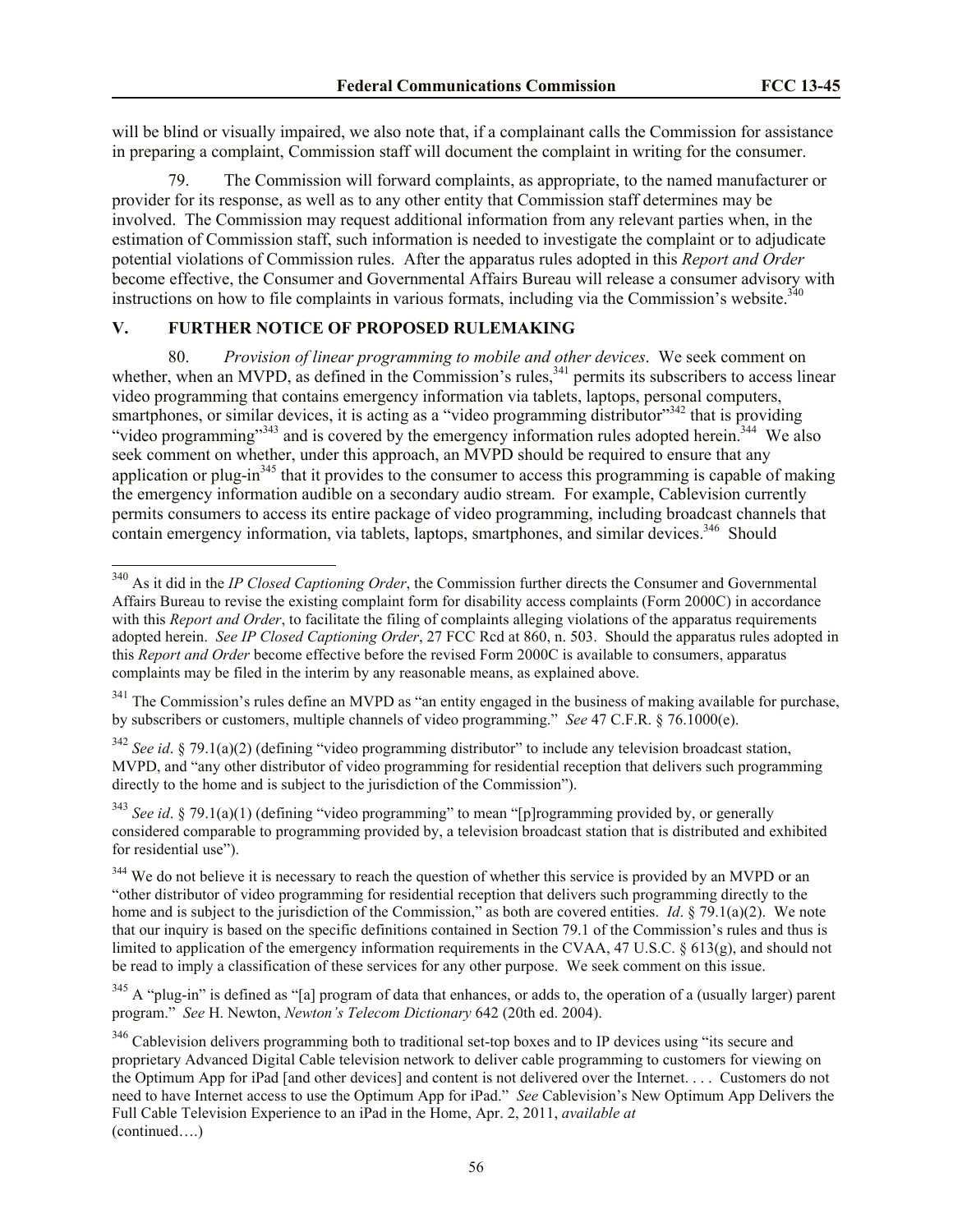Cablevision be required to ensure that any emergency information contained in the programming it makes available on tablets and other devices is audible by means of a secondary stream? We recognize that some MVPDs currently enable subscribers to access linear video programming inside the home as well as outside the home  $(e.g., TV$  Everywhere offerings). Should our rules apply to both situations – irrespective of where the subscriber may physically be when accessing the programming? Does it matter whether the emergency content is being delivered over the MVPD's IP network or over the Internet?

81. At the same time, we seek comment on whether instead of placing obligations on MVPDs to make the emergency information accessible on the types of devices described above, it should be the obligation of the apparatus manufacturer, under Section 203, to ensure that the devices are capable of receiving the secondary audio stream.<sup>347</sup> Or, do both the MVPD and the manufacturer have a role in facilitating the provision of the secondary audio stream on these types of devices?

82. What technological hurdles, if any, prevent or impede the delivery of the secondary audio service on mobile devices and personal computers? How much time is necessary for MVPDs and/or manufacturers to come into compliance and ensure that consumers can access the secondary audio stream on a mobile device or personal computer?

83. *Provision of video description services on mobile or other devices*. We note that the Commission's existing video description rules currently apply to "MVPD systems."<sup>348</sup> Specifically, MVPD systems that serve 50,000 or more subscribers must provide 50 hours of video description per calendar quarter during prime time or children's programming on each of the top five national nonbroadcast networks that they carry on those systems.<sup>349</sup> Further, MVPD systems of any size must pass through video description provided by a broadcast station or nonbroadcast network, if the channel on which the MVPD distributes the programming has the technical capability necessary to pass through the video description and if that technology is not being used for another purpose related to the programming.<sup>350</sup> In discussions with industry in the context of the current proceeding, it has come to our attention that the pass-through obligations of an MVPD system may not be clear to the extent that the MVPD allows subscribers to access "video programming"<sup>351</sup> via tablets, laptops, personal computers, smartphones, or similar devices. To provide additional clarity on this issue, we seek comment on whether an MVPD system must comply with the video description rules when it permits its subscribers to access linear video programming via tablets, laptops, personal computers, smartphones, or similar devices. Because video description is provided using secondary audio streams, we seek comment on whether an

(Continued from previous page)

http://www.prnewswire.com/news-releases/cablevisions-new-optimum-app-delivers-the-full-cable-televisionexperience-to-an-ipad-in-the-home-119117379.html.

<sup>347</sup> *See* CEA Mar. 15 *Ex Parte* Letter at 2 ("To the extent that devices interact with video delivered via [IP], they are not covered by the new apparatus rules to be adopted pursuant to the [*NPRM*], and manufacturers of these devices should not be responsible for video programming applications developed by third parties.") (footnote omitted).

<sup>348</sup> 47 C.F.R. §§ 79.3(b)(4)-(5).

<sup>349</sup> *Id*. § 79.3(b)(4). *See also 2011 Video Description Order*, 26 FCC Rcd at 11849-50, ¶ 4. The top five national nonbroadcast networks must reach 50 percent or more of MVPD households and have at least 50 hours per quarter of prime time programming that is not live or near-live or otherwise exempt under the video description rules. 47 C.F.R. § 79.3(b)(4). *See also 2011 Video Description Order*, 26 FCC Rcd at 11854-55, ¶¶ 12-15. For purposes of the rule, the top five nonbroadcast networks are USA, the Disney Channel, TNT, Nickelodeon, and TBS. *2011 Video Description Order*, 26 FCC Rcd at 11854, ¶ 12.

<sup>350</sup> 47 C.F.R. §§ 79.3(b)(5)(i)-(ii). *See also 2011 Video Description Order*, 26 FCC Rcd at 11850, ¶ 4.

<sup>351</sup> *See* 47 C.F.R. § 79.3(a)(4) (defining "video programming" as "[p]rogramming provided by, or generally considered comparable to programming provided by, a television broadcast station, but not including consumergenerated media").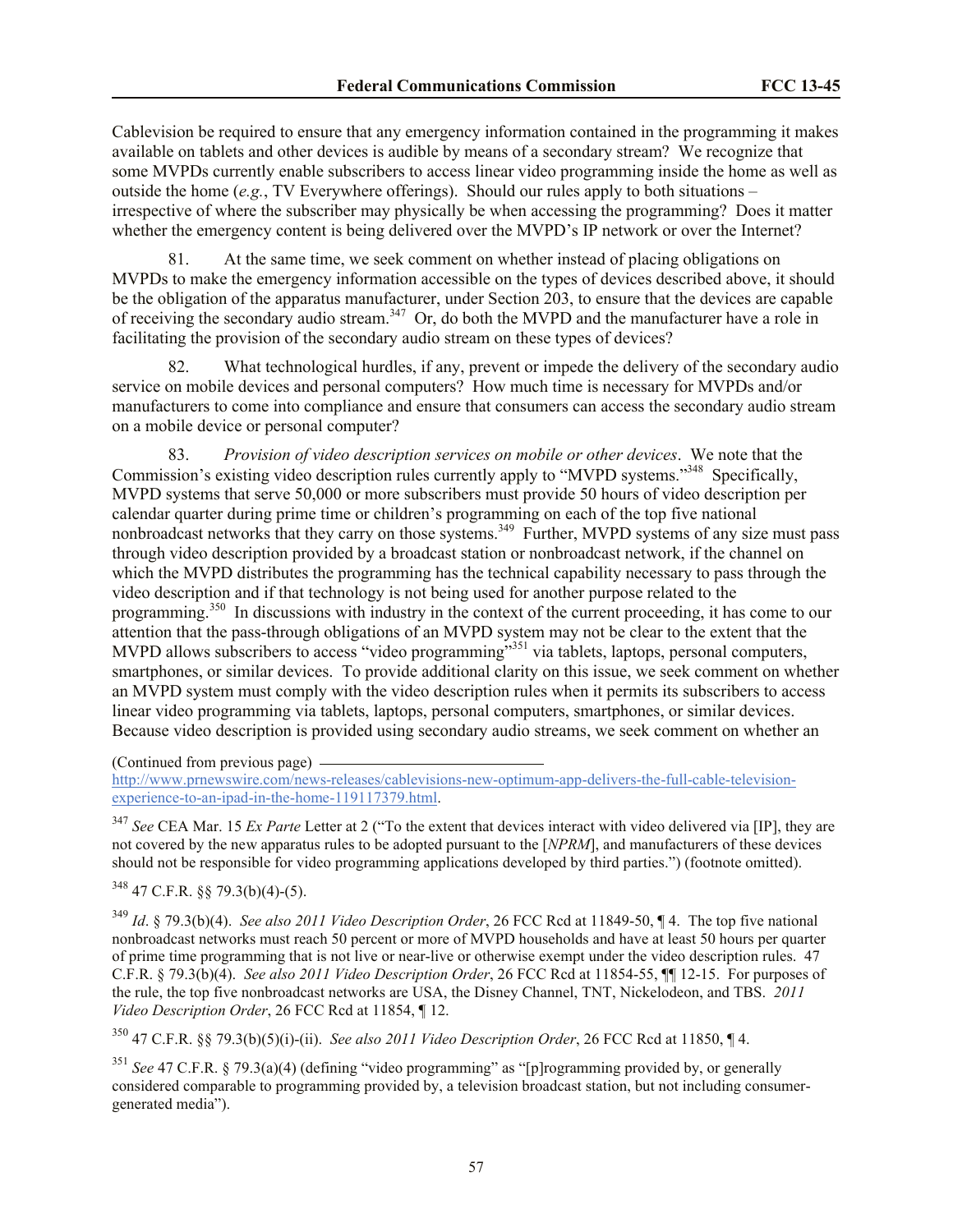MVPD must ensure that any application or plug-in that it provides to the consumer to access linear video programming is capable of providing or passing through video description on a secondary audio stream, regardless of the type of device (*e.g.*, tablets, laptops, personal computers, smartphones) the consumer uses to access such programming. How, if at all, should we apply in this context the technical capability exception to the video description requirements, pursuant to which the pass-through requirement does not apply when an MVPD lacks the technical capability necessary to pass through video description?<sup>352</sup> What obligations, if any, fall on the manufacturers to ensure that these devices are capable of receiving the secondary audio stream, pursuant to Section 203 of the CVAA? $353$ 

84. We also seek comment on whether additional time is needed for MVPDs and/or manufacturers to comply with the video description rules for linear video programming services provided via tablets, laptops, personal computers, smartphones, or similar devices. We note, for example, that the Commission in the 2011 Video Description Order gave mobile DTV additional time for compliance.<sup>354</sup> Should the same timeframe apply for both emergency information and video description purposes? We note that, as a technical matter, once the secondary audio stream is received by a device, that stream can be made available regardless of whether it is used for emergency information or video description.

85. *Tagging of the secondary audio stream.* As explained above, we are concerned that some consumers may be unable to find and activate an audio stream tagged as "visually impaired" ("VI"), which is the label dictated by the digital television standard, and that the audio stream used for video description must be labeled as "complete main" ("CM") instead.<sup>355</sup> Further, it has been reported that some television receivers do not properly handle two audio tracks identified as English, and thus to ensure compatibility, broadcasters often tag the video description stream as a foreign language, even though the content of the stream is video description. Although the *NPRM* sought comment on this issue,<sup>356</sup> the record is not yet sufficiently detailed for us to address these very technical matters. We recognize that broadcasters and MVPDs have not yet developed a solution pursuant to which tagging the video description stream as VI, to help consumers locate the stream, would be compatible with accessing the secondary audio stream on all equipment, including older equipment. In the absence of an industry solution to this problem, should the Commission mandate that the video description stream include a particular tag, and that all apparatus subject to the rules adopted herein enable consumers to access a video description stream with that tag? If so, is the "visually impaired" ("VI") tag the one that the Commission should mandate? What would broadcasters and manufacturers need to do to comply with such a requirement? What deadline should the Commission impose by which broadcasters and manufacturers must comply with any such requirement? How can the Commission ensure that such a requirement does not affect consumers who have not upgraded their equipment? How can we minimize any confusion or cost to such consumers, and specifically, how can we mitigate the need for consumers to purchase new equipment to take advantage of the tagging requirements discussed herein? What other steps should the Commission take to ensure that the content of the secondary audio stream is properly tagged, for example so that a video description stream is tagged as video description and not as foreign

 $\overline{a}$ 

<sup>352</sup> *See 2011 Video Description Order*, 26 FCC Rcd at 11860, ¶ 23.

<sup>353</sup> *See* 47 U.S.C. §§ 303(u)(1), (z)(1) (imposing video description requirements on apparatus designed to receive, play back, or record video programming).

<sup>354</sup> *See 2011 Video Description Order*, 26 FCC Rcd at 11875, ¶ 57 ("Given the nascency of this service, and the fact that requiring pass-through of video description with Mobile DTV broadcasts would have little benefit to consumers at this time, we agree with NAB that it is appropriate to delay the effectiveness of these rules.").

<sup>&</sup>lt;sup>355</sup> See supra Section IV.A.5. In that section we explain that in this context, a "tag" refers to the metadata accompanying an audio stream that signals to the receiving device what type of audio stream it is.

<sup>356</sup> *NPRM*, 27 FCC Rcd at 14742-43, ¶ 24.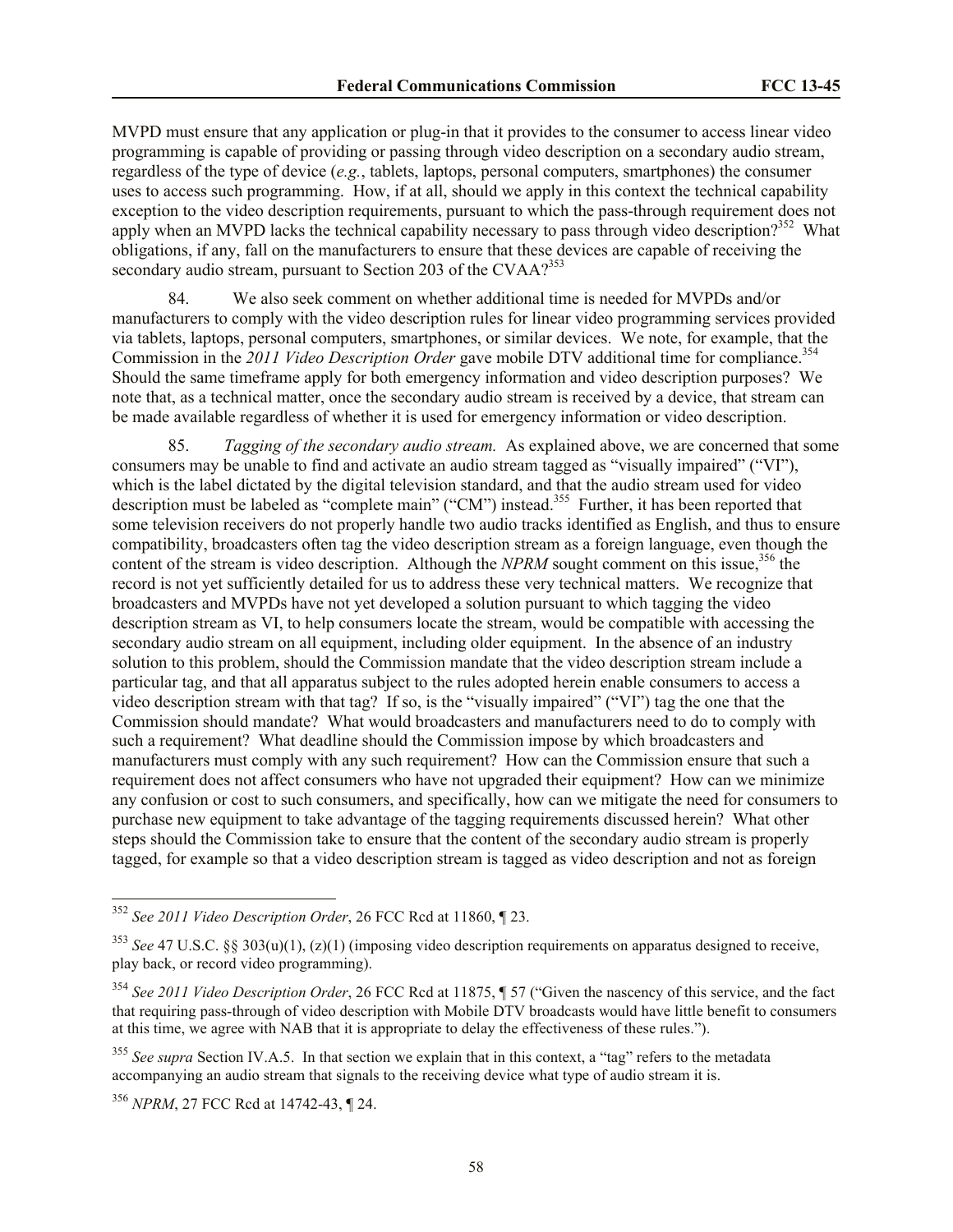language audio? We also invite comment on any other issues relevant to this portion of the *Further Notice*.

86. *Customer support services.* As explained above, although we request, but do not at this time require, that entities subject to the requirements adopted herein pursuant to Sections 202 and 203 of the CVAA provide dedicated customer support services to assist consumers who are blind or visually impaired with accessing the secondary audio stream, we seek further comment on this issue.<sup>357</sup> Should the Commission require covered entities to provide customer support services that are specifically designed to assist consumers who are blind or visually impaired to navigate between the main and secondary audio streams? Should customer support services consist of a dedicated telephone number, an accessible chat feature on the covered entity's website, or a different means by which regulated entities should provide customer support? How should such a requirement apply to manufacturers, which may not maintain an ongoing direct-to-consumer relationship? Should the Commission adopt contact information requirements comparable to those applicable to the television closed captioning rules, to require covered entities to make available contact information for the receipt and handling of immediate emergency information or video description complaints or concerns during a program's progress, and for the receipt and handling of written emergency information or video description complaints that do not raise immediate issues?<sup>358</sup> What contact information should the Commission require of entities subject to the requirements adopted herein, and how should that information be made available to consumers?<sup>359</sup> Instead of following the model of the television closed captioning rules, should we adopt contact information requirements comparable to those applicable to the IP closed captioning rules?<sup>360</sup> Are there other ways by which entities subject to the requirements adopted herein can best provide assistance to consumers who are blind or visually impaired with accessing the secondary audio stream? Finally, we invite comment on any additional issues relevant to this portion of the *Further Notice*.

#### **VI. PROCEDURAL MATTERS**

### **A. Regulatory Flexibility Act**

87. *Final Regulatory Flexibility Analysis.* As required by the Regulatory Flexibility Act of 1980, as amended ("RFA"), $361$  the Commission has prepared a Final Regulatory Flexibility Analysis ("FRFA") relating to this *Report and Order* in MB Docket No. 12-107*.* The FRFA is set forth in Appendix C.

88. *Initial Regulatory Flexibility Analysis*.As required by the RFA, the Commission has prepared an Initial Regulatory Flexibility Analysis ("IRFA") relating to the *Further Notice*. The IRFA is attached to this *Report and Order and Further Notice of Proposed Rulemaking* as Appendix D.

<sup>360</sup> *See id*. § 79.4(c)(2)(iii).

 $\overline{a}$ 

<sup>361</sup> *See* 5 U.S.C. § 603. The RFA, *see* 5 U.S.C. § 601 *et seq.*, has been amended by the Small Business Regulatory Enforcement Fairness Act of 1996 ("SBREFA"), Pub. L. No. 104-121, Title II, 110 Stat. 857 (1996). The SBREFA was enacted as Title II of the Contract with America Advancement Act of 1996 ("CWAAA").

<sup>357</sup> *See supra* Sections III.B.1, IV.A.3.

<sup>358</sup> *See* 47 C.F.R. § 79.1(i)(1)-(2).

<sup>359</sup> *See id*. § 79.1(i)(3) (requiring television video programming distributors to file the contact information described in that section with the Commission, and to notify the Commission each time there is a change in any of the required information).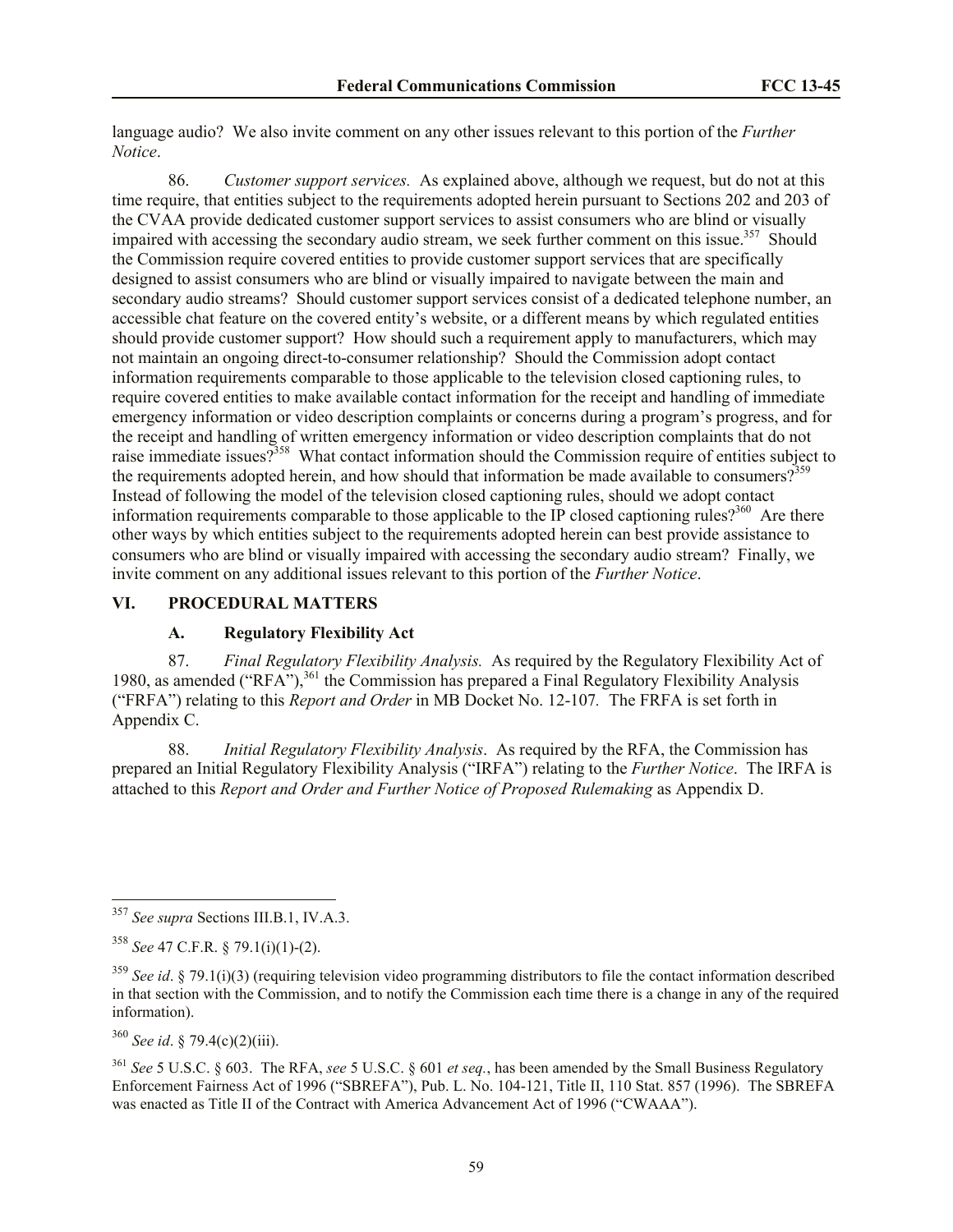# **B. Paperwork Reduction Act**

89. The *Report and Order* contains new or modified information collection requirements subject to the Paperwork Reduction Act of 1995 ("PRA"), Public Law 104-13.<sup>362</sup> The requirements will be submitted to the Office of Management and Budget (OMB) for review under Section 3507(d) of the PRA. OMB, the general public, and other Federal agencies will be invited to comment on the information collection requirements contained in this proceeding. The Commission will publish a separate document in the *Federal Register* at a later date seeking these comments. In addition, we note that pursuant to the Small Business Paperwork Relief Act of 2002, Public Law 107-198, *see* 44 U.S.C. § 3506(c)(4), we seek specific comment on how the Commission might further reduce the information collection burden for small business concerns with fewer than 25 employees.

90. The *Further Notice* may result in new or revised information collection requirements. If the Commission adopts any new or revised information collection requirement, the Commission will publish a notice in the *Federal Register* inviting the public to comment on the requirement, as required by the Paperwork Reduction Act of 1995, Public Law 104-13 (44 U.S.C. §§ 3501-3520). In addition, pursuant to the Small Business Paperwork Relief Act of 2002, Public Law 107-198, *see* 44 U.S.C. § 3506(c)(4), the Commission seeks specific comment on how it might "further reduce the information collection burden for small business concerns with fewer than 25 employees."

# **C. Congressional Review Act**

91. The Commission will send a copy of the *Report and Order* in MB Docket No. 12-107 in a report to be sent to Congress and the Government Accountability Office pursuant to the Congressional Review Act, *see* 5 U.S.C. § 801(a)(1)(A).

# **D. Ex Parte Rules**

92. Permit-But-Disclose. This proceeding shall be treated as a "permit-but-disclose" proceeding in accordance with the Commission's *ex parte* rules.<sup>363</sup> Persons making *ex parte* presentations must file a copy of any written presentation or a memorandum summarizing any oral presentation within two business days after the presentation (unless a different deadline applicable to the Sunshine period applies). Persons making oral *ex parte* presentations are reminded that memoranda summarizing the presentation must (1) list all persons attending or otherwise participating in the meeting at which the *ex parte* presentation was made, and (2) summarize all data presented and arguments made during the presentation. If the presentation consisted in whole or in part of the presentation of data or arguments already reflected in the presenter's written comments, memoranda or other filings in the proceeding, the presenter may provide citations to such data or arguments in his or her prior comments, memoranda, or other filings (specifying the relevant page and/or paragraph numbers where such data or arguments can be found) in lieu of summarizing them in the memorandum. Documents shown or given to Commission staff during *ex parte* meetings are deemed to be written *ex parte* presentations and must be filed

 $\overline{a}$ 

<sup>&</sup>lt;sup>362</sup> Information collection requirements include: (1) the filing and processing of complaints alleging violations of the Commission's rules pertaining to accessible emergency information, pursuant to revised Section 79.2(c); (2) the filing and processing of complaints alleging violations of the Commission's apparatus requirements for emergency information and video description; (3) the filing and processing of requests for waiver of the apparatus requirements on the basis of technical feasibility, pursuant to Section 79.105(a); (4) the filing and processing of requests for waiver of the apparatus requirements on the basis of achievability, pursuant to Section 79.105(b)(3); (5) the filing and processing of requests for a purpose-based waiver of the apparatus requirements, pursuant to Section 79.105(b)(4); and (6) the submission and review of consumer eligibility information pertaining to the waiver granted to DIRECTV with respect to the provision of aural emergency information during The Weather Channel's programming on all set-top boxes.

<sup>363</sup> 47 C.F.R. §§ 1.1200 *et seq.*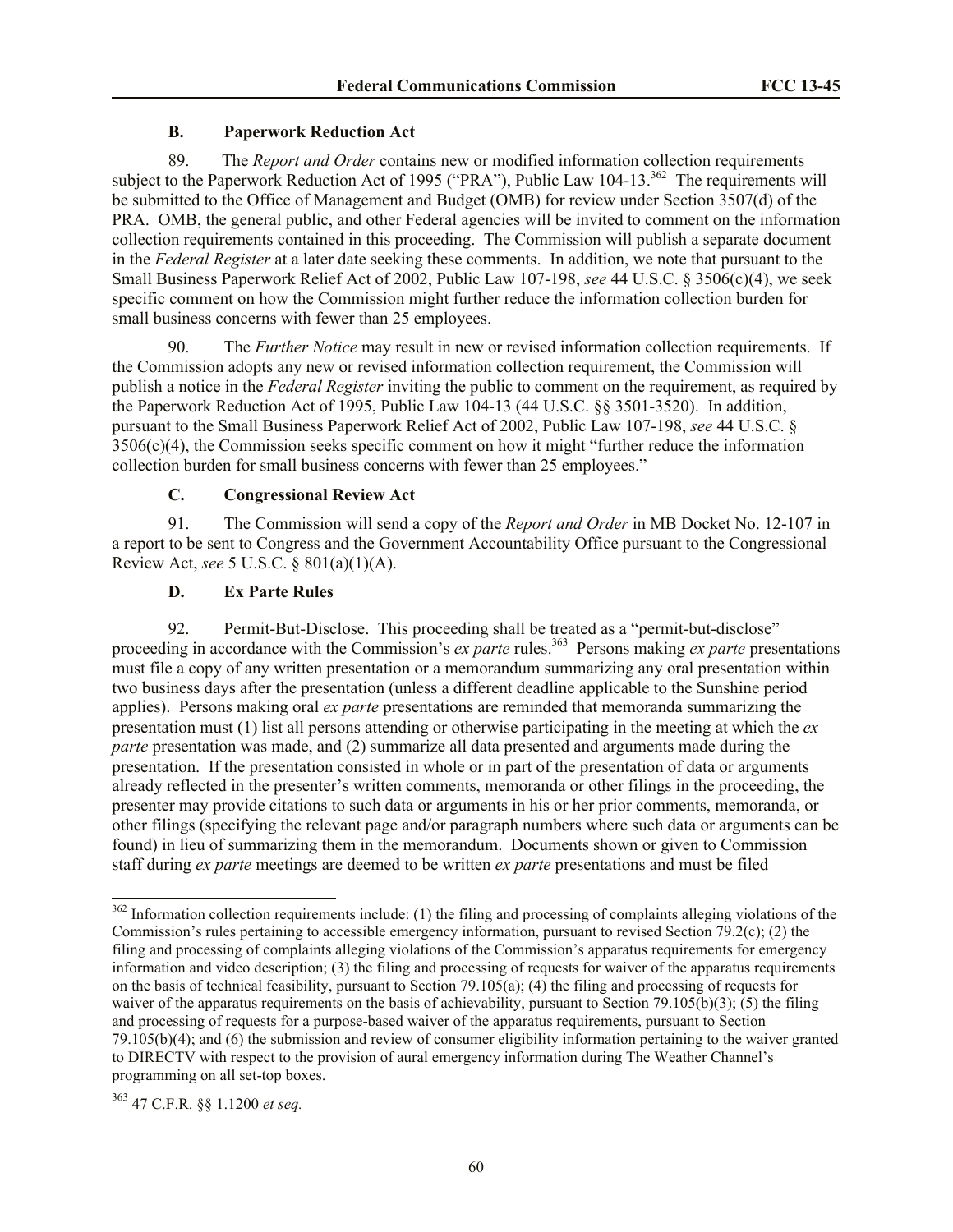consistent with rule 1.1206(b). In proceedings governed by rule 1.49(f) or for which the Commission has made available a method of electronic filing, written *ex parte* presentations and memoranda summarizing oral *ex parte* presentations, and all attachments thereto, must be filed through the electronic comment filing system available for that proceeding, and must be filed in their native format (*e.g.*, .doc, .xml, .ppt, searchable .pdf). Participants in this proceeding should familiarize themselves with the Commission's *ex parte* rules.

# **E. Filing Requirements**

93. Comments and Replies. Pursuant to Sections 1.415 and 1.419 of the Commission's rules, 47 C.F.R. §§ 1.415, 1.419, interested parties may file comments and reply comments on or before the dates indicated on the first page of this document. Comments may be filed using the Commission's Electronic Comment Filing System (ECFS). *See Electronic Filing of Documents in Rulemaking Proceedings*, 63 FR 24121 (1998).

- Electronic Filers: Comments may be filed electronically using the Internet by accessing the ECFS: [http://fjallfoss.fcc.gov/ecfs2/.](http://fjallfoss.fcc.gov/ecfs2/)
- Paper Filers: Parties who choose to file by paper must file an original and one copy of each filing. If more than one docket or rulemaking number appears in the caption of this proceeding, filers must submit two additional copies for each additional docket or rulemaking number.

Filings can be sent by hand or messenger delivery, by commercial overnight courier, or by first-class or overnight U.S. Postal Service mail. All filings must be addressed to the Commission's Secretary, Office of the Secretary, Federal Communications Commission.

- All hand-delivered or messenger-delivered paper filings for the Commission's Secretary must be delivered to FCC Headquarters at 445 12<sup>th</sup> St., SW, Room TW-A325, Washington, DC 20554. The filing hours are 8:00 a.m. to 7:00 p.m. All hand deliveries must be held together with rubber bands or fasteners. Any envelopes and boxes must be disposed of before entering the building.
- Commercial overnight mail (other than U.S. Postal Service Express Mail and Priority Mail) must be sent to 9300 East Hampton Drive, Capitol Heights, MD 20743.
- U.S. Postal Service first-class, Express, and Priority mail must be addressed to 445 12th Street, SW, Washington, DC 20554.

94. Availability of Documents. Comments, reply comments, and *ex parte* submissions will be available for public inspection during regular business hours in the FCC Reference Center, Federal Communications Commission, 445 12<sup>th</sup> Street, S.W., CY-A257, Washington, D.C., 20554. These documents will also be available via ECFS. Documents will be available electronically in ASCII, Microsoft Word, and/or Adobe Acrobat.

95. People with Disabilities.To request materials in accessible formats for people with disabilities (Braille, large print, electronic files, audio format), send an e-mail to [fcc504@fcc.gov](mailto:fcc504@fcc.gov) or call the FCC's Consumer and Governmental Affairs Bureau at (202) 418-0530 (voice), (202) 418-0432 (TTY).

### **F. Additional Information**

96. For additional information on this proceeding, contact Diana Sokolow, [Diana.Sokolow@fcc.gov,](mailto:Diana.Sokolow@fcc.gov) or Maria Mullarkey, [Maria.Mullarkey@fcc.gov,](mailto:Maria.Mullarkey@fcc.gov) of the Media Bureau, Policy Division, (202) 418-2120.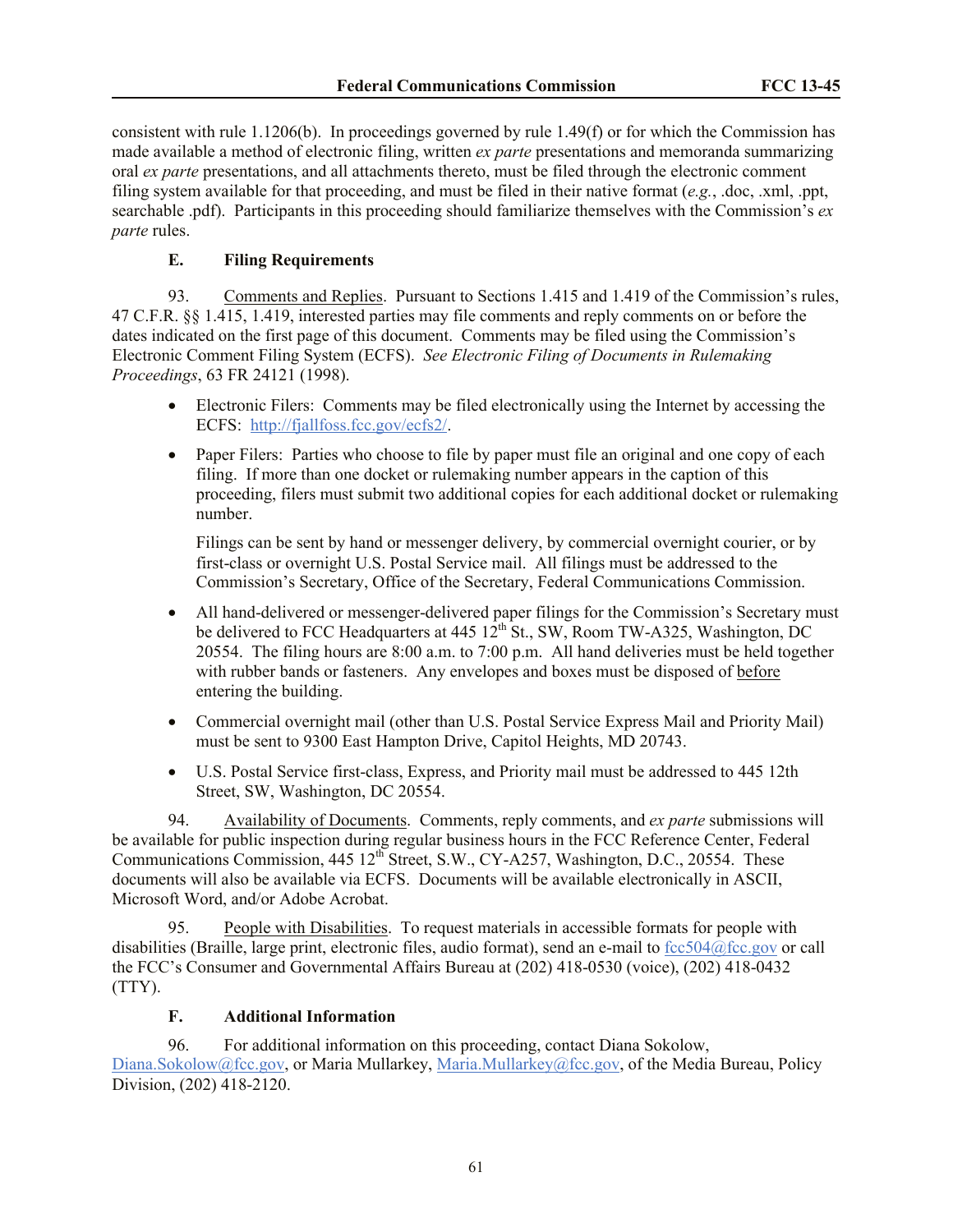# **VII. ORDERING CLAUSES**

97. Accordingly, **IT IS ORDERED** that, pursuant to the Twenty-First Century Communications and Video Accessibility Act of 2010, Pub. L. No. 111-260, 124 Stat. 2751, and the authority found in Sections 4(i), 4(j), 303, 330(b), 713, and 716 of the Communications Act of 1934, as amended, 47 U.S.C. §§ 154(i), 154(j), 303, 330(b), 613, and 617, this *Report and Order and Further Notice of Proposed Rulemaking* **IS ADOPTED**, effective thirty (30) days after the date of publication in the *Federal Register*, except for Sections 79.105(a), 79.105(b)(3), and 79.105(b)(4), and revised Section 79.2(c), which shall become effective upon announcement in the *Federal Register* of OMB approval and an effective date of the rules.

98. **IT IS ORDERED** that, pursuant to the Twenty-First Century Communications and Video Accessibility Act of 2010, Pub. L. No. 111-260, 124 Stat. 2751, and the authority found in Sections 4(i), 4(j), 303, 330(b), 713, and 716 of the Communications Act of 1934, as amended, 47 U.S.C. §§ 154(i), 154(j), 303, 330(b), 613, and 617, the Commission's rules **ARE HEREBY AMENDED** as set forth in Appendix B.

99. **IT IS FURTHER ORDERED** that we delegate authority to the Media Bureau and the Consumer and Governmental Affairs Bureau to consider all requests for declaratory rulings pursuant to Section 1.2 of the Commission's rules, 47 C.F.R. § 1.2, all waiver requests pursuant to Sections 1.3 or 79.105(b)(4) of the Commission's rules, 47 C.F.R. §§ 1.3, 79.105(b)(4), and all informal requests for Commission action pursuant to Section 1.41 of the Commission's rules, 47 C.F.R. § 1.41, filed under these rules and pursuant to Sections 202 and 203 of the CVAA as discussed herein.

100. **IT IS FURTHER ORDERED** that the Commission's Consumer and Governmental Affairs Bureau, Reference Information Center, **SHALL SEND** a copy of this *Report and Order and Further Notice of Proposed Rulemaking* in MB Docket No. 12-107, including the Final Regulatory Flexibility Analysis and the Initial Regulatory Flexibility Analysis, to the Chief Counsel for Advocacy of the Small Business Administration.

101. **IT IS FURTHER ORDERED** that the Commission **SHALL SEND** a copy of this *Report and Order and Further Notice of Proposed Rulemaking* in MB Docket No. 12-107 in a report to be sent to Congress and the Government Accountability Office pursuant to the Congressional Review Act, *see* 5 U.S.C. § 801(a)(1)(A).

### FEDERAL COMMUNICATIONS COMMISSION

Marlene H. Dortch **Secretary**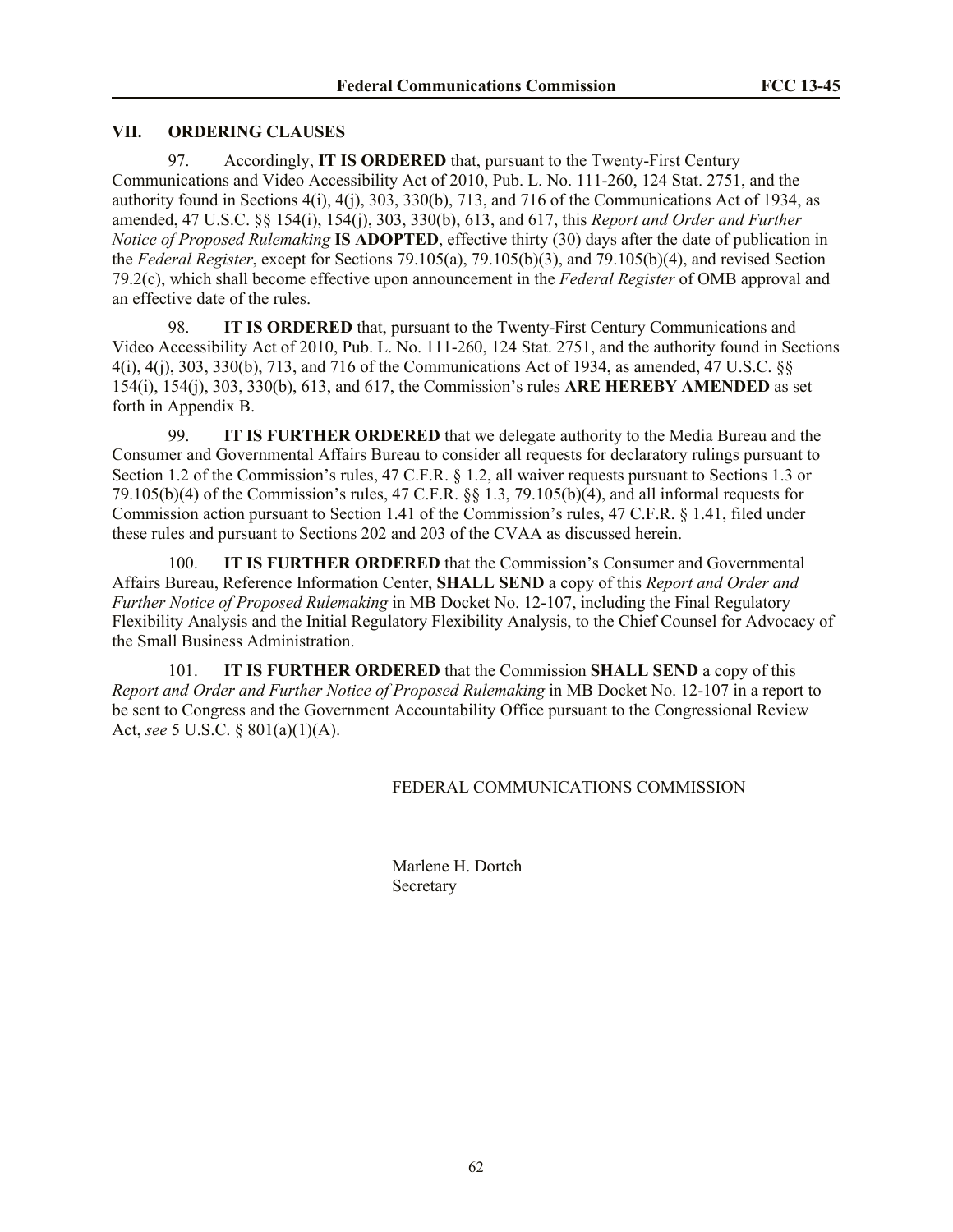# **APPENDIX A**

#### **List of Commenters**

#### **Comments filed in MB Docket No. 12-107**

American Council of the Blind (ACB) American Foundation for the Blind (AFB) AT&T Services, Inc. Consumer Electronics Association (CEA) DIRECTV, LLC DISH Network L.L.C. Entertainment Software Association (ESA) National Association of Broadcasters (NAB) National Cable & Telecommunications Association (NCTA) National Public Radio, Inc. (NPR) Pierce, Kelly Rehabilitation Engineering Research Center on Telecommunications Access and Consumer Groups  $(Consumer \, Groups)^{1}$ Rehabilitation Engineering Research Center for Wireless Technologies (Wireless RERC) Telecommunications Industry Association (TIA) The Weather Channel, LLC

#### **Reply Comments filed in MB Docket No. 12-107**

 $\overline{\phantom{a}}$ 

AT&T Services, Inc. CenturyLink, Inc. Consumer Electronics Association (CEA) CTIA-The Wireless Association (CTIA) Groupo Communications LLC National Association of Broadcasters (NAB) Rehabilitation Engineering Research Center on Telecommunications Access and Consumer Groups (Consumer Groups) $<sup>2</sup>$ </sup> Telecommunications Industry Association (TIA) Verizon Young, Faith

<sup>&</sup>lt;sup>1</sup> This comment was filed by: Telecommunications for the Deaf and Hard of Hearing, Inc. (TDI); American Association of the Deaf-Blind (AADB); National Association of the Deaf (NAD); and Rehabilitation Engineering Research Center on Telecommunications Access.

 $2$  This reply comment was filed by: Telecommunications for the Deaf and Hard of Hearing, Inc. (TDI); American Association of the Deaf-Blind (AADB); National Association of the Deaf (NAD); Deaf and Hard of Hearing Consumer Advocacy Center (DHHCAN); Hearing Loss Association of America (HLAA); Association of Late-Deafened Adults (ALDA); Cerebral Palsy and Deaf Organization (CPADO); and Rehabilitation Engineering Research Center on Telecommunications Access).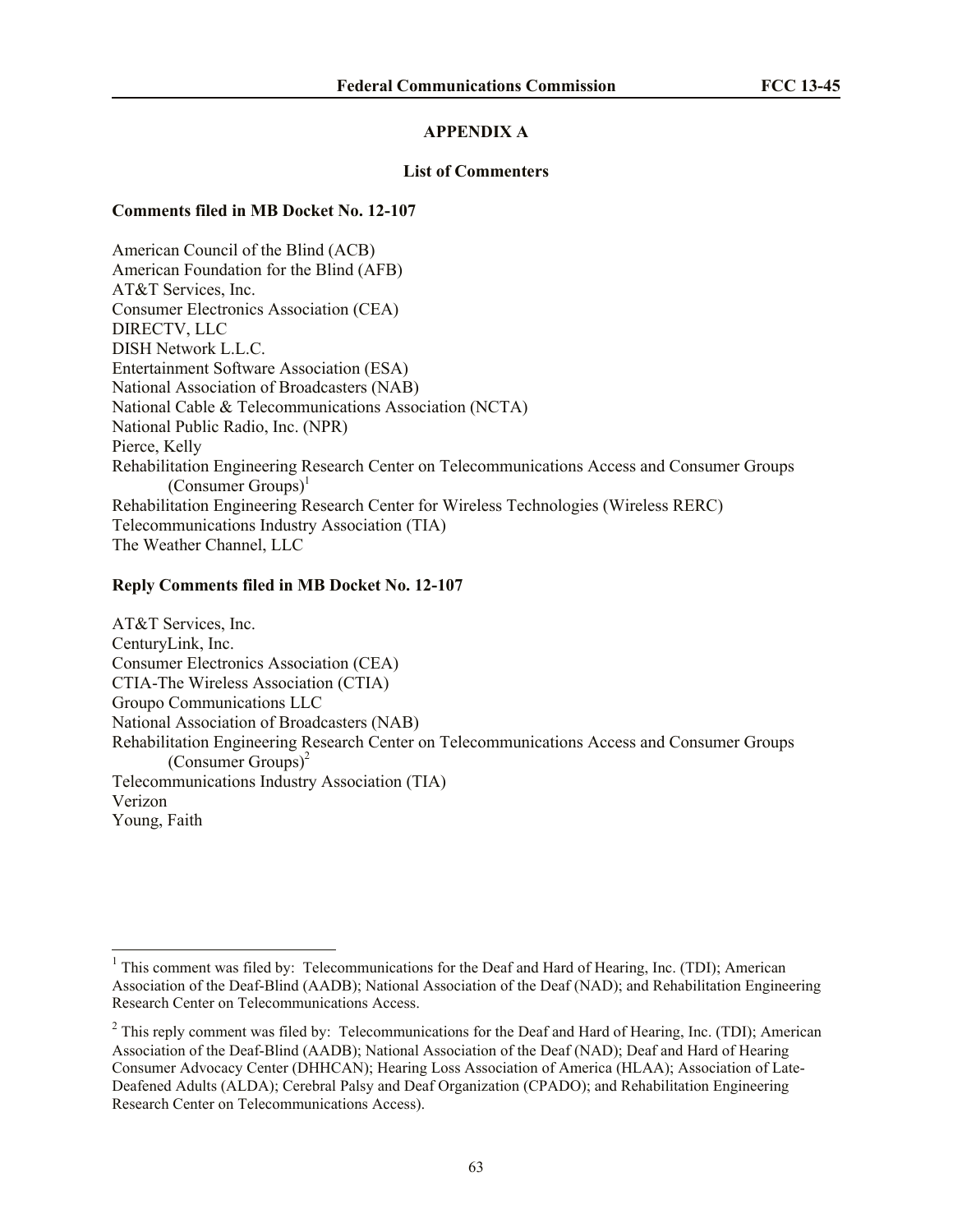# **APPENDIX B**

# **Final Rules**

The Federal Communications Commission amends Part 79 of Title 47 of the Code of Federal Regulations (CFR) as follows:

PART 79 – Closed Captioning and Video Description of Video Programming.

1. The authority citation for Part 79 will continue to read as follows:

AUTHORITY: 47 U.S.C. 151, 152(a), 154(i), 303, 307, 309, 310, 330, 544a, 613, 617.

2. Amend § 79.2 by revising paragraphs (b) and (c) to read as follows:

§ 79.2 Accessibility of programming providing emergency information.

\* \* \* \* \*

(b) \* \* \*

(1) Video programming distributors must make emergency information, as defined in paragraph (a) of this section, that is provided in the audio portion of the programming accessible to persons with hearing disabilities by using a method of closed captioning or by using a method of visual presentation, as described in § 79.1 of this part.

(2) Video programming distributors and video programming providers must make emergency information, as defined in paragraph (a) of this section, accessible as follows:

(i) Emergency information that is provided visually during a regularly scheduled newscast, or newscast that interrupts regular programming, must be made accessible to individuals who are blind or visually impaired; and

(ii) Emergency information that is provided visually during programming that is neither a regularly scheduled newscast, nor a newscast that interrupts regular programming, must be accompanied with an aural tone, and beginning [INSERT DATE TWO YEARS AFTER FEDERAL REGISTER PUBLICATION] must be made accessible to individuals who are blind or visually impaired through the use of a secondary audio stream to provide the emergency information aurally. Emergency information provided aurally on the secondary audio stream must be preceded by an aural tone and must be conveyed in full at least twice. Emergency information provided through use of text-to-speech ("TTS") technologies must be intelligible and must use the correct pronunciation of relevant information to allow consumers to learn about and respond to the emergency, including, but not limited to, the names of shelters, school districts, streets, districts, and proper names noted in the visual information. The video programming distributor or video programming provider that creates the visual emergency information content and adds it to the programming stream is responsible for providing an aural representation of the information on a secondary audio stream, accompanied by an aural tone. Video programming distributors are responsible for ensuring that the aural representation of the emergency information (including the accompanying aural tone) gets passed through to consumers.

(3) This rule applies to emergency information primarily intended for distribution to an audience in the geographic area in which the emergency is occurring.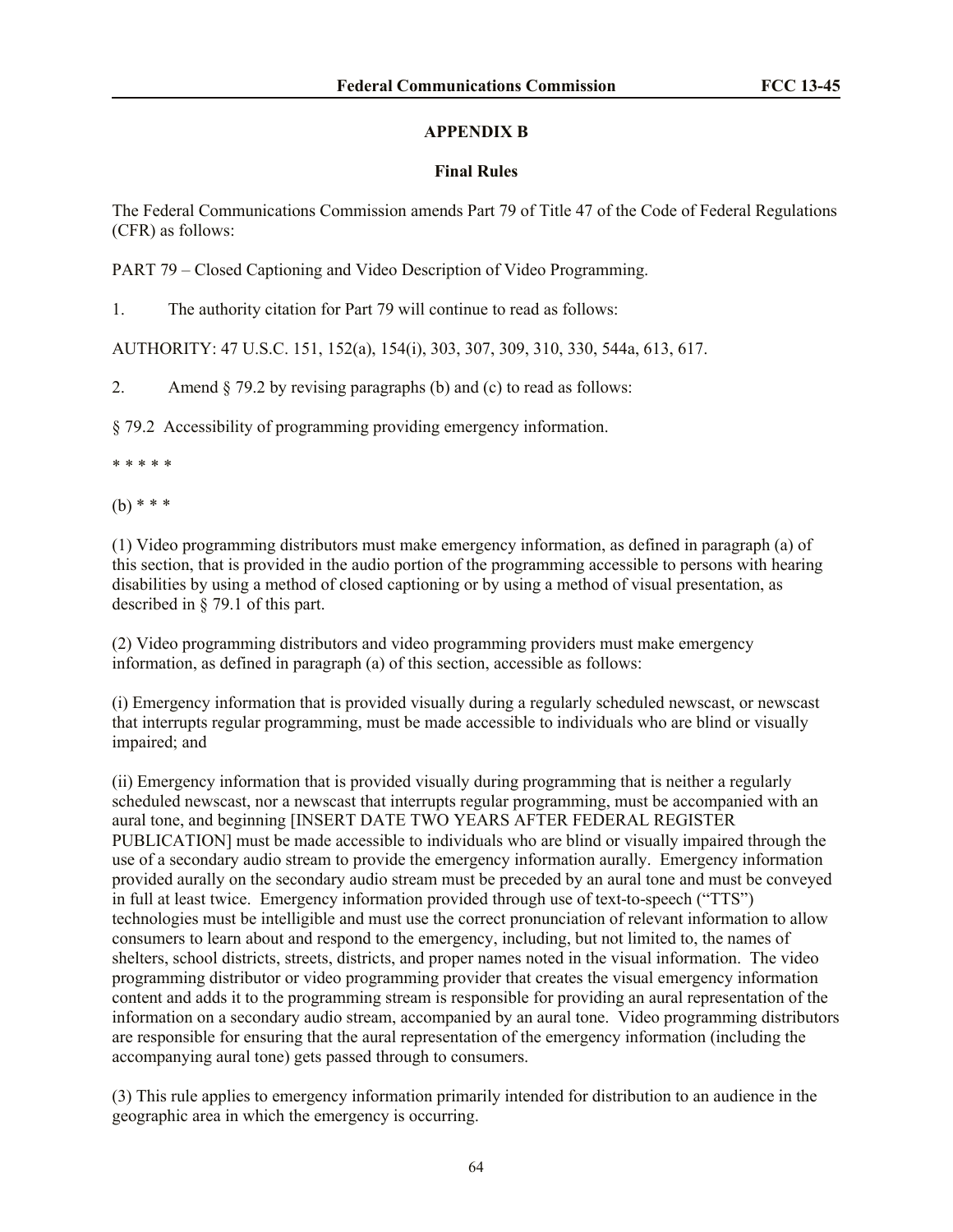(4) Video programming distributors must ensure that emergency information does not block any closed captioning and any closed captioning does not block any emergency information provided by means other than closed captioning.

(5) Video programming distributors and video programming providers must ensure that aural emergency information provided in accordance with  $\S 79.2(b)(2)(ii)$  supersedes all other programming on the secondary audio stream, including video description, foreign language translation, or duplication of the main audio stream, with each entity responsible only for its own actions or omissions in this regard.

(c) *Complaint procedures*. A complaint alleging a violation of this section may be transmitted to the Consumer and Governmental Affairs Bureau by any reasonable means, such as the Commission's online informal complaint filing system, letter, facsimile transmission, telephone (voice/TRS/TTY), Internet email, audio-cassette recording, and Braille, or some other method that would best accommodate the complainant's disability. The complaint should include the name of the video programming distributor or the video programming provider against whom the complaint is alleged, the date and time of the omission of emergency information, and the type of emergency. The Commission will notify the video programming distributor or the video programming provider of the complaint, and the distributor or the provider will reply to the complaint within 30 days.

3. Add § 79.105 to read as follows:

### **§ 79.105 Video description and emergency information accessibility requirements for all apparatus.**

(a) Effective [INSERT DATE TWO YEARS AFTER FEDERAL REGISTER PUBLICATION], all apparatus that (i) is designed to receive or play back video programming transmitted simultaneously with sound that is provided by entities subject to §§ 79.2 and 79.3 of this Part, (ii) is manufactured in the United States or imported for use in the United States, and (iii) uses a picture screen of any size, must have the capability to decode and make available the secondary audio stream if technically feasible, unless otherwise provided in this section, which will facilitate the following services:

(1) The transmission and delivery of video description services as required by § 79.3 of this Part; and

(2) Emergency information (as that term is defined in § 79.2 of this Part) in a manner that is accessible to individuals who are blind or visually impaired.

Note 1 to paragraph (a): Apparatus includes the physical device and the video player(s) capable of displaying video programming transmitted simultaneously with sound that manufacturers install into the devices they manufacture before sale, whether in the form of hardware, software, or a combination of both, as well as any video players capable of displaying video programming transmitted simultaneously with sound that manufacturers direct consumers to install after sale.

Note 2 to paragraph (a): This paragraph places no restrictions on the importing, shipping, or sale of apparatus that were manufactured before [INSERT DATE TWO YEARS AFTER FEDERAL REGISTER PUBLICATION].

(b) *Exempt apparatus.* (1) *Display-only monitors.* Apparatus or class of apparatus that are display-only video monitors with no playback capability are not required to comply with the provisions of this section.

(2) *Professional or commercial equipment.* Apparatus or class of apparatus that are professional or commercial equipment not typically used by the public are not required to comply with the provisions of this section.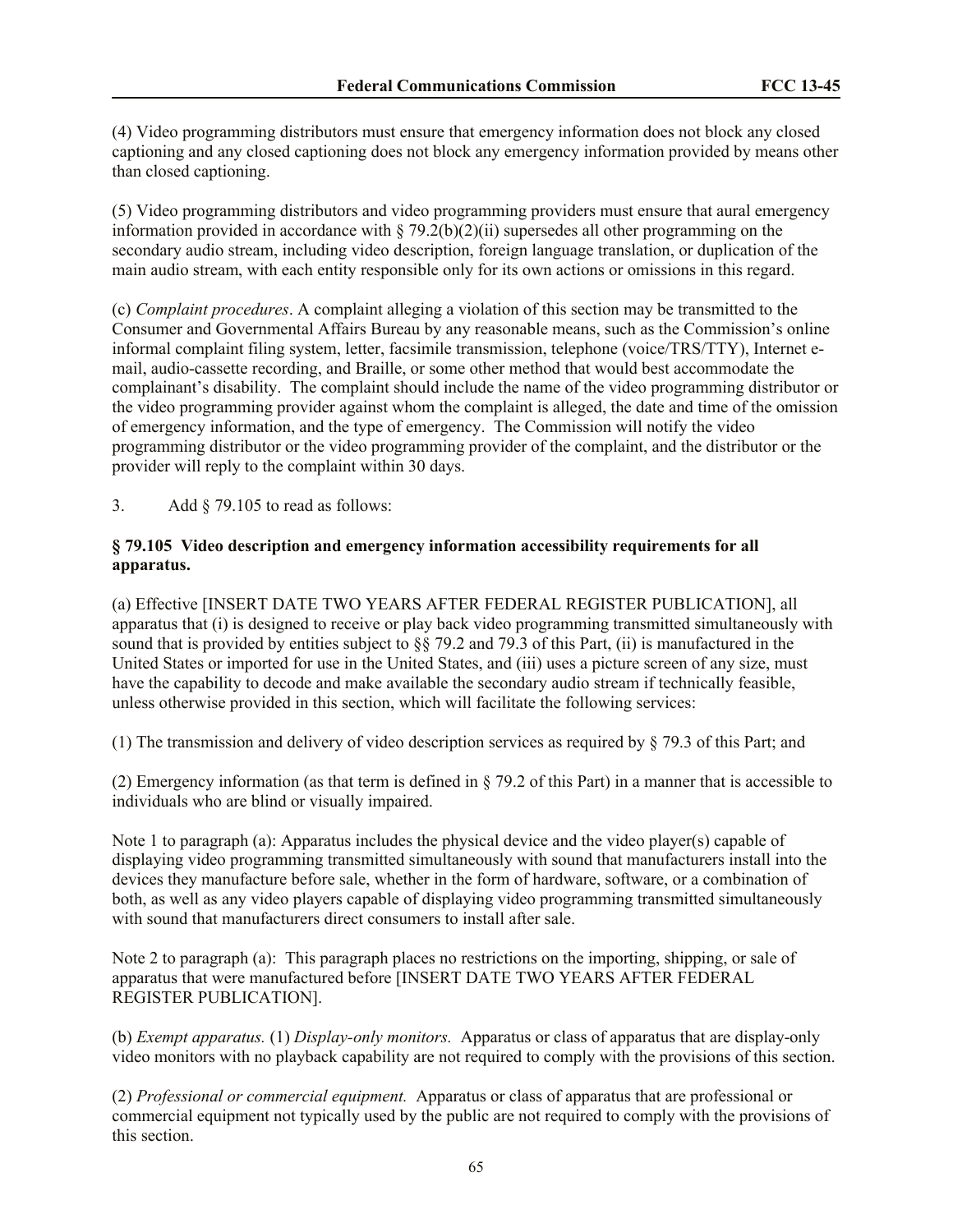(3)(i) *Achievable.* Apparatus that use a picture screen of less than 13 inches in size must comply with the provisions of this section only if doing so is achievable as defined in this section. Manufacturers of apparatus that use a picture screen of less than 13 inches in size may petition the Commission for a full or partial exemption from the video description and emergency information requirements of this section pursuant to  $\S 1.41$  of this chapter, which the Commission may grant upon a finding that the requirements of this section are not achievable, or may assert that such apparatus is fully or partially exempt as a response to a complaint, which the Commission may dismiss upon a finding that the requirements of this section are not achievable.

(ii) The petitioner or respondent must support a petition for exemption or a response to a complaint with sufficient evidence to demonstrate that compliance with the requirements of this section is not "achievable" where "achievable" means with reasonable effort or expense. The Commission will consider the following factors when determining whether the requirements of this section are not "achievable<sup>"</sup>

(A) The nature and cost of the steps needed to meet the requirements of this section with respect to the specific equipment or service in question;

(B) The technical and economic impact on the operation of the manufacturer or provider and on the operation of the specific equipment or service in question, including on the development and deployment of new communications technologies;

(C) The type of operations of the manufacturer or provider; and

(D) The extent to which the service provider or manufacturer in question offers accessible services or equipment containing varying degrees of functionality and features, and offered at differing price points.

(4) *Waiver.* Manufacturers of apparatus may petition the Commission for a full or partial waiver of the requirements of this section, which the Commission may grant upon a finding that the apparatus meets one of the following provisions:

(i) The apparatus is primarily designed for activities other than receiving or playing back video programming transmitted simultaneously with sound; or

(ii) The apparatus is designed for multiple purposes, capable of receiving or playing back video programming transmitted simultaneously with sound but whose essential utility is derived from other purposes.

(c) *Interconnection.* Covered apparatus shall use interconnection mechanisms that make available the audio provided via a secondary audio stream.

4. Add § 79.106 to read as follows:

### **§ 79.106 Video description and emergency information accessibility requirements for recording devices.**

(a) Effective [INSERT DATE TWO YEARS AFTER FEDERAL REGISTER PUBLICATION], all apparatus that (i) is designed to record video programming transmitted simultaneously with sound that is provided by entities subject to §§ 79.2 and 79.3 of this Part, and (ii) is manufactured in the United States or imported for use in the United States, must comply with the provisions of this section except that apparatus must only do so if it is achievable as defined in  $\S$  79.105(b)(3).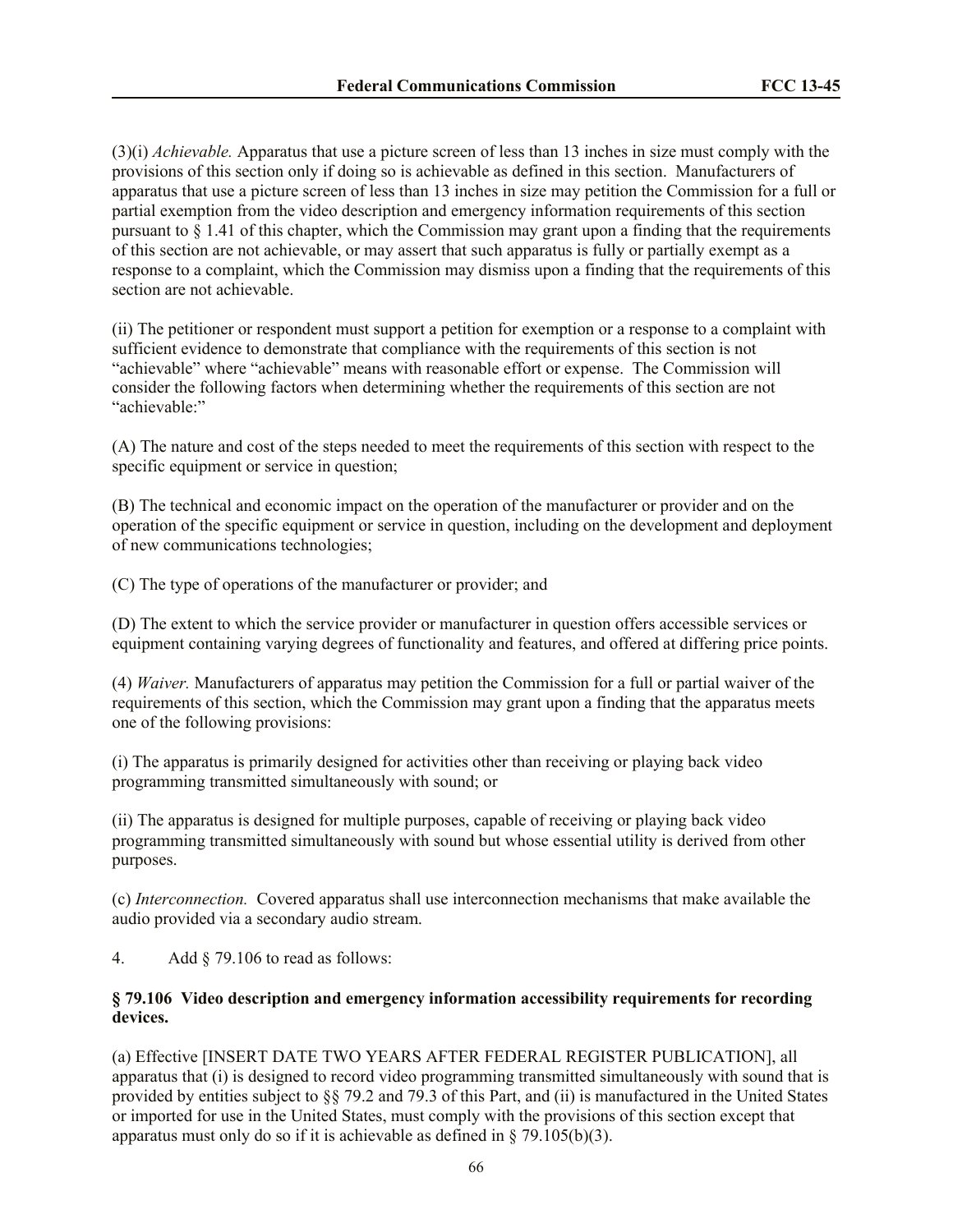Note 1 to paragraph (a): Apparatus includes the physical device and the video player(s) capable of displaying video programming transmitted simultaneously with sound that manufacturers install into the devices they manufacture before sale, whether in the form of hardware, software, or a combination of both, as well as any video players capable of displaying video programming transmitted simultaneously with sound that manufacturers direct consumers to install after sale.

Note 2 to paragraph (a): This paragraph places no restrictions on the importing, shipping, or sale of apparatus that were manufactured before [INSERT DATE TWO YEARS AFTER FEDERAL REGISTER PUBLICATION].

(b) All apparatus subject to this section must enable the presentation or the pass through of the secondary audio stream, which will facilitate the provision of video description signals and emergency information (as that term is defined in § 79.2 of this Part) such that viewers are able to activate and de-activate the video description as the video programming is played back on a picture screen of any size.

(c) All apparatus subject to this section must comply with the interconnection mechanism requirements in  $§ 79.105(c).$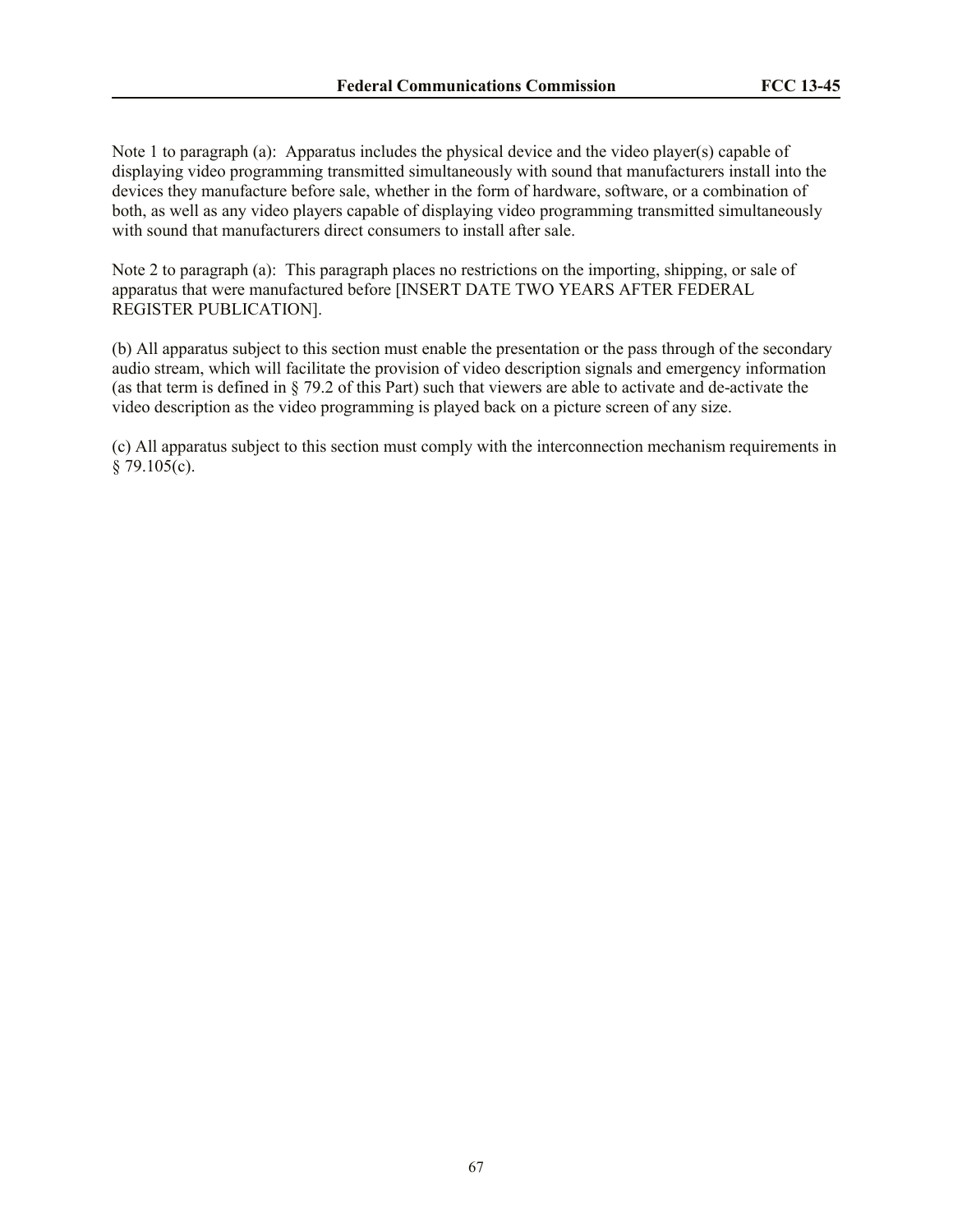# **APPENDIX C**

## **Final Regulatory Flexibility Analysis for the** *Report and Order*

1. As required by the Regulatory Flexibility Act of 1980, as amended ("RFA"),<sup>1</sup> an Initial Regulatory Flexibility Analysis ("IRFA") was incorporated in the *Notice of Proposed Rulemaking* in this proceeding.<sup>2</sup> The Federal Communications Commission ("Commission") sought written public comment on the proposals in the *NPRM*, including comment on the IRFA. The Commission received no comments on the IRFA. This present Final Regulatory Flexibility Analysis ("FRFA") conforms to the RFA.<sup>3</sup>

# **A. Need for, and Objectives of, the Report and Order**

2. Pursuant to the Twenty-First Century Communications and Video Accessibility Act of 2010 ("CVAA"),<sup>4</sup> the *Report and Order* adopts rules requiring that emergency information<sup>5</sup> provided in video programming be made accessible to individuals who are blind or visually impaired and that certain apparatus be capable of delivering video description and emergency information to those individuals. Section 202 of the CVAA directs the Commission to promulgate rules requiring video programming providers, video programming distributors, and program owners<sup>6</sup> to convey emergency information in a manner accessible to individuals who are blind or visually impaired.<sup>7</sup> The *Report and Order* implements this mandate by requiring the use of a secondary audio stream<sup>8</sup> to convey televised emergency information aurally, when such information is conveyed visually during programming other than

3 *See* 5 U.S.C. § 604.

 $\overline{\phantom{a}}$ 

4 Pub. L. No. 111-260, 124 Stat. 2751 (2010) (as codified in various sections of 47 U.S.C.). *See also* Amendment of Twenty-First Century Communications and Video Accessibility Act of 2010, Pub. L. No. 111-265, 124 Stat. 2795 (2010) (making technical corrections to the CVAA). The foregoing are collectively referred to herein as the CVAA. The CVAA was enacted on October 8, 2010.

 $<sup>5</sup>$  The CVAA directed the Commission to apply here the definition of "emergency information" found in the</sup> Commission's rules. 47 U.S.C. §  $613(g)(1)$ . "Emergency information" is defined in the Commission's rules as "[i]nformation, about a current emergency, that is intended to further the protection of life, health, safety, and property, *i.e.*, critical details regarding the emergency and how to respond to the emergency. Examples of the types of emergencies covered include tornadoes, hurricanes, floods, tidal waves, earthquakes, icing conditions, heavy snows, widespread fires, discharge of toxic gases, widespread power failures, industrial explosions, civil disorders, school closings and changes in school bus schedules resulting from such conditions, and warnings and watches of impending changes in weather." 47 C.F.R. § 79.2(a)(2). "Critical details include, but are not limited to, specific details regarding the areas that will be affected by the emergency, evacuation orders, detailed descriptions of areas to be evacuated, specific evacuation routes, approved shelters or the way to take shelter in one's home, instructions on how to secure personal property, road closures, and how to obtain relief assistance." Note to 47 C.F.R. § 79.2(a)(2).

 $6$  Section 79.1 of the Commission's rules defines the terms "video programming distributor" and "video programming provider." 47 C.F.R. §§ 79.1(a)(2)-(3). It does not define the term "program owner."

 $^7$  47 U.S.C. § 613(g)(2).

<sup>8</sup> A secondary audio stream is an audio channel, other than the main program audio channel, that is typically used for foreign language audio and video description.

<sup>&</sup>lt;sup>1</sup> See 5 U.S.C. § 603. The RFA, see 5 U.S.C. §§ 601-612, has been amended by the Small Business Regulatory Enforcement Fairness Act of 1996 ("SBREFA"), Pub. L. No. 104-121, Title II, 110 Stat. 857 (1996). The SBREFA was enacted as Title II of the Contract With America Advancement Act of 1996 ("CWAAA").

<sup>2</sup> *See Accessible Emergency Information, and Apparatus Requirements for Emergency Information and Video Description: Implementation of the Twenty-First Century Communications and Video Accessibility Act of 2010*, Notice of Proposed Rulemaking, 27 FCC Rcd 14728 (2012) ("*NPRM*").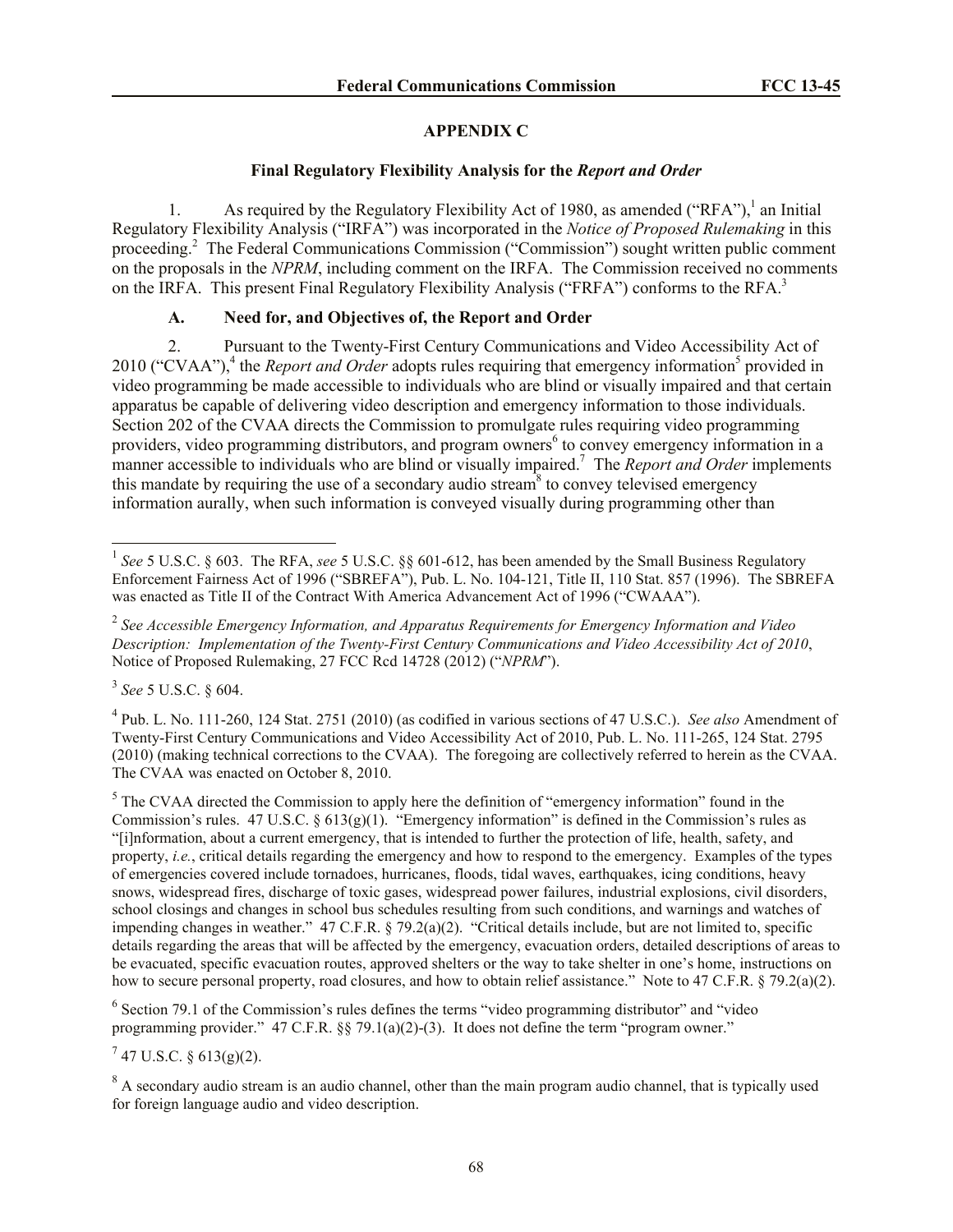newscasts, for example, in an on-screen crawl.<sup>9</sup> This requirement, which has widespread industry support, will serve the public interest by ensuring that televised emergency information is accessible to individuals who are blind or visually impaired. Further, as directed by Section 203 of the CVAA, the *Report and Order* requires certain apparatus that receive, play back, or record video programming to make available video description<sup>10</sup> services and accessible emergency information.<sup>11</sup> Specifically, the apparatus rules require that certain apparatus make available the secondary audio stream, which is currently used to provide video description and which will be used to provide aural emergency information. The apparatus requirements will benefit individuals who are blind or visually impaired by ensuring that apparatus on which consumers receive, play back, or record video programming are capable of accessing emergency information and video description services. We understand that most apparatus subject to the rules already comply with these requirements.

3. As discussed in Section III of the *Report and Order*, we adopt emergency information requirements for video programming distributors, video programming providers, and program owners pursuant to Section 202(a) of the CVAA. Specifically, we adopt rules that will:

- Clarify that the new emergency information requirements apply to video programming provided by entities that are covered by Section 79.2 of the Commission's rules – *i.e.*, broadcasters, MVPDs, and any other distributor of video programming for residential reception that delivers such programming directly to the home and is subject to the jurisdiction of the Commission;
- Require that covered entities make an aural presentation of emergency information that is provided visually in non-newscast programming available on a secondary audio stream;
- Continue to require the use of an aural tone to precede emergency information on the main program audio, and now also require use of the aural tone to precede emergency information on the secondary audio stream;
- Permit, but do not require, the use of text-to-speech ("TTS") technologies as a method for providing an aural rendition of emergency information, and impose qualitative requirements if TTS is used;
- Require that emergency information provided aurally on the secondary audio stream be conveyed at least twice in full;
- Require that emergency information supersede all other programming on the secondary audio stream;
- Decline to make any substantive revisions to the current definition of emergency information, but clarify that severe thunderstorms and other severe weather events are included within the current definition;
- Revise the emergency information rule, as required by the statute, to include video programming providers (which includes program owners) as parties responsible for making emergency information available to individuals who are blind or visually impaired, in addition to already covered video programming distributors, and to allocate responsibilities among covered entities;
- Adopt a compliance deadline of two years from the date of *Federal Register* publication for compliance with the emergency information rules adopted in the *Report and Order*; and

 9 *See Report and Order* Section III.B.1.

 $10$  "Video description" is defined as "[t]he insertion of audio narrated descriptions of a television program's key visual elements into natural pauses between the program's dialogue." 47 C.F.R. § 79.3(a)(3).

<sup>&</sup>lt;sup>11</sup> 47 U.S.C. §§ 303(u), (z), 330(b). *See Report and Order* Section IV.A.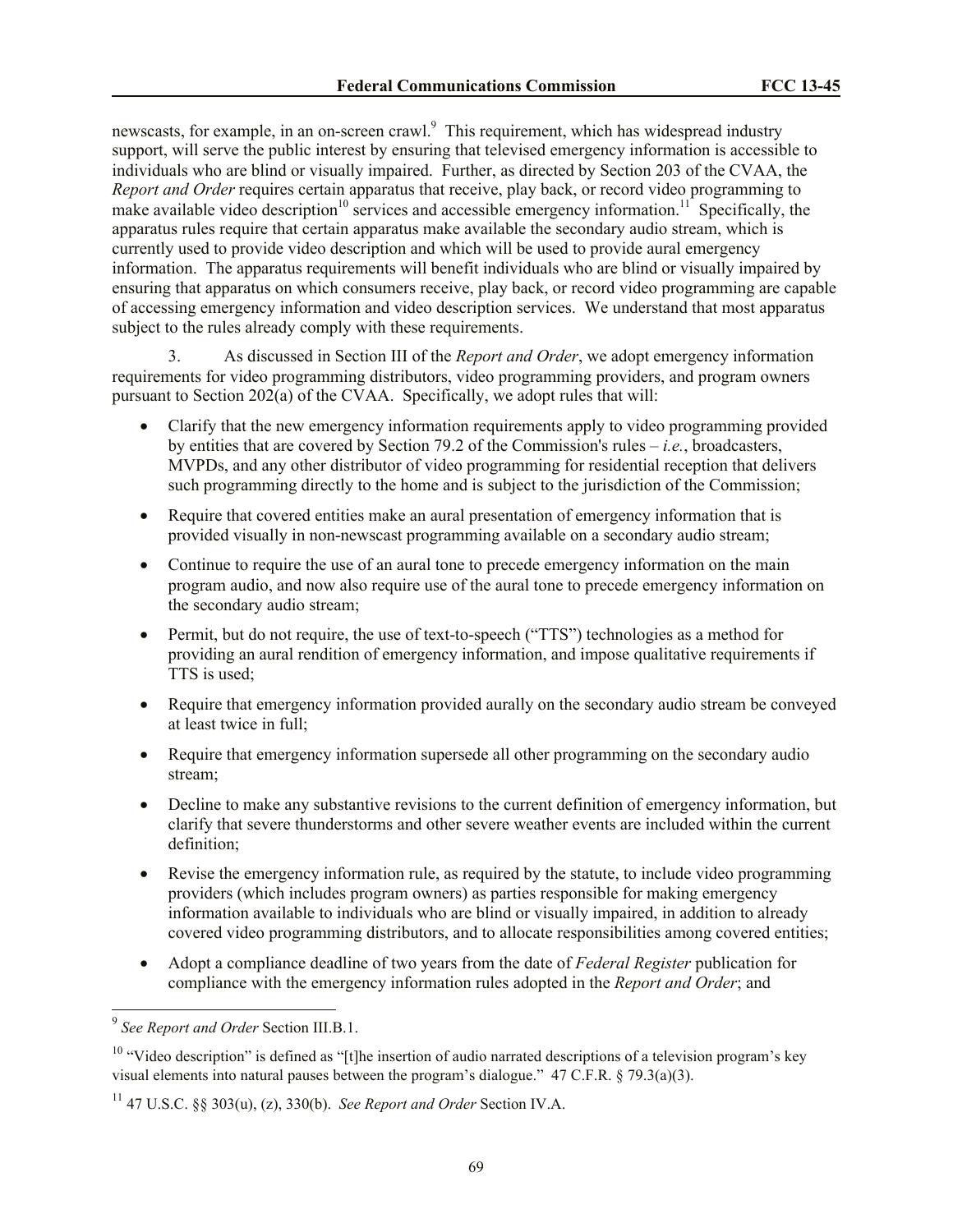Grant waivers to The Weather Channel, LLC ("The Weather Channel") and DIRECTV, LLC ("DIRECTV") to provide them with additional time and flexibility to come into compliance with the rules adopted herein with regard to the provision of local weather alerts during The Weather Channel's programming via devices that are not currently capable of providing aural emergency information on a secondary audio stream.

4. As discussed in Section IV of the *Report and Order*, we adopt apparatus requirements for emergency information and video description pursuant to Section 203 of the CVAA. Specifically, we adopt rules that will:

- Require apparatus designed to receive, play back, or record video programming transmitted simultaneously with sound to make secondary audio streams available, because such streams are the existing mechanism for providing video description and the new mechanism for making emergency information accessible;
- Decline at this time to adopt specific performance and display standards or policies addressing certain issues from the 2011 video description proceeding;
- Permit, but do not require, covered apparatus to contain TTS capability;
- Limit applicability of the apparatus requirements, at this time, to apparatus designed to receive, play back, or record video programming provided by entities subject to Sections 79.2 and 79.3 of our rules;
- Apply the apparatus requirements to removable media players, but not to professional and commercial equipment or display-only monitors;
- Find that the apparatus requirements adopted in the *Report and Order* apply to mobile digital television ("mobile DTV") apparatus because such apparatus make available mobile DTV services, which are provided by television broadcast stations subject to Sections 79.2 and 79.3 of our rules;
- Implement the statutory provision that permits alternate means of compliance;
- Adopt a compliance deadline of two years from the date of *Federal Register* publication for compliance with the apparatus rules adopted in the *Report and Order*; and
- Adopt procedures for complaints alleging violations of the apparatus requirements adopted in the *Report and Order*.

# **B. Legal Basis**

5. The authority for the action taken in this rulemaking is contained in the Twenty-First Century Communications and Video Accessibility Act of 2010, Pub. L. No. 111-260, 124 Stat. 2751, and Sections 4(i), 4(j), 303, 330(b), 713, and 716 of the Communications Act of 1934, as amended, 47 U.S.C. §§ 154(i), 154(j), 303, 330(b), 613, and 617.

# **C. Summary of Significant Issues Raised by Public Comments in Response to the IRFA**

6. No comments were filed in response to the IRFA.

# **D. Description and Estimate of the Number of Small Entities to Which the Rules Will Apply**

7. The RFA directs the Commission to provide a description of and, where feasible, an estimate of the number of small entities that will be affected by the rules adopted in the *Report and*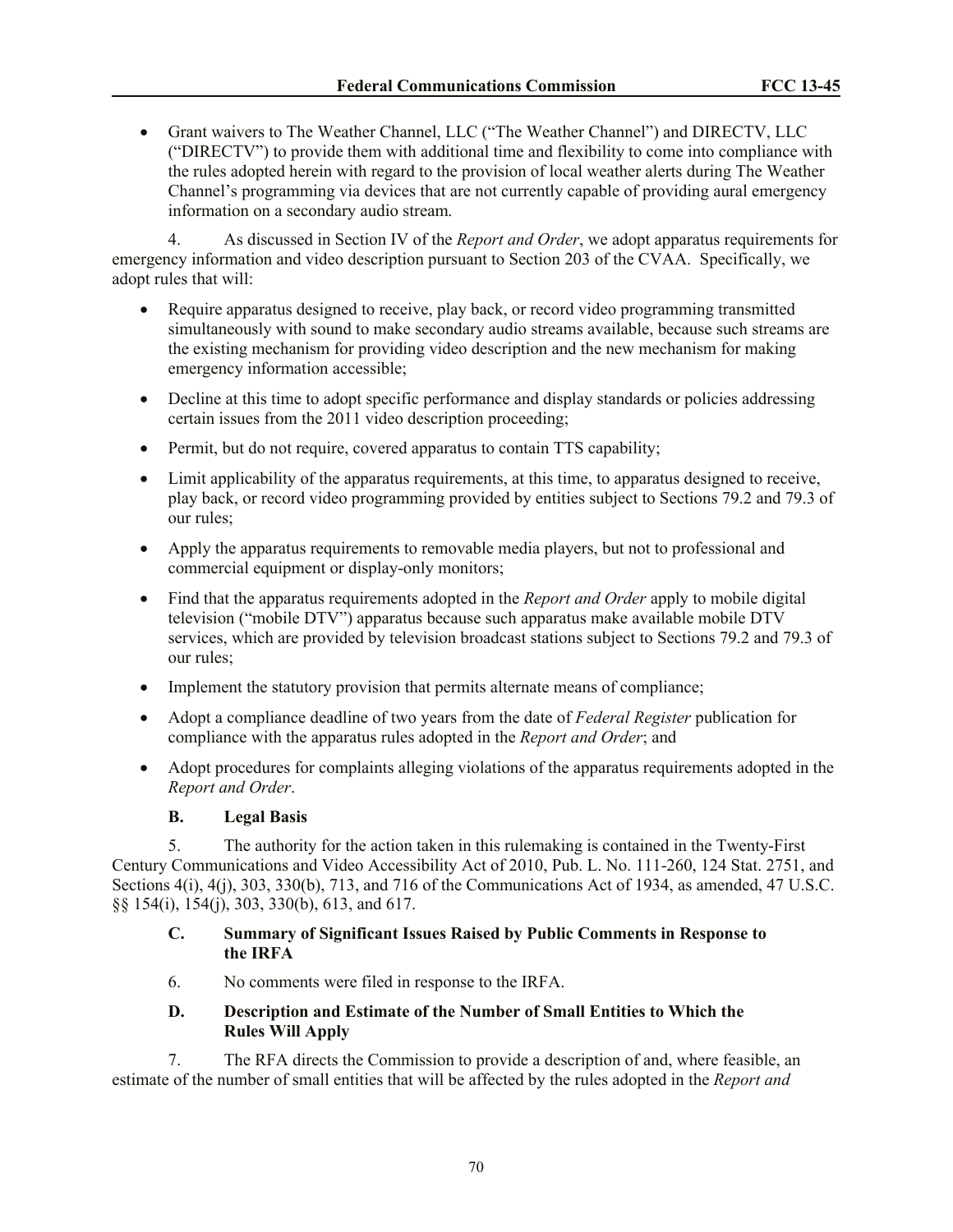*Order*.<sup>12</sup> The RFA generally defines the term "small entity" as having the same meaning as the terms "small business," "small organization," and "small governmental jurisdiction."<sup>13</sup> In addition, the term "small business" has the same meaning as the term "small business concern" under the Small Business Act.<sup>14</sup> A "small business concern" is one which: (1) is independently owned and operated; (2) is not dominant in its field of operation; and (3) satisfies any additional criteria established by the Small Business Administration ("SBA").<sup>15</sup>

8. *Cable Television Distribution Services.* Since 2007, these services have been defined within the broad economic census category of "Wired Telecommunications Carriers," which is defined as follows: "This industry comprises establishments primarily engaged in operating and/or providing access to transmission facilities and infrastructure that they own and/or lease for the transmission of voice, data, text, sound, and video using wired telecommunications networks. Transmission facilities may be based on a single technology or a combination of technologies."<sup>16</sup> The SBA has developed a small business size standard for this category, which is: all such firms having 1,500 or fewer employees.<sup>17</sup> Census data for 2007 shows that there were 31,996 establishments that operated that year.<sup>18</sup> Of those 31,996, 1,818 operated with more than 100 employees, and 30,178 operated with fewer than 100 employees.<sup>19</sup> Thus, under this category and the associated small business size standard, the majority of such firms can be considered small.

9. *Cable Companies and Systems.* The Commission has also developed its own small business size standards, for the purpose of cable rate regulation. Under the Commission's rules, a "small cable company" is one serving  $400,000$  or fewer subscribers nationwide.<sup>20</sup> Industry data indicate that all but ten cable operators nationwide are small under this size standard.<sup>21</sup> In addition, under the Commission's rules, a "small system" is a cable system serving  $15,000$  or fewer subscribers.<sup>22</sup> Industry data indicate that, of 6,101 systems nationwide, 4,410 systems have under 10,000 subscribers, and an

 $^{13}$  *Id.* § 601(6).

 $\overline{a}$ 

<sup>14</sup> *Id.* § 601(3) (incorporating by reference the definition of "small-business concern" in the Small Business Act, 15 U.S.C.  $\S 632$ ). Pursuant to 5 U.S.C.  $\S 601(3)$ , the statutory definition of a small business applies "unless an agency, after consultation with the Office of Advocacy of the Small Business Administration and after opportunity for public comment, establishes one or more definitions of such term which are appropriate to the activities of the agency and publishes such definition(s) in the Federal Register."

 $^{15}$  15 U.S.C. 8 632.

<sup>16</sup> U.S. Census Bureau, 2007 NAICS Definitions, 517110 Wired Telecommunications Carriers.

<sup>17</sup> 13 C.F.R. § 121.201; 2007 NAICS code 517110.

<sup>18</sup>http://factfinder2.census.gov/faces/tableservices/jsf/pages/productview.xhtml?pid=ECN\_2007\_US\_51SSSZ2&pro dType=table.

<sup>19</sup> *See id*.

<sup>20</sup> 47 C.F.R. § 76.901(e). The Commission determined that this size standard equates approximately to a size standard of \$100 million or less in annual revenues. *Implementation of Sections of the 1992 Cable Act: Rate Regulation,* Sixth Report and Order and Eleventh Order on Reconsideration, 10 FCC Rcd 7393, 7408 (1995).

<sup>21</sup> *See* BROADCASTING & CABLE YEARBOOK 2010 at C-2 (2009) (data current as of Dec. 2008).

 $22$  47 C.F.R. § 76.901(c).

 $^{12}$  5 U.S.C. § 603(b)(3).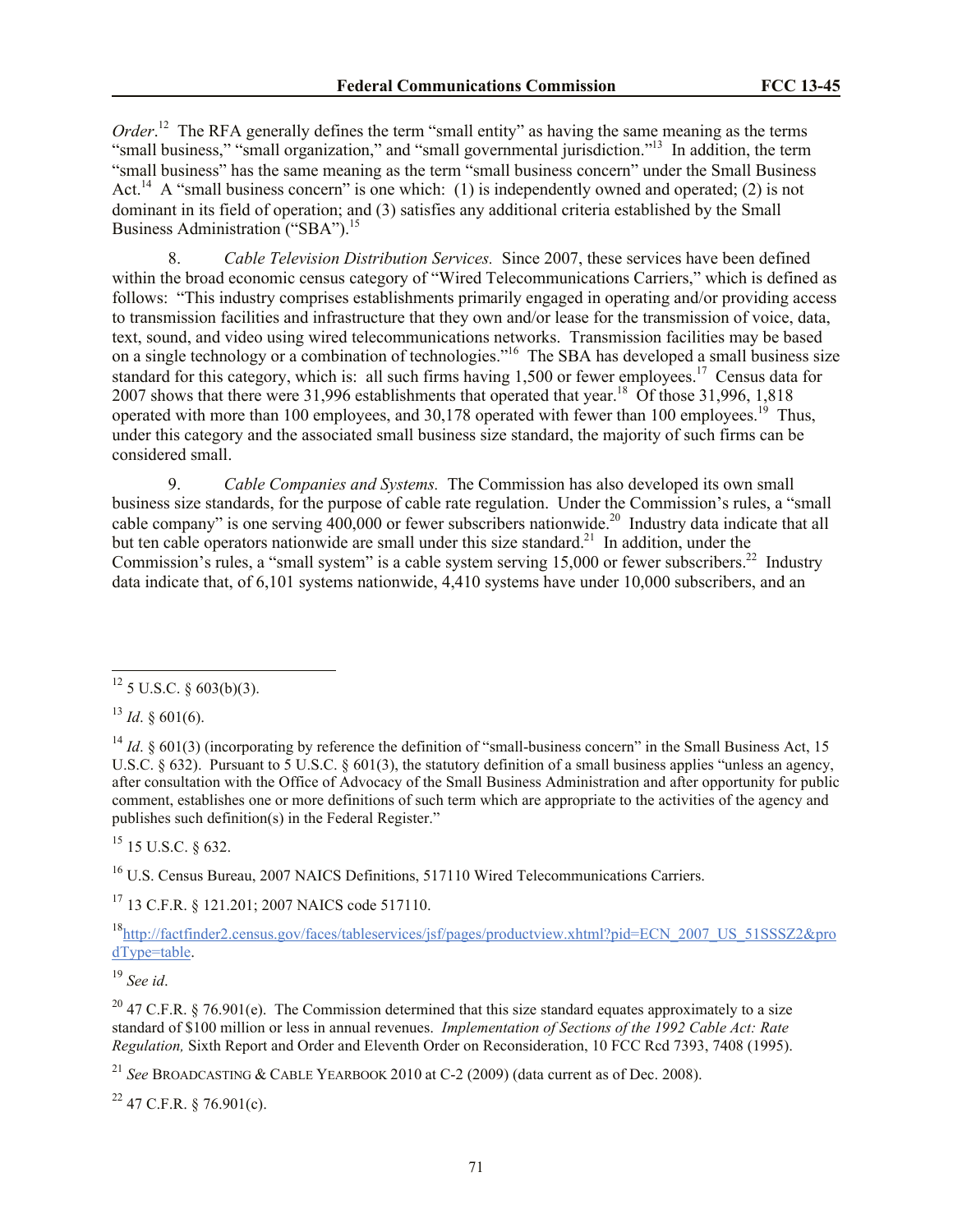additional 258 systems have 10,000-19,999 subscribers.<sup>23</sup> Thus, under this standard, most cable systems are small.

10. *Cable System Operators*.The Communications Act of 1934, as amended, also contains a size standard for small cable system operators, which is "a cable operator that, directly or through an affiliate, serves in the aggregate fewer than 1 percent of all subscribers in the United States and is not affiliated with any entity or entities whose gross annual revenues in the aggregate exceed \$250,000,000."<sup>24</sup> The Commission has determined that an operator serving fewer than 677,000 subscribers shall be deemed a small operator if its annual revenues, when combined with the total annual revenues of all its affiliates, do not exceed \$250 million in the aggregate.<sup>25</sup> Industry data indicate that all but nine cable operators nationwide are small under this subscriber size standard.<sup>26</sup> We note that the Commission neither requests nor collects information on whether cable system operators are affiliated with entities whose gross annual revenues exceed \$250 million,<sup>27</sup> and therefore we are unable to estimate more accurately the number of cable system operators that would qualify as small under this size standard.

11. *Television Broadcasting*. This Economic Census category "comprises establishments primarily engaged in broadcasting images together with sound. These establishments operate television broadcasting studios and facilities for the programming and transmission of programs to the public."<sup>28</sup> The SBA has created the following small business size standard for Television Broadcasting firms: those having \$14 million or less in annual receipts.<sup>29</sup> The Commission has estimated the number of licensed commercial television stations to be  $1,387$ <sup>30</sup> In addition, according to Commission staff review of the BIA Advisory Services, LLC's *Media Access Pro Television Database* on March 28, 2012, about 950 of an estimated 1,300 commercial television stations (or approximately 73 percent) had revenues of \$14 million or less.<sup>31</sup> We therefore estimate that the majority of commercial television broadcasters are small entities.

12. We note, however, that in assessing whether a business concern qualifies as small under the above definition, business (control) affiliations<sup>32</sup> must be included. Our estimate, therefore, likely overstates the number of small entities that might be affected by our action because the revenue figure on

<sup>26</sup> *See* BROADCASTING & CABLE YEARBOOK 2010 at C-2 (2009) (data current as of Dec. 2008).

 $\overline{a}$ 

<sup>23</sup> *See* TELEVISION & CABLE FACTBOOK 2009 at F-2 (2009) (data current as of Oct. 2008). The data do not include 957 systems for which classifying data were not available.

<sup>24</sup> 47 U.S.C. § 543(m)(2); *see* 47 C.F.R. § 76.901(f) & nn. 1-3.

<sup>25</sup> 47 C.F.R. § 76.901(f); *see FCC Announces New Subscriber Count for the Definition of Small Cable Operator*, Public Notice, 16 FCC Rcd 2225 (Cable Services Bureau 2001).

 $27$  The Commission does receive such information on a case-by-case basis if a cable operator appeals a local franchise authority's finding that the operator does not qualify as a small cable operator pursuant to § 76.901(f) of the Commission's rules. *See* 47 C.F.R. § 76.901(f).

<sup>&</sup>lt;sup>28</sup> U.S. Census Bureau, 2007 NAICS Definitions, "515120 Television Broadcasting," http://www.census.gov./cgibin/sssd/naics/naicsrch?code=515120&search=2007.

<sup>29</sup> 13 C.F.R. § 121.201; NAICS code 515120.

<sup>30</sup> *See FCC News Release*, "Broadcast Station Totals as of December 31, 2011," dated January 6, 2012, http://hraunfoss.fcc.gov/edocs\_public/attachmatch/DOC-311837A1.pdf.

<sup>31</sup> We recognize that BIA's estimate differs slightly from the FCC total given *supra*.

 $32$  "[Business concerns] are affiliates of each other when one concern controls or has the power to control the other or a third party or parties controls or has to power to control both." 13 C.F.R. § 21.103(a)(1).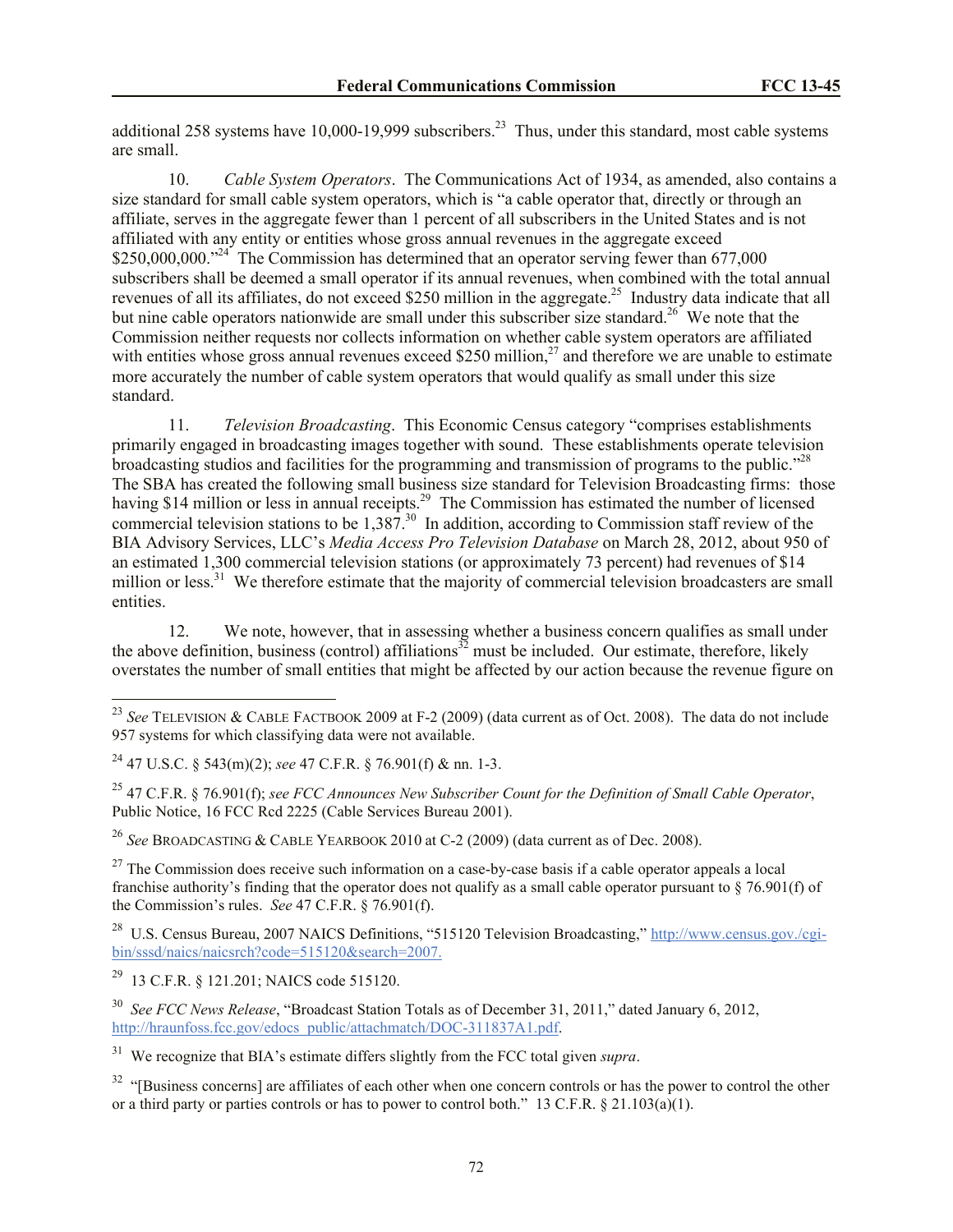which it is based does not include or aggregate revenues from affiliated companies. In addition, an element of the definition of "small business" is that the entity not be dominant in its field of operation. We are unable at this time to define or quantify the criteria that would establish whether a specific television station is dominant in its field of operation. Accordingly, the estimate of small businesses to which rules may apply does not exclude any television station from the definition of a small business on this basis and is therefore possibly over-inclusive to that extent.

13. In addition, the Commission has estimated the number of licensed noncommercial educational (NCE) television stations to be 396.<sup>33</sup> These stations are non-profit, and therefore considered to be small entities.  $34$ 

14. *Direct Broadcast Satellite ("DBS") Service.* DBS service is a nationally distributed subscription service that delivers video and audio programming via satellite to a small parabolic "dish" antenna at the subscriber's location. DBS, by exception, is now included in the SBA's broad economic census category, "Wired Telecommunications Carriers,"<sup>35</sup> which was developed for small wireline firms. Under this category, the SBA deems a wireline business to be small if it has  $1,500$  or fewer employees.<sup>36</sup> Census data for 2007 shows that there were 31,996 establishments that operated that year.<sup>37</sup> Of those 31,996, 1,818 operated with more than 100 employees, and 30,178 operated with fewer than 100 employees.<sup>38</sup> Thus, under this category and the associated small business size standard, the majority of such firms can be considered small. Currently, only two entities provide DBS service, which requires a great investment of capital for operation: DIRECTV and EchoStar Communications Corporation  $("EchoStar")$  (marketed as the DISH Network).<sup>39</sup> Each currently offers subscription services.  $DIRECTV<sup>40</sup>$  and EchoStar<sup>41</sup> each report annual revenues that are in excess of the threshold for a small business. Because DBS service requires significant capital, we believe it is unlikely that a small entity as defined by the SBA would have the financial wherewithal to become a DBS service provider.

15. *Satellite Telecommunications Providers.* Two economic census categories address the satellite industry. The first category has a small business size standard of \$15 million or less in average

<sup>36</sup> 13 C.F.R. § 121.201; 2007 NAICS code 517110.

<sup>37</sup>http://factfinder2.census.gov/faces/tableservices/jsf/pages/productview.xhtml?pid=ECN\_2007\_US\_51SSSZ2&pro dType=table.

 $\overline{a}$ 

<sup>40</sup> As of June 2006, DIRECTV is the largest DBS operator and the second largest MVPD, serving an estimated 16.20% of MVPD subscribers nationwide. *See 13th Annual Report*, 24 FCC Rcd at 687, Table B-3.

<sup>33</sup> *See FCC News Release*, "Broadcast Station Totals as of December 31, 2011," dated January 6, 2012, http://transition.fcc.gov/Daily\_Releases/Daily\_Business/2012/db0106/DOC-311837A1.pdf.

<sup>34</sup> *See generally* 5 U.S.C. §§ 601(4), (6).

<sup>35</sup> *See* 13 C.F.R. § 121.201, 2007 NAICS code 517110. The 2007 NAICS definition of the category of "Wired Telecommunications Carriers" is in paragraph 8, above.

<sup>38</sup> *See id*.

<sup>39</sup> S*ee Annual Assessment of the Status of Competition in the Market for the Delivery of Video Programming*, Thirteenth Annual Report, 24 FCC Rcd 542, 580, ¶ 74 (2009) ("*13th Annual Report*"). We note that, in 2007, EchoStar purchased the licenses of Dominion Video Satellite, Inc. ("Dominion") (marketed as Sky Angel). *See* Public Notice, "Policy Branch Information; Actions Taken," Report No. SAT-00474, 22 FCC Rcd 17776 (IB 2007).

<sup>&</sup>lt;sup>41</sup> As of June 2006, DISH Network is the second largest DBS operator and the third largest MVPD, serving an estimated 13.01% of MVPD subscribers nationwide. *See 13th Annual Report*, 24 FCC Rcd at 687, Table B-3. As of June 2006, Dominion served fewer than 500,000 subscribers, which may now be receiving "Sky Angel" service from DISH Network. *See id*. at 581, ¶ 76.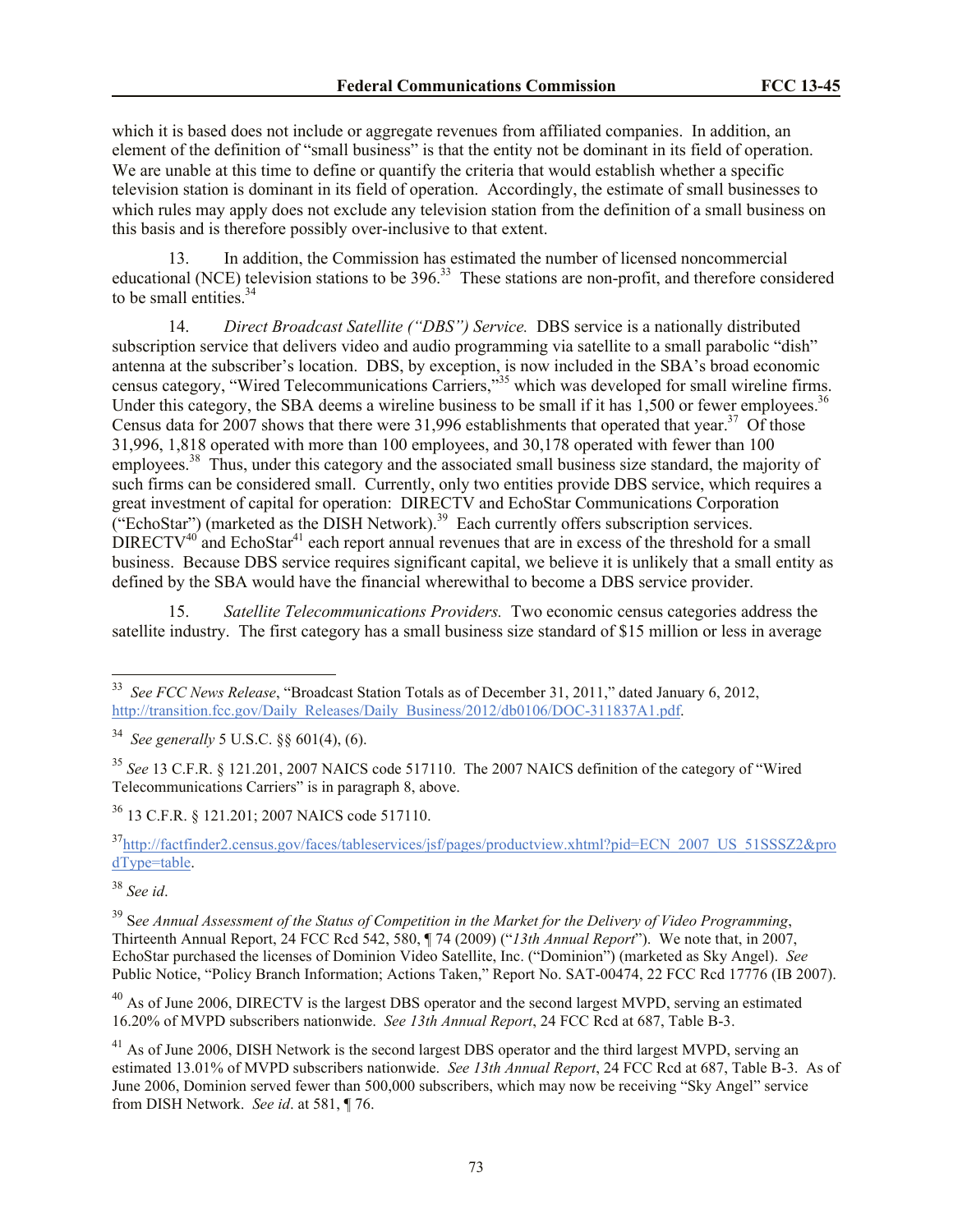annual receipts, under SBA rules.<sup>42</sup> The second has a size standard of \$25 million or less in annual receipts.<sup>43</sup>

16. The category of "Satellite Telecommunications" "comprises establishments primarily engaged in providing telecommunications services to other establishments in the telecommunications and broadcasting industries by forwarding and receiving communications signals via a system of satellites or reselling satellite telecommunications."<sup>44</sup> Census Bureau data for 2007 show that 607 Satellite Telecommunications establishments operated for that entire year.<sup>45</sup> Of this total, 533 establishments had annual receipts of under \$10 million or less, and 74 establishments had receipts of \$10 million or more.<sup>46</sup> Consequently, the Commission estimates that the majority of Satellite Telecommunications firms are small entities that might be affected by our action.

17. The second category, *i.e.*, "All Other Telecommunications," comprises "establishments primarily engaged in providing specialized telecommunications services, such as satellite tracking, communications telemetry, and radar station operation. This industry also includes establishments primarily engaged in providing satellite terminal stations and associated facilities connected with one or more terrestrial systems and capable of transmitting telecommunications to, and receiving telecommunications from, satellite systems. Establishments providing Internet services or voice over Internet protocol (VoIP) services via client-supplied telecommunications connections are also included in this industry."<sup>47</sup> For this category, Census Bureau data for 2007 shows that there were a total of 2,639 establishments that operated for the entire year.<sup>48</sup> Of those 2,639 establishments, 2,333 operated with annual receipts of less than \$10 million and 306 with annual receipts of \$10 million or more.<sup>49</sup> Consequently, the Commission estimates that a majority of All Other Telecommunications establishments are small entities that might be affected by our action.

18. *Satellite Master Antenna Television (SMATV) Systems, also known as Private Cable Operators (PCOs)*. SMATV systems or PCOs are video distribution facilities that use closed transmission paths without using any public right-of-way. They acquire video programming and distribute it via terrestrial wiring in urban and suburban multiple dwelling units such as apartments and condominiums, and commercial multiple tenant units such as hotels and office buildings. SMATV systems or PCOs are now included in the SBA's broad economic census category, "Wired Telecommunications Carriers,"<sup>50</sup> which was developed for small wireline firms. Under this category, the SBA deems a wireline business to be small if it has  $1,500$  or fewer employees.<sup>51</sup> Census data for 2007

<sup>42</sup> 13 C.F.R. § 121.201; NAICS code 517410.

<sup>43</sup> 13 C.F.R. § 121.201; NAICS code 517919.

<sup>44</sup> U.S. Census Bureau, 2007 NAICS Definitions, "517410 Satellite Telecommunications," http://www.census.gov./cgi-bin/sssd/naics/naicsrch?code=517410&search=2007.

<sup>45</sup>http://factfinder2.census.gov/faces/tableservices/jsf/pages/productview.xhtml?pid=ECN\_2007\_US\_51SSSZ1&pro dType=table.

<sup>46</sup> *See id*.

 $\overline{a}$ 

<sup>47</sup> U.S. Census Bureau, 2007 NAICS Definitions, "517919 All Other Telecommunications," http://www.census.gov/cgi-bin/sssd/naics/naicsrch?code=517919&search=2007%20NAICS%20Search.

<sup>48</sup>http://factfinder2.census.gov/faces/tableservices/jsf/pages/productview.xhtml?pid=ECN\_2007\_US\_51SSSZ4&pro dType=table.

<sup>49</sup> *See id*.

<sup>50</sup> 13 C.F.R. § 121.201; 2007 NAICS code 517110.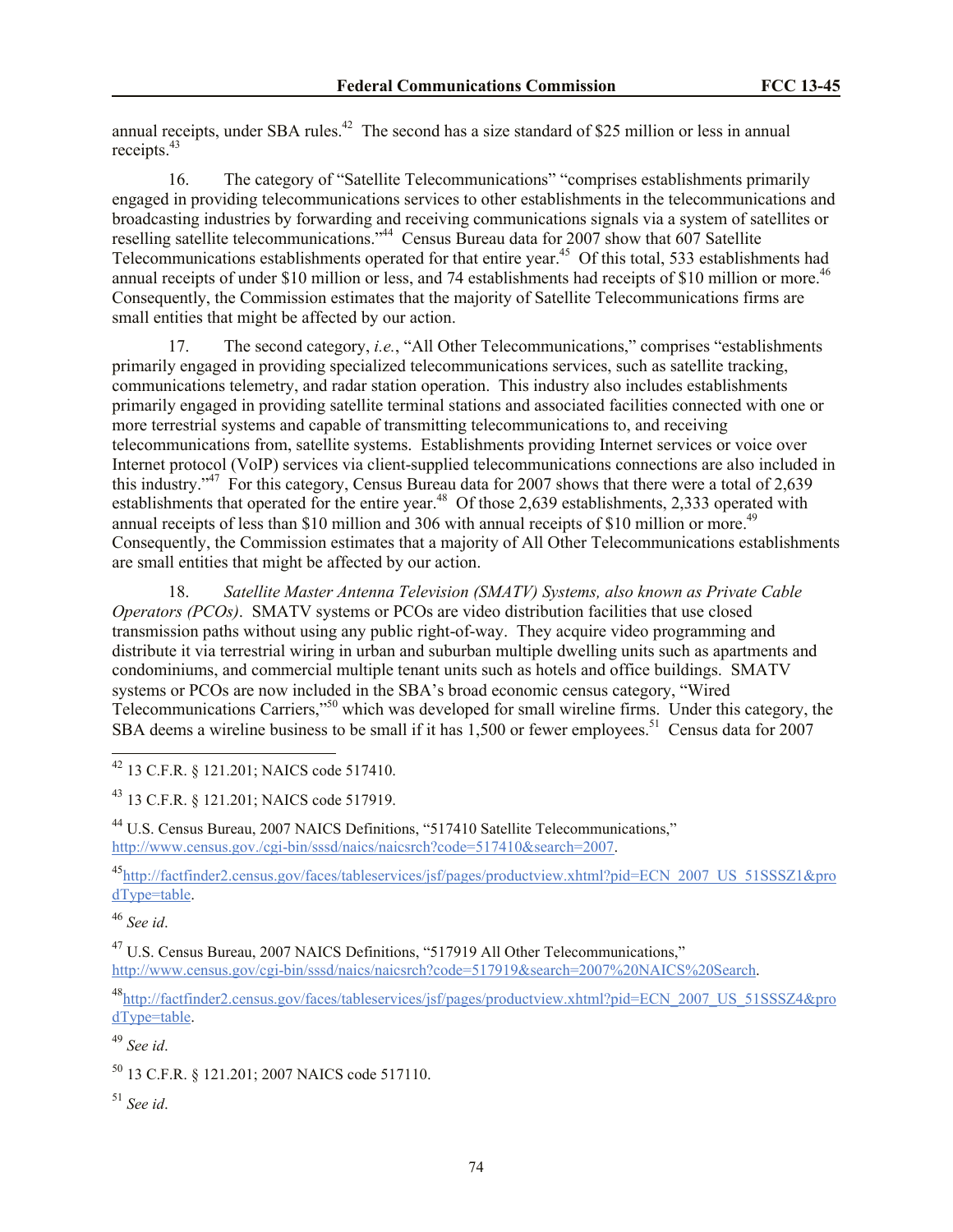shows that there were 31,996 establishments that operated that year.<sup>52</sup> Of those 31,996, 1,818 operated with more than 100 employees, and  $30,178$  operated with fewer than 100 employees.<sup>53</sup> Thus, under this category and the associated small business size standard, the majority of such firms can be considered small.

19. *Home Satellite Dish ("HSD") Service.* HSD or the large dish segment of the satellite industry is the original satellite-to-home service offered to consumers, and involves the home reception of signals transmitted by satellites operating generally in the C-band frequency. Unlike DBS, which uses small dishes, HSD antennas are between four and eight feet in diameter and can receive a wide range of unscrambled (free) programming and scrambled programming purchased from program packagers that are licensed to facilitate subscribers' receipt of video programming. Because HSD provides subscription services, HSD falls within the SBA-recognized definition of "Wired Telecommunications Carriers."<sup>54</sup> The SBA has developed a small business size standard for this category, which is: all such firms having 1,500 or fewer employees.<sup>55</sup> Census data for 2007 shows that there were 31,996 establishments that operated that year.<sup>56</sup> Of those 31,996, 1,818 operated with more than 100 employees, and 30,178 operated with fewer than 100 employees.<sup>57</sup> Thus, under this category and the associated small business size standard, the majority of such firms can be considered small.

20. *Broadband Radio Service and Educational Broadband Service.* Broadband Radio Service systems, previously referred to as Multipoint Distribution Service (MDS) and Multichannel Multipoint Distribution Service (MMDS) systems, and "wireless cable," transmit video programming to subscribers and provide two-way high speed data operations using the microwave frequencies of the Broadband Radio Service (BRS) and Educational Broadband Service (EBS) (previously referred to as the Instructional Television Fixed Service (ITFS)).<sup>58</sup> In connection with the 1996 BRS auction, the Commission established a small business size standard as an entity that had annual average gross revenues of no more than \$40 million in the previous three calendar years.<sup>59</sup> The BRS auctions resulted in 67 successful bidders obtaining licensing opportunities for 493 Basic Trading Areas (BTAs). Of the 67 auction winners, 61 met the definition of a small business. BRS also includes licensees of stations authorized prior to the auction. At this time, we estimate that of the 61 small business BRS auction winners, 48 remain small business licensees. In addition to the 48 small businesses that hold BTA authorizations, there are approximately 392 incumbent BRS licensees that are considered small entities.<sup>60</sup>

 $\overline{a}$ 

<sup>54</sup> 13 C.F.R. § 121.201; 2007 NAICS code 517110.

<sup>55</sup> *See id*.

<sup>56</sup>http://factfinder2.census.gov/faces/tableservices/jsf/pages/productview.xhtml?pid=ECN\_2007\_US\_51SSSZ2&pro dType=table.

<sup>57</sup> *See id*.

 $59$  47 C.F.R. § 21.961(b)(1).

 $^{60}$  47 U.S.C. § 309(j). Hundreds of stations were licensed to incumbent MDS licensees prior to implementation of Section 309(j) of the Communications Act of 1934, 47 U.S.C. § 309(j). For these pre-auction licenses, the applicable standard is SBA's small business size standard of 1,500 or fewer employees.

<sup>52</sup>http://factfinder2.census.gov/faces/tableservices/jsf/pages/productview.xhtml?pid=ECN\_2007\_US\_51SSSZ2&pro dType=table.

<sup>53</sup> *See id*.

<sup>58</sup> *Amendment of Parts 21 and 74 of the Commission's Rules with Regard to Filing Procedures in the Multipoint Distribution Service and in the Instructional Television Fixed Service and Implementation of Section 309(j) of the Communications Act—Competitive Bidding*, MM Docket No. 94-131, PP Docket No. 93-253, Report and Order, 10 FCC Rcd 9589, 9593, ¶ 7 (1995).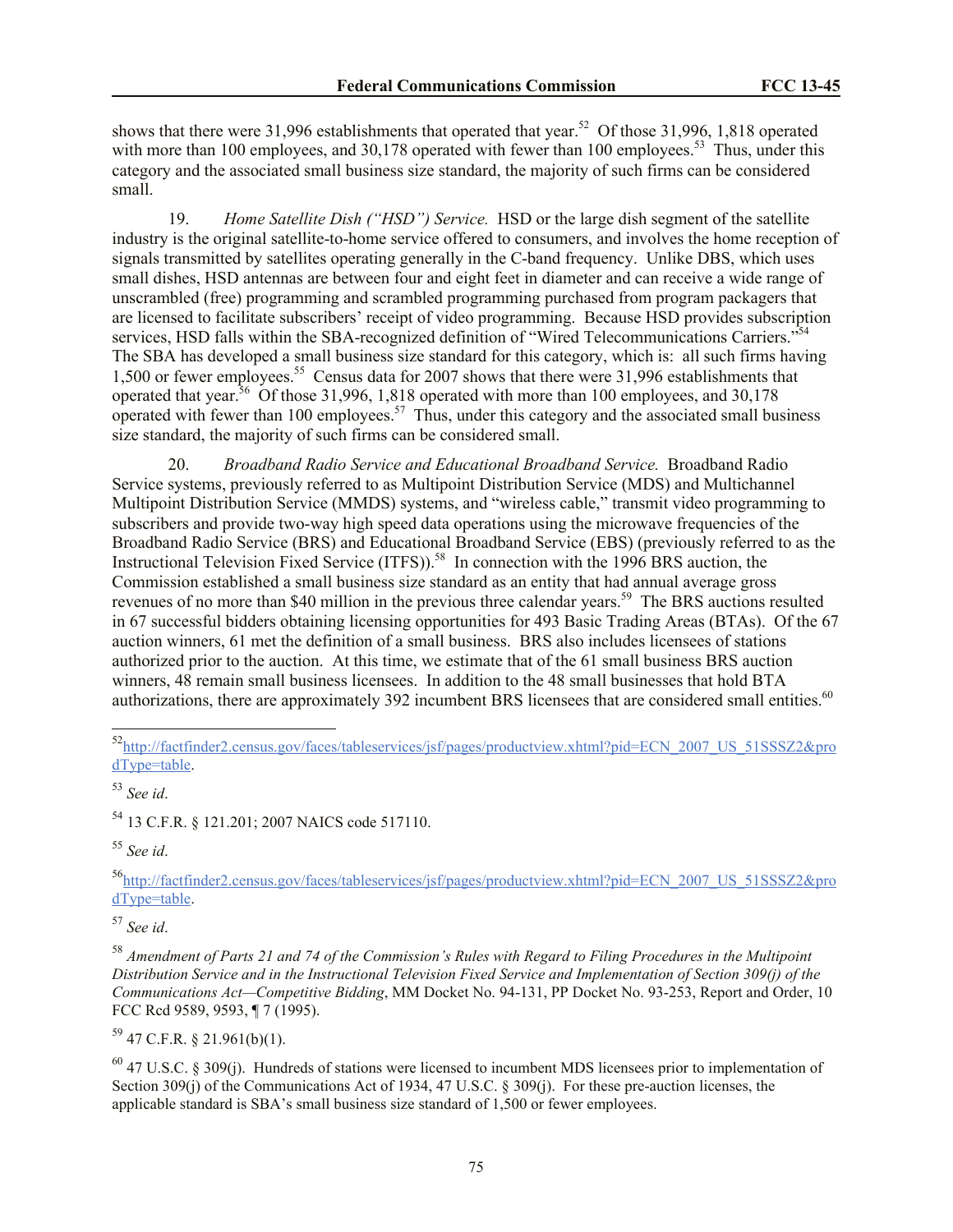After adding the number of small business auction licensees to the number of incumbent licensees not already counted, we find that there are currently approximately 440 BRS licensees that are defined as small businesses under either the SBA or the Commission's rules. In 2009, the Commission conducted Auction 86, the sale of 78 licenses in the BRS areas. $^{61}$  The Commission offered three levels of bidding credits: (i) a bidder with attributed average annual gross revenues that exceed \$15 million and do not exceed \$40 million for the preceding three years (small business) received a 15 percent discount on its winning bid; (ii) a bidder with attributed average annual gross revenues that exceed \$3 million and do not exceed \$15 million for the preceding three years (very small business) received a 25 percent discount on its winning bid; and (iii) a bidder with attributed average annual gross revenues that do not exceed \$3 million for the preceding three years (entrepreneur) received a 35 percent discount on its winning bid.<sup>62</sup> Auction 86 concluded in 2009 with the sale of 61 licenses.<sup>63</sup> Of the ten winning bidders, two bidders that claimed small business status won four licenses; one bidder that claimed very small business status won three licenses; and two bidders that claimed entrepreneur status won six licenses.

21. In addition, the SBA's placement of Cable Television Distribution Services in the category of Wired Telecommunications Carriers is applicable to cable-based Educational Broadcasting Services. Since 2007, "Wired Telecommunications Carriers" have been defined as follows: "This industry comprises establishments primarily engaged in operating and/or providing access to transmission facilities and infrastructure that they own and/or lease for the transmission of voice, data, text, sound, and video using wired telecommunications networks. Transmission facilities may be based on a single technology or a combination of technologies."<sup>64</sup> Establishments in this industry use the wired telecommunications network facilities that they operate to provide a variety of services, such as wired telephony services, including VoIP services; wired (cable) audio and video programming distribution; and wired broadband Internet services. By exception, establishments providing satellite television distribution services using facilities and infrastructure that they operate are included in this industry.<sup>65</sup> For these services, the Commission uses the SBA small business size standard for Wired Telecommunications Carriers, which is 1,500 or fewer employees.<sup>66</sup> Census data for 2007 shows that there were 31,996 establishments that operated that year.<sup>67</sup> Of those 31,996, 1,818 operated with more than 100 employees, and 30,178 operated with fewer than 100 employees.<sup>68</sup> Thus, under this category and the associated small business size standard, the majority of such firms can be considered small. In addition to Census data, the Commission's internal records indicate that as of September 2012, there are 2,241 active EBS licenses.<sup>69</sup>

<sup>64</sup> 13 C.F.R. § 121.201; 2007 NAICS code 517110.

<sup>65</sup> *Id*.

 $\overline{a}$ 

<sup>61</sup> *Auction of Broadband Radio Service (BRS) Licenses, Scheduled for October 27, 2009, Notice and Filing Requirements, Minimum Opening Bids, Upfront Payments, and Other Procedures for Auction 86*, Public Notice, 24 FCC Rcd 8277 (2009).

<sup>62</sup> *Id.* at 8296.

<sup>63</sup> *Auction of Broadband Radio Service Licenses Closes, Winning Bidders Announced for Auction 86, Down Payments Due November 23, 2009, Final Payments Due December 8, 2009, Ten-Day Petition to Deny Period*, Public Notice, 24 FCC Rcd 13572 (2009).

<sup>67</sup>http://factfinder2.census.gov/faces/tableservices/jsf/pages/productview.xhtml?pid=ECN\_2007\_US\_51SSSZ2&pro dType=table.

<sup>68</sup> *See id*.

<sup>&</sup>lt;sup>69</sup> http://wireless2.fcc.gov/UlsApp/UlsSearch/results.jsp.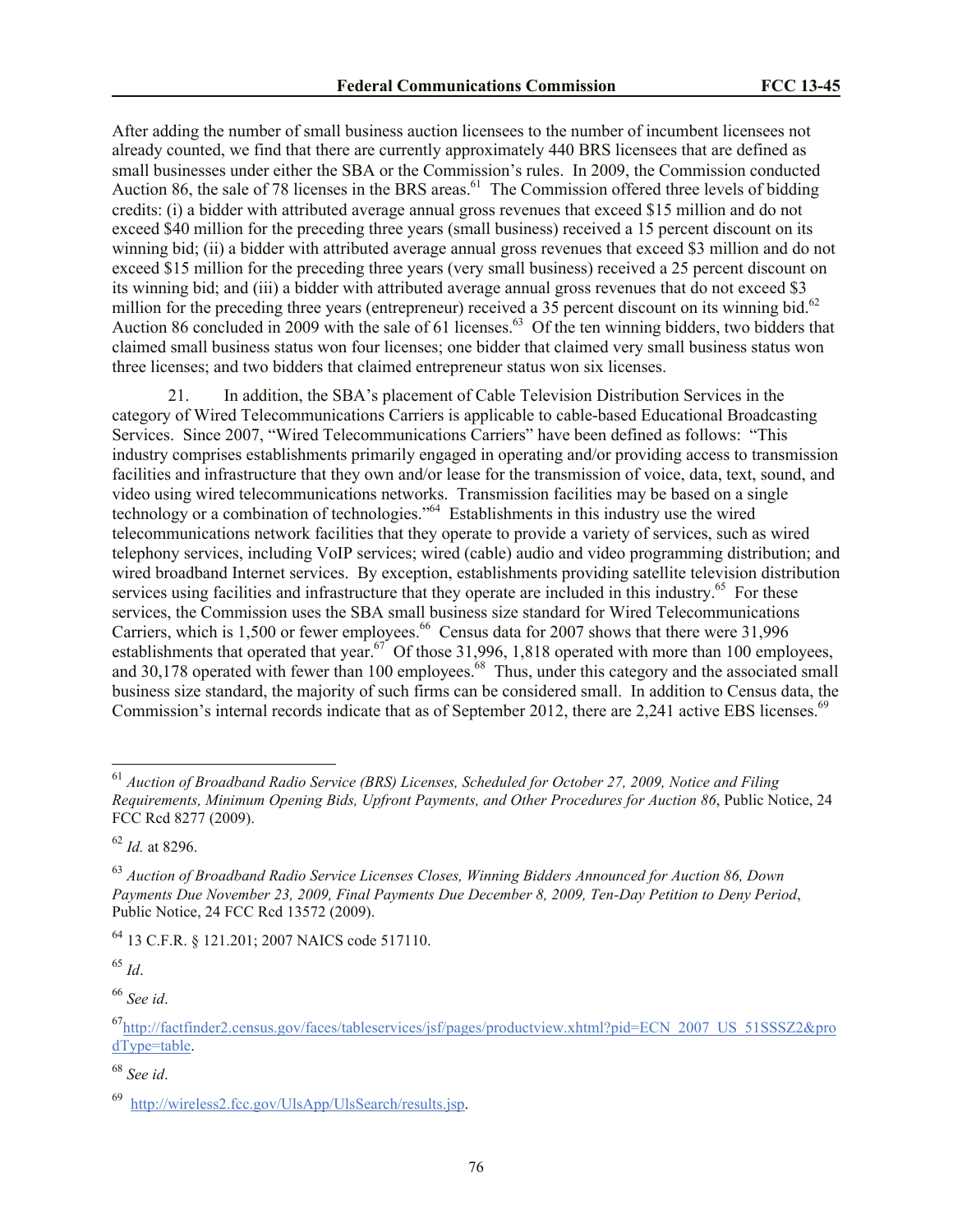The Commission estimates that of these 2,241 licenses, the majority are held by non-profit educational institutions and school districts, which are by statute defined as small businesses.<sup>70</sup>

22. *Fixed Microwave Services.* Microwave services include common carrier,<sup>71</sup> privateoperational fixed,<sup>72</sup> and broadcast auxiliary radio services.<sup>73</sup> They also include the Local Multipoint Distribution Service  $(LMDS)$ ,<sup>74</sup> the Digital Electronic Message Service  $(DEMS)$ ,<sup>75</sup> and the 24 GHz Service,<sup>76</sup> where licensees can choose between common carrier and non-common carrier status.<sup>77</sup> At present, there are approximately 31,428 common carrier fixed licensees and 79,732 private operationalfixed licensees and broadcast auxiliary radio licensees in the microwave services. There are approximately 120 LMDS licensees, three DEMS licensees, and three 24 GHz licensees. The Commission has not yet defined a small business with respect to microwave services. For purposes of the IRFA, we will use the SBA's definition applicable to Wireless Telecommunications Carriers (except satellite)—*i.e.*, an entity with no more than 1,500 persons.<sup>78</sup> Under the present and prior categories, the SBA has deemed a wireless business to be small if it has 1,500 or fewer employees.<sup>79</sup> For the category of "Wireless Telecommunications Carriers (except Satellite),"<sup>80</sup> Census data for 2007 show that there were 11,163 firms that operated for the entire year.<sup>81</sup> Of this total, 10,791 firms had employment of 999 or fewer employees and 372 had employment of 1,000 employees or more.<sup>82</sup> Thus, under this category and the associated small business size standard, the majority of firms can be considered small. We note that the number of firms does not necessarily track the number of licensees. We estimate that virtually all of the Fixed Microwave licensees (excluding broadcast auxiliary licensees) would qualify as small entities under the SBA definition.

<sup>75</sup> *See* 47 C.F.R. Part 101, Subpart G.

 $\overline{a}$ 

<sup>77</sup> *See* 47 C.F.R. §§ 101.533, 101.1017.

<sup>78</sup> 13 C.F.R. § 121.201; 2007 NAICS code 517210.

<sup>79</sup> *See id*. The now-superseded, pre-2007 C.F.R. citations were 13 C.F.R. § 121.201, NAICS codes 517211 and 517212 (referring to the 2002 NAICS).

<sup>80</sup> 13 C.F.R. § 121.201; NAICS code 517210.

 $70$  The term "small entity" within SBREFA applies to small organizations (non-profits) and to small governmental jurisdictions (cities, counties, towns, townships, villages, school districts, and special districts with populations of less than 50,000). 5 U.S.C. §§ 601(4)-(6).

<sup>71</sup> *See* 47 C.F.R. Part 101, Subparts C and I.

<sup>72</sup> *See* 47 C.F.R. Part 101, Subparts C and H.

<sup>73</sup> Auxiliary Microwave Service is governed by Part 74 of Title 47 of the Commission's Rules. *See* 47 C.F.R. Part 74. Available to licensees of broadcast stations and to broadcast and cable network entities, broadcast auxiliary microwave stations are used for relaying broadcast television signals from the studio to the transmitter, or between two points such as a main studio and an auxiliary studio. The service also includes mobile TV pickups, which relay signals from a remote location back to the studio.

<sup>74</sup> *See* 47 C.F.R. Part 101, Subpart L.

<sup>76</sup> *See id.*

<sup>81</sup>http://factfinder2.census.gov/faces/tableservices/jsf/pages/productview.xhtml?pid=ECN\_2007\_US\_51SSSZ2&pro dType=table. Available Census data do not provide a more precise estimate of the number of firms that have employment of 1,500 or fewer employees; the largest category provided is for firms with "1000 employees or more."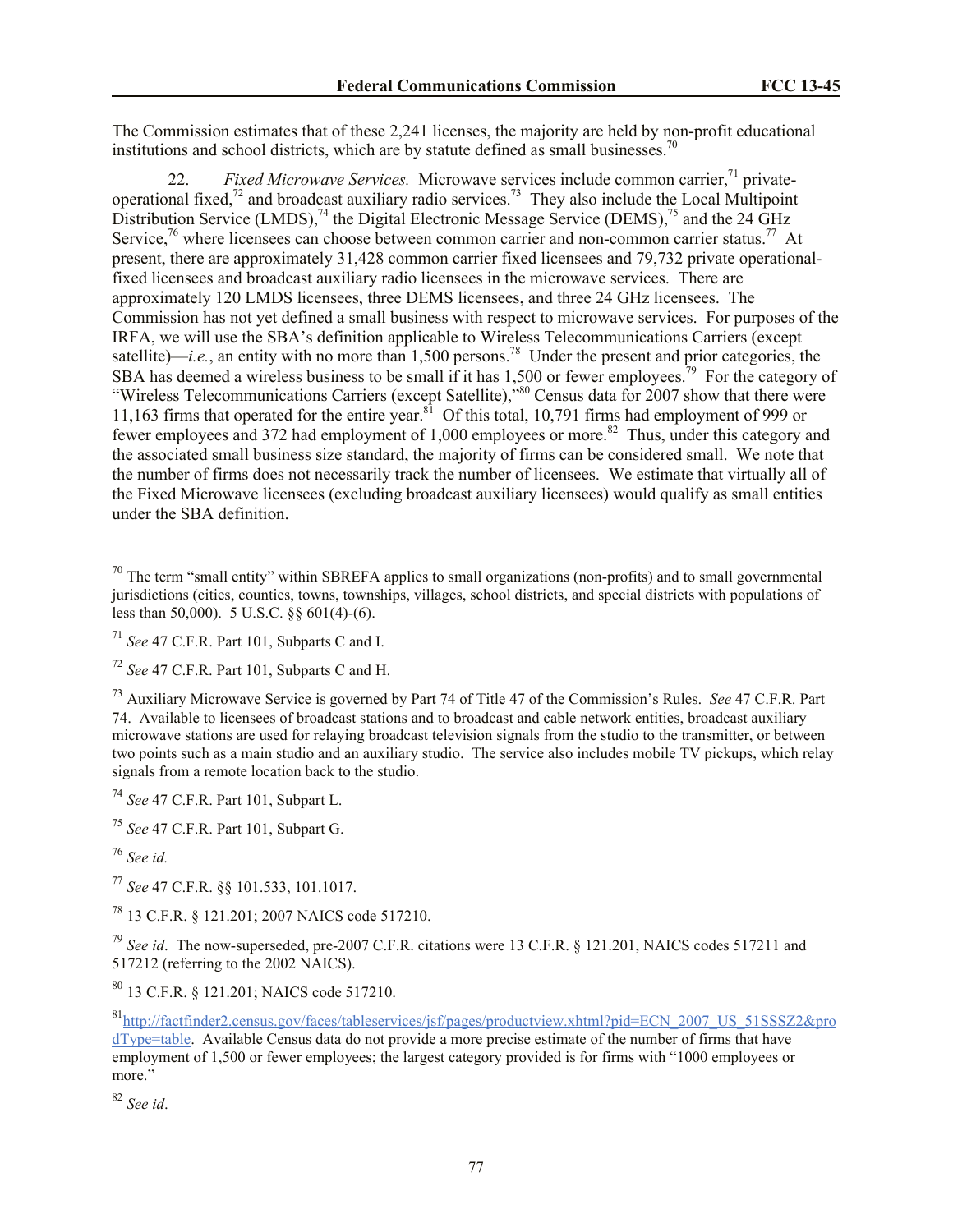23. *Open Video Systems.* The open video system ("OVS") framework was established in 1996, and is one of four statutorily recognized options for the provision of video programming services by local exchange carriers.<sup>83</sup> The OVS framework provides opportunities for the distribution of video programming other than through cable systems. Because OVS operators provide subscription services,<sup>84</sup> OVS falls within the SBA small business size standard covering cable services, which is "Wired Telecommunications Carriers."<sup>85</sup> The SBA has developed a small business size standard for this category, which is: all such firms having  $1,500$  or fewer employees.<sup>86</sup> Census data for 2007 shows that there were 31,996 establishments that operated that year.<sup>87</sup> Of those 31,996, 1,818 operated with more than 100 employees, and 30,178 operated with fewer than 100 employees.<sup>88</sup> Thus, under this category and the associated small business size standard, the majority of such firms can be considered small. In addition, we note that the Commission has certified some OVS operators, with some now providing service.<sup>89</sup> Broadband service providers ("BSPs") are currently the only significant holders of OVS certifications or local OVS franchises.<sup>90</sup> The Commission does not have financial or employment information regarding the entities authorized to provide OVS, some of which may not yet be operational. Thus, at least some of the OVS operators may qualify as small entities.

24. *Cable and Other Subscription Programming.* The Census Bureau defines this category as follows: "This industry comprises establishments primarily engaged in operating studios and facilities for the broadcasting of programs on a subscription or fee basis. These establishments produce programming in their own facilities or acquire programming from external sources. The programming material is usually delivered to a third party, such as cable systems or direct-to-home satellite systems, for transmission to viewers."<sup>91</sup> The SBA has developed a small business size standard for this category, which is: all such firms having \$15 million dollars or less in annual revenues.<sup>92</sup> To gauge small business prevalence in the Cable and Other Subscription Programming industries, the Commission relies on data currently available from the U.S. Census for the year 2007. Census Bureau data for 2007 show that there were 659 establishments in this category that operated for the entire year.<sup>93</sup> Of that number, 462 operated with annual revenues of \$9,999,999 million dollars or less,<sup>94</sup> and 197 operated with annual revenues of 10

<sup>88</sup> *See id*.

 $\overline{a}$ 

<sup>89</sup> A list of OVS certifications may be found at http://www.fcc.gov/mb/ovs/csovscer.html.

<sup>90</sup> *See 13th Annual Report*, 24 FCC Rcd at 606-07, ¶ 135. BSPs are newer firms that are building state-of-the-art, facilities-based networks to provide video, voice, and data services over a single network.

<sup>91</sup> U.S. Census Bureau, 2007 NAICS Definitions, "515210 Cable and Other Subscription Programming," http://www.census.gov./cgi-bin/sssd/naics/naicsrch.

<sup>93</sup> *See* 

http://factfinder2.census.gov/faces/tableservices/jsf/pages/productview.xhtml?pid=ECN\_2007\_US\_51SSSZ1&prod Type=table.

<sup>94</sup> *Id*.

<sup>83</sup> 47 U.S.C. § 571(a)(3)-(4). *See 13th Annual Report*, 24 FCC Rcd at 606, ¶ 135.

<sup>84</sup> *See* 47 U.S.C. § 573.

<sup>85</sup> U.S. Census Bureau, 2007 NAICS Definitions, http://www.census.gov./cgi-bin/sssd/naics/naicsrch.

<sup>86</sup> 13 C.F.R. § 121.201; 2007 NAICS code 517110.

<sup>87</sup>http://factfinder2.census.gov/faces/tableservices/jsf/pages/productview.xhtml?pid=ECN\_2007\_US\_51SSSZ2&pro dType=table.

<sup>92</sup> 13 C.F.R. § 121.201; 2007 NAICS code 515210.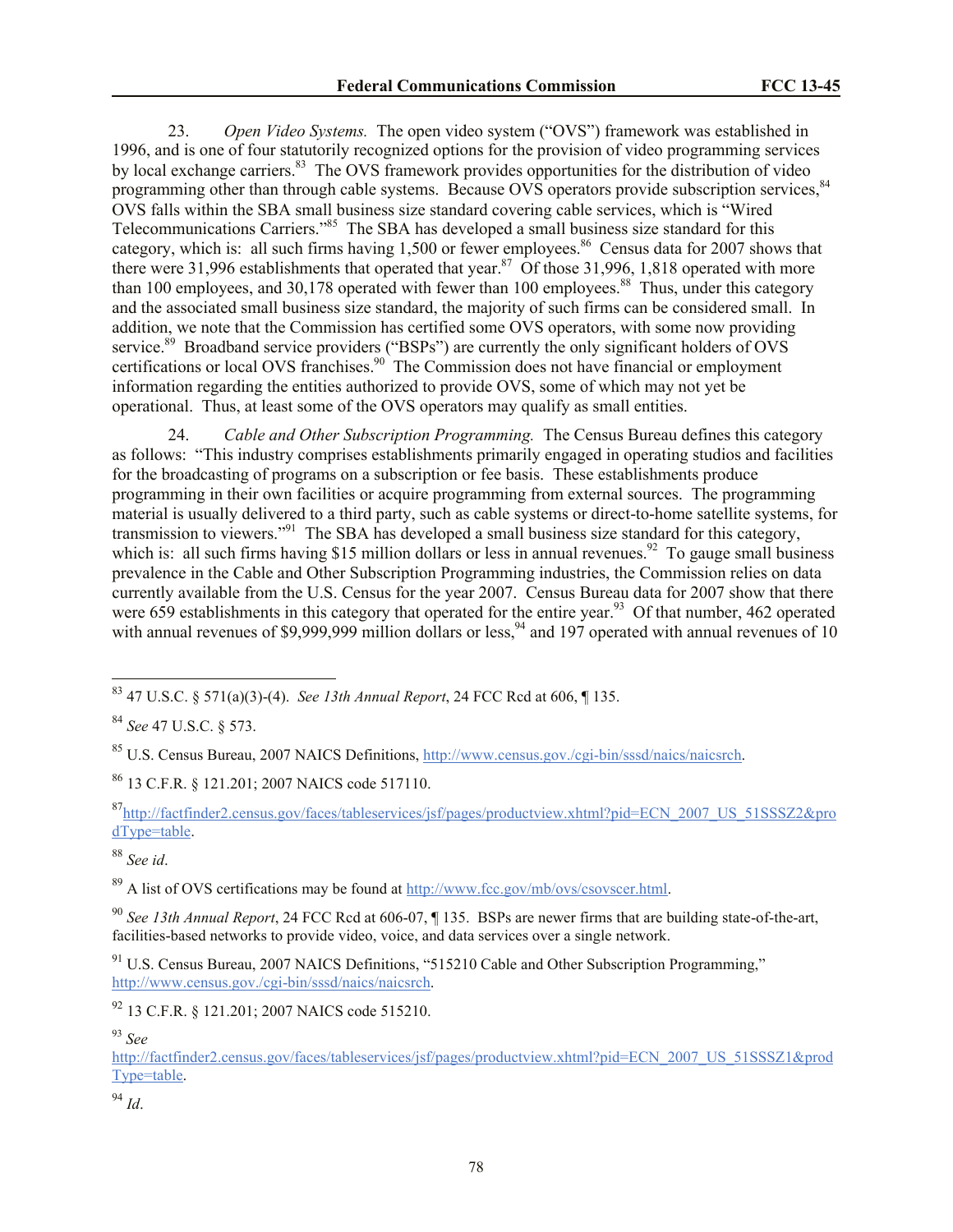million or more.<sup>95</sup> Thus, under this category and associated small business size standard, the majority of firms can be considered small.

25. *Small Incumbent Local Exchange Carriers*. We have included small incumbent local exchange carriers in this present RFA analysis. A "small business" under the RFA is one that, *inter alia*, meets the pertinent small business size standard (*e.g.*, a telephone communications business having 1,500 or fewer employees), and "is not dominant in its field of operation."<sup>96</sup> The SBA's Office of Advocacy contends that, for RFA purposes, small incumbent local exchange carriers are not dominant in their field of operation because any such dominance is not "national" in scope.<sup>97</sup> We have therefore included small incumbent local exchange carriers in this RFA analysis, although we emphasize that this RFA action has no effect on Commission analyses and determinations in other, non-RFA contexts.

26. *Incumbent Local Exchange Carriers ("LECs")*. Neither the Commission nor the SBA has developed a small business size standard specifically for incumbent local exchange services. The appropriate size standard under SBA rules is for the category "Wired Telecommunications Carriers." Under that size standard, such a business is small if it has  $1,500$  or fewer employees.<sup>98</sup> Census data for 2007 shows that there were 31,996 establishments that operated that year.<sup>99</sup> Of those 31,996, 1,818 operated with more than 100 employees, and  $30,178$  operated with fewer than 100 employees.<sup>100</sup> Thus, under this category and the associated small business size standard, the majority of such firms can be considered small.

27. *Competitive Local Exchange Carriers, Competitive Access Providers (CAPs), "Shared-Tenant Service Providers," and "Other Local Service Providers."* Neither the Commission nor the SBA has developed a small business size standard specifically for these service providers. The appropriate size standard under SBA rules is for the category "Wired Telecommunications Carriers." Under that size standard, such a business is small if it has  $1,500$  or fewer employees.<sup>101</sup> Census data for 2007 shows that there were 31,996 establishments that operated that year.<sup>102</sup> Of those 31,996, 1,818 operated with more than 100 employees, and 30,178 operated with fewer than 100 employees.<sup>103</sup> Thus, under this category and the associated small business size standard, the majority of such firms can be considered small. Consequently, the Commission estimates that most providers of competitive local exchange service, competitive access providers, "Shared-Tenant Service Providers," and "Other Local Service Providers" are small entities.

 $96$  15 U.S.C. 8 632.

 $97$  Letter from Jere W. Glover, Chief Counsel for Advocacy, SBA, to William E. Kennard, Chairman, FCC (May 27, 1999). The Small Business Act contains a definition of "small-business concern," which the RFA incorporates into its own definition of "small business." *See* 15 U.S.C. § 632(a) (Small Business Act); 5 U.S.C. § 601(3) (RFA). SBA regulations interpret "small business concern" to include the concept of dominance on a national basis. *See* 13 C.F.R. § 121.102(b).

<sup>98</sup> 13 C.F.R. § 121.201; 2007 NAICS code 517110.

99http://factfinder2.census.gov/faces/tableservices/jsf/pages/productview.xhtml?pid=ECN\_2007\_US\_51SSSZ2&pro dType=table.

<sup>100</sup> *See id*.

<sup>101</sup> 13 C.F.R. § 121.201; 2007 NAICS code 517110.

<sup>102</sup>http://factfinder2.census.gov/faces/tableservices/jsf/pages/productview.xhtml?pid=ECN\_2007\_US\_51SSSZ2&pr odType=table.

l <sup>95</sup> *Id*.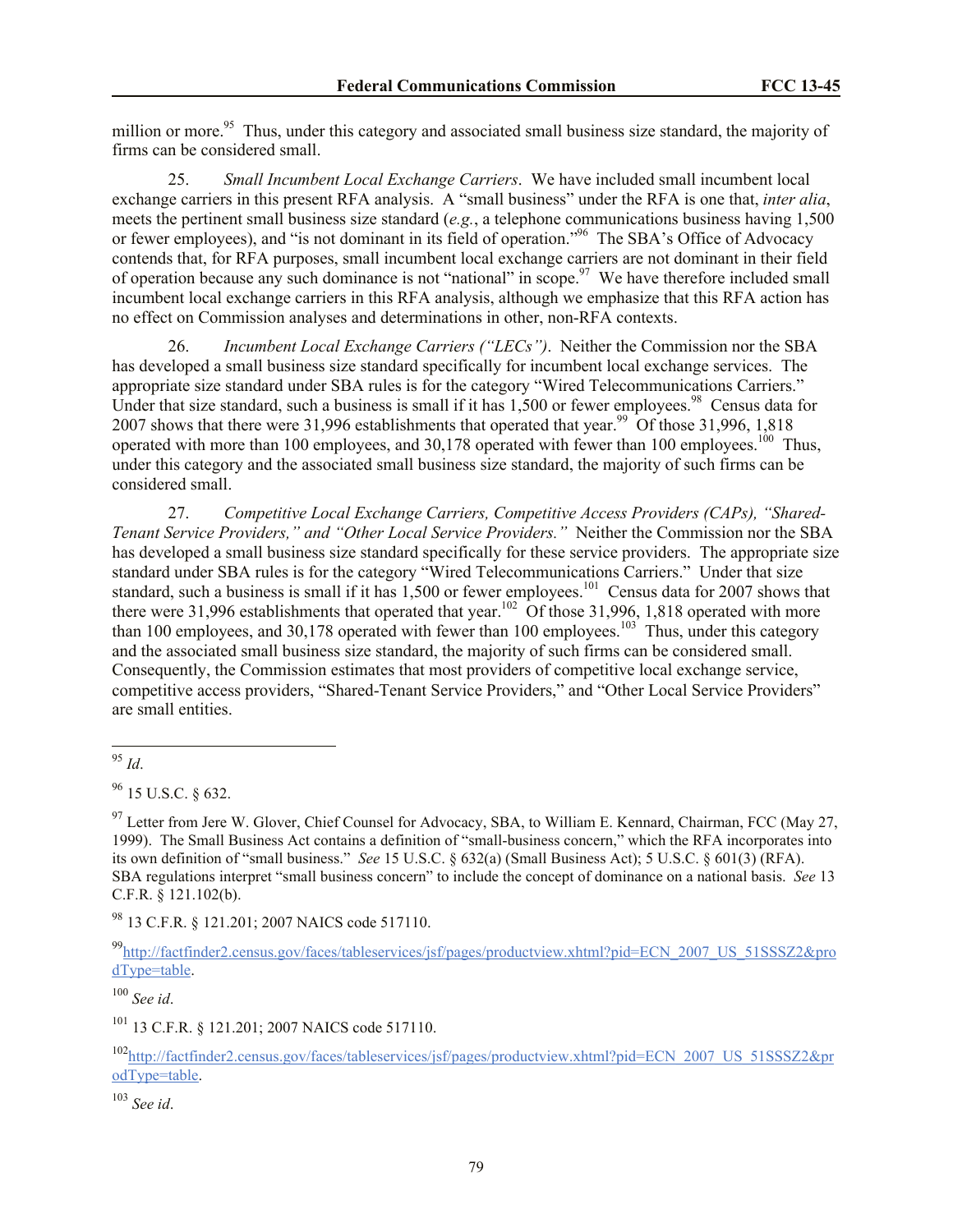28. *Motion Picture and Video Production*. The Census Bureau defines this category as follows: "This industry comprises establishments primarily engaged in producing, or producing and distributing motion pictures, videos, television programs, or television commercials."<sup>104</sup> We note that firms in this category may be engaged in various industries, including cable programming. Specific figures are not available regarding how many of these firms produce and/or distribute programming for cable television. The SBA has developed a small business size standard for this category, which is: all such firms having \$29.5 million dollars or less in annual revenues.<sup>105</sup> To gauge small business prevalence in the Motion Picture and Video Production industries, the Commission relies on data currently available from the U.S. Census for the year 2007. Census Bureau data for 2007, which now supersede data from the 2002 Census, show that there were 9,095 firms in this category that operated for the entire year.<sup>106</sup> Of these, 8,995 had annual receipts of \$24,999,999 or less, and 100 had annual receipts ranging from not less than \$25,000,000 to \$100,000,000 or more.<sup>107</sup> Thus, under this category and associated small business size standard, the majority of firms can be considered small.

29. *Motion Picture and Video Distribution*. The Census Bureau defines this category as follows: "This industry comprises establishments primarily engaged in acquiring distribution rights and distributing film and video productions to motion picture theaters, television networks and stations, and exhibitors."<sup>108</sup> We note that firms in this category may be engaged in various industries, including cable programming. Specific figures are not available regarding how many of these firms produce and/or distribute programming for cable television. The SBA has developed a small business size standard for this category, which is: all such firms having \$29.5 million dollars or less in annual revenues.<sup>109</sup> To gauge small business prevalence in the Motion Picture and Video Distribution industries, the Commission relies on data currently available from the U.S. Census for the year 2007. Census Bureau data for 2007, which now supersede data from the 2002 Census, show that there were 450 firms in this category that operated for the entire year.<sup>110</sup> Of these, 434 had annual receipts of \$24,999,999 or less, and 16 had annual receipts ranging from not less than \$25,000,000 to \$100,000,000 or more.<sup>111</sup> Thus, under this category and associated small business size standard, the majority of firms can be considered small.

30. *Radio and Television Broadcasting and Wireless Communications Equipment Manufacturing.* The Census Bureau defines this category as follows: "This industry comprises establishments primarily engaged in manufacturing radio and television broadcast and wireless communications equipment. Examples of products made by these establishments are: transmitting and receiving antennas, cable television equipment, GPS equipment, pagers, cellular phones, mobile

 $\overline{a}$ 

<sup>109</sup> 13 C.F.R. § 121.201; 2007 NAICS code 512120.

<sup>&</sup>lt;sup>104</sup> U.S. Census Bureau, 2007 NAICS Definitions, "512110 Motion Picture and Video Production," http://www.census.gov./cgi-bin/sssd/naics/naicsrch?code=512110&search=2007.

<sup>105</sup> 13 C.F.R. § 121.201; 2007 NAICS code 512110.

<sup>106</sup> *See* http://www.census.gov/econ/industry/ec07/a51211.htm (Subject Series: Establishment and Firm Size (national) – Table 4: Revenue Size of Firms for the U.S).

<sup>107</sup> *See id.*

<sup>108</sup> *See* U.S. Census Bureau, 2007 NAICS Definitions, "512120 Motion Picture and Video Distribution," http://www.census.gov./cgi-bin/sssd/naics/naicsrch?code=512120&search=2007.

<sup>110</sup> *See* http://www.census.gov/econ/industry/ec07/a51212.htm (Subject Series: Establishment and Firm Size (national) – Table 4: Revenue Size of Firms for the U.S).

<sup>111</sup> *See id.*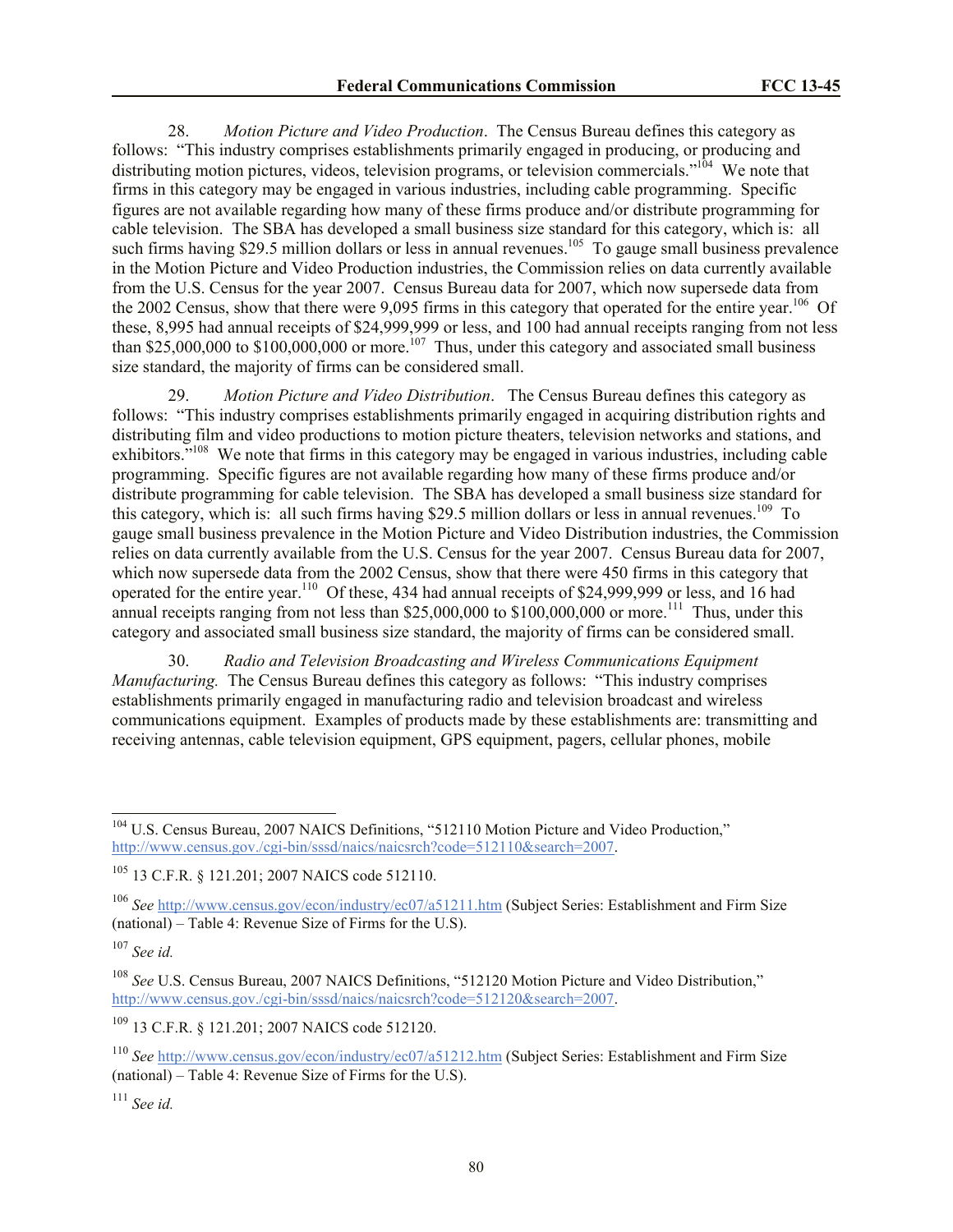communications equipment, and radio and television studio and broadcasting equipment."<sup>112</sup> The SBA has developed a small business size standard for "Radio and Television Broadcasting and Wireless Communications Equipment Manufacturing," which is: all such firms having 750 or fewer employees. According to Census Bureau data for 2007, there were 919 establishments that operated for part or all of the entire year.<sup>113</sup> Of those 919 establishments, 771 operated with 99 or fewer employees, and 148 operated with 100 or more employees.<sup>114</sup> Thus, under that size standard, the majority of establishments can be considered small.

31. *Audio and Video Equipment Manufacturing.* The SBA has classified the manufacturing of audio and video equipment under in NAICS Codes classification scheme as an industry in which a manufacturer is small if it has less than 750 employees.<sup>115</sup> Data contained in the 2007 Economic Census indicate that 491 establishments in this category operated for part or all of the entire year.<sup>116</sup> Of those 491 establishments, 456 operated with 99 or fewer employees, and 35 operated with 100 or more employees.<sup>117</sup> Thus, under the applicable size standard, a majority of manufacturers of audio and video equipment may be considered small.

## **E. Description of Projected Reporting, Recordkeeping, and Other Compliance Requirements for Small Entities**

32. Certain rule changes discussed in the *Report and Order* would affect reporting, recordkeeping, or other compliance requirements. In general, the *Report and Order* satisfies the requirements of Section 202(a) of the CVAA with regard to making emergency information accessible to persons who are blind or visually impaired by mandating the use of a secondary audio stream to provide the emergency information aurally and concurrently with the emergency information being conveyed visually during non-newscast programming.<sup>118</sup> The *Report and Order* also imposes certain apparatus requirements for emergency information and video description.<sup>119</sup>

33. With regard to the emergency information requirements, there are certain provisions that would require covered entities to make a filing and, thus, to make and keep records of the filing. Specifically, the *Report and Order* provides that parties may petition for waiver of these requirements for good cause pursuant to Section 1.3 of the Commission's rules.<sup>120</sup> DBS operators may petition for a waiver of the emergency information requirements pursuant to Section 1.3 of the Commission's rules if

<sup>114</sup> *See id*.

 $\overline{a}$ 

<sup>112</sup> *See* 13 C.F.R § 121.201; U.S. Census Bureau, 2007 NAICS Definitions, "334220 Radio and Television Broadcasting and Wireless Communications Equipment Manufacturing," http://www.census.gov./cgibin/sssd/naics/naicsrch?code=334220&search=2007.

<sup>113</sup>http://factfinder2.census.gov/faces/tableservices/jsf/pages/productview.xhtml?pid=ECN\_2007\_US\_31I1&prodTy pe=table.

<sup>115</sup> *See* 13 C.F.R § 121.201; U.S. Census Bureau, 2007 NAICS Definitions, "334310 Audio and Video Equipment Manufacturing," http://www.census.gov./cgi-bin/sssd/naics/naicsrch?code=334310&search=2007.

<sup>116</sup>http://factfinder2.census.gov/faces/tableservices/jsf/pages/productview.xhtml?pid=ECN\_2007\_US\_31I1&prodTy pe=table.

<sup>118</sup> *Report and Order* Section III.B.1.

<sup>119</sup> *Id*. Section IV.A.

<sup>120</sup> *Id*. Section III.B.1.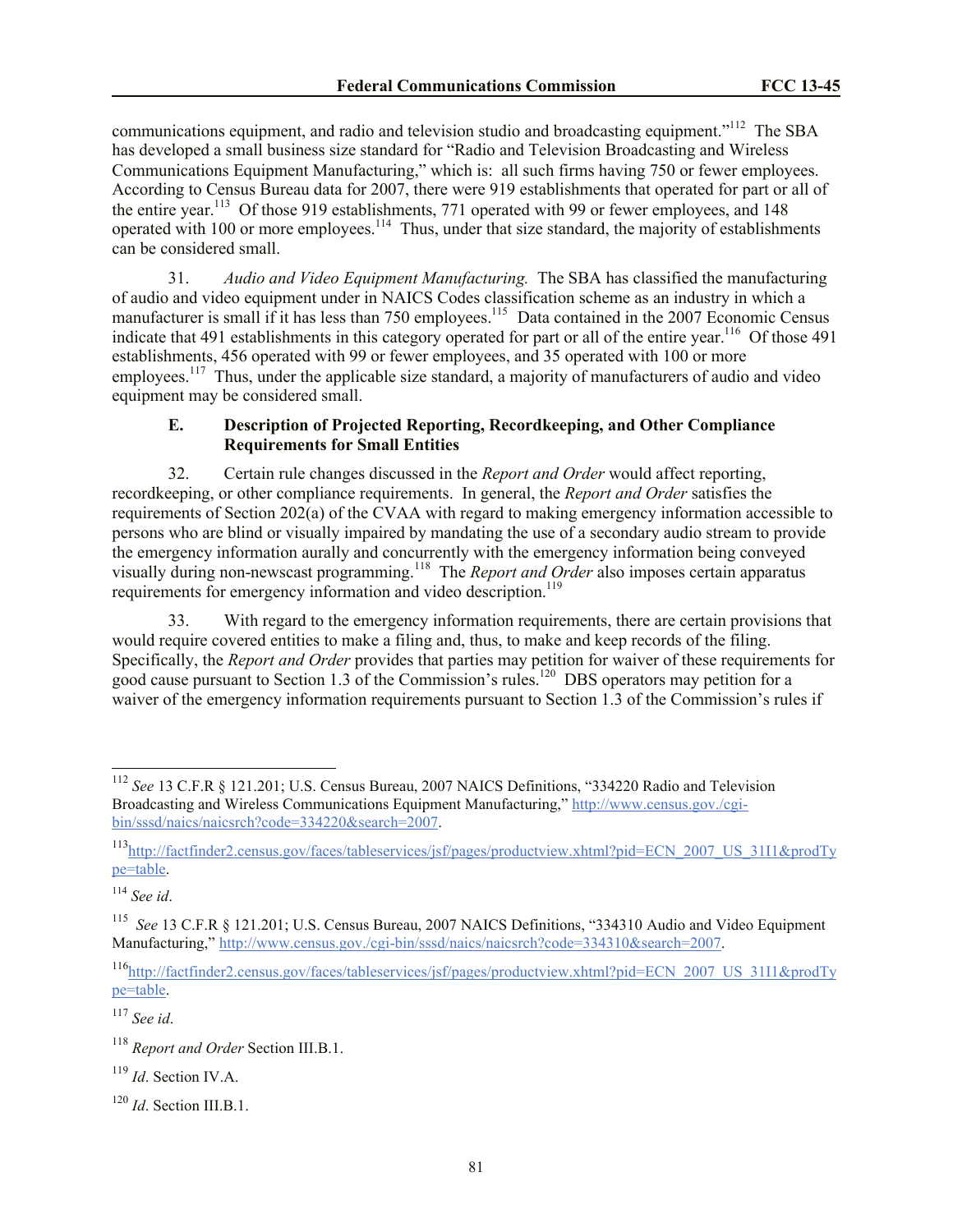they have insufficient spot beam capacity.<sup>121</sup> The *Report and Order* also adopts procedures for complaints alleging a violation of the emergency information rules.<sup>122</sup>

34. With regard to the apparatus requirements, there are certain provisions that would require covered entities to make a filing and, thus, to make and keep records of the filing. Specifically, the *Report and Order* permits parties to raise technical infeasibility as a defense to a complaint or, alternatively, to file a request for a ruling under Section 1.41 of the Commission's rules before manufacturing or importing the product.<sup>123</sup> Similarly, the *Report and Order* permits parties to raise achievability as a defense to a complaint alleging a violation of Section 203, or to seek a determination of achievability from the Commission before manufacturing or importing the apparatus.<sup>124</sup> Pursuant to the *Report and Order*, a party may request a Commission determination of whether its apparatus is an exempt display-only video monitor, may request a waiver of the requirements for mobile digital television ("mobile DTV"), and may prospectively request a purpose-based waiver, which will be addressed on a case-by-case basis.<sup>125</sup> Further, a covered entity that seeks to use an "alternate means" to comply with the apparatus requirements may file a request pursuant to Section 1.41 of the Commission's rules for a determination that the proposed alternate means satisfies the statutory requirements.<sup>126</sup> The *Report and Order* also adopts procedures for complaints alleging a violation of the emergency information and video description apparatus rules.<sup>127</sup>

## **F. Steps Taken to Minimize Significant Economic Impact on Small Entities and Significant Alternatives Considered**

35. The RFA requires an agency to describe any significant alternatives that it has considered in reaching its proposed approach, which may include the following four alternatives (among others): (1) the establishment of differing compliance or reporting requirements or timetables that take into account the resources available to small entities; (2) the clarification, consolidation, or simplification of compliance or reporting requirements under the rule for small entities; (3) the use of performance, rather than design, standards; and (4) an exemption from coverage of the rule, or any part thereof, for small entities.<sup>128</sup> The *NPRM* invited comment on issues that had the potential to have significant impact on some small entities.<sup>129</sup>

36. These rules in certain instances may have a significant economic impact on some small entities. Although alternatives to minimize economic impact have been considered, we emphasize that our action is governed by the congressional mandate contained in Sections 202(a) and 203 of the CVAA. Specifically, the *Report and Order* declines to adopt alternative methods to make televised emergency information accessible to blind and visually impaired persons given the overwhelming support in the record for use of a secondary audio stream to achieve accessibility.<sup>130</sup> For example, the Commission

 $124$  *Id*.

<sup>127</sup> *Id*. Section IV.E.

 $128$  5 U.S.C. § 603(c)(1)-(c)(4).

 $\overline{a}$ <sup>121</sup> *Id*.

<sup>122</sup> *Id*. Section III.E.

<sup>123</sup> *Id*. Section IV.B.2.

<sup>125</sup> *Id*. Sections IV.B.2, IV.B.3.

<sup>126</sup> *Id*. Section IV.C.

<sup>129</sup> *See NPRM*, 27 FCC Rcd at 14756, Appendix B, ¶ 1.

<sup>130</sup> *Report and Order* Section III.B.1.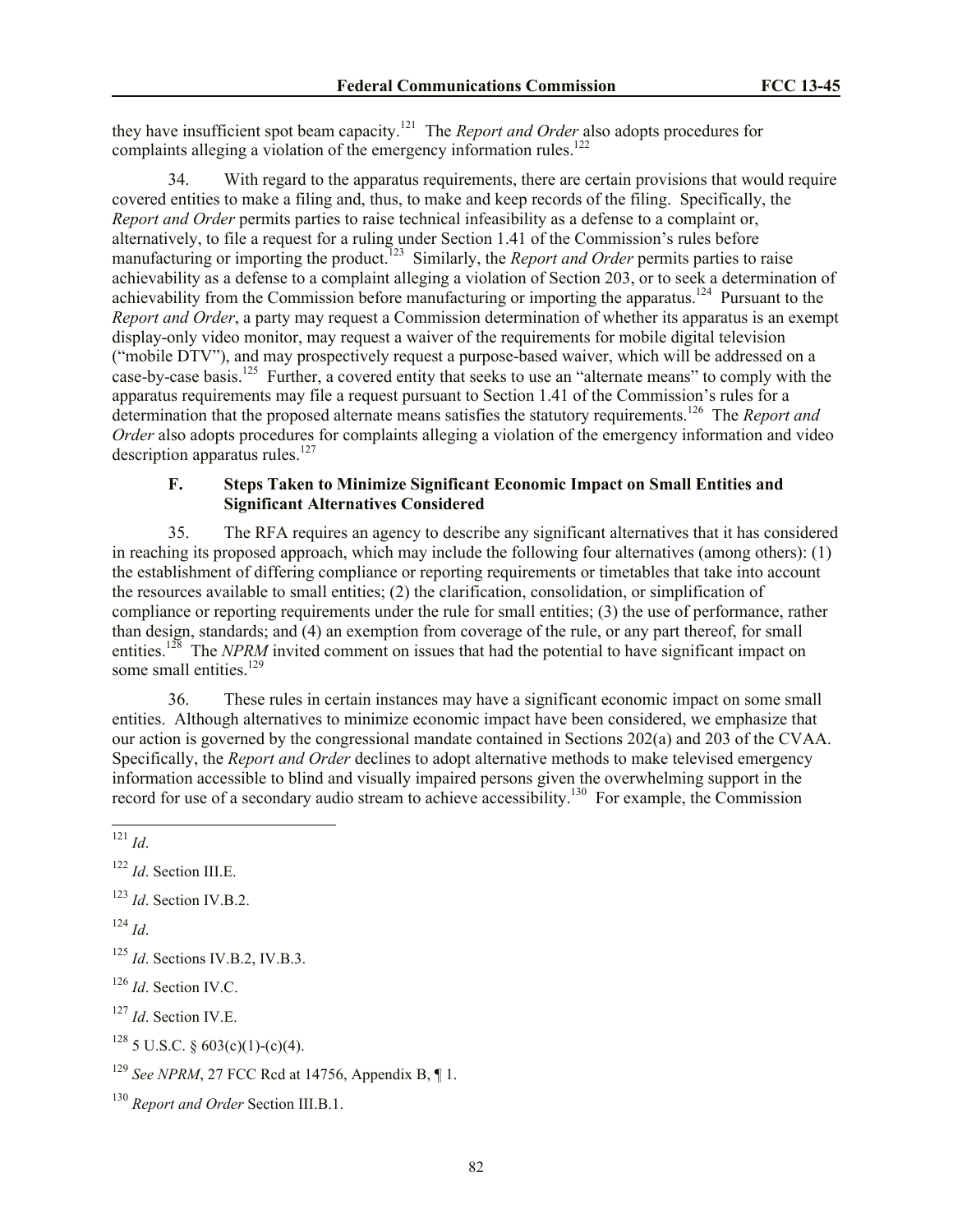considered alternatives that were considered but not recommended by the Video Programming Accessibility Advisory Committee ("VPAAC"),<sup>131</sup> such as: (1) including a shortened audio version of the textual emergency information on the main program audio; or (2) broadcasting a five to ten second audio message on the main program audio after the three aural tones to inform individuals who are blind or visually impaired of a means by which they can access the emergency information, such as a telephone number or radio station.<sup>132</sup> According to the VPAAC, these alternatives have disadvantages, including interruption to the main program audio that could be disruptive to viewers and the need for sufficient resources to create and manage the brief audio messages, and no commenters supported these proposals.<sup>133</sup> The Commission also considered other alternatives that were considered but not recommended by the VPAAC such as "dipping" or lowering the main program audio and playing an aural message over the lowered audio, providing screen reader software or devices on request, enabling users to select and enlarge emergency crawl text, providing guidance for consumers, and using an Internet-based standardized application to filter emergency information by location.<sup>134</sup> The VPAAC determined that these alternatives either did not meet the requirements of the CVAA, relied upon technology or services that are not widely available, or involved additional problems, and no commenters supported these proposals.<sup>135</sup> Given the importance of providing accessible emergency information to blind and visually impaired consumers, the *Report and Order* also declines to create an exception from the requirements of the revised emergency information rule based on technical capability, but parties, including small entities, may petition for a waiver for good cause pursuant to Section 1.3 of the Commission's rules.<sup>136</sup> We note that many covered entities, including small entities, already provide or have the capability to pass through secondary audio streams, such that any economic impact will be minimized.

37. With regard to apparatus requirements, the *Report and Order* adopts procedures enabling the Commission to grant exemptions to the rules pursuant to Section 203 of the CVAA, where a petitioner has shown that compliance is not achievable (*i.e.*, cannot be accomplished with reasonable effort or expense) or is not technically feasible.<sup>137</sup> This exemption process will allow the Commission to address the impact of the rules on individual entities, including smaller entities, and to modify the application of the rules to accommodate individual circumstances. This will reduce the costs of compliance for these entities. As an additional means of reducing the costs of compliance, the *Report and Order* provides that parties may use alternate means of compliance to the rules adopted pursuant to Section 203 of the  $\text{CVAA}.^{138}$  Under this approach, the Commission will permit an entity that seeks to use an "alternate" means" to comply with the apparatus requirements to file a request pursuant to Section 1.41 of the Commission's rules for a determination that the proposed alternate means satisfies the statutory

 $\overline{a}$ 

<sup>134</sup> *Id*.

<sup>135</sup> *Id*.

<sup>136</sup> *Id*.

 $131$  The CVAA directed the Chairman of the Commission to establish an advisory committee known as the VPAAC, which was directed to develop a report that identifies performance objectives and recommends technical standards and other necessary regulations for the provision of emergency information and video description. Pub. L. No. 111- 260, § 201(a).

<sup>132</sup> *Report and Order* Section III.B.1.

<sup>133</sup> *Id*.

<sup>137</sup> *Id*. Section IV.B.2.

<sup>138</sup> *Id*. Section IV.C.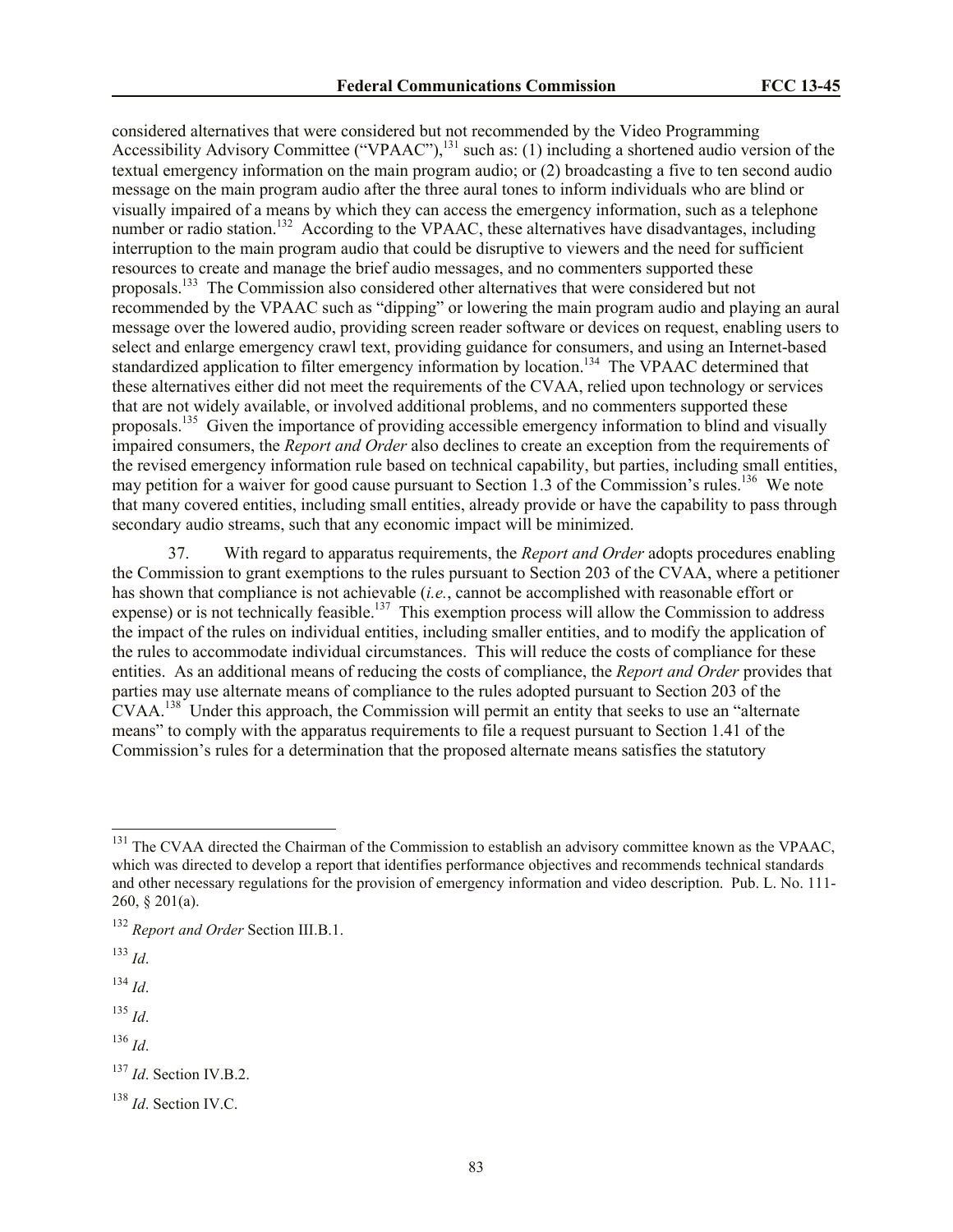requirements, and the Commission will consider such requests on a case-by-case basis.<sup>139</sup> Individual entities, including smaller entities, may benefit from these provisions.

38. Overall, we believe we have appropriately considered both the interests of individuals who are blind and visually impaired and the interests of the entities who will be subject to the rules, including those that are smaller entities, consistent with Congress' goal to "update the communications laws to help ensure that individuals with disabilities are able to fully utilize communications services and equipment and better access video programming."<sup>140</sup>

# **G. Federal Rules that May Duplicate, Overlap, or Conflict with the Proposed Rules**

39. None.

## **H. Report to Congress**

40. The Commission will send a copy of the *Report and Order*, including this FRFA, in a report to be sent to Congress pursuant to the Congressional Review Act.<sup>141</sup> In addition, the Commission will send a copy of the *Report and Order*, including this FRFA, to the Chief Counsel for Advocacy of the SBA. The *Report and Order* and FRFA (or summaries thereof) will also be published in the Federal Register. $142$ 

l

<sup>139</sup> *Id*.

 $^{140}$  H.R. Rep. No. 111-563, 111th Cong., 2d Sess. at 19 (2010); S.Rep. No. 111-386, 111th Cong., 2d Sess. at 1 (2010).

<sup>141</sup> *See* 5 U.S.C. § 801(a)(1)(A).

<sup>142</sup> *See id*. § 604(b).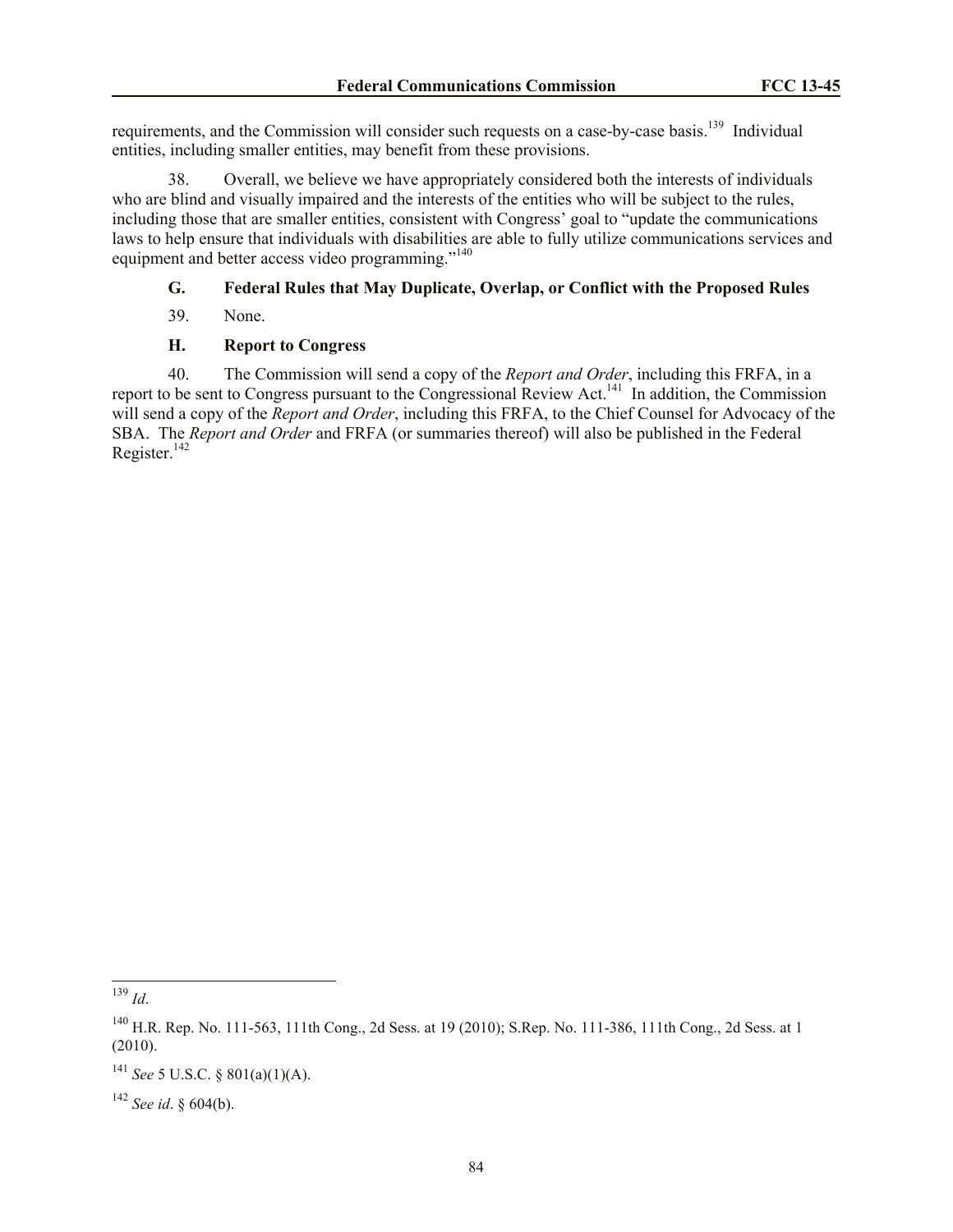# **APPENDIX D**

# **Initial Regulatory Flexibility Analysis for the** *Further Notice*

1. As required by the Regulatory Flexibility Act of 1980, as amended ("RFA"),<sup>1</sup> the Commission has prepared this present Initial Regulatory Flexibility Analysis ("IRFA") concerning the possible significant economic impact on small entities by the policies and rules proposed in the *Further Notice of Proposed Rulemaking* ("*Further Notice*"). Written public comments are requested on this IRFA. Comments must be identified as responses to the IRFA and must be filed by the deadlines for comments provided on the first page of the item. The Commission will send a copy of the *Further Notice*, including this IRFA, to the Chief Counsel for Advocacy of the Small Business Administration ("SBA").<sup>2</sup> In addition, the *Further Notice* and IRFA (or summaries thereof) will be published in the *Federal Register*. 3

# **A. Need for, and Objectives of, the Proposed Rule Changes**

- 2. The *Further Notice*<sup>4</sup>:
- Explores whether a multichannel video programming distributor ("MVPD") service is covered by the emergency information rules adopted herein when an MVPD, as defined in the Commission's rules, permits its subscribers to access linear video programming that contains emergency information via tablets, laptops, personal computers, smartphones, or similar devices;
- Explores whether an MVPD system must comply with the video description rules when it permits its subscribers to access linear video programming via tablets, laptops, personal computers, smartphones, or similar devices;
- Explores whether the Commission should impose a requirement that broadcast receivers detect and decode audio streams marked for the visually impaired, to ensure that consumers can find and locate those streams; and
- Explores whether the Commission should require covered entities to provide customer support services and contact information to assist consumers who are blind or visually impaired to navigate between the main and secondary audio streams.

# **B. Legal Basis**

3. The proposed action is authorized pursuant to the Twenty-First Century Communications and Video Accessibility Act of 2010, Pub. L. No. 111-260, 124 Stat. 2751, and Sections 4(i), 4(j), 303, 330(b), 713, and 716 of the Communications Act of 1934, as amended, 47 U.S.C. §§ 154(i), 154(j), 303, 330(b), 613, and 617.

# **C. Description and Estimate of the Number of Small Entities to Which the Proposals Will Apply**

4. The RFA directs the Commission to provide a description of and, where feasible, an estimate of the number of small entities that will be affected by the proposed rules if adopted.<sup>5</sup> The RFA

 $\overline{a}$ 

<sup>&</sup>lt;sup>1</sup> See 5 U.S.C. § 603. The RFA, see 5 U.S.C. §§ 601-612, has been amended by the Small Business Regulatory Enforcement Fairness Act of 1996 ("SBREFA"), Pub. L. No. 104-121, Title II, 110 Stat. 857 (1996). The SBREFA was enacted as Title II of the Contract With America Advancement Act of 1996 ("CWAAA").

<sup>2</sup> *See* 5 U.S.C. § 603(a).

<sup>3</sup> *See id*.

<sup>4</sup> *See Further Notice*.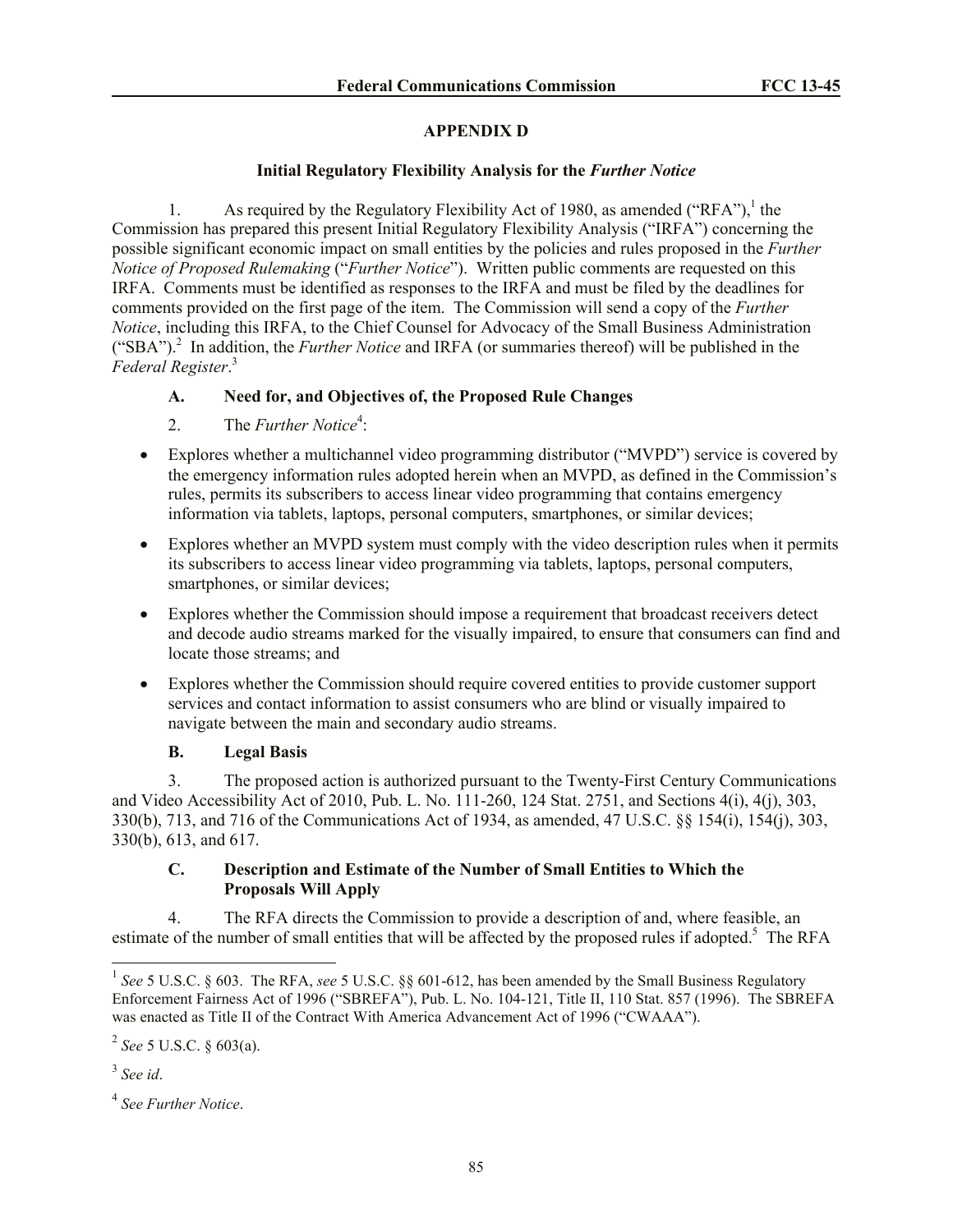generally defines the term "small entity" as having the same meaning as the terms "small business," "small organization," and "small governmental jurisdiction."<sup>6</sup> In addition, the term "small business" has the same meaning as the term "small business concern" under the Small Business Act.<sup>7</sup> A "small business concern" is one which: (1) is independently owned and operated; (2) is not dominant in its field of operation; and (3) satisfies any additional criteria established by the Small Business Administration  $("SBA")$ .

5. *Cable Television Distribution Services.* Since 2007, these services have been defined within the broad economic census category of "Wired Telecommunications Carriers," which is defined as follows: "This industry comprises establishments primarily engaged in operating and/or providing access to transmission facilities and infrastructure that they own and/or lease for the transmission of voice, data, text, sound, and video using wired telecommunications networks. Transmission facilities may be based on a single technology or a combination of technologies."<sup>9</sup> The SBA has developed a small business size standard for this category, which is: all such firms having  $1,500$  or fewer employees.<sup>10</sup> Census data for 2007 shows that there were 31,996 establishments that operated that year.<sup>11</sup> Of those 31,996, 1,818 operated with more than 100 employees, and  $30,178$  operated with fewer than 100 employees.<sup>12</sup> Thus, under this category and the associated small business size standard, the majority of such firms can be considered small.

6. *Cable Companies and Systems.* The Commission has also developed its own small business size standards, for the purpose of cable rate regulation. Under the Commission's rules, a "small cable company" is one serving  $400,000$  or fewer subscribers nationwide.<sup>13</sup> Industry data indicate that all but ten cable operators nationwide are small under this size standard.<sup>14</sup> In addition, under the Commission's rules, a "small system" is a cable system serving 15,000 or fewer subscribers.<sup>15</sup> Industry data indicate that, of 6,101 systems nationwide, 4,410 systems have under 10,000 subscribers, and an

(Continued from previous page)  $5$  5 U.S.C. § 603(b)(3).

 $^{6}$  *Id.* § 601(6).

 $<sup>7</sup>$  *Id*. § 601(3) (incorporating by reference the definition of "small-business concern" in the Small Business Act, 15</sup> U.S.C.  $\S 632$ ). Pursuant to 5 U.S.C.  $\S 601(3)$ , the statutory definition of a small business applies "unless an agency, after consultation with the Office of Advocacy of the Small Business Administration and after opportunity for public comment, establishes one or more definitions of such term which are appropriate to the activities of the agency and publishes such definition(s) in the Federal Register."

 $8$  15 U.S.C. § 632.

 $9\,\mathrm{U.S.}$  Census Bureau, 2007 NAICS Definitions, 517110 Wired Telecommunications Carriers.

<sup>10</sup> 13 C.F.R. § 121.201; 2007 NAICS code 517110.

<sup>11</sup>http://factfinder2.census.gov/faces/tableservices/jsf/pages/productview.xhtml?pid=ECN\_2007\_US\_51SSSZ2&pro dType=table.

<sup>12</sup> *See id*.

<sup>13</sup> 47 C.F.R. § 76.901(e). The Commission determined that this size standard equates approximately to a size standard of \$100 million or less in annual revenues. *Implementation of Sections of the 1992 Cable Act: Rate Regulation,* Sixth Report and Order and Eleventh Order on Reconsideration, 10 FCC Rcd 7393, 7408 (1995).

<sup>14</sup> *See* BROADCASTING & CABLE YEARBOOK 2010 at C-2 (2009) (data current as of Dec. 2008).

 $15$  47 C.F.R. § 76.901(c).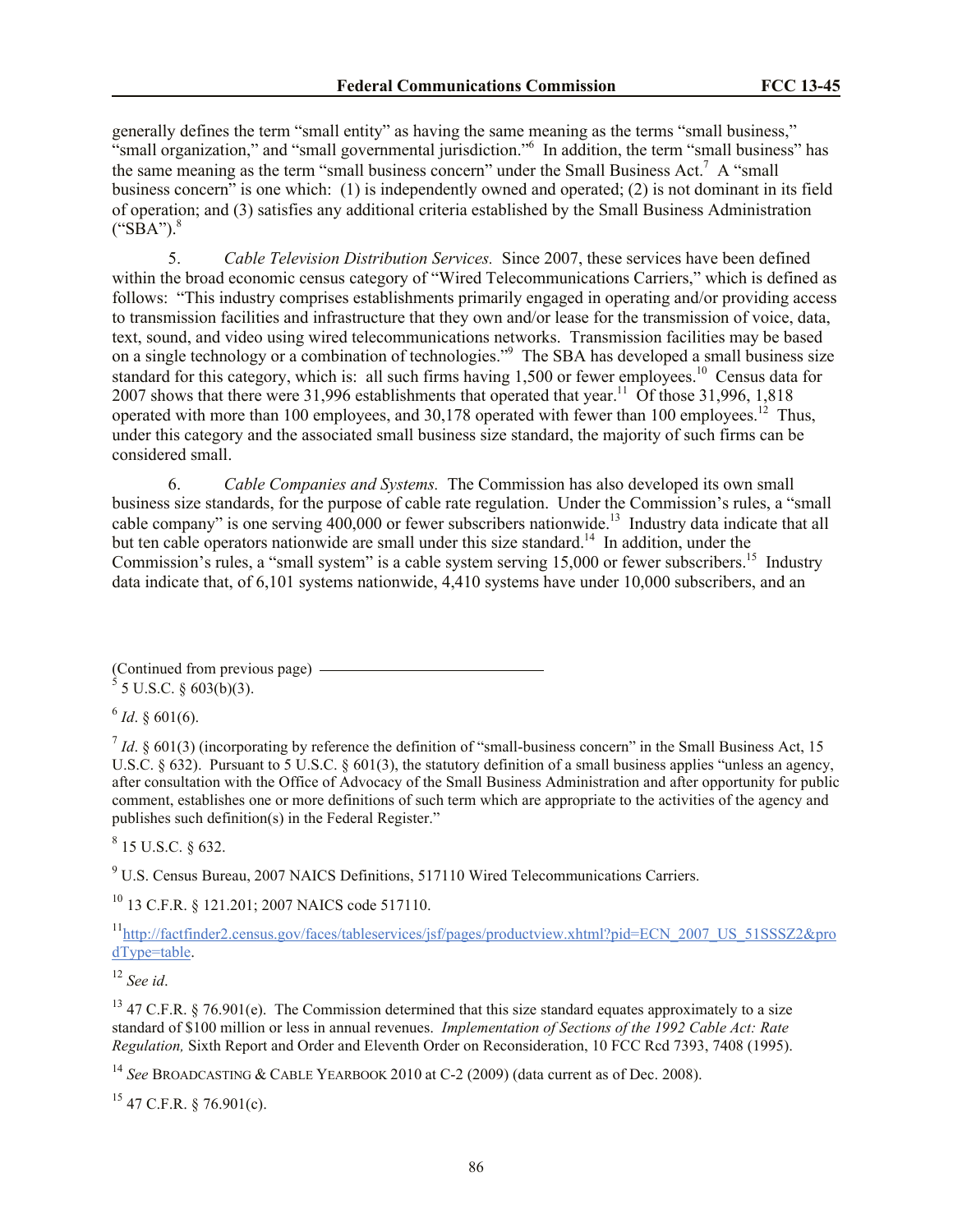additional 258 systems have 10,000-19,999 subscribers.<sup>16</sup> Thus, under this standard, most cable systems are small.

7. *Cable System Operators*.The Communications Act of 1934, as amended, also contains a size standard for small cable system operators, which is "a cable operator that, directly or through an affiliate, serves in the aggregate fewer than 1 percent of all subscribers in the United States and is not affiliated with any entity or entities whose gross annual revenues in the aggregate exceed \$250,000,000."<sup>17</sup> The Commission has determined that an operator serving fewer than 677,000 subscribers shall be deemed a small operator if its annual revenues, when combined with the total annual revenues of all its affiliates, do not exceed \$250 million in the aggregate.<sup>18</sup> Industry data indicate that all but nine cable operators nationwide are small under this subscriber size standard.<sup>19</sup> We note that the Commission neither requests nor collects information on whether cable system operators are affiliated with entities whose gross annual revenues exceed \$250 million,<sup>20</sup> and therefore we are unable to estimate more accurately the number of cable system operators that would qualify as small under this size standard.

8. *Television Broadcasting*. This Economic Census category "comprises establishments primarily engaged in broadcasting images together with sound. These establishments operate television broadcasting studios and facilities for the programming and transmission of programs to the public."<sup>21</sup> The SBA has created the following small business size standard for Television Broadcasting firms: those having \$14 million or less in annual receipts.<sup>22</sup> The Commission has estimated the number of licensed commercial television stations to be  $1,387<sup>23</sup>$  In addition, according to Commission staff review of the BIA Advisory Services, LLC's *Media Access Pro Television Database* on March 28, 2012, about 950 of an estimated 1,300 commercial television stations (or approximately 73 percent) had revenues of \$14 million or less.<sup>24</sup> We therefore estimate that the majority of commercial television broadcasters are small entities.

9. We note, however, that in assessing whether a business concern qualifies as small under the above definition, business (control) affiliations<sup>25</sup> must be included. Our estimate, therefore, likely overstates the number of small entities that might be affected by our action because the revenue figure on

<sup>19</sup> *See* BROADCASTING & CABLE YEARBOOK 2010 at C-2 (2009) (data current as of Dec. 2008).

 $\overline{a}$ 

<sup>16</sup> *See* TELEVISION & CABLE FACTBOOK 2009 at F-2 (2009) (data current as of Oct. 2008). The data do not include 957 systems for which classifying data were not available.

<sup>17</sup> 47 U.S.C. § 543(m)(2); *see* 47 C.F.R. § 76.901(f) & nn. 1-3.

<sup>18</sup> 47 C.F.R. § 76.901(f); *see FCC Announces New Subscriber Count for the Definition of Small Cable Operator*, Public Notice, 16 FCC Rcd 2225 (Cable Services Bureau 2001).

 $20$  The Commission does receive such information on a case-by-case basis if a cable operator appeals a local franchise authority's finding that the operator does not qualify as a small cable operator pursuant to  $\S$  76.901(f) of the Commission's rules. *See* 47 C.F.R. § 76.901(f).

<sup>&</sup>lt;sup>21</sup> U.S. Census Bureau, 2007 NAICS Definitions, "515120 Television Broadcasting," http://www.census.gov./cgibin/sssd/naics/naicsrch?code=515120&search=2007.

<sup>22</sup> 13 C.F.R. § 121.201; NAICS code 515120.

<sup>23</sup> *See FCC News Release*, "Broadcast Station Totals as of December 31, 2011," dated January 6, 2012, http://hraunfoss.fcc.gov/edocs\_public/attachmatch/DOC-311837A1.pdf.

<sup>&</sup>lt;sup>24</sup> We recognize that BIA's estimate differs slightly from the FCC total given *supra*.

<sup>&</sup>lt;sup>25</sup> "[Business concerns] are affiliates of each other when one concern controls or has the power to control the other or a third party or parties controls or has to power to control both." 13 C.F.R. § 21.103(a)(1).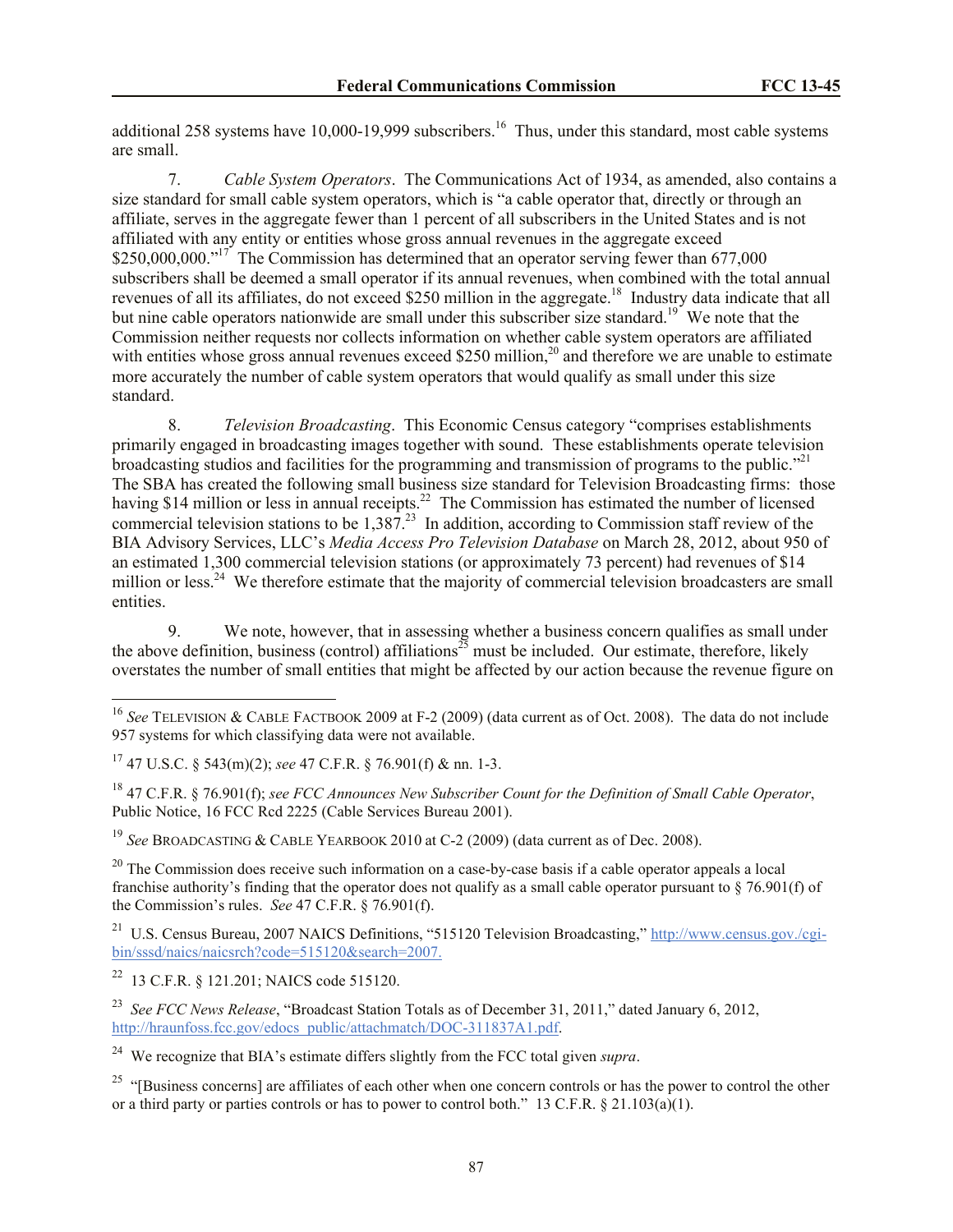which it is based does not include or aggregate revenues from affiliated companies. In addition, an element of the definition of "small business" is that the entity not be dominant in its field of operation. We are unable at this time to define or quantify the criteria that would establish whether a specific television station is dominant in its field of operation. Accordingly, the estimate of small businesses to which rules may apply does not exclude any television station from the definition of a small business on this basis and is therefore possibly over-inclusive to that extent.

10. In addition, the Commission has estimated the number of licensed noncommercial educational (NCE) television stations to be  $396<sup>26</sup>$  These stations are non-profit, and therefore considered to be small entities. $27$ 

11. *Direct Broadcast Satellite ("DBS") Service.* DBS service is a nationally distributed subscription service that delivers video and audio programming via satellite to a small parabolic "dish" antenna at the subscriber's location. DBS, by exception, is now included in the SBA's broad economic census category, "Wired Telecommunications Carriers,"<sup>28</sup> which was developed for small wireline firms. Under this category, the SBA deems a wireline business to be small if it has  $1,500$  or fewer employees.<sup>29</sup> Census data for 2007 shows that there were 31,996 establishments that operated that year.<sup>30</sup> Of those 31,996, 1,818 operated with more than 100 employees, and 30,178 operated with fewer than 100 employees.<sup>31</sup> Thus, under this category and the associated small business size standard, the majority of such firms can be considered small. Currently, only two entities provide DBS service, which requires a great investment of capital for operation: DIRECTV and EchoStar Communications Corporation ("EchoStar") (marketed as the DISH Network).<sup>32</sup> Each currently offers subscription services.  $DIRECTV<sup>33</sup>$  and EchoStar<sup>34</sup> each report annual revenues that are in excess of the threshold for a small business. Because DBS service requires significant capital, we believe it is unlikely that a small entity as defined by the SBA would have the financial wherewithal to become a DBS service provider.

12. *Satellite Telecommunications Providers.* Two economic census categories address the satellite industry. The first category has a small business size standard of \$15 million or less in average

<sup>29</sup> 13 C.F.R. § 121.201; 2007 NAICS code 517110.

<sup>30</sup>http://factfinder2.census.gov/faces/tableservices/jsf/pages/productview.xhtml?pid=ECN\_2007\_US\_51SSSZ2&pro dType=table.

 $\overline{a}$ 

<sup>33</sup> As of June 2006, DIRECTV is the largest DBS operator and the second largest MVPD, serving an estimated 16.20% of MVPD subscribers nationwide. *See 13th Annual Report*, 24 FCC Rcd at 687, Table B-3.

<sup>26</sup> *See FCC News Release*, "Broadcast Station Totals as of December 31, 2011," dated January 6, 2012, http://transition.fcc.gov/Daily\_Releases/Daily\_Business/2012/db0106/DOC-311837A1.pdf.

<sup>27</sup> *See generally* 5 U.S.C. §§ 601(4), (6).

<sup>&</sup>lt;sup>28</sup> See 13 C.F.R. § 121.201; 2007 NAICS code 517110. The 2007 NAICS definition of the category of "Wired" Telecommunications Carriers" is in paragraph 5, above.

<sup>31</sup> *See id*.

<sup>32</sup> S*ee Annual Assessment of the Status of Competition in the Market for the Delivery of Video Programming*, Thirteenth Annual Report, 24 FCC Rcd 542, 580, ¶ 74 (2009) ("*13th Annual Report*"). We note that, in 2007, EchoStar purchased the licenses of Dominion Video Satellite, Inc. ("Dominion") (marketed as Sky Angel). *See* Public Notice, "Policy Branch Information; Actions Taken," Report No. SAT-00474, 22 FCC Rcd 17776 (IB 2007).

<sup>&</sup>lt;sup>34</sup> As of June 2006, DISH Network is the second largest DBS operator and the third largest MVPD, serving an estimated 13.01% of MVPD subscribers nationwide. *See 13th Annual Report*, 24 FCC Rcd at 687, Table B-3. As of June 2006, Dominion served fewer than 500,000 subscribers, which may now be receiving "Sky Angel" service from DISH Network. *See id*. at 581, ¶ 76.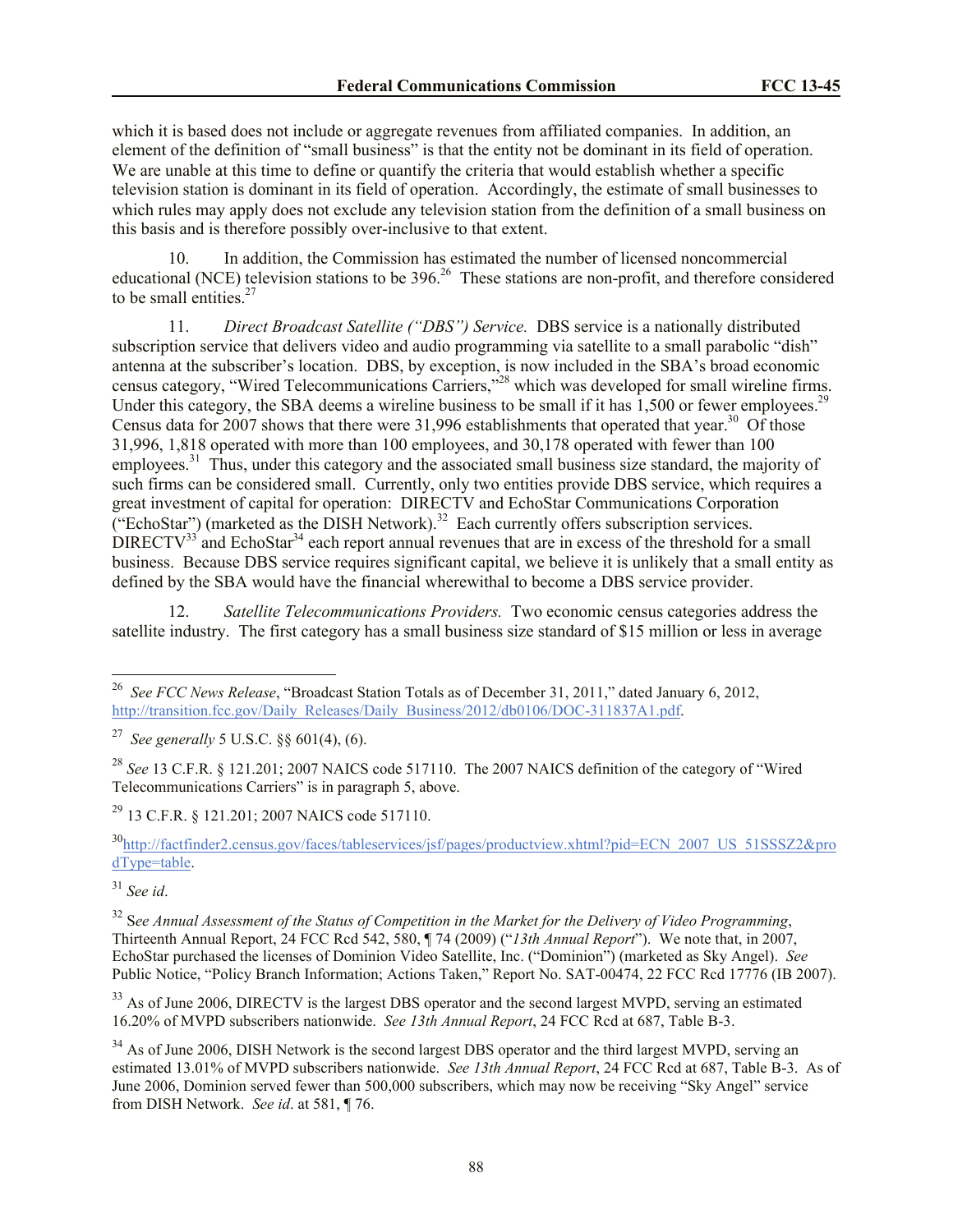annual receipts, under SBA rules.<sup>35</sup> The second has a size standard of \$25 million or less in annual receipts.<sup>36</sup>

13. The category of "Satellite Telecommunications" "comprises establishments primarily engaged in providing telecommunications services to other establishments in the telecommunications and broadcasting industries by forwarding and receiving communications signals via a system of satellites or reselling satellite telecommunications."<sup>37</sup> Census Bureau data for 2007 show that 607 Satellite Telecommunications establishments operated for that entire year.<sup>38</sup> Of this total, 533 establishments had annual receipts of under \$10 million or less, and 74 establishments had receipts of \$10 million or more.<sup>39</sup> Consequently, the Commission estimates that the majority of Satellite Telecommunications firms are small entities that might be affected by our action.

14. The second category, *i.e.*, "All Other Telecommunications," comprises "establishments primarily engaged in providing specialized telecommunications services, such as satellite tracking, communications telemetry, and radar station operation. This industry also includes establishments primarily engaged in providing satellite terminal stations and associated facilities connected with one or more terrestrial systems and capable of transmitting telecommunications to, and receiving telecommunications from, satellite systems. Establishments providing Internet services or voice over Internet protocol (VoIP) services via client-supplied telecommunications connections are also included in this industry." 40 For this category, Census Bureau data for 2007 shows that there were a total of 2,639 establishments that operated for the entire year.<sup>41</sup> Of those 2,639 establishments, 2,333 operated with annual receipts of less than \$10 million and 306 with annual receipts of \$10 million or more.<sup>42</sup> Consequently, the Commission estimates that a majority of All Other Telecommunications establishments are small entities that might be affected by our action.

15. *Satellite Master Antenna Television (SMATV) Systems, also known as Private Cable Operators (PCOs)*. SMATV systems or PCOs are video distribution facilities that use closed transmission paths without using any public right-of-way. They acquire video programming and distribute it via terrestrial wiring in urban and suburban multiple dwelling units such as apartments and condominiums, and commercial multiple tenant units such as hotels and office buildings. SMATV systems or PCOs are now included in the SBA's broad economic census category, "Wired Telecommunications Carriers,"<sup>43</sup> which was developed for small wireline firms. Under this category, the SBA deems a wireline business to be small if it has  $1,500$  or fewer employees.<sup>44</sup> Census data for 2007

<sup>35</sup> 13 C.F.R. § 121.201; NAICS code 517410.

<sup>36</sup> 13 C.F.R. § 121.201; NAICS code 517919.

<sup>37</sup> U.S. Census Bureau, 2007 NAICS Definitions, "517410 Satellite Telecommunications," http://www.census.gov./cgi-bin/sssd/naics/naicsrch?code=517410&search=2007.

<sup>38</sup>http://factfinder2.census.gov/faces/tableservices/jsf/pages/productview.xhtml?pid=ECN\_2007\_US\_51SSSZ1&pro dType=table.

<sup>39</sup> *See id*.

 $\overline{a}$ 

<sup>40</sup> U.S. Census Bureau, 2007 NAICS Definitions, "517919 All Other Telecommunications," http://www.census.gov/cgi-bin/sssd/naics/naicsrch?code=517919&search=2007%20NAICS%20Search.

<sup>41</sup>http://factfinder2.census.gov/faces/tableservices/jsf/pages/productview.xhtml?pid=ECN\_2007\_US\_51SSSZ4&pro dType=table.

<sup>42</sup> *See id*.

<sup>43</sup> 13 C.F.R. § 121.201; 2007 NAICS code 517110.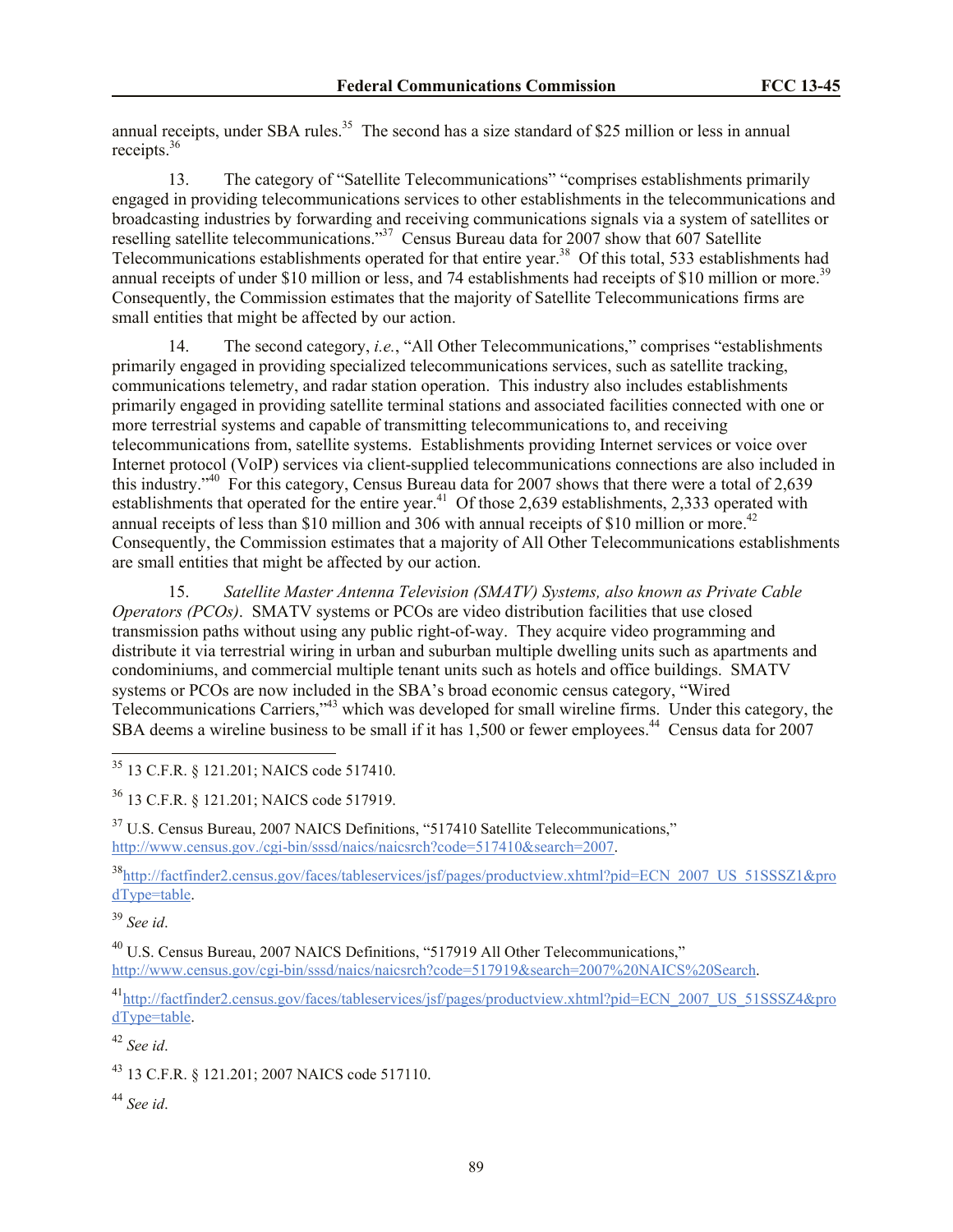shows that there were 31,996 establishments that operated that year.<sup>45</sup> Of those 31,996, 1,818 operated with more than 100 employees, and 30,178 operated with fewer than 100 employees.<sup>46</sup> Thus, under this category and the associated small business size standard, the majority of such firms can be considered small.

16. *Home Satellite Dish ("HSD") Service.* HSD or the large dish segment of the satellite industry is the original satellite-to-home service offered to consumers, and involves the home reception of signals transmitted by satellites operating generally in the C-band frequency. Unlike DBS, which uses small dishes, HSD antennas are between four and eight feet in diameter and can receive a wide range of unscrambled (free) programming and scrambled programming purchased from program packagers that are licensed to facilitate subscribers' receipt of video programming. Because HSD provides subscription services, HSD falls within the SBA-recognized definition of "Wired Telecommunications Carriers."<sup>47</sup> The SBA has developed a small business size standard for this category, which is: all such firms having 1,500 or fewer employees.<sup>48</sup> Census data for 2007 shows that there were 31,996 establishments that operated that year.<sup> $49$ </sup> Of those 31,996, 1,818 operated with more than 100 employees, and 30,178 operated with fewer than 100 employees.<sup>50</sup> Thus, under this category and the associated small business size standard, the majority of such firms can be considered small.

17. *Broadband Radio Service and Educational Broadband Service.* Broadband Radio Service systems, previously referred to as Multipoint Distribution Service (MDS) and Multichannel Multipoint Distribution Service (MMDS) systems, and "wireless cable," transmit video programming to subscribers and provide two-way high speed data operations using the microwave frequencies of the Broadband Radio Service (BRS) and Educational Broadband Service (EBS) (previously referred to as the Instructional Television Fixed Service  $(ITFS)$ <sup>51</sup> In connection with the 1996 BRS auction, the Commission established a small business size standard as an entity that had annual average gross revenues of no more than \$40 million in the previous three calendar years.<sup>52</sup> The BRS auctions resulted in 67 successful bidders obtaining licensing opportunities for 493 Basic Trading Areas (BTAs). Of the 67 auction winners, 61 met the definition of a small business. BRS also includes licensees of stations authorized prior to the auction. At this time, we estimate that of the 61 small business BRS auction winners, 48 remain small business licensees. In addition to the 48 small businesses that hold BTA authorizations, there are approximately 392 incumbent BRS licensees that are considered small entities.<sup>53</sup>

 $\overline{a}$ 

<sup>47</sup> 13 C.F.R. § 121.201; 2007 NAICS code 517110.

<sup>48</sup> *See id*.

<sup>49</sup>http://factfinder2.census.gov/faces/tableservices/jsf/pages/productview.xhtml?pid=ECN\_2007\_US\_51SSSZ2&pro dType=table.

<sup>50</sup> *See id*.

 $52$  47 C.F.R. § 21.961(b)(1).

<sup>53</sup> 47 U.S.C. § 309(j). Hundreds of stations were licensed to incumbent MDS licensees prior to implementation of Section 309(j) of the Communications Act of 1934, 47 U.S.C. § 309(j). For these pre-auction licenses, the applicable standard is SBA's small business size standard of 1,500 or fewer employees.

<sup>45</sup>http://factfinder2.census.gov/faces/tableservices/jsf/pages/productview.xhtml?pid=ECN\_2007\_US\_51SSSZ2&pro dType=table.

<sup>46</sup> *See id*.

<sup>51</sup> *Amendment of Parts 21 and 74 of the Commission's Rules with Regard to Filing Procedures in the Multipoint Distribution Service and in the Instructional Television Fixed Service and Implementation of Section 309(j) of the Communications Act—Competitive Bidding*, MM Docket No. 94-131, PP Docket No. 93-253, Report and Order, 10 FCC Rcd 9589, 9593, ¶ 7 (1995).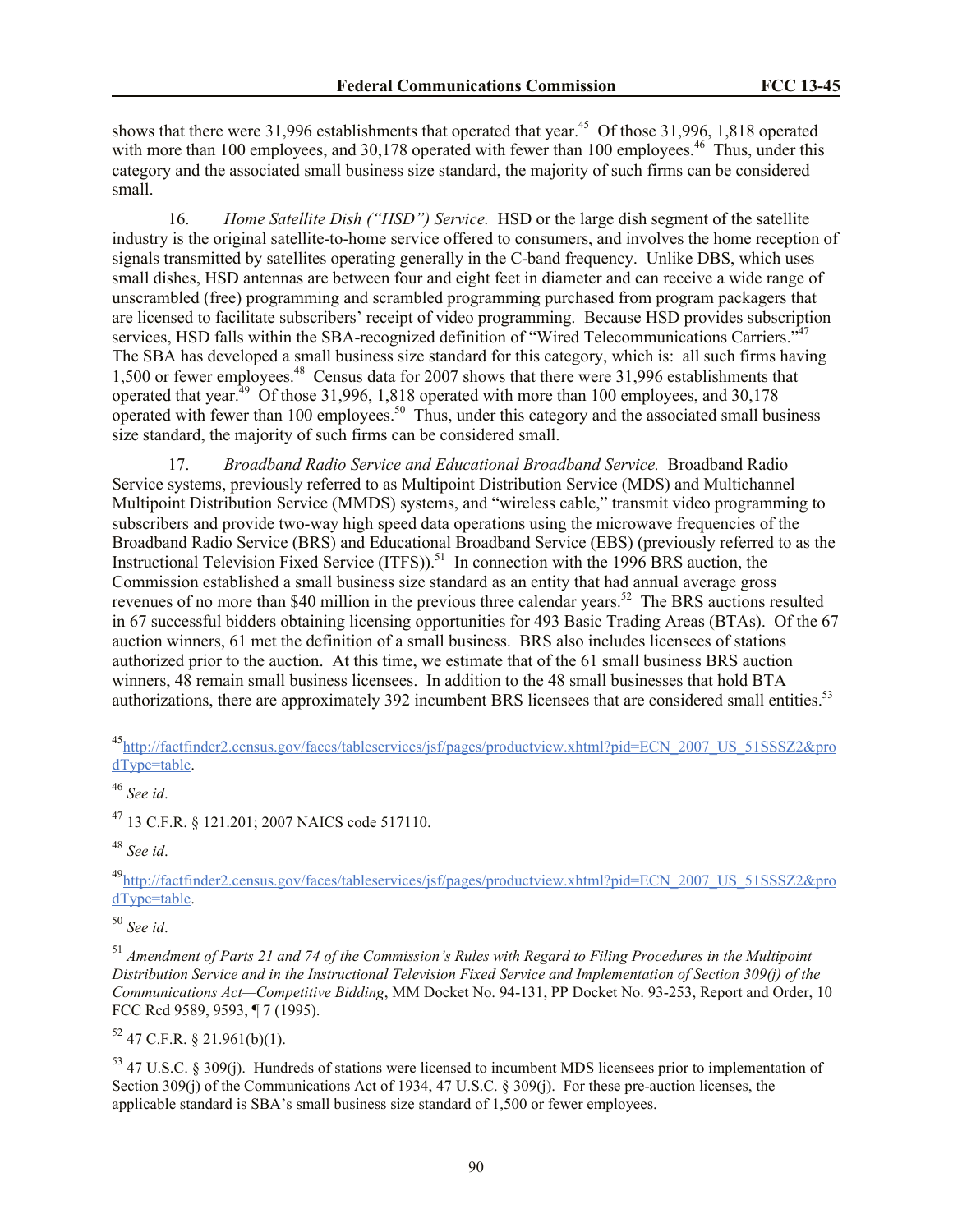After adding the number of small business auction licensees to the number of incumbent licensees not already counted, we find that there are currently approximately 440 BRS licensees that are defined as small businesses under either the SBA or the Commission's rules. In 2009, the Commission conducted Auction 86, the sale of 78 licenses in the BRS areas.<sup>54</sup> The Commission offered three levels of bidding credits: (i) a bidder with attributed average annual gross revenues that exceed \$15 million and do not exceed \$40 million for the preceding three years (small business) received a 15 percent discount on its winning bid; (ii) a bidder with attributed average annual gross revenues that exceed \$3 million and do not exceed \$15 million for the preceding three years (very small business) received a 25 percent discount on its winning bid; and (iii) a bidder with attributed average annual gross revenues that do not exceed \$3 million for the preceding three years (entrepreneur) received a 35 percent discount on its winning bid.<sup>55</sup> Auction 86 concluded in 2009 with the sale of 61 licenses.<sup>56</sup> Of the ten winning bidders, two bidders that claimed small business status won four licenses; one bidder that claimed very small business status won three licenses; and two bidders that claimed entrepreneur status won six licenses.

18. In addition, the SBA's placement of Cable Television Distribution Services in the category of Wired Telecommunications Carriers is applicable to cable-based Educational Broadcasting Services. Since 2007, "Wired Telecommunications Carriers" have been defined as follows: "This industry comprises establishments primarily engaged in operating and/or providing access to transmission facilities and infrastructure that they own and/or lease for the transmission of voice, data, text, sound, and video using wired telecommunications networks. Transmission facilities may be based on a single technology or a combination of technologies."<sup>57</sup> Establishments in this industry use the wired telecommunications network facilities that they operate to provide a variety of services, such as wired telephony services, including VoIP services; wired (cable) audio and video programming distribution; and wired broadband Internet services. By exception, establishments providing satellite television distribution services using facilities and infrastructure that they operate are included in this industry.<sup>58</sup> For these services, the Commission uses the SBA small business size standard for Wired Telecommunications Carriers, which is 1,500 or fewer employees.<sup>59</sup> Census data for 2007 shows that there were 31,996 establishments that operated that year.<sup>60</sup> Of those 31,996, 1,818 operated with more than 100 employees, and 30,178 operated with fewer than 100 employees. $61$  Thus, under this category and the associated small business size standard, the majority of such firms can be considered small. In addition to Census data, the Commission's internal records indicate that as of September 2012, there are 2,241 active EBS licenses.<sup>62</sup>

<sup>57</sup> 13 C.F.R. § 121.201; 2007 NAICS code 517110.

<sup>58</sup> *Id*.

 $\overline{a}$ 

<sup>54</sup> *Auction of Broadband Radio Service (BRS) Licenses, Scheduled for October 27, 2009, Notice and Filing Requirements, Minimum Opening Bids, Upfront Payments, and Other Procedures for Auction 86*, Public Notice, 24 FCC Rcd 8277 (2009).

<sup>55</sup> *Id.* at 8296.

<sup>56</sup> *Auction of Broadband Radio Service Licenses Closes, Winning Bidders Announced for Auction 86, Down Payments Due November 23, 2009, Final Payments Due December 8, 2009, Ten-Day Petition to Deny Period*, Public Notice, 24 FCC Rcd 13572 (2009).

<sup>60</sup>http://factfinder2.census.gov/faces/tableservices/jsf/pages/productview.xhtml?pid=ECN\_2007\_US\_51SSSZ2&pro dType=table.

<sup>61</sup> *See id*.

 $62$  http://wireless2.fcc.gov/UlsApp/UlsSearch/results.jsp.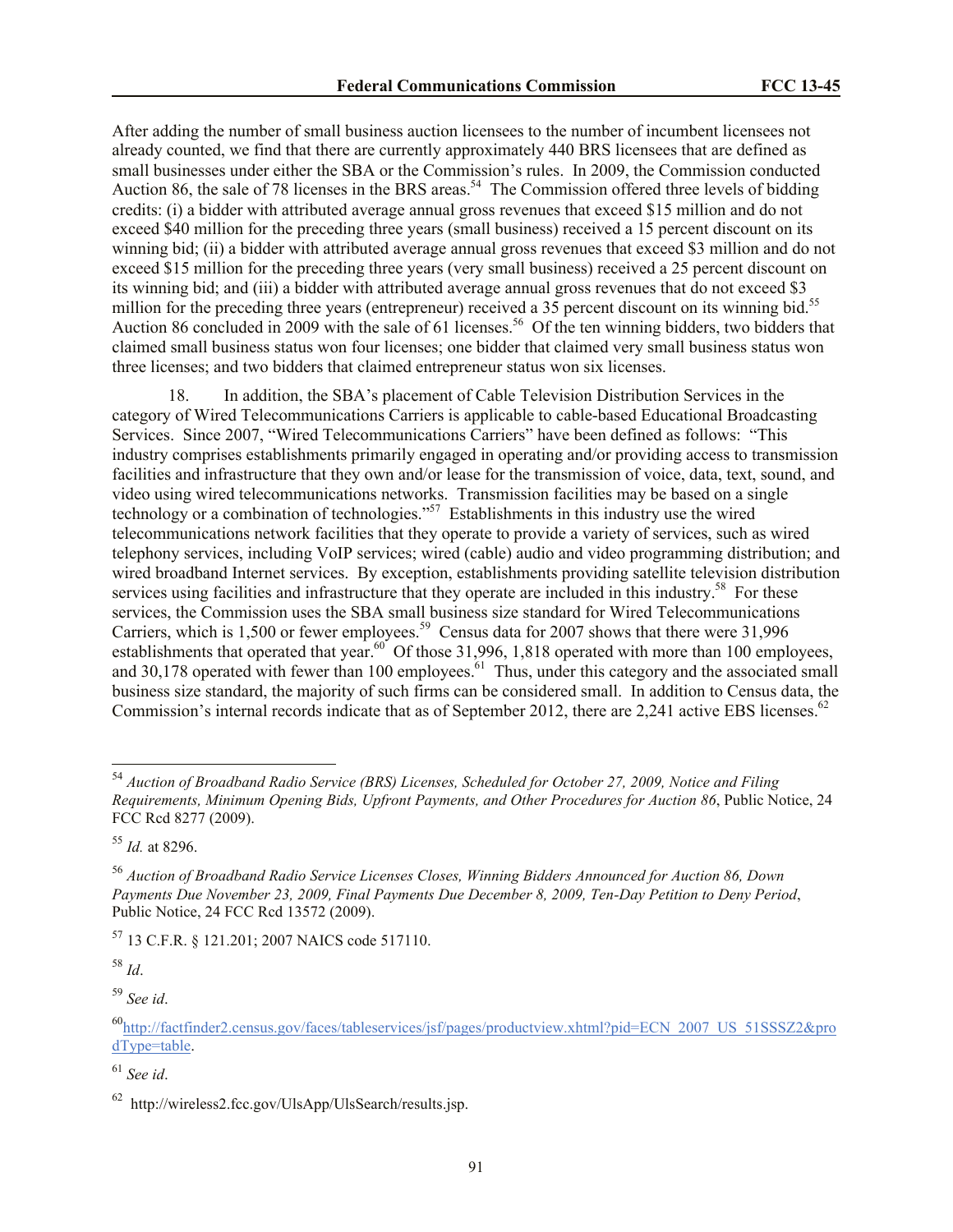The Commission estimates that of these 2,241 licenses, the majority are held by non-profit educational institutions and school districts, which are by statute defined as small businesses.<sup>63</sup>

19. *Fixed Microwave Services.* Microwave services include common carrier,<sup>64</sup> privateoperational fixed,<sup>65</sup> and broadcast auxiliary radio services.<sup>66</sup> They also include the Local Multipoint Distribution Service  $(LMDS)$ ,  $^{67}$  the Digital Electronic Message Service (DEMS), $^{68}$  and the 24 GHz Service,<sup>69</sup> where licensees can choose between common carrier and non-common carrier status.<sup>70</sup> At present, there are approximately 31,428 common carrier fixed licensees and 79,732 private operationalfixed licensees and broadcast auxiliary radio licensees in the microwave services. There are approximately 120 LMDS licensees, three DEMS licensees, and three 24 GHz licensees. The Commission has not yet defined a small business with respect to microwave services. For purposes of the IRFA, we will use the SBA's definition applicable to Wireless Telecommunications Carriers (except satellite)—*i.e.*, an entity with no more than 1,500 persons.<sup>71</sup> Under the present and prior categories, the SBA has deemed a wireless business to be small if it has 1,500 or fewer employees.<sup>72</sup> For the category of "Wireless Telecommunications Carriers (except Satellite),"<sup>73</sup> Census data for 2007 show that there were 11,163 firms that operated for the entire year.<sup>74</sup> Of this total, 10,791 firms had employment of 999 or fewer employees and 372 had employment of 1,000 employees or more.<sup>75</sup> Thus, under this category and the associated small business size standard, the majority of firms can be considered small. We note that the number of firms does not necessarily track the number of licensees. We estimate that virtually all of the Fixed Microwave licensees (excluding broadcast auxiliary licensees) would qualify as small entities under the SBA definition.

<sup>67</sup> *See* 47 C.F.R. Part 101, Subpart L.

<sup>68</sup> *See* 47 C.F.R. Part 101, Subpart G.

 $\overline{a}$ 

<sup>70</sup> *See* 47 C.F.R. §§ 101.533, 101.1017.

<sup>71</sup> 13 C.F.R. § 121.201; 2007 NAICS code 517210.

<sup>72</sup> *See id*. The now-superseded, pre-2007 C.F.R. citations were 13 C.F.R. § 121.201, NAICS codes 517211 and 517212 (referring to the 2002 NAICS).

<sup>73</sup> 13 C.F.R. § 121.201; NAICS code 517210.

 $63$  The term "small entity" within SBREFA applies to small organizations (non-profits) and to small governmental jurisdictions (cities, counties, towns, townships, villages, school districts, and special districts with populations of less than 50,000). 5 U.S.C. §§ 601(4)-(6).

<sup>64</sup> *See* 47 C.F.R. Part 101, Subparts C and I.

<sup>65</sup> *See* 47 C.F.R. Part 101, Subparts C and H.

<sup>66</sup> Auxiliary Microwave Service is governed by Part 74 of Title 47 of the Commission's Rules. *See* 47 C.F.R. Part 74. Available to licensees of broadcast stations and to broadcast and cable network entities, broadcast auxiliary microwave stations are used for relaying broadcast television signals from the studio to the transmitter, or between two points such as a main studio and an auxiliary studio. The service also includes mobile TV pickups, which relay signals from a remote location back to the studio.

<sup>69</sup> *See id.*

<sup>74</sup>http://factfinder2.census.gov/faces/tableservices/jsf/pages/productview.xhtml?pid=ECN\_2007\_US\_51SSSZ2&pro dType=table. Available Census data do not provide a more precise estimate of the number of firms that have employment of 1,500 or fewer employees; the largest category provided is for firms with "1000 employees or more."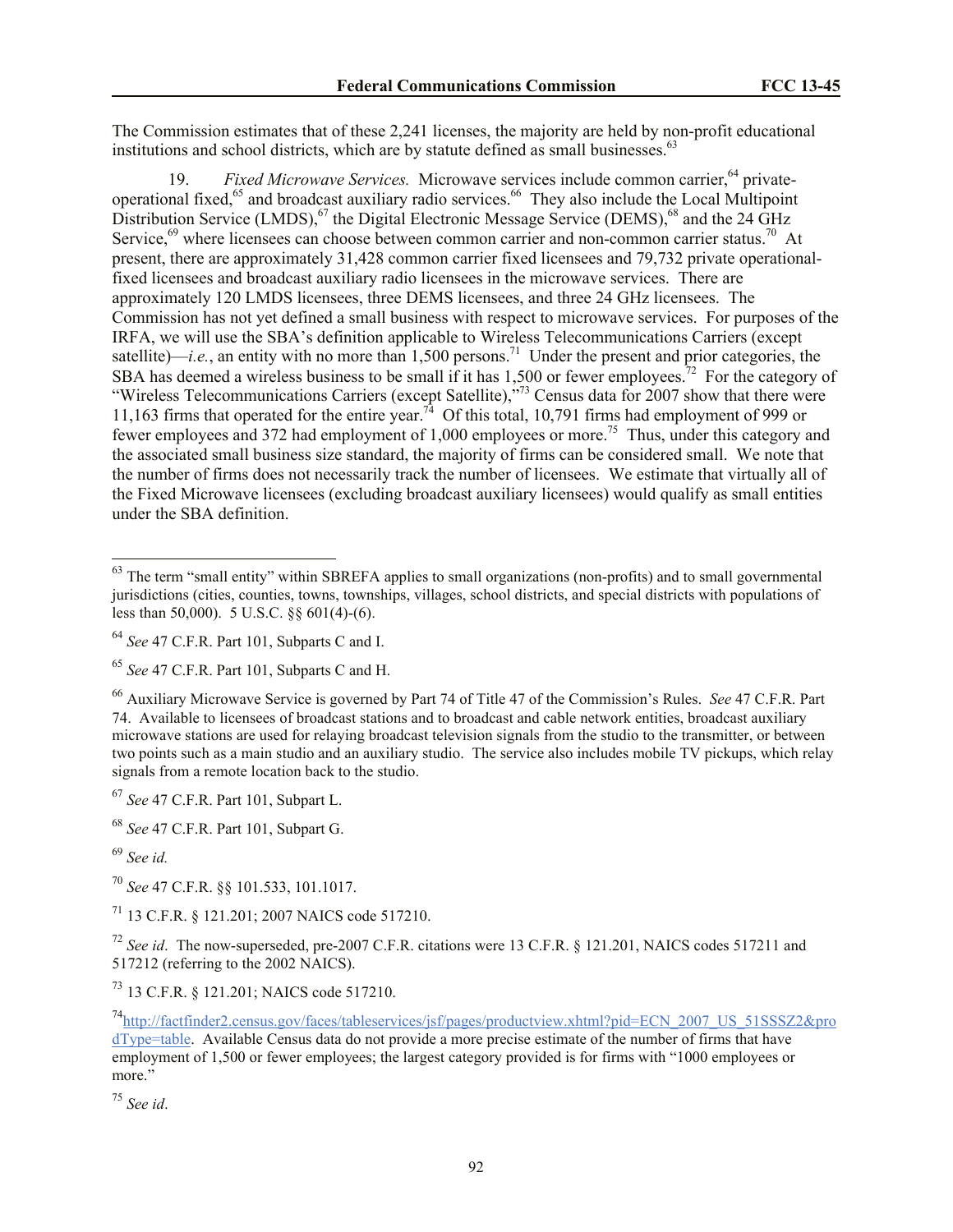20. *Open Video Systems.* The open video system ("OVS") framework was established in 1996, and is one of four statutorily recognized options for the provision of video programming services by local exchange carriers.<sup>76</sup> The OVS framework provides opportunities for the distribution of video programming other than through cable systems. Because  $\overrightarrow{OVS}$  operators provide subscription services,<sup>77</sup> OVS falls within the SBA small business size standard covering cable services, which is "Wired Telecommunications Carriers."<sup>78</sup> The SBA has developed a small business size standard for this category, which is: all such firms having  $1,500$  or fewer employees.<sup>79</sup> Census data for 2007 shows that there were 31,996 establishments that operated that year.<sup>80</sup> Of those 31,996, 1,818 operated with more than 100 employees, and 30,178 operated with fewer than 100 employees.<sup>81</sup> Thus, under this category and the associated small business size standard, the majority of such firms can be considered small. In addition, we note that the Commission has certified some OVS operators, with some now providing service.<sup>82</sup> Broadband service providers ("BSPs") are currently the only significant holders of OVS certifications or local OVS franchises.<sup>83</sup> The Commission does not have financial or employment information regarding the entities authorized to provide OVS, some of which may not yet be operational. Thus, at least some of the OVS operators may qualify as small entities.

21. *Cable and Other Subscription Programming.* The Census Bureau defines this category as follows: "This industry comprises establishments primarily engaged in operating studios and facilities for the broadcasting of programs on a subscription or fee basis. These establishments produce programming in their own facilities or acquire programming from external sources. The programming material is usually delivered to a third party, such as cable systems or direct-to-home satellite systems, for transmission to viewers."<sup>84</sup> The SBA has developed a small business size standard for this category, which is: all such firms having \$15 million dollars or less in annual revenues.<sup>85</sup> To gauge small business prevalence in the Cable and Other Subscription Programming industries, the Commission relies on data currently available from the U.S. Census for the year 2007. Census Bureau data for 2007 show that there were 659 establishments in this category that operated for the entire year.<sup>86</sup> Of that number, 462 operated with annual revenues of \$9,999,999 million dollars or less,<sup>87</sup> and 197 operated with annual revenues of 10

<sup>81</sup> *See id*.

 $\overline{a}$ 

<sup>82</sup> A list of OVS certifications may be found at http://www.fcc.gov/mb/ovs/csovscer.html.

<sup>83</sup> *See 13th Annual Report*, 24 FCC Rcd at 606-07, ¶ 135. BSPs are newer firms that are building state-of-the-art, facilities-based networks to provide video, voice, and data services over a single network.

<sup>84</sup> U.S. Census Bureau, 2007 NAICS Definitions, "515210 Cable and Other Subscription Programming," http://www.census.gov./cgi-bin/sssd/naics/naicsrch.

<sup>86</sup> *See* 

http://factfinder2.census.gov/faces/tableservices/jsf/pages/productview.xhtml?pid=ECN\_2007\_US\_51SSSZ1&prod Type=table.

 $87 \, \text{Id}$ 

<sup>76</sup> 47 U.S.C. § 571(a)(3)-(4). *See 13th Annual Report*, 24 FCC Rcd at 606, ¶ 135.

<sup>77</sup> *See* 47 U.S.C. § 573.

<sup>78</sup> U.S. Census Bureau, 2007 NAICS Definitions, http://www.census.gov./cgi-bin/sssd/naics/naicsrch.

<sup>79</sup> 13 C.F.R. § 121.201; 2007 NAICS code 517110.

<sup>80</sup>http://factfinder2.census.gov/faces/tableservices/jsf/pages/productview.xhtml?pid=ECN\_2007\_US\_51SSSZ2&pro dType=table.

<sup>85</sup> 13 C.F.R. § 121.201; 2007 NAICS code 515210.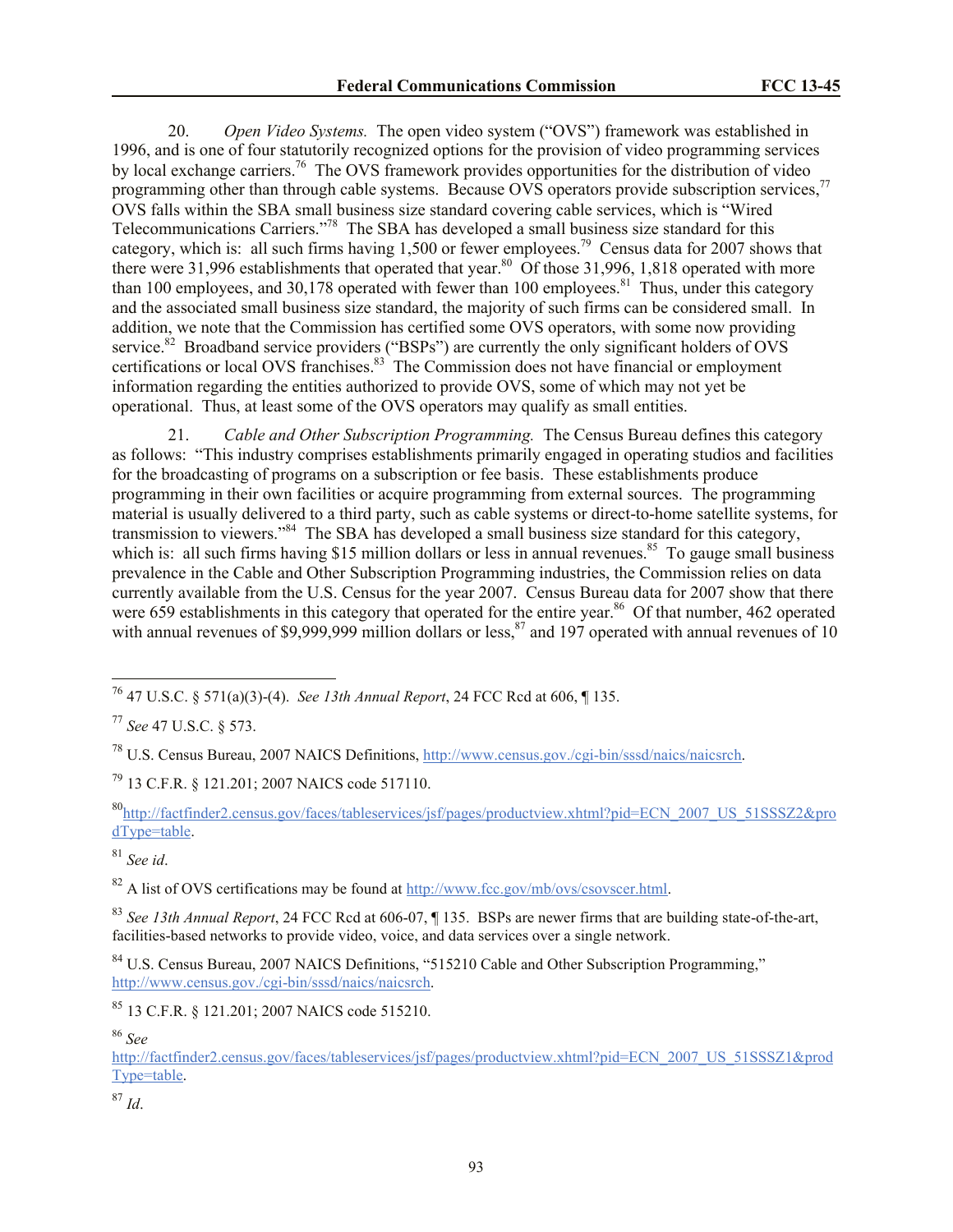million or more.<sup>88</sup> Thus, under this category and associated small business size standard, the majority of firms can be considered small.

22. *Small Incumbent Local Exchange Carriers*. We have included small incumbent local exchange carriers in this present RFA analysis. A "small business" under the RFA is one that, *inter alia*, meets the pertinent small business size standard (*e.g.*, a telephone communications business having 1,500 or fewer employees), and "is not dominant in its field of operation."<sup>89</sup> The SBA's Office of Advocacy contends that, for RFA purposes, small incumbent local exchange carriers are not dominant in their field of operation because any such dominance is not "national" in scope.<sup>90</sup> We have therefore included small incumbent local exchange carriers in this RFA analysis, although we emphasize that this RFA action has no effect on Commission analyses and determinations in other, non-RFA contexts.

23. *Incumbent Local Exchange Carriers ("LECs")*. Neither the Commission nor the SBA has developed a small business size standard specifically for incumbent local exchange services. The appropriate size standard under SBA rules is for the category "Wired Telecommunications Carriers." Under that size standard, such a business is small if it has  $1,500$  or fewer employees.<sup>91</sup> Census data for 2007 shows that there were 31,996 establishments that operated that year.<sup>92</sup> Of those 31,996, 1,818 operated with more than 100 employees, and  $30,178$  operated with fewer than 100 employees.<sup>93</sup> Thus, under this category and the associated small business size standard, the majority of such firms can be considered small.

24. *Competitive Local Exchange Carriers, Competitive Access Providers (CAPs), "Shared-Tenant Service Providers," and "Other Local Service Providers."* Neither the Commission nor the SBA has developed a small business size standard specifically for these service providers. The appropriate size standard under SBA rules is for the category "Wired Telecommunications Carriers." Under that size standard, such a business is small if it has  $1,500$  or fewer employees.<sup>94</sup> Census data for 2007 shows that there were 31,996 establishments that operated that year.<sup>95</sup> Of those 31,996, 1,818 operated with more than 100 employees, and 30,178 operated with fewer than 100 employees.<sup>96</sup> Thus, under this category and the associated small business size standard, the majority of such firms can be considered small. Consequently, the Commission estimates that most providers of competitive local exchange service, competitive access providers, "Shared-Tenant Service Providers," and "Other Local Service Providers" are small entities.

<sup>90</sup> Letter from Jere W. Glover, Chief Counsel for Advocacy, SBA, to William E. Kennard, Chairman, FCC (May 27, 1999). The Small Business Act contains a definition of "small-business concern," which the RFA incorporates into its own definition of "small business." *See* 15 U.S.C. § 632(a) (Small Business Act); 5 U.S.C. § 601(3) (RFA). SBA regulations interpret "small business concern" to include the concept of dominance on a national basis. *See* 13 C.F.R. § 121.102(b).

<sup>91</sup> 13 C.F.R. § 121.201; 2007 NAICS code 517110.

92http://factfinder2.census.gov/faces/tableservices/jsf/pages/productview.xhtml?pid=ECN\_2007\_US\_51SSSZ2&pro dType=table.

<sup>93</sup> *See id*.

<sup>94</sup> 13 C.F.R. § 121.201; 2007 NAICS code 517110.

<sup>95</sup>http://factfinder2.census.gov/faces/tableservices/jsf/pages/productview.xhtml?pid=ECN\_2007\_US\_51SSSZ2&pro dType=table.

l <sup>88</sup> *Id*.

 $89$  15 U.S.C.  $8632$ .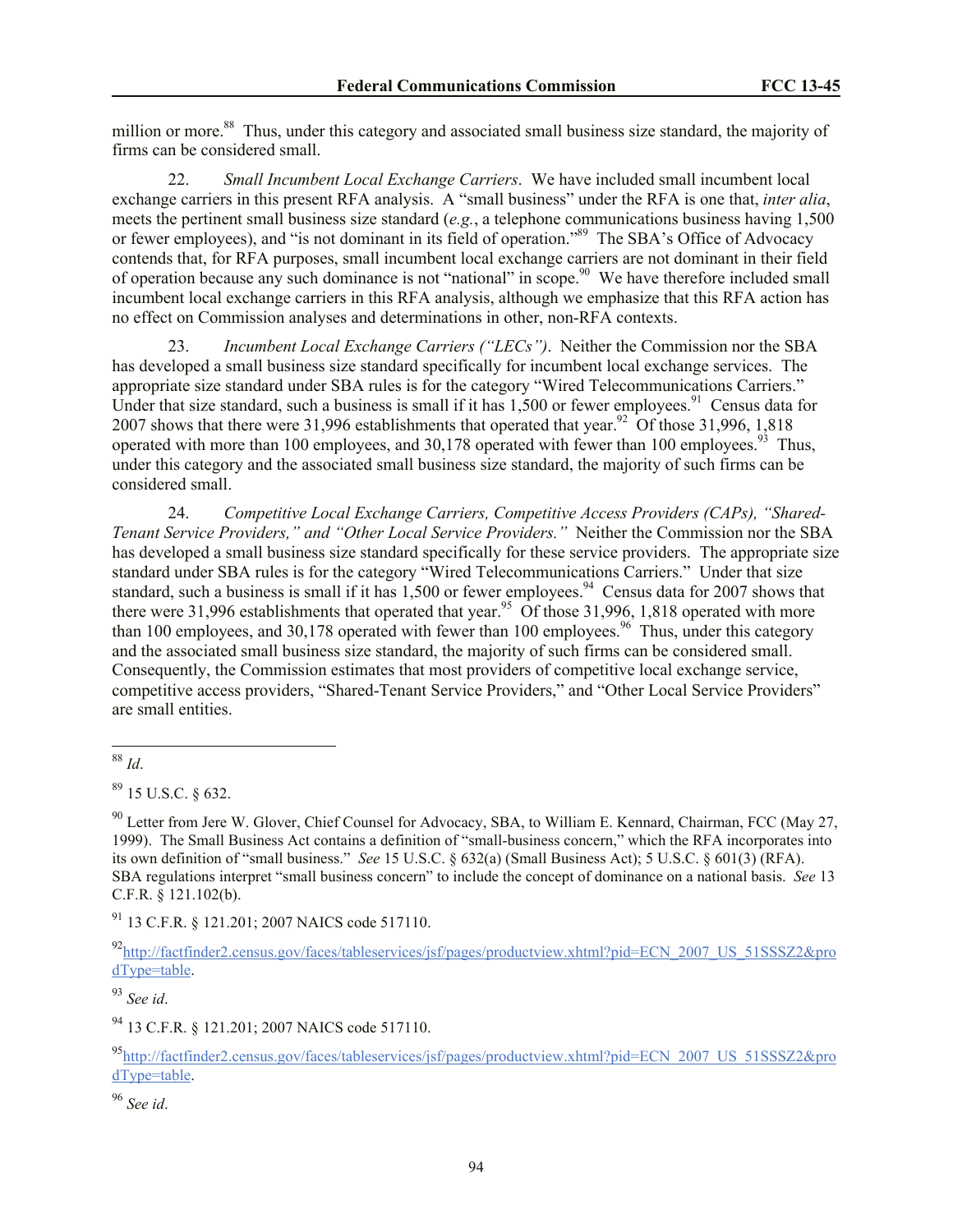25. *Motion Picture and Video Production*. The Census Bureau defines this category as follows: "This industry comprises establishments primarily engaged in producing, or producing and distributing motion pictures, videos, television programs, or television commercials."<sup>97</sup> We note that firms in this category may be engaged in various industries, including cable programming. Specific figures are not available regarding how many of these firms produce and/or distribute programming for cable television. The SBA has developed a small business size standard for this category, which is: all such firms having \$29.5 million dollars or less in annual revenues.<sup>98</sup> To gauge small business prevalence in the Motion Picture and Video Production industries, the Commission relies on data currently available from the U.S. Census for the year 2007. Census Bureau data for 2007, which now supersede data from the 2002 Census, show that there were 9,095 firms in this category that operated for the entire year.<sup>99</sup> Of these, 8,995 had annual receipts of \$24,999,999 or less, and 100 had annual receipts ranging from not less than \$25,000,000 to \$100,000,000 or more.<sup>100</sup> Thus, under this category and associated small business size standard, the majority of firms can be considered small.

26. *Motion Picture and Video Distribution*. The Census Bureau defines this category as follows: "This industry comprises establishments primarily engaged in acquiring distribution rights and distributing film and video productions to motion picture theaters, television networks and stations, and exhibitors."<sup>101</sup> We note that firms in this category may be engaged in various industries, including cable programming. Specific figures are not available regarding how many of these firms produce and/or distribute programming for cable television. The SBA has developed a small business size standard for this category, which is: all such firms having \$29.5 million dollars or less in annual revenues.<sup>102</sup> To gauge small business prevalence in the Motion Picture and Video Distribution industries, the Commission relies on data currently available from the U.S. Census for the year 2007. Census Bureau data for 2007, which now supersede data from the 2002 Census, show that there were 450 firms in this category that operated for the entire year.<sup>103</sup> Of these, 434 had annual receipts of \$24,999,999 or less, and 16 had annual receipts ranging from not less than \$25,000,000 to \$100,000,000 or more.<sup>104</sup> Thus, under this category and associated small business size standard, the majority of firms can be considered small.

27. *Radio and Television Broadcasting and Wireless Communications Equipment Manufacturing.* The Census Bureau defines this category as follows: "This industry comprises establishments primarily engaged in manufacturing radio and television broadcast and wireless communications equipment. Examples of products made by these establishments are: transmitting and receiving antennas, cable television equipment, GPS equipment, pagers, cellular phones, mobile

<sup>100</sup> *See id.*

 $\overline{\phantom{a}}$ 

<sup>102</sup> 13 C.F.R. § 121.201; 2007 NAICS code 512120.

 $97$  U.S. Census Bureau, 2007 NAICS Definitions, "512110 Motion Picture and Video Production," http://www.census.gov./cgi-bin/sssd/naics/naicsrch?code=512110&search=2007.

<sup>98</sup> 13 C.F.R. § 121.201; 2007 NAICS code 512110.

<sup>99</sup> *See* http://www.census.gov/econ/industry/ec07/a51211.htm (Subject Series: Establishment and Firm Size (national) – Table 4: Revenue Size of Firms for the U.S).

<sup>101</sup> *See* U.S. Census Bureau, 2007 NAICS Definitions, "512120 Motion Picture and Video Distribution," http://www.census.gov./cgi-bin/sssd/naics/naicsrch?code=512120&search=2007.

<sup>103</sup> *See* http://www.census.gov/econ/industry/ec07/a51212.htm (Subject Series: Establishment and Firm Size (national) – Table 4: Revenue Size of Firms for the U.S).

<sup>104</sup> *See id.*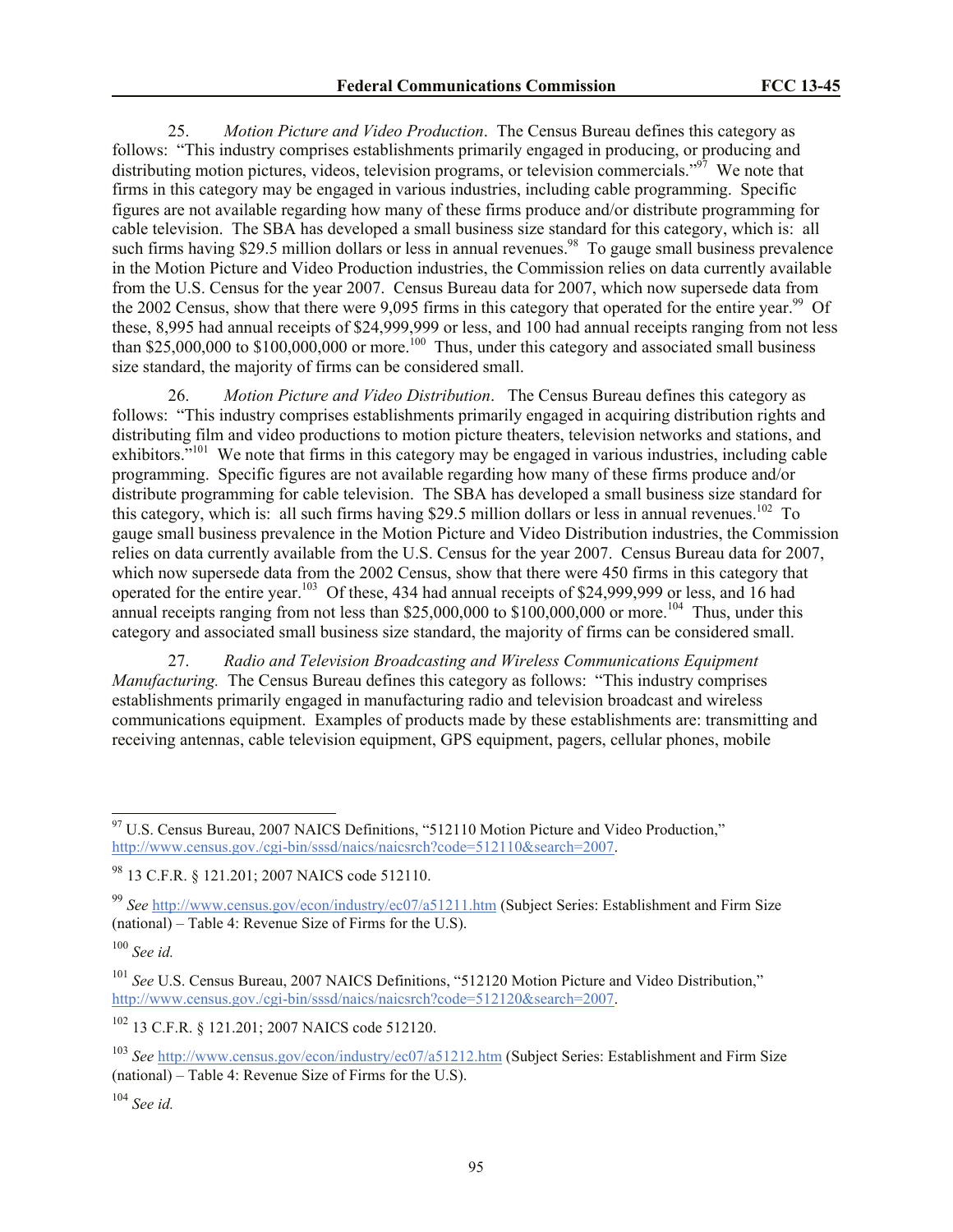communications equipment, and radio and television studio and broadcasting equipment."<sup>105</sup> The SBA has developed a small business size standard for "Radio and Television Broadcasting and Wireless Communications Equipment Manufacturing," which is: all such firms having 750 or fewer employees. According to Census Bureau data for 2007, there were 919 establishments that operated for part or all of the entire year.<sup>106</sup> Of those 919 establishments, 771 operated with 99 or fewer employees, and 148 operated with 100 or more employees.<sup>107</sup> Thus, under that size standard, the majority of establishments can be considered small.

28. *Audio and Video Equipment Manufacturing.*The SBA has classified the manufacturing of audio and video equipment under in NAICS Codes classification scheme as an industry in which a manufacturer is small if it has less than 750 employees.<sup>108</sup> Data contained in the 2007 Economic Census indicate that 491 establishments in this category operated for part or all of the entire year.<sup>109</sup> Of those 491 establishments, 456 operated with 99 or fewer employees, and 35 operated with 100 or more employees.<sup>110</sup> Thus, under the applicable size standard, a majority of manufacturers of audio and video equipment may be considered small.

### **D. Description of Projected Reporting, Recordkeeping, and Other Compliance Requirements for Small Entities**

29. Certain proposals discussed in the *Further Notice* would affect reporting, recordkeeping, or other compliance requirements.

30. The *Further Notice* inquires whether, when an MVPD, as defined in the Commission's rules, permits its subscribers to access linear video programming that contains emergency information via tablets, laptops, personal computers, smartphones, or similar devices, this service is covered by the emergency information rules adopted in the *Report and Order*.<sup>111</sup> An MVPD may seek a waiver of the emergency information requirements for good cause pursuant to Section 1.3 of the Commission's rules.<sup>112</sup> An MVPD may also be required to respond to complaints alleging a violation of the emergency information rules and the emergency information and video description apparatus rules.<sup>113</sup>

31. The *Further Notice* also considers whether covered entities should provide customer support services that are specifically designed to assist consumers who are blind or visually impaired to navigate between the main and secondary audio streams.<sup>114</sup> If the Commission adopts rules requiring the

<sup>107</sup> *See id*.

l

108 *See* 13 C.F.R § 121.201; U.S. Census Bureau, 2007 NAICS Definitions, "334310 Audio and Video Equipment Manufacturing," http://www.census.gov./cgi-bin/sssd/naics/naicsrch?code=334310&search=2007.

<sup>109</sup>http://factfinder2.census.gov/faces/tableservices/jsf/pages/productview.xhtml?pid=ECN\_2007\_US\_31I1&prodTy pe=table.

<sup>110</sup> *See id*.

<sup>111</sup> *See Further Notice*.

<sup>113</sup> *Id*. Sections III.E, IV.E.

<sup>105</sup> *See* 13 C.F.R § 121.201; U.S. Census Bureau, 2007 NAICS Definitions, "334220 Radio and Television Broadcasting and Wireless Communications Equipment Manufacturing," http://www.census.gov./cgibin/sssd/naics/naicsrch?code=334220&search=2007.

<sup>106</sup>http://factfinder2.census.gov/faces/tableservices/jsf/pages/productview.xhtml?pid=ECN\_2007\_US\_31I1&prodTy pe=table.

<sup>112</sup> *See Report and Order* Section III.B.1.

<sup>114</sup> *See Further Notice*.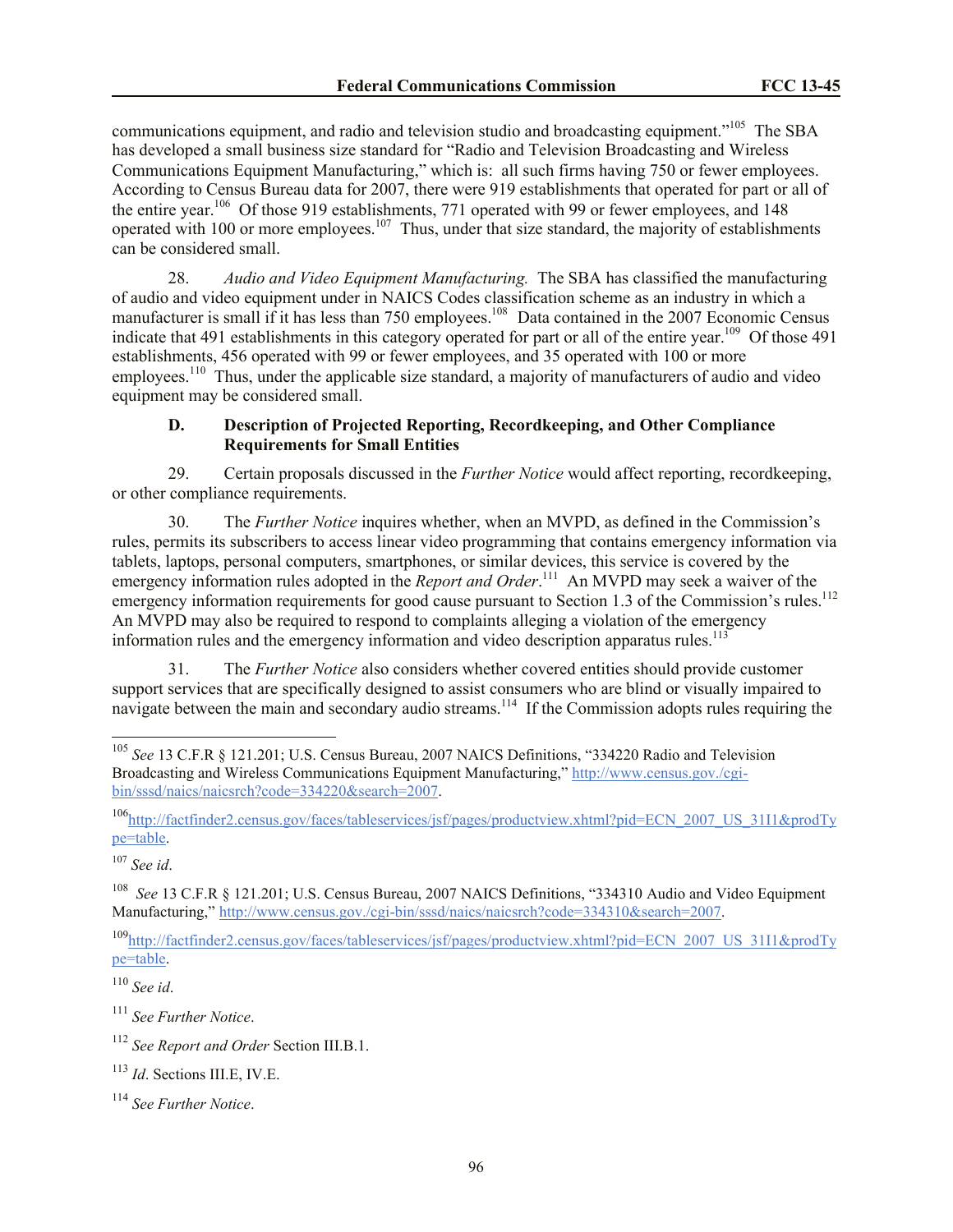provision of such customer support services, covered entities may be required to keep records. For example, covered entities may be required to make available contact information for the receipt and handling of immediate emergency information or video description complaints or concerns during a program's progress, and for the receipt and handling of written emergency information or video description complaints that do not raise immediate issues.<sup>115</sup>

## **E. Steps Taken to Minimize Significant Economic Impact on Small Entities and Significant Alternatives Considered**

32. The RFA requires an agency to describe any significant alternatives that it has considered in reaching its proposed approach, which may include the following four alternatives (among others): (1) the establishment of differing compliance or reporting requirements or timetables that take into account the resources available to small entities; (2) the clarification, consolidation, or simplification of compliance or reporting requirements under the rule for small entities; (3) the use of performance, rather than design, standards; and (4) an exemption from coverage of the rule, or any part thereof, for small entities. $^{116}$ 

33. First, the *Further Notice* seeks comment on whether an MVPD service is covered by the emergency information rules adopted in the *Report and Order* when an MVPD, as defined in the Commission's rules, permits its subscribers to access linear video programming that contains emergency information via tablets, laptops, personal computers, smartphones, or similar devices.<sup>117</sup> The *Further Notice* considers whether there are technological hurdles, if any, that will prevent or impede the delivery of the secondary audio service on mobile devices and personal computers, and whether obligations should be shared between MVPDs and apparatus manufacturers.<sup>118</sup> These considerations will allow the Commission to consider the impact of the requirements on covered entities, including smaller entities.

34. Second, the *Further Notice* seeks comment on whether an MVPD system must comply with the video description rules when it permits its subscribers to access linear video programming via tablets, laptops, personal computers, smartphones, or similar devices.<sup>119</sup> We note that an MVPD is exempt from the pass-through requirement under the video description rules if it does not have the technical capability necessary to pass through the video description.<sup>120</sup> Thus, this exemption is available to small entities that will face more than minimal costs to comply with the pass-through requirement.

35. Third, the *Further Notice* considers whether the Commission should impose a requirement that broadcast receivers detect and decode audio streams marked for the visually impaired, to ensure that consumers can find and locate those streams.<sup>121</sup> The *Further Notice* considers the steps broadcasters and manufacturers would need to take to comply with such a requirement, and whether there are any other steps the Commission should take to ensure that the content of the secondary audio stream is

 $119$  *Id*.

<sup>121</sup> *See Further Notice*.

 $\overline{a}$ <sup>115</sup> *Id*.

 $116$  5 U.S.C. § 603(c)(1)-(c)(4).

<sup>117</sup> *See Further Notice*.

<sup>118</sup> *Id*.

<sup>120</sup> *Video Description: Implementation of the Twenty-First Century Communications and Video Accessibility Act of 2010*, Report and Order, 26 FCC Rcd 11847, 11860-62, ¶¶ 23-27 (2011).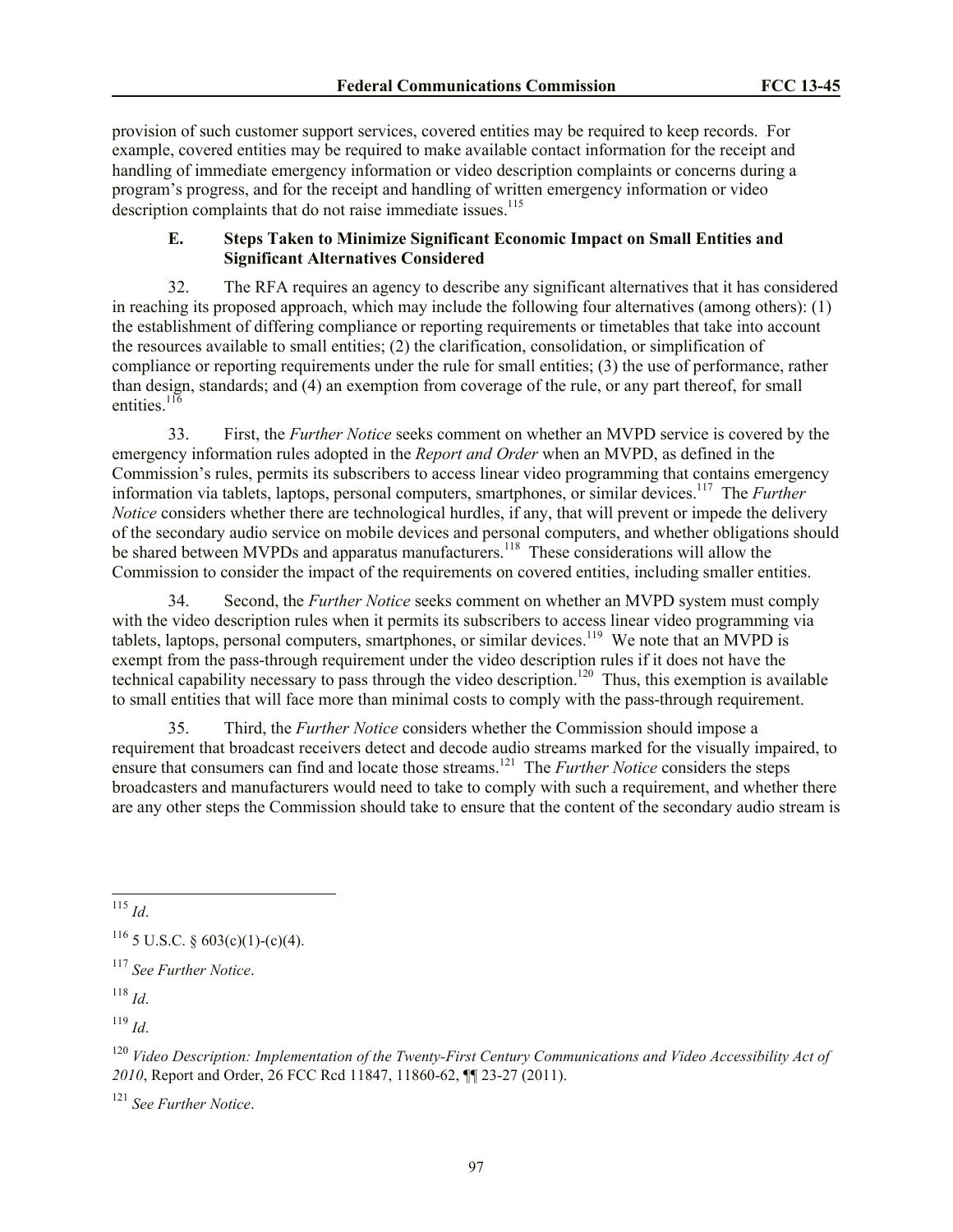properly tagged.<sup>122</sup> These considerations will allow the Commission to address alternatives that can potentially minimize the burden and costs of compliance for covered entities, including smaller entities.

36. Fourth, the *Further Notice* considers whether the Commission should require covered entities to provide customer support services and contact information to assist consumers who are blind or visually impaired to navigate between the main and secondary audio streams.<sup>123</sup> The *Further Notice* considers alternatives for the provision of customer support services, including whether such services should consist of a dedicated telephone number, an accessible chat feature on the covered entity's website, or a different means by which regulated entities should provide customer support.<sup>124</sup> The *Further Notice* also considers whether the Commission should require covered entities to make available contact information for the receipt and handling of immediate emergency information or video description complaints or concerns during a program's progress, and for the receipt and handling of written emergency information or video description complaints that do not raise immediate issues, as in the television closed captioning context, or whether it should instead adopt contact information requirements comparable to those applicable to the IP closed captioning rules.<sup>125</sup> Further, the *Further Notice* considers whether there other ways by which entities subject to the emergency information and apparatus requirements can best provide assistance to consumers who are blind or visually impaired with accessing the secondary audio stream.<sup>126</sup> These considerations will allow the Commission to address alternatives that can potentially minimize the burden and costs of compliance for covered entities, including smaller entities.

#### **F. Federal Rules that May Duplicate, Overlap, or Conflict with the Proposed Rules**

37. None.

<sup>122</sup> *Id*.

l

<sup>123</sup> *Id*.

<sup>124</sup> *Id*.

<sup>125</sup> *Id*.

<sup>126</sup> *Id*.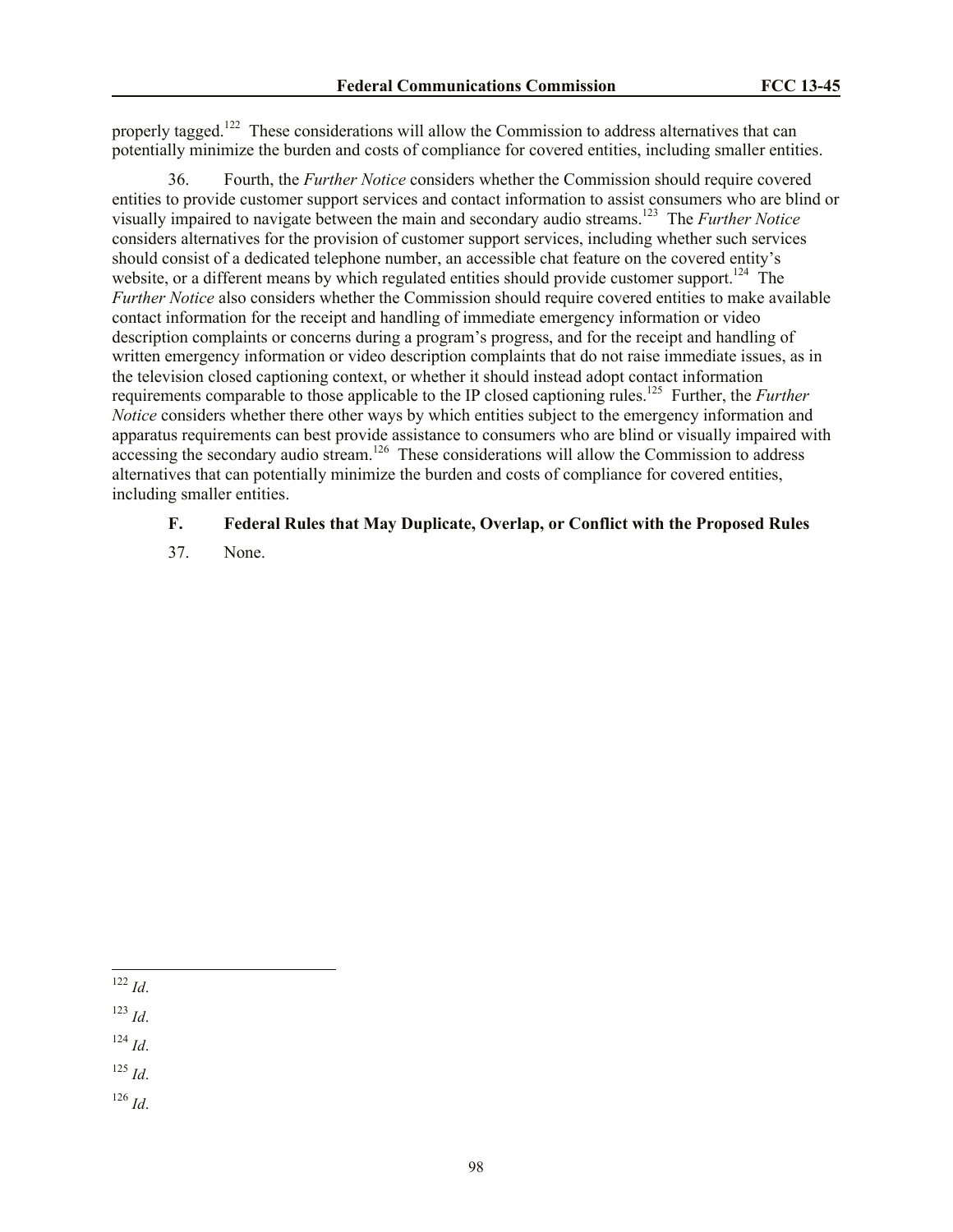### **STATEMENT OF COMMISSIONER MIGNON L. CLYBURN**

Re: *Accessible Emergency Information, and Apparatus Requirements for Emergency Information and Video Description: Implementation of the Twenty-First Century Communications and Video Accessibility Act of 2010*, MB Docket No. 12-107; *Video Description: Implementation of the Twenty-First Century Communications and Video Accessibility Act of 2010*, MB Docket No. 11-43

As we continue to meet our deadlines and objectives in implementing the 21st Century Communications and Video Accessibility Act, I once again applaud the staff of the FCC and our industry counterparts for yet another win.

For far too long, Americans who are blind or visually impaired were at a severe disadvantage when it came to accessing and responding to emergency notifications transmitted over the television airwaves. But because of today's action, those alerts previously delivered in a visual-only configuration will now also be made available in an audio format. Ensuring that the video equipment used by those who are blind and visually impaired is fully capable of transporting timely and important messages is critical, and I'm also extremely pleased that we have completed another significant step in our video description rulemakings.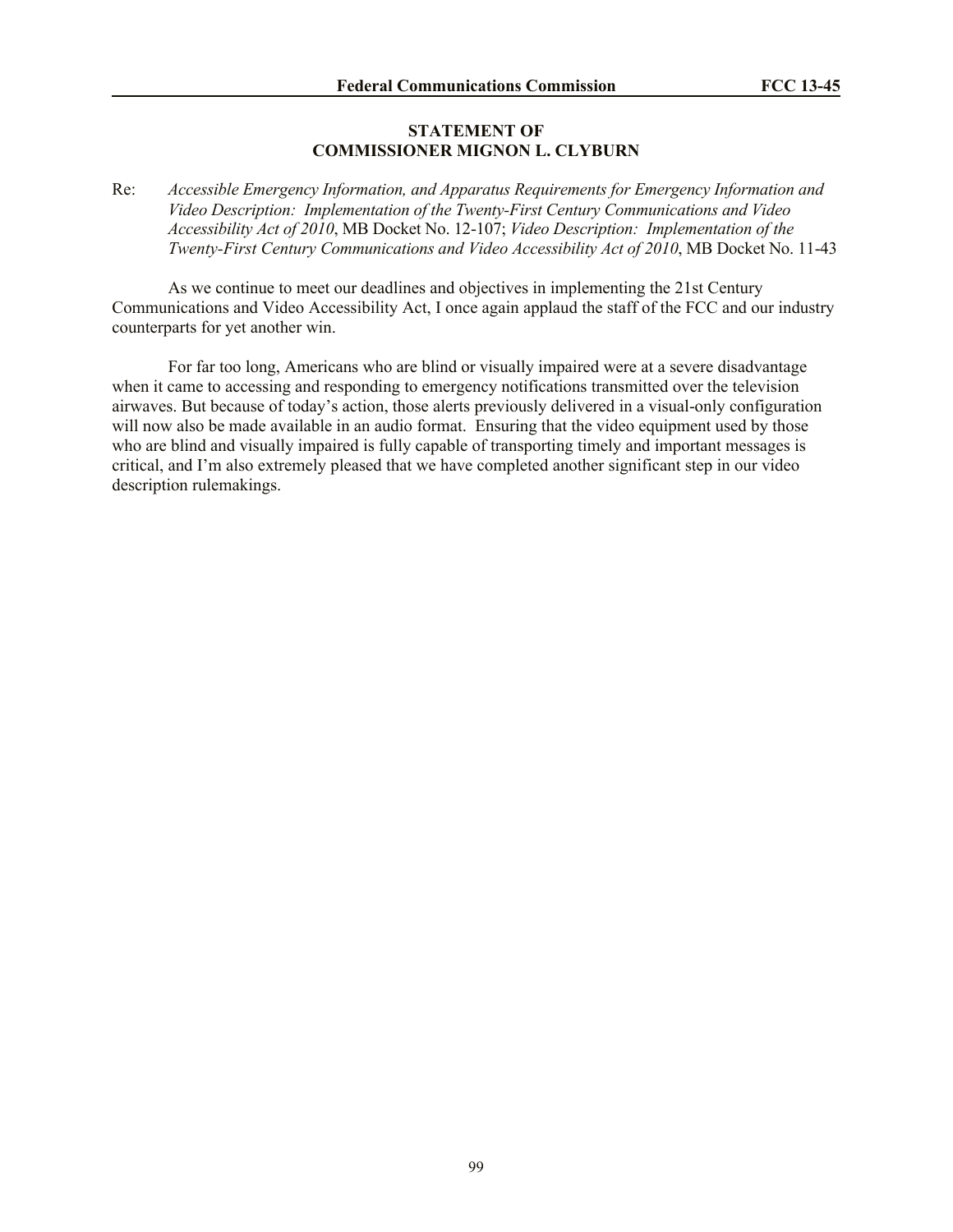#### **STATEMENT OF COMMISSIONER JESSICA ROSENWORCEL**

Re: *Accessible Emergency Information, and Apparatus Requirements for Emergency Information and Video Description: Implementation of the Twenty-First Century Communications and Video Accessibility Act of 2010*, MB Docket No. 12-107; *Video Description: Implementation of the Twenty-First Century Communications and Video Accessibility Act of 2010*, MB Docket No. 11-43

Today the Commission takes another important step in implementing the groundbreaking Twenty-First Century Communications and Video Accessibility Act of 2010.

When a tornado strikes, a chemical spill happens, or another disaster threatens, broadcasters are often the first to provide critical information to the public. They break into programming to broadcast warnings or run text crawls with important information during television shows. This dedication to their local communities is to be applauded and supported.

But for the more than 21 million Americans who are blind or visually-impaired, access to televised emergency information is frequently curtailed. When the aural tone signifying emergency information is not followed with details accessible to this population, such individuals must go in search of a radio or another alternative to learn about the details of an event. We can and should do better for millions of people with disabilities in this country.

That is why I am pleased to support today's Report and Order and Further Notice of Proposed Rulemaking, which requires that an aural presentation of emergency information that is provided visually in non-newscast programming be made available on a secondary audio stream. Americans who are blind or visually-impaired will be able to get access to and act upon important information without delay. Going forward, as technology advances and consumers access programming in new ways, we should make sure that public safety and access for people with disabilities remain a priority.

As we continue to implement the Twenty-First Century Communications and Video Accessibility Act of 2010, I look forward to working with all stakeholders to expand access to communications technologies and opportunities across the nation. I appreciate the cooperation and hard work of the providers and distributors of video programming and applaud the tireless advocacy of the many champions in the disability community.